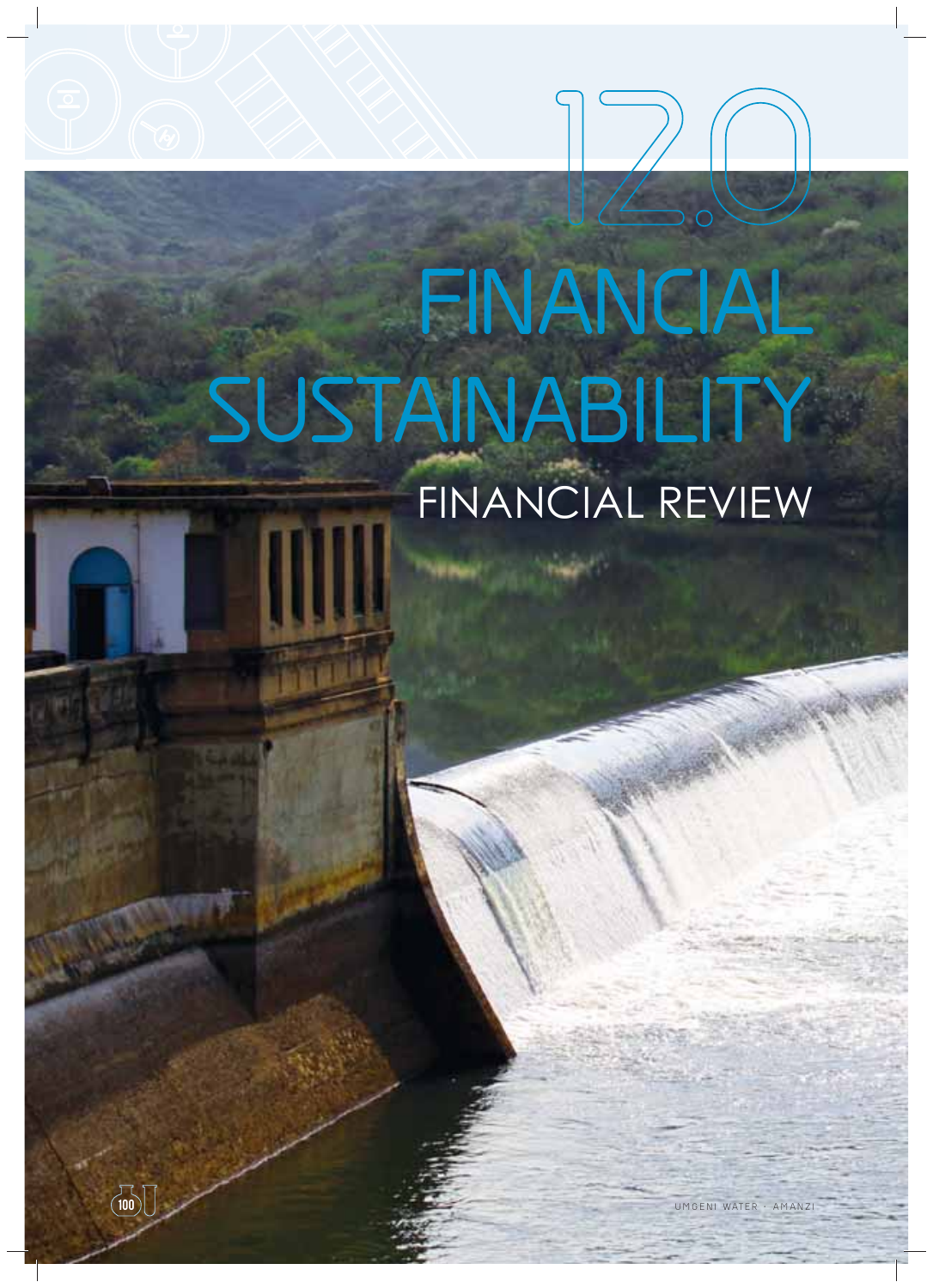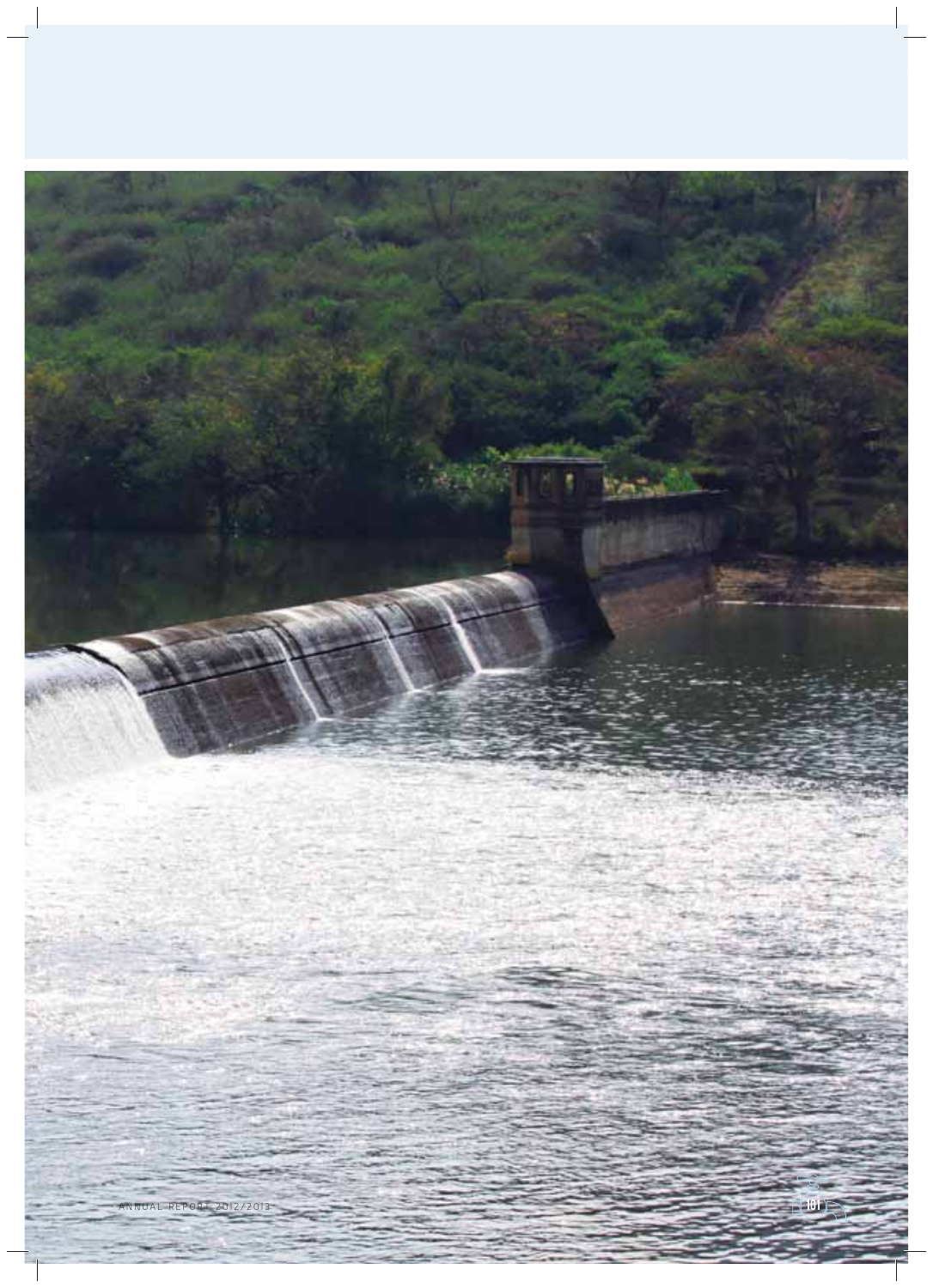# **1. INTRODUCTION**

The trend of strong financial performance has continued in the current financial year with positive growth in bulk water sales volumes and net finance income arising from lower borrowings and increased investments. The decline in gross profit margins is due to the increasing cost of sales which increased by 22% year on year primarily due to higher raw water costs attributable to the inclusion of the capital unit charge (CUC) for the Spring Grove Dam.

The organisation has continued to strengthen its balance sheet which positions itself well for the delivery of the capital expenditure programme and future growth opportunities.

Umgeni Water measures its financial performance in terms of its achievement against financial indicators which are aligned to the organisation's strategic objectives and are included in the Key performance indicators section of the annual report, pages 46 - 53.

# **2. OPERATING PERFORMANCE**

# **2.1. OVERVIEW OF OPERATING PERFORMANCE**

### **2.1.1. YEAR ON YEAR ANALYSIS OF GROUP OPERATING PERFORMANCE**

The group has maintained steady operating profits despite increased retirement benefit costs which contributed to the 11% decrease. Revenue growth excluding the CUC was 3%, while cost of sales growth excluding CUC increased by 2%. Other income reduced as the prior year included a reversal of an accrual for raw water of R41m which had prescribed. Overall profit for the year at R583m reflects a decrease of 1%.

|                                          | Group   |        |       |  |  |
|------------------------------------------|---------|--------|-------|--|--|
|                                          | 2013    | $\%$   | 2012  |  |  |
|                                          | R'm     | change | R'm   |  |  |
|                                          |         |        |       |  |  |
| <b>Revenue</b>                           | 2,082   | 13     | 1,847 |  |  |
| Water                                    | 1,799   | 18     | 1,520 |  |  |
| Waste water                              | 55      | 8      | 51    |  |  |
| Section 30                               | 228     | (17)   | 276   |  |  |
| Cost of sales                            | (1,043) | 22     | (857) |  |  |
| Water                                    | (806)   | 40     | (577) |  |  |
| Waste water                              | (40)    | 14     | (35)  |  |  |
| Section 30                               | (197)   | (20)   | (245) |  |  |
|                                          |         |        |       |  |  |
| <b>Gross profit</b>                      | 1,039   | 5      | 990   |  |  |
| GP%                                      | 50%     | (4%)   | 54%   |  |  |
| Other income                             | 19      | (63)   | 52    |  |  |
| Other operating and administration costs | (545)   | 16     | (469) |  |  |
| Profit from operations                   | 513     | (11)   | 573   |  |  |
| Net finance income                       | 67      | 347    | 15    |  |  |
| Share of profit from associate           | 3       |        | 3     |  |  |
| Profit for the year                      | 583     | (1)    | 591   |  |  |

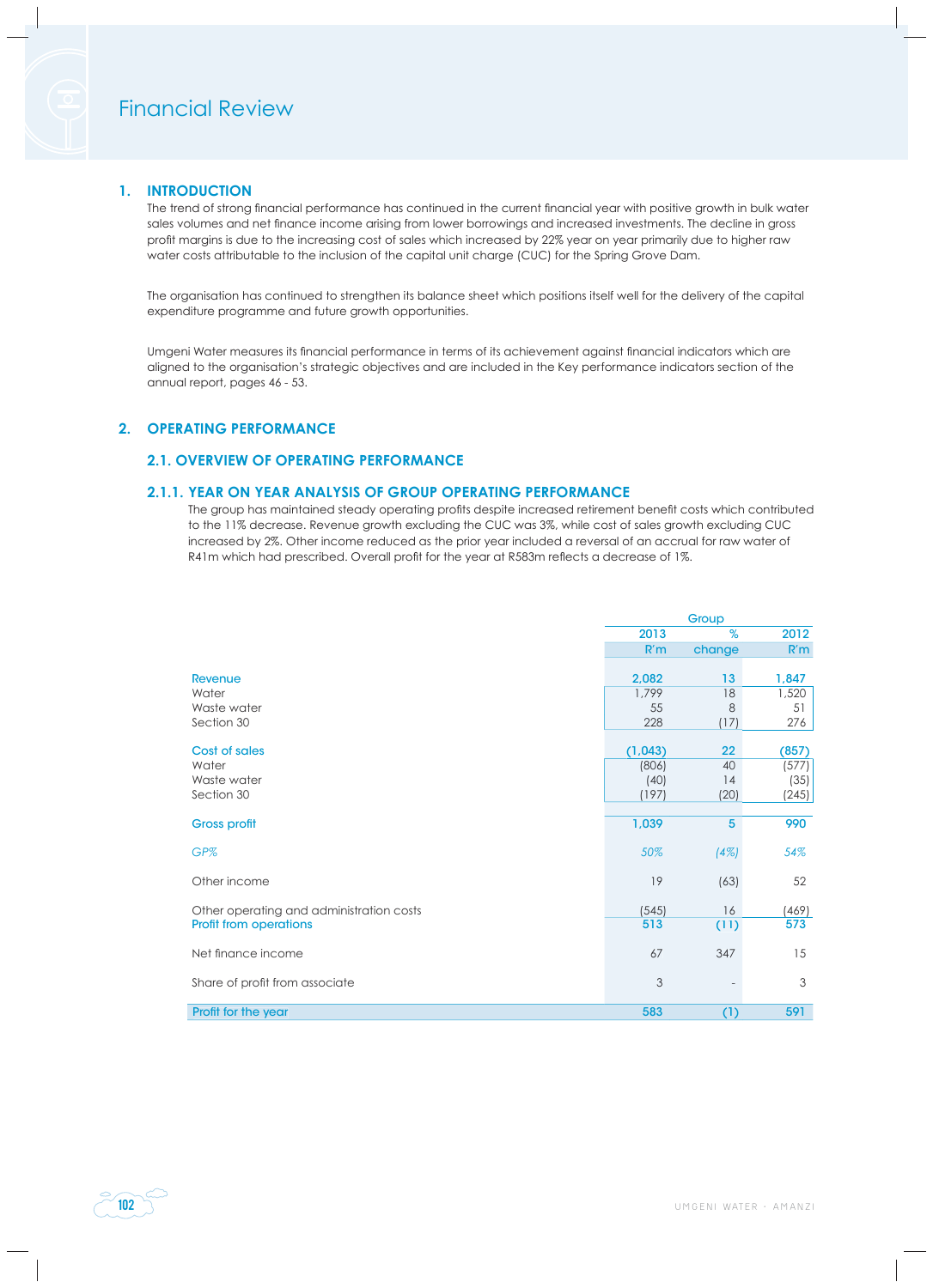# **2.1. OVERVIEW OF OPERATING PERFORMANCE continued...**

# **2.1.1. YEAR ON YEAR ANALYSIS OF GROUP OPERATING PERFORMANCE continued...**



**Gross profit %** 





**Total costs (excluding finance costs) (R'm)** 







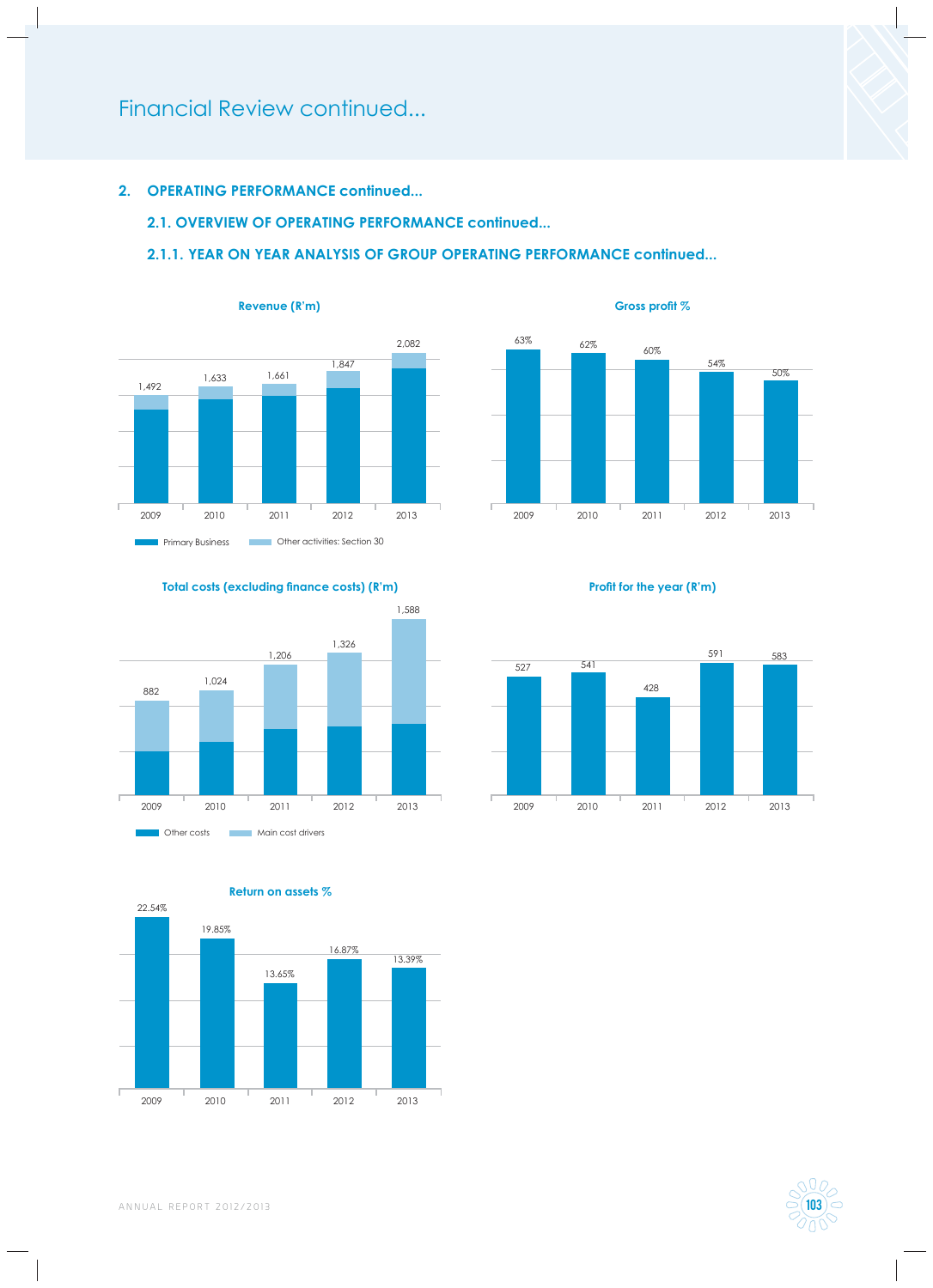# **2.1. OVERVIEW OF OPERATING PERFORMANCE continued...**

### **2.1.2. MAIN COST DRIVERS INCLUDED IN COST OF SALES**

The main cost drivers being chemicals, energy, maintenance, raw water and staff costs account for 72% (2012: 62%) of cost of sales and have increased by 41% since the prior year due to the inclusion of the CUC in raw water costs. Excluding the CUC main cost drivers have increased 8% year on year.

Chemicals increased by 21% due to price increases and higher usage as a result of deteriorating raw water quality, while energy costs increased by 4% due to a combination of a tariff increase and reduced pumping requirements. Maintenance costs increased by 5% and staff costs by 11%.







**Maintenance (R'm)**

# **Direct staff costs (R'm)**



**Raw water (R'm)**

334

 $k_0$  79



Raw water **Raw water cost per KI** 

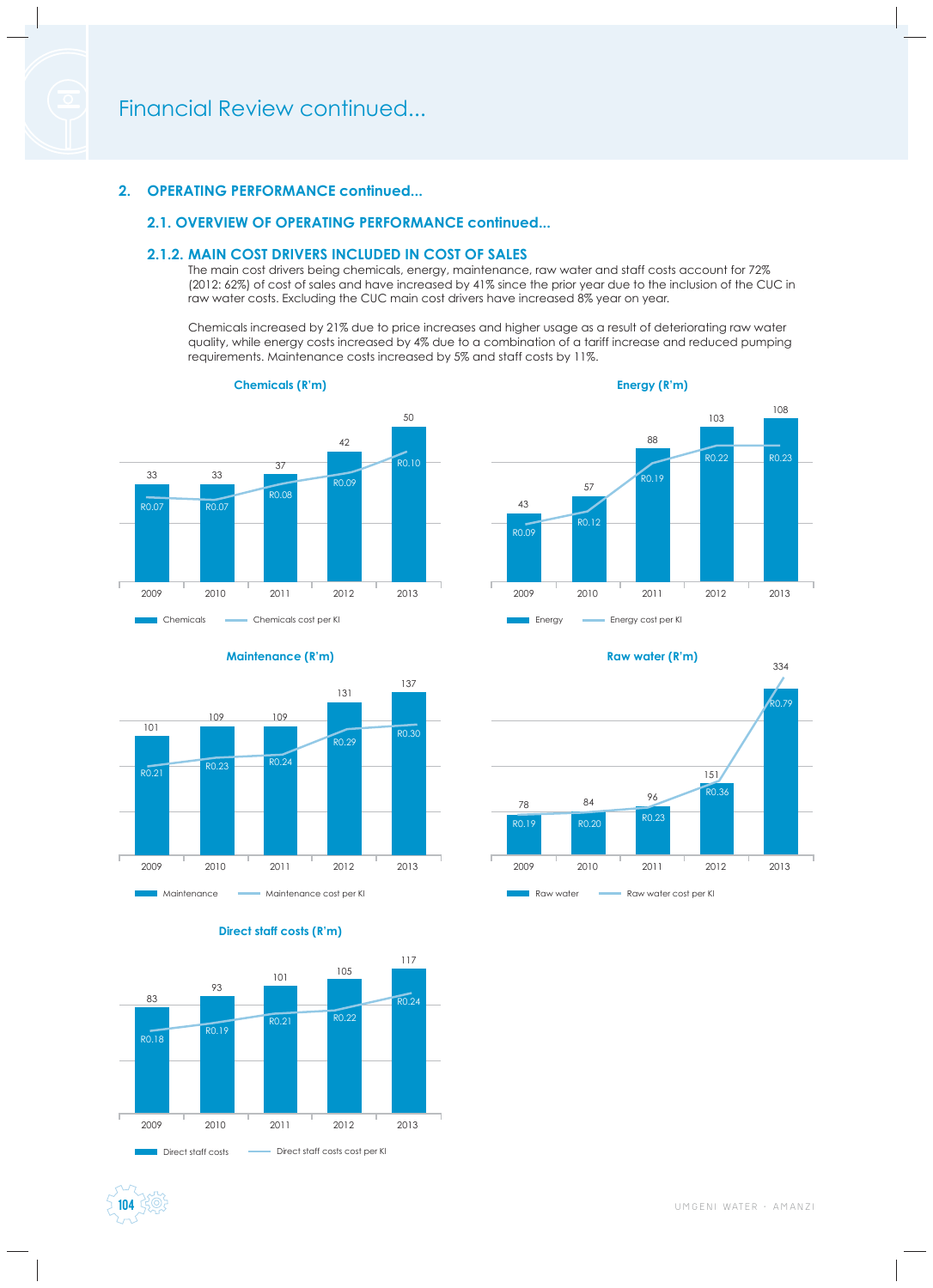# **2.1. OVERVIEW OF OPERATING PERFORMANCE continued...**

# **2.1.3 OTHER OPERATING AND ADMINISTRATION COSTS AND NET FINANCE INCOME**

Other operating and administration costs increased by 16%, primarily due to higher retirement benefit costs as a result of recognising actuarial losses of R77m (2012: R54m). Net finance income increased significantly due to higher investments and lower debt levels.



**Net finance costs (income) (R'm)** 



# **2.2. BULK WATER VOLUME SALES ANALYSIS**

The trend of positive volume growth continued in the current year, the group's major customer Ethekwini Metropolitan Municipality accounted for 1% of total 1.4% growth. The reduction in "other customers" was due to the transfer of customers to the relevant Water Service Authority, Umgunugundlovu District Municipality.



#### **Treated water sold (Kl'm)**

|                 | Volume - by customer and % change |           |               |         |               |           |               |         |               |            |
|-----------------|-----------------------------------|-----------|---------------|---------|---------------|-----------|---------------|---------|---------------|------------|
|                 | 2009                              |           | 2010          |         | 2011          |           | 2012          |         | 2013          |            |
|                 | <b>KI'000</b>                     | %         | <b>KI'000</b> | %       | <b>KI'000</b> | %         | <b>KI'000</b> | %       | <b>KI'000</b> | %          |
| Ethekwini       | 326.232                           | 3.4%      | 328,504       | $0.7\%$ | 310.994       | $(5.3\%)$ | 311,434       | 0.1%    | 315,669       | 1.4%       |
| Other customers | 89,200                            | $1.4\%$   | 96.856        | 8.6%    | 103,882       | 7.3%      | 105,561       | .6%     | 107.122       | 1.5%       |
| Msunduzi        | 56,525                            | $(2.1\%)$ | 58,501        | 3.5%    | 63,938        | 9.3%      | 64,909        | 1.5%    | 64,668        | $(0.4\%)$  |
| Umgungundlovu   | 10.572                            | 13.4%     | 11.219        | 6.1%    | 11.112        | $(1.0\%)$ | 11,195        | 0.8%    | 14,772        | 31.9%      |
| Siza            | 3,828                             | 1.4%      | 4.171         | 9.0%    | 4.476         | 7.3%      | 4,488         | 0.3%    | 4,352         | (3%)       |
| Ugu             | 6.019                             | 8.0%      | 7.871         | 30.8%   | 7.923         | 0.7%      | 8,203         | 3.5%    | 9.012         | 9.9%       |
| iLembe          | 8,569                             | 3.5%      | 11.692        | 36.4%   | 11,569        | $(1.1\%)$ | 12,514        | 8.2%    | 13,244        | 5.8%       |
| Sisonke         | 822                               | 2.5%      | 901           | 9.6%    | 921           | 2.2%      | 929           | 0.9%    | 936           | $0.7\%$    |
| Other           | 2.865                             | 16.7%     | 2.501         | (12.7%) | 3.943         | 57.7%     | 3,323         | (15.7%) | 138           | $(95.9\%)$ |
|                 |                                   |           |               |         |               |           |               |         |               |            |
| <b>Total</b>    | 415,432                           | 3.0%      | 425,360       | 2.4%    | 414,876       | (2.5%)    | 416,995       | 0.5%    | 422.791       | 1.4%       |

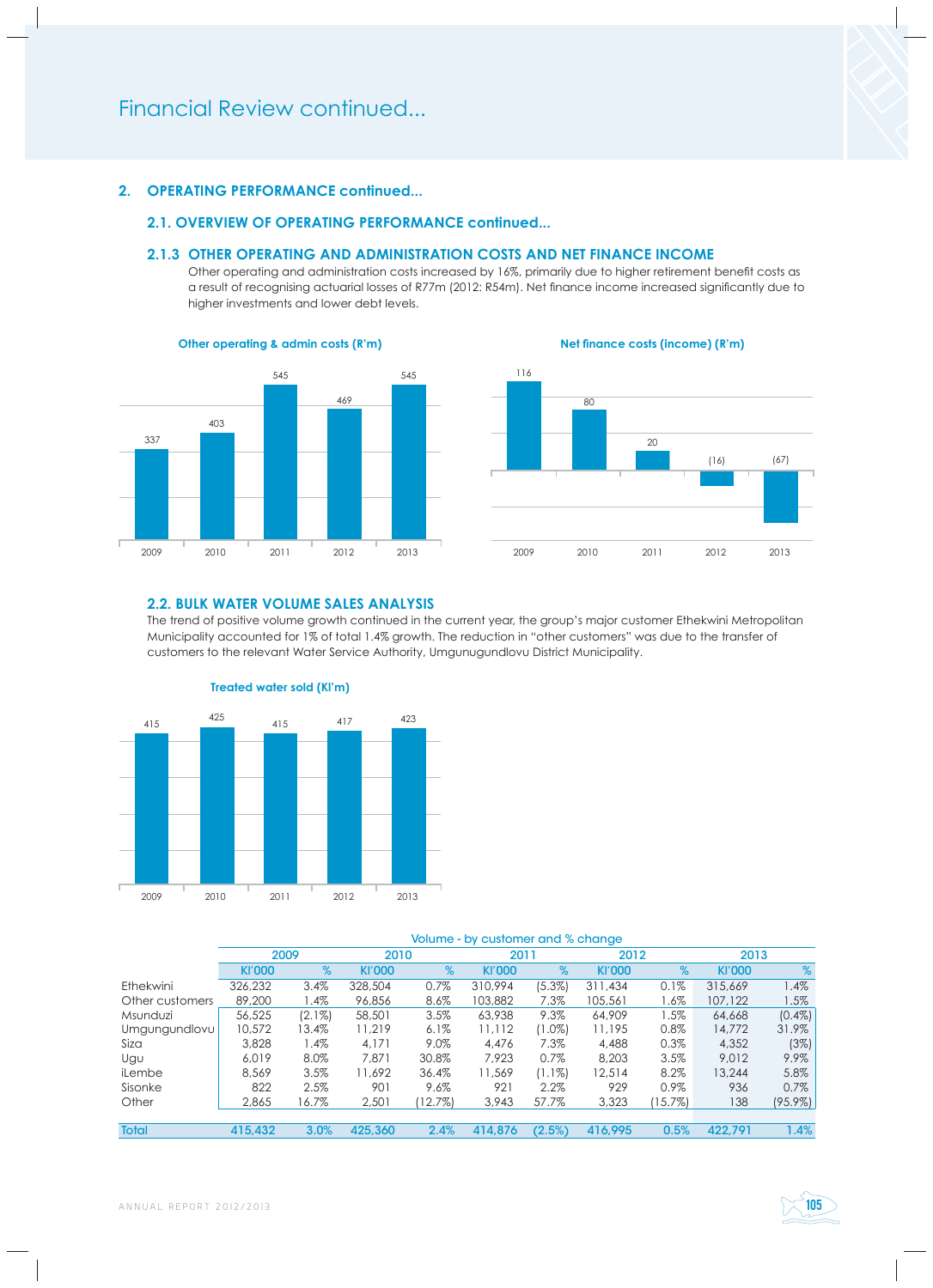# **2.3. BULK WATER COST PER KILOLITRE (Kl)**

The average cost of bulk water per kl increased by 26% in the current year, from R2.34 to R2.96 driven primarily by the increased raw water costs due to the capital unit charges on the Spring Grove Dam and higher retirement benefit costs. The capital unit charges accounted for R0.408 or 14% of the total bulk water cost per Kl.



### **3. BULK WATER TARIFF**

The average tariff increase of 16.8% in 2013 arose from the inclusion of the capital unit charge on the Spring Grove Dam of R0.408, whilst the Umgeni Water bulk water tariff component increase was 5.6%. The tariff increase for the next financial year, effective 1 July 2014, has been approved at an effective tariff increase of 7.5%. The tariff for 2013/2014 will not adversely affect Umgeni Water's gearing levels or impact on its financial sustainability in the short term.





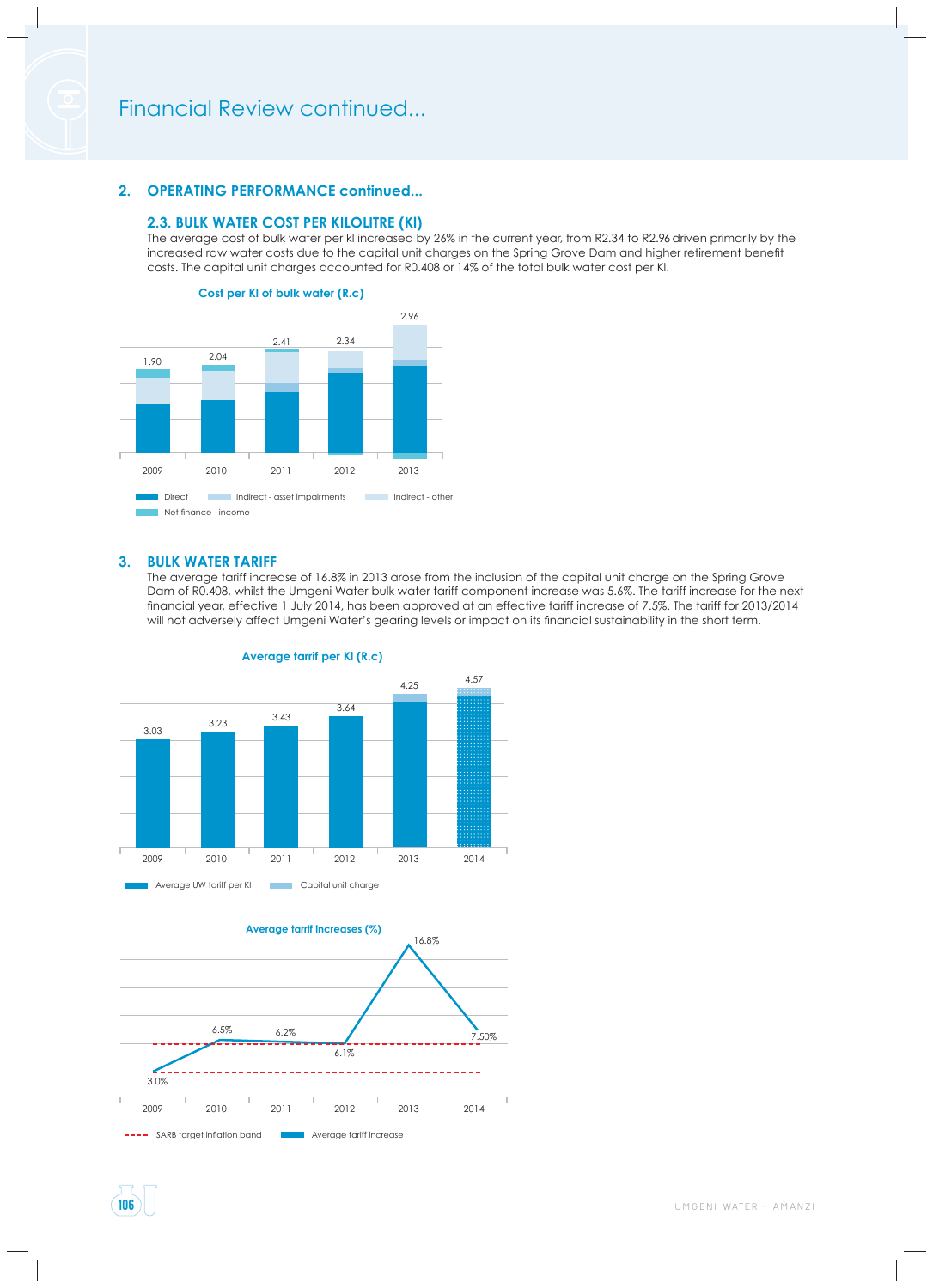# **4. CASH FLOW ANALYSIS**

The group continues to maintain strong operating cash flows which has allowed for the repayment of debt and funding of capital expenditure.

Cash generated from operations totalled R851m (2012: R683m), an increase of R168m on the prior year. The increase is mostly attributable to working capital changes arising from accounts payable. During the year R167m (2012: R131m) rural bulk infrastructure grants were received in support of the social component of the capital infrastructure programme. The net cash from operating activities was utilised as follows: R624m in investing activities before grant funding and R398m in financing activities. Cash used in financing activities consisted of R122m debt repayment, R291m placed in financial investments and R14m net interest received.









# **5. CAPITAL PROJECTS**

The capital expenditure programme is based on Umgeni Water's infrastructure master plan which is aligned to the KZN bulk water supply strategy and is estimated at R5,4bn including escalation for the next 5 years. Details of the projects included in work in progress and commissioned during the year can be found in notes 10.1 and 10.2 of the financial statements.

The capital expenditure commitments for the next five years will be funded through a combination of R1,7bn available cash investments and operating cash flows, R930m from rural bulk infrastructure grants and R300m drawdown from a secured EIB loan facility.

For further details on the funding requirements, refer to section 7.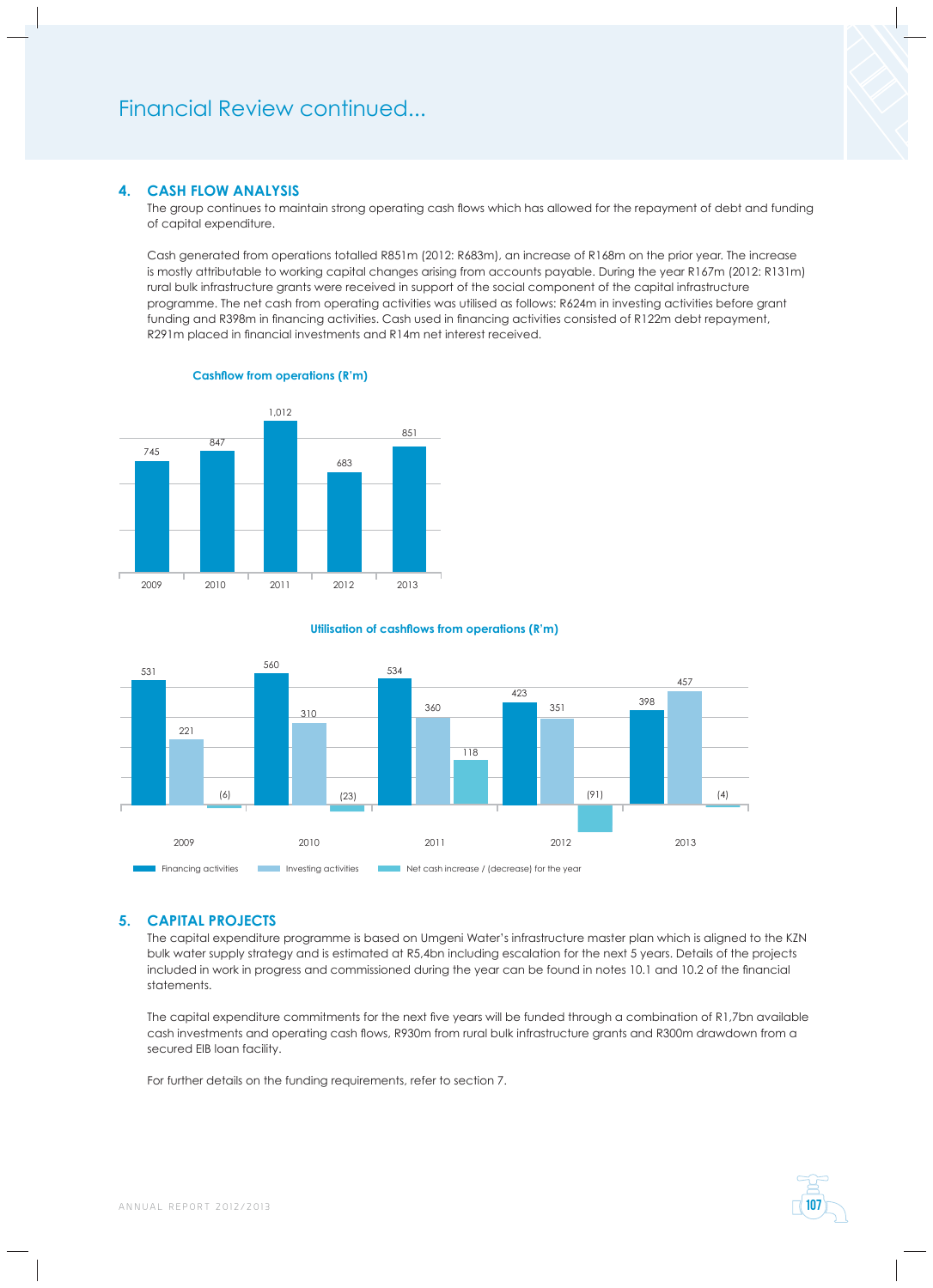# **5. CAPITAL PROJECTS continued...**

# **5.1. CAPITAL EXPENDITURE**

During the year Umgeni Water's capital expenditure totalled R643m (2012: R486m) against a target of R881m (2012: R590m).



# **Capital expenditure - Group (R'm)**

# **5.2. RURAL DEVELOPMENT PROJECTS**

In response to customer water demands and the need to eliminate water service delivery backlogs, a capital expenditure programme of about R4,1bn has been planned for rural development, with a specific allocation of R2,1bn for the period 2014 to 2018, representing 50% of Umgeni Water's planned capital expenditure for the same period.

Due to their developmental nature, there is a need for government support via subsidy or grant funding for part of the social component of the rural development projects which cannot be recovered through the existing tariff structure. The social component carried by Umgeni Water is reflected in the statement of comprehensive income as impairments. These impairments are recognised during the construction period and reflected in work in progress on a progressive basis.

| Rural Development projects funding & impairments June 2013 |                 |                      |                       | <b>Funding split</b> |                         |
|------------------------------------------------------------|-----------------|----------------------|-----------------------|----------------------|-------------------------|
|                                                            |                 |                      | <b>Rural bulk</b>     |                      |                         |
|                                                            |                 | <b>Total Project</b> | <i>infrastructure</i> |                      | 2013                    |
| Project                                                    | <b>System</b>   | value <sup>*</sup>   | grant funding         |                      | UW funding   Impairment |
|                                                            |                 | <b>R'000</b>         | R'000                 | R'000                | $\%$                    |
| Greater Eston & Richmond                                   | Upper Umgeni    | 538,262              | 196,547               | 341,715              | 28%                     |
|                                                            |                 |                      | 37%                   | 63%                  |                         |
| Greater Mpofana Phase 1                                    | Mooi            | 349.815              | 62,324                | 287,491              | 7%                      |
|                                                            |                 |                      | 18%                   | 82%                  |                         |
| Lower Thukela BWS Phase 1                                  | Lower Thukela   | 1,607,667            | 708,688               | 898,978              | 0%                      |
|                                                            |                 |                      | 44%                   | 56%                  |                         |
| Maphumulo BWS Scheme                                       | Umpper Mvoti    | 469.832              | 99,000                | 370,832              | 45%                     |
| (Phase 1 & 2)                                              |                 |                      | 21%                   | 79%                  |                         |
| Mhlabatshane BWS Scheme                                    | South Coast     | 253,965              | 108,955               | 145,011              | 51%                     |
|                                                            |                 |                      | 43%                   | 57%                  |                         |
| uMshwathi BWS                                              | Wartburg System | 894,079              | 517.775               | 376,304              | 0%                      |
|                                                            |                 |                      | 58%                   | 42%                  |                         |
| <b>Total</b>                                               |                 | 4.113.620            | 1,693,289             | 2,420,331            |                         |
|                                                            |                 |                      | 41%                   | 59%                  |                         |

\*Total project value includes interest and escalation

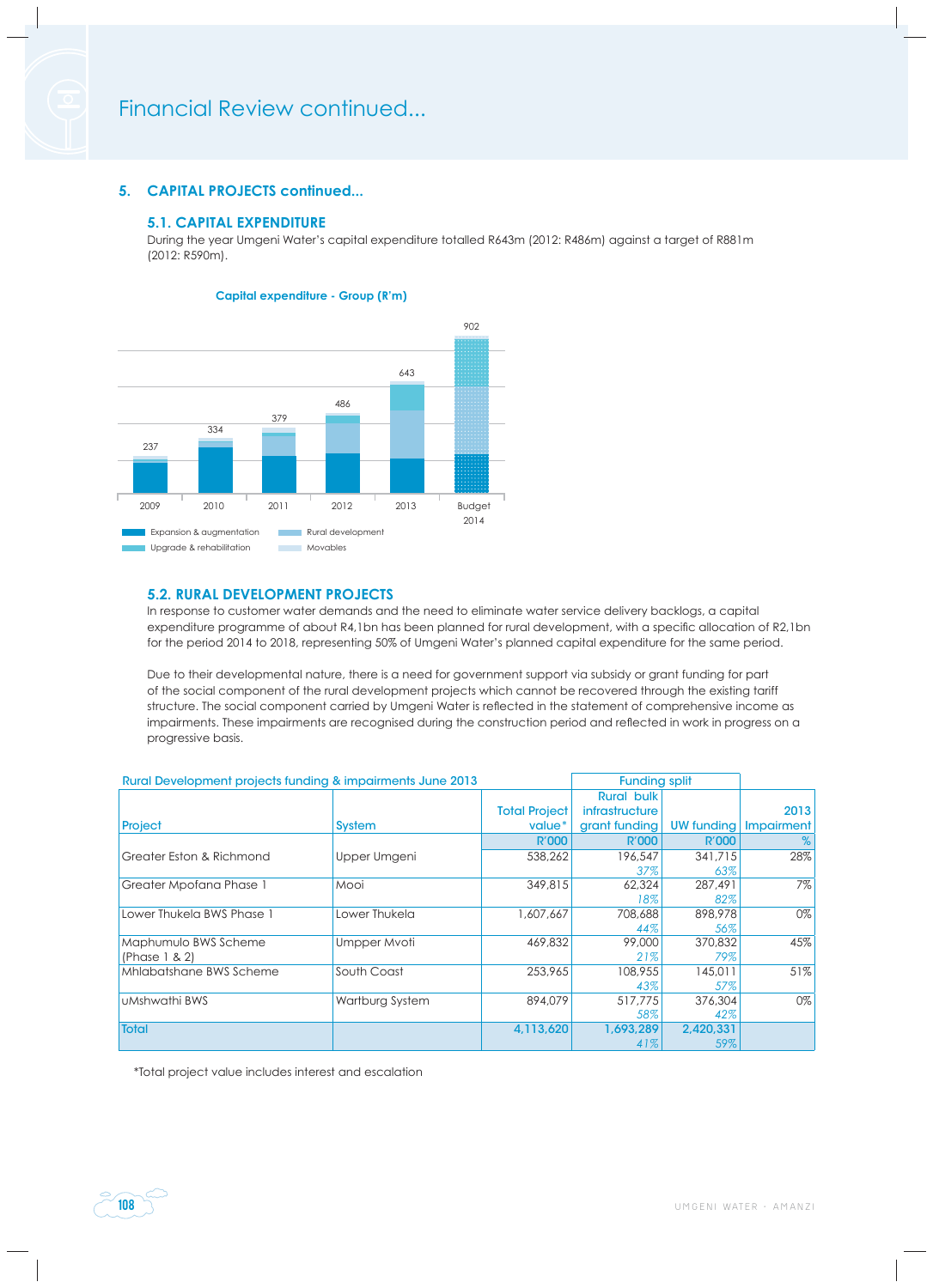# **5. CAPITAL PROJECTS continued...**

# **5.2. RURAL DEVELOPMENT PROJECTS continued...**

The accumulated cost of capital work in progress for rural development projects was R532m (2012: R397m) and the current year impairment losses totalled R76m (2012: R72m). During the current year rural bulk infrastructure grants of R167m were received (2012: R131m). Further details can be found in note 10.1 of the annual financial statements.



# **6. INVESTMENTS**

Total financial investments increase by R291m in the current year to R2,081m. This is mainly attributable to lower than budgeted spend in capital expenditure amounting to R238m (2012: R104m) and rural bulk infrastructure grant funding received against of capital expenditure.



#### **Investments (R'm)**

# **7. DEBT MANAGEMENT**

Debt Management is a key focus area at Umgeni Water and is integral to the delivery of sustainable financial business solutions. UW targets a gearing ratio of 0.67 and maintains a target interest rate structure of 70% fixed and 30% floating. As at 30 June 2013 a debt: equity ratio of 0.31 (2012: 0.40) was achieved primarily as a result of the increase in equity by R583m whilst the interest rate structure was 74% fixed and 26% floating (2012: 72% fixed and 28% floating).

The gross weighted average cost of capital decreased to 9.23% (2012: 9.34%) due primarily to the reset of the floating rate loan at a rate lower than the prior year.

There was no new debt issued during the current year.

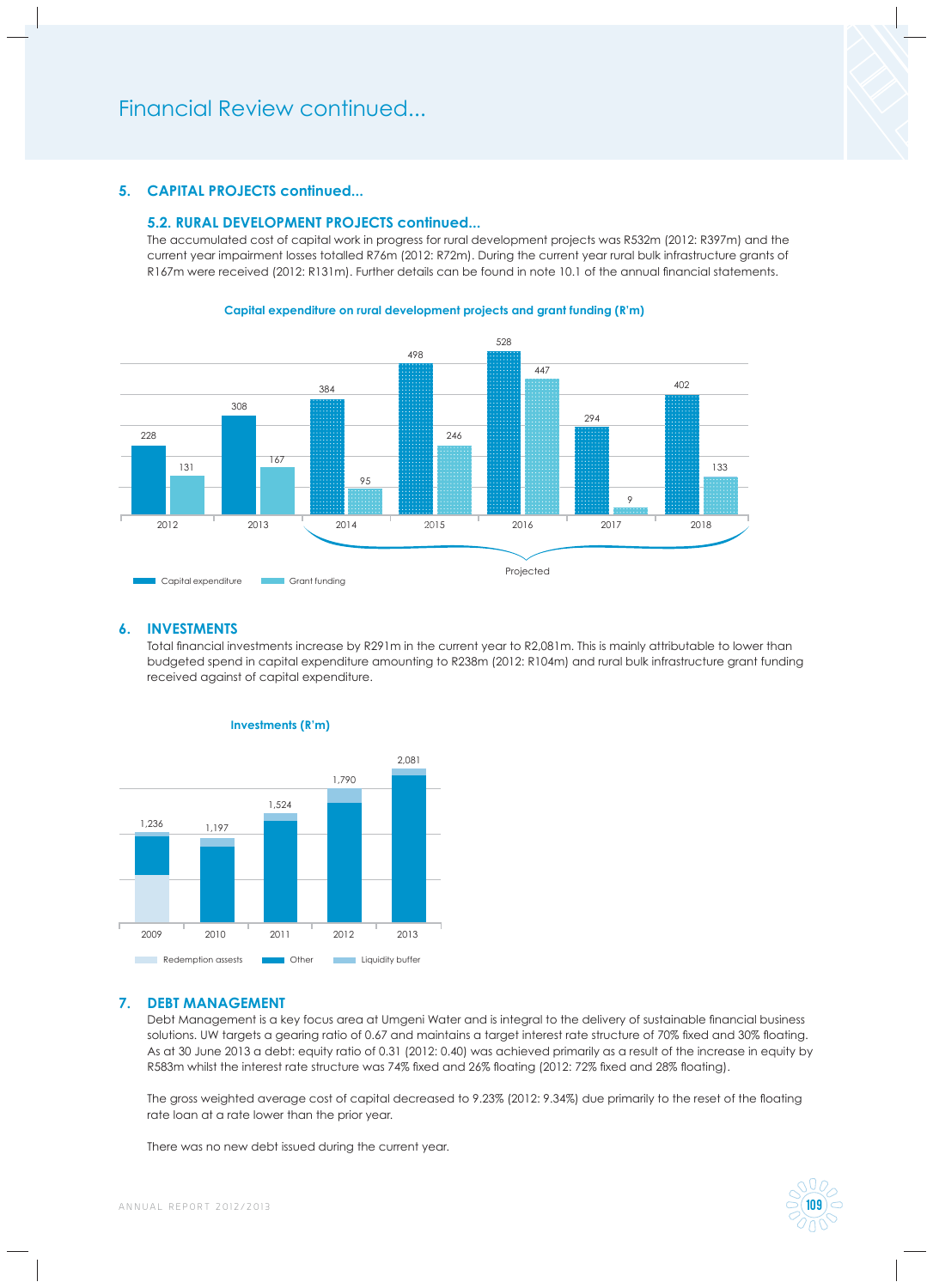# **7. DEBT MANAGEMENT continued...**



# **Debt: Equity (ratio)**

**Debt: Assets (ratio)**



# **7.1. FUNDING REQUIREMENTS**

Umgeni Water will continue to fund its requirements in the most cost effective way while diversifying its sources of funding. Umgeni Water's funding plans encompass:

- Issuing through its DMTN programme:
	- new bonds for long-term funding requirements;
	- commercial paper and other short-term notes for short to medium-term needs;
- utilising development funding; and
- bank loans.

Detailed cash flow forecasts have been prepared for the next five years, taking into account the group's R5,4bn planned capital expenditure and are detailed in the table that follows.

### Funding Requirements

|                                          | Short-term |          | Medium-term |       |       |
|------------------------------------------|------------|----------|-------------|-------|-------|
| <b>Financial Year</b>                    | 2014       | 2015     | 2016        | 2017  | 2018  |
|                                          | R'm        | R'm      | R'm         | R'm   | R'm   |
|                                          |            |          |             |       |       |
| Operational cash flows                   | 641        | 666      | 690         | 723   | 762   |
| CapEx - Gross (escalated)                | (976)      | (1, 203) | (1,261)     | (986) | (928) |
| Net operating cash shortfall after capex | (335)      | (537)    | (571)       | (263) | (166) |
| CapEx - Grants: confirmed                | 47         | 203      | 275         |       |       |
| CapEx - Grants: to be confirmed          | 48         | 43       | 172         | 9     | 133   |
| Net financing activities                 | 111        | (206)    | (217)       | (175) | (261) |
| <b>Annual funding requirements</b>       | (129)      | (497)    | (341)       | (429) | (294) |
| Net (funding) investing requirements     |            |          |             |       |       |
| Opening balance call investments         | 1.741      | 1.613    | 1.115       | 774   | 345   |
| <b>Closing balance</b>                   | 1.612      | 1.116    | 774         | 345   | 51    |

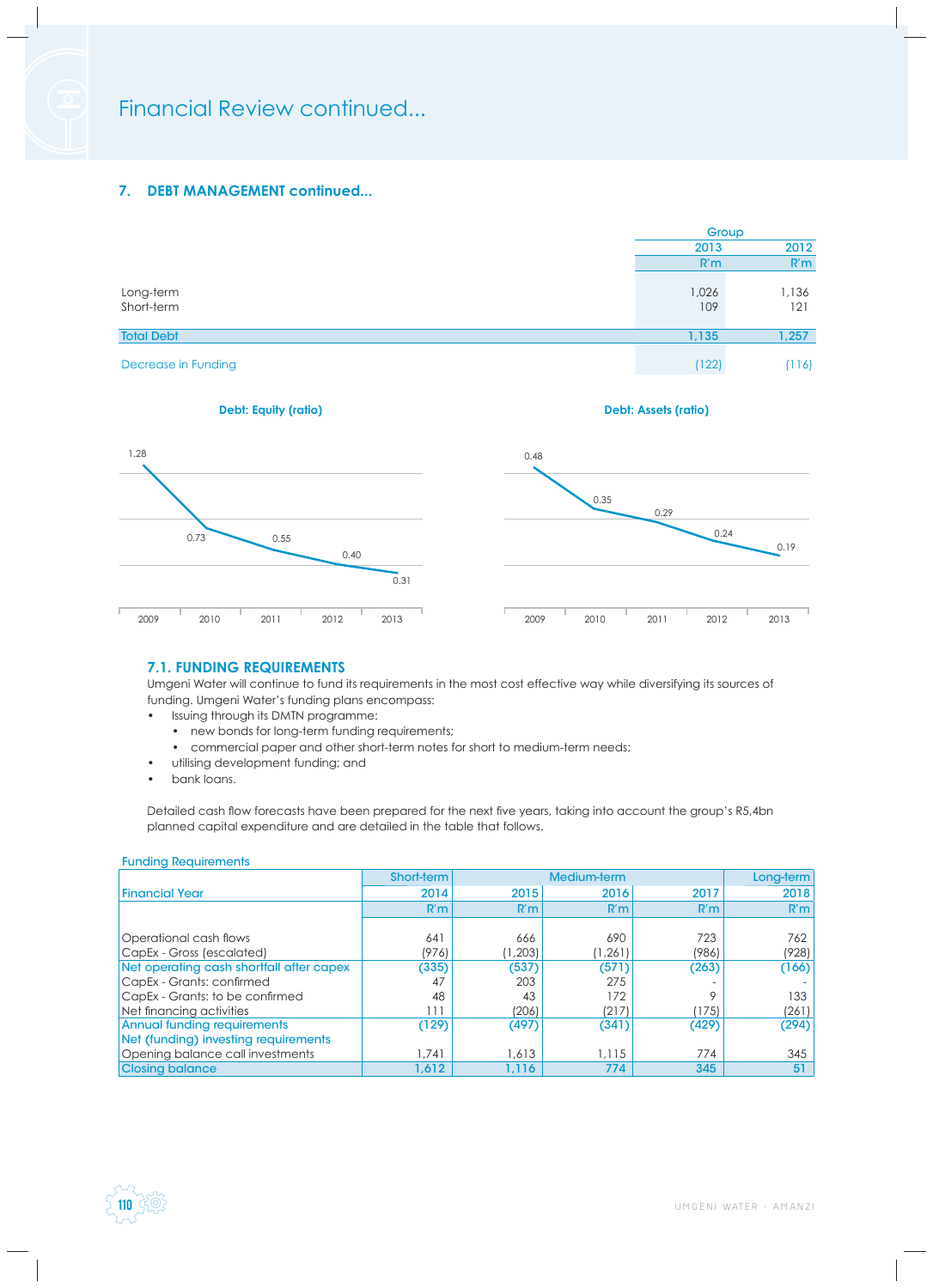# **7. DEBT MANAGEMENT continued...**

### **7.1. FUNDING REQUIREMENTS continued...**

The funding requirements in the short to medium term will be funded primarily through the existing R1,741m call investments and drawdown from an EIB loan facility and in the long term via a bond issuance in 2017 and 2018 through the DMTN programme. The cumulative funding requirement will result in projected debt levels which are still within the targeted debt: equity ratio of 0.67. Further details of the various sources of funding available to Umgeni Water can be found in note 32 of the financial statements.

# **7.2. PROJECTED BORROWING LEVEL**

The projected borrowing levels are within the borrowing limits approved to 2014.



### **Projected borrowing level (R'm)**

# **7.3. BORROWING LIMITS**

The borrowing limits for the period 2012 to 2014 have been approved by National Treasury with the concurrence of the Minister of Water and Environmental Affairs. The borrowing limit is applicable to the value of gross borrowings, collateral & guarantees exposure and may not exceed the approved unconditional limit.

|      | Unconditional     |                          |       |  | Conditional   Total borrowing limit |
|------|-------------------|--------------------------|-------|--|-------------------------------------|
|      | R'ml              | R'm                      | R'm i |  |                                     |
| 2012 | .950 <sup>1</sup> | $\overline{\phantom{a}}$ | .950  |  |                                     |
| 2013 | ,800              |                          | .800  |  |                                     |
| 2014 | .750'             |                          | 750   |  |                                     |

Utilisation of the borrowing limit as at 30 June 2013 was as follows:

| Actual gross borrowings   | R1.135m  |
|---------------------------|----------|
| Collateral and guarantees | R0.001m  |
| Total actual borrowings   | R1.136m  |
| Borrowing limit           | R1.800m  |
| Underutilisation          | $R$ 664m |



# **Debt and borrowing limits (R'm)**

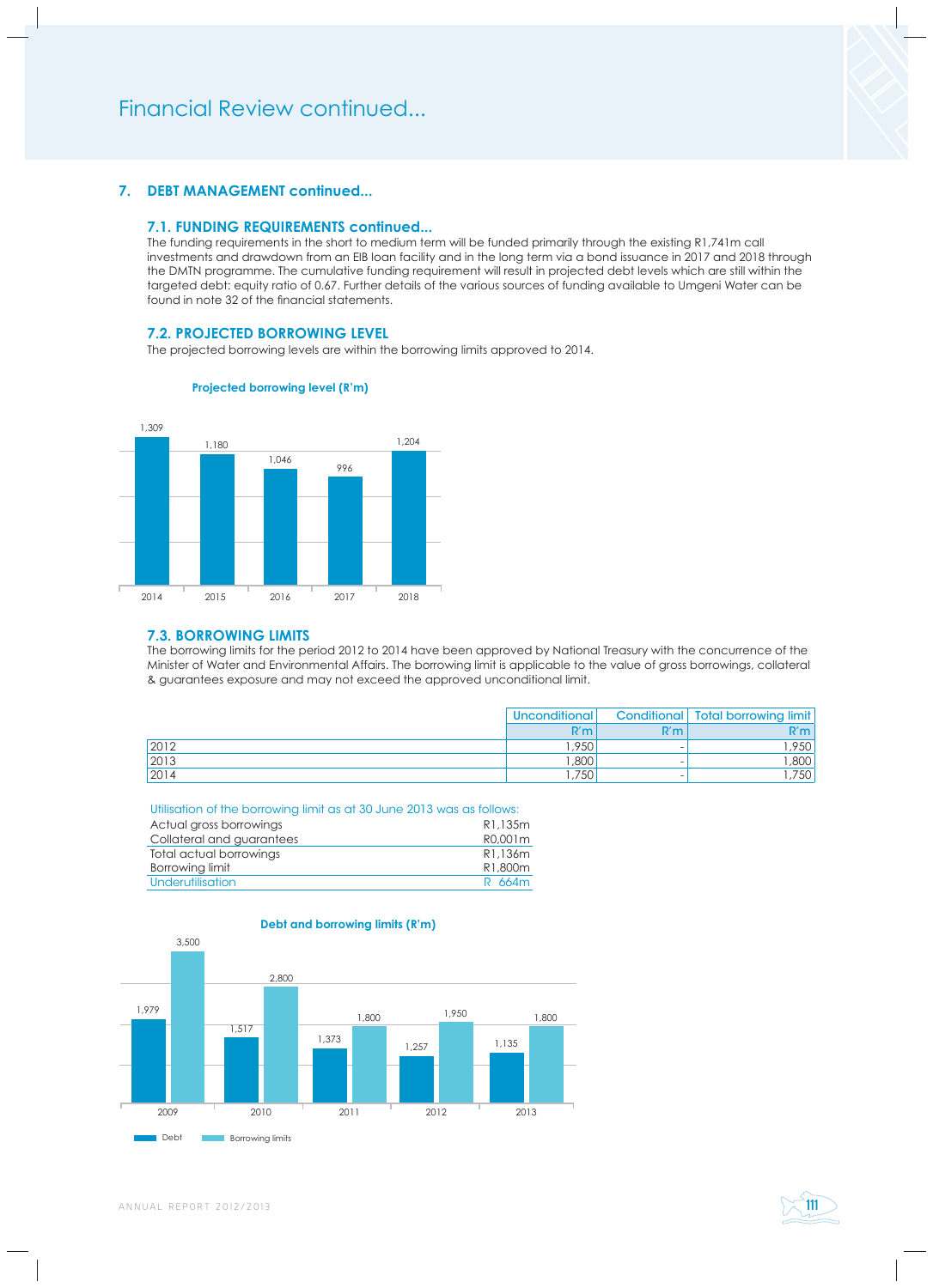# **7. DEBT MANAGEMENT continued...**

### **7.4. CREDIT RATINGS**

Umgeni Water's national credit ratings as issued by Fitch Ratings Agency are reflected at AA (long-term) and F1+ (short-term). There was a downgrading of the long-term rating from AA+ to AA in the current financial year due to a recalibration of the national ratings.

# **8. RETIREMENT BENEFIT OBLIGATIONS**

# **Defined benefit pension plan**

In terms of IAS19, the group's retirement benefit plan is in an under-funded position of R208m (2012: R162m) and in terms of the approved accounting policy R131m (2012: R54m) has been reflected in the statement of financial position in order to account for this liability. Further details are disclosed in note 28 to the financial statements.

### **Retirement Medical Aid**

This scheme is currently unfunded and the group has recognised its full past service liability in the statement of financial position at the actuarial valuation of R295m (2012: R259m).

### **9. FINANCIAL RISKS**

As in most companies, Umgeni Water is faced with financial risks that need to be effectively managed in order to ensure that any negative impact on the group's financial performance and position is minimised.

The major risks and mitigating strategies are analysed in note 32 on financial risk management to the financial statements and the Corporate Risk Management Framework on page 96 - 99 of the annual report.

### **10. ACCOUNTING POLICIES AND CHANGES IN ESTIMATES**

The adoption of the new and revised standards and interpretations issued by the International Accounting Standards Board and the International Reporting Interpretations Committee effective for the current year, as noted in the accounting policies, have not led to any significant changes in the group's accounting policies.

The revised standard on employee benefits, IAS 19, will have an impact on the defined benefit pension plan as the group currently applies the corridor method of recognising actuarial gains and losses. During the prior year the group changed its estimate with regards to recognising actuarial losses over a three year smoothing period in anticipation of adopting IAS19 revised in 2014. As at 30 June 2013 unrecognised actuarial losses on the defined benefit pension plan totalled R77m (2012: R108m). The group is in the process of assessing the impact of this revised standard on the financial statements.

During the year, Umgeni Water conducted an operational review and physical verification of its assets which has resulted in changes in the expected usage of certain items of property, plant and equipment. As a result there have been changes in the remaining useful lives of assets. The effect of these changes on actual depreciation expense in the current year has been a credit of R8,2m, with an expected increase in the depreciation charge of R2,2m for 2014.

# **11. FUTURE PROSPECTS**

The focus will be to continue as a financially viable entity whilst making financial resources available that enable the organisation to embark on a drive towards expansion of water services, growth and rural development.

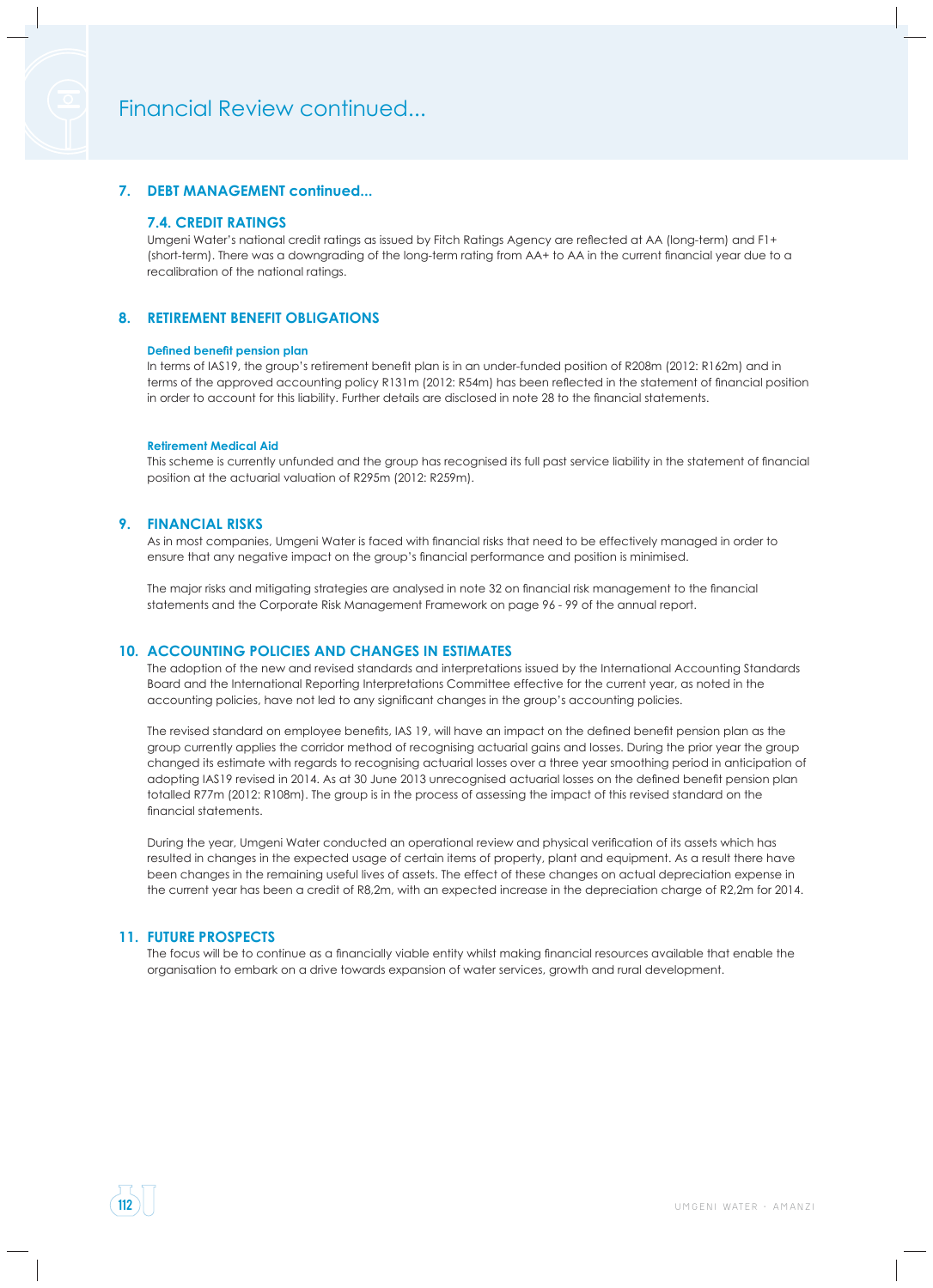# Five-year Key Performance Indicators

|                                                                             |                  |                  |                  |                  |                  | 2013-2012      |
|-----------------------------------------------------------------------------|------------------|------------------|------------------|------------------|------------------|----------------|
|                                                                             | 2013             | 2012             | 2011             | 2010             |                  | 2009 Movement  |
|                                                                             |                  |                  |                  |                  |                  |                |
| Performance criteria/indicators                                             |                  |                  |                  |                  |                  |                |
| Total revenue (R'm)                                                         | 2.082            | 1.847            | 1.661            | 1.633            | 1.492            | 12.69%         |
| Profit from operations/revenue                                              | 0.25             | 0.31             | 0.27             | 0.38             | 0.43             | (19.35%)       |
| Total expenditure/revenue                                                   | 0.73             | 0.71             | 0.74             | 0.68             | 0.67             | 2.96%          |
| Cost of sales/revenue<br>Net finance costs/revenue                          | 0.50             | 0.46             | 0.40<br>0.01     | 0.38<br>0.05     | 0.37<br>0.08     | 8.70%<br>0.00% |
|                                                                             | (0.01)           | (0.01)           |                  |                  |                  |                |
| <b>Bulk water business segment</b>                                          |                  |                  |                  |                  |                  |                |
| Treated water volume sold (KI'000)                                          | 422,791          | 416,995          | 414,876          | 425,361          | 415,432          | 1.39%          |
| Raw water volume sold (KI'000)                                              | 595              | 787              | 550              | 487              | 524              | (24.37%)       |
| Total water sold (KI'000)                                                   | 423,386<br>3.901 | 417,782<br>3.694 | 415,426<br>3.482 | 425,848<br>3.279 | 415,956<br>3.078 | 1.34%<br>5.60% |
| Bulk water tariff 1 (Rc/KI)                                                 | 0.408            |                  |                  |                  |                  | 100.00%        |
| Capital unit charge Spring Grove Dam (Rc/KI)                                |                  |                  |                  |                  |                  |                |
| Total bulk water tariff (Rc/KI)                                             | 4.309            | 3.694            | 3.482            | 3.279            | 3.078            | 16.65%         |
| Bulk water tariff 2 (Rc/KI)                                                 | 3.825            | 3.622            | 3.414            | 3.215            | 3.019            | 5.60%          |
| Capital unit charge Spring Grove Dam (Rc/KI)                                | 0.408<br>4.233   | 3.622            |                  | 3.215            | 3.019            | 100%<br>16.87% |
| Total bulk water tariff (Rc/KI)<br>WRC levy (Rc/KI)                         | 0.041            | 0.041            | 3.414<br>0.041   | 0.039            | 0.035            | 0.00%          |
|                                                                             |                  |                  |                  |                  |                  |                |
| Total cost/volume sold (Rc/KI) <sup>(1)</sup>                               | 2.96             | 2.34             | 2.41             | 2.40             | 1.90             | 26.28%         |
| KI'000 sold per employee <sup>(1)</sup>                                     | 433              | 448              | 455              | 459              | 451              | $(3.13\%)$     |
|                                                                             |                  |                  |                  |                  |                  |                |
| <b>Operating risk indicators</b>                                            |                  |                  |                  |                  |                  |                |
| Working ratio                                                               | 0.71             | 0.66             | 0.62             | 0.52             | 0.48             | 7.58%          |
| Operating costs (excl depreciation and amortisation) divided by revenue     |                  |                  |                  |                  |                  |                |
| Rate of return on assets                                                    | 13.39%           | 16.87%           | 13.65%           | 19.85%           | 22.54%           | (20.63%)       |
| Profit from operations divided by assets (excl investments)                 |                  |                  |                  |                  |                  |                |
| Gross profit margin ratio                                                   | 49.91%           | 53.61%           | 60.15%           | 61.98%           | 63.49%           | $(6.91\%)$     |
| Gross profit divided by revenue                                             |                  |                  |                  |                  |                  |                |
| Debtors collection period (days) after provision for                        | 37               | 30               | 41               | 52               | 39               | 21.90%         |
| doubtful debts                                                              |                  |                  |                  |                  |                  |                |
| Trade and other receivables (excl VAT; Grant funding and Advance invoicing) |                  |                  |                  |                  |                  |                |
| divided by revenue x 365                                                    |                  |                  |                  |                  |                  |                |
| <b>Financial risk indicators</b>                                            |                  |                  |                  |                  |                  |                |
| Current ratio                                                               | 3.21             | 3.28             | 2.37             | 2.39             | 0.99             | $(0.02\%)$     |
| Current assets divided by current liabilities                               |                  |                  |                  |                  |                  |                |
| Interest cover                                                              | 7.71             | 6.78             | 3.90             | 2.68             | 2.40             | 0.14%          |
| Profit from operations divided by finance costs                             |                  |                  |                  |                  |                  |                |
| Interest cover before interest capitalised                                  | 4.52             | 4.53             | 3.10             | 2.38             | 2.34             | 0.01%          |
| Profit from operations divided by finance costs before interest capitalised |                  |                  |                  |                  |                  |                |
| Net debt : equity ratio <sup>(2)</sup>                                      | $\overline{a}$   |                  | $\overline{a}$   | 0.15             | 0.48             | 0.00%          |
| Net interest-bearing debt divided by capital and reserves                   |                  |                  |                  |                  |                  |                |
| Debt : equity ratio                                                         | 0.31             | 0.40             | 0.55             | 0.73             | 1.28             | $(23.96\%)$    |
| Total interest-bearing debt divided by capital and reserves                 |                  |                  |                  |                  |                  |                |
| Debt : asset ratio                                                          | 0.19             | 0.24             | 0.29             | 0.35             | 0.48             | $(20.68\%)$    |
| Total interest-bearing debt divided by total assets                         |                  |                  |                  |                  |                  |                |

(1) These indicators have been calculated using treated water volumes only.

(2) Net debt is total interest bearing debt less investments.

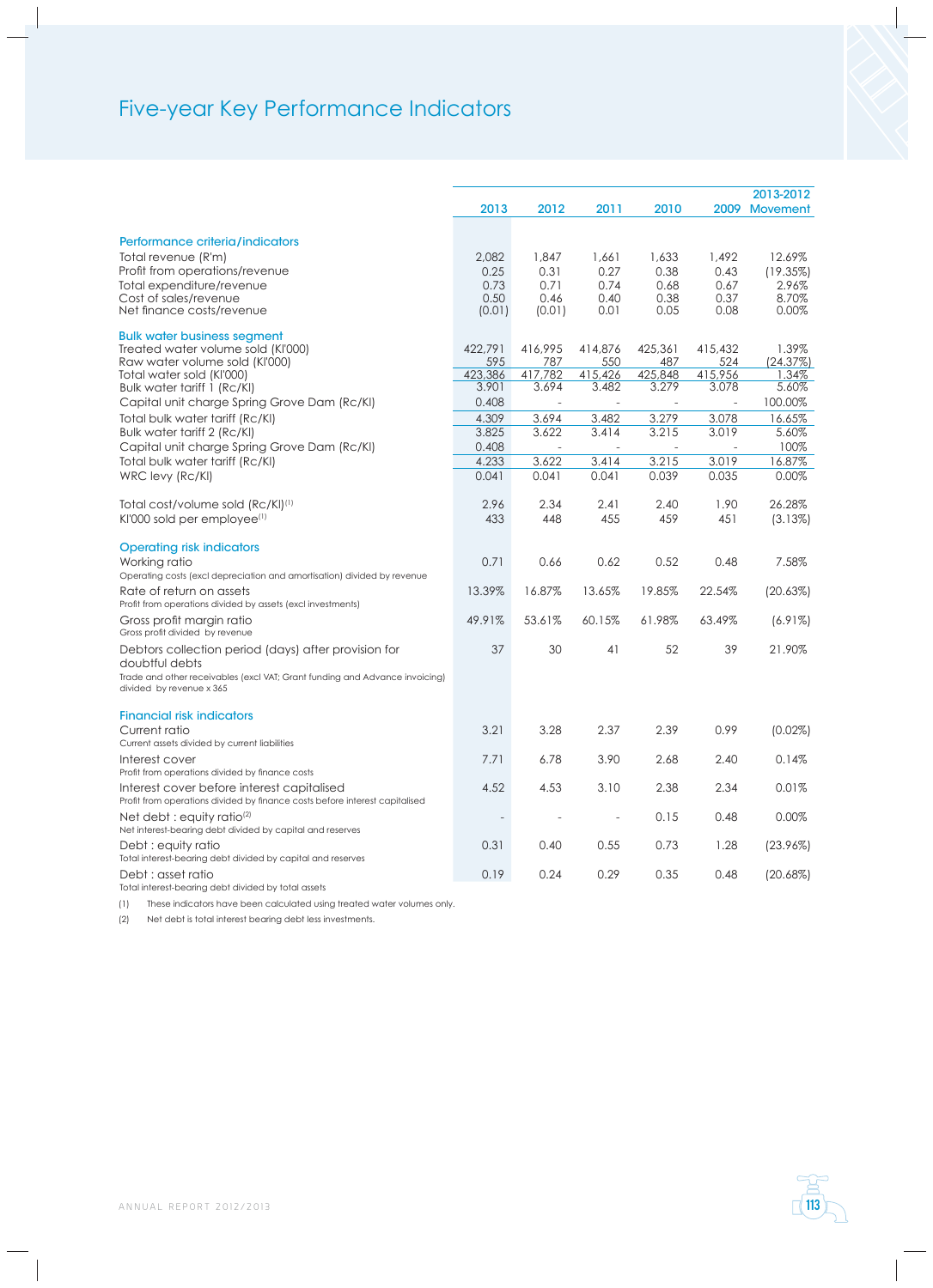|                                             | 2013         | 2012         | 2011         | 2010         | 2009         |
|---------------------------------------------|--------------|--------------|--------------|--------------|--------------|
|                                             | <b>R'000</b> | <b>R'000</b> | <b>R'000</b> | <b>R'000</b> | <b>R'000</b> |
|                                             |              |              |              |              |              |
| <b>Financial position</b>                   |              |              |              |              |              |
| Capital and reserves                        | 3,691,228    | 3,107,777    | 2,516,445    | 2,088,004    | 1,547,292    |
| Net debt                                    | (945, 624)   | (533, 193)   | (151, 269)   | 320,152      | 743,008      |
| Assets excluding investments                | 3,826,892    | 3,398,317    | 3,260,658    | 3,111,025    | 2,848,068    |
| Total interest-bearing debt                 | 1,135,381    | 1,257,137    | 1,372,793    | 1,517,448    | 1,978,904    |
| <b>Total investments</b>                    | 2,081,005    | 1,790,330    | 1,524,062    | 1,197,295    | 1,237,897    |
| Total assets                                | 5,907,897    | 5,188,647    | 4,784,720    | 4,308,322    | 4,083,964    |
|                                             |              |              |              |              |              |
| <b>Financial performance</b>                |              |              |              |              |              |
| Revenue                                     | 2,081,615    | 1,847,151    | 1,660,912    | 1,633,043    | 1,492,688    |
| Cost of sales                               | (1,042,691)  | (856, 808)   | (661, 843)   | (620, 856)   | (545, 011)   |
| <b>Gross Profit</b>                         | 1,038,924    | 990,343      | 999,069      | 1,012,187    | 947,677      |
| Other income (expenses)                     | 18,814       | 52,109       | (9,366)      | 8,529        | 31,707       |
| Other operating and administration expenses | (545, 288)   | (469, 197)   | (544, 639)   | (403, 216)   | (337, 338)   |
| <b>Profit from operations</b>               | 512,450      | 573,255      | 445,064      | 617,500      | 642,046      |
| Net finance income (costs)                  | 67,519       | 15,546       | (19, 923)    | (79, 773)    | (116, 296)   |
| Share of profit from associate              | 3,482        | 2,531        | 3,300        | 2,985        | 1,264        |
| <b>Profit before taxation</b>               | 583,451      | 591,332      | 428,441      | 540,712      | 527,014      |
| Taxation                                    |              |              |              |              |              |
| Profit for the year                         | 583,451      | 591,332      | 428,441      | 540,712      | 527,014      |
|                                             |              |              |              |              |              |
| <b>Cash flow</b>                            |              |              |              |              |              |
| Net cash from operating activities          | 850,944      | 683,230      | 1,012,358    | 846,621      | 745,278      |
| Net cash used in investing activities       | (456, 450)   | (350, 889)   | (360, 368)   | (310, 422)   | (220, 516)   |
| Net cash generated                          | 394,494      | 332,341      | 651,990      | 536,199      | 524,762      |
|                                             |              |              |              |              |              |
| Net cash used in financing activities       | (398, 461)   | (422, 854)   | (534, 168)   | (559, 629)   | (530, 700)   |
| Net decrease (increase) for the year        | 3,967        | 90,513       | (117, 822)   | 23,430       | 5,938        |
| Net cash utilised                           | (394, 494)   | (332, 341)   | (651,990)    | (536, 199)   | (524, 762)   |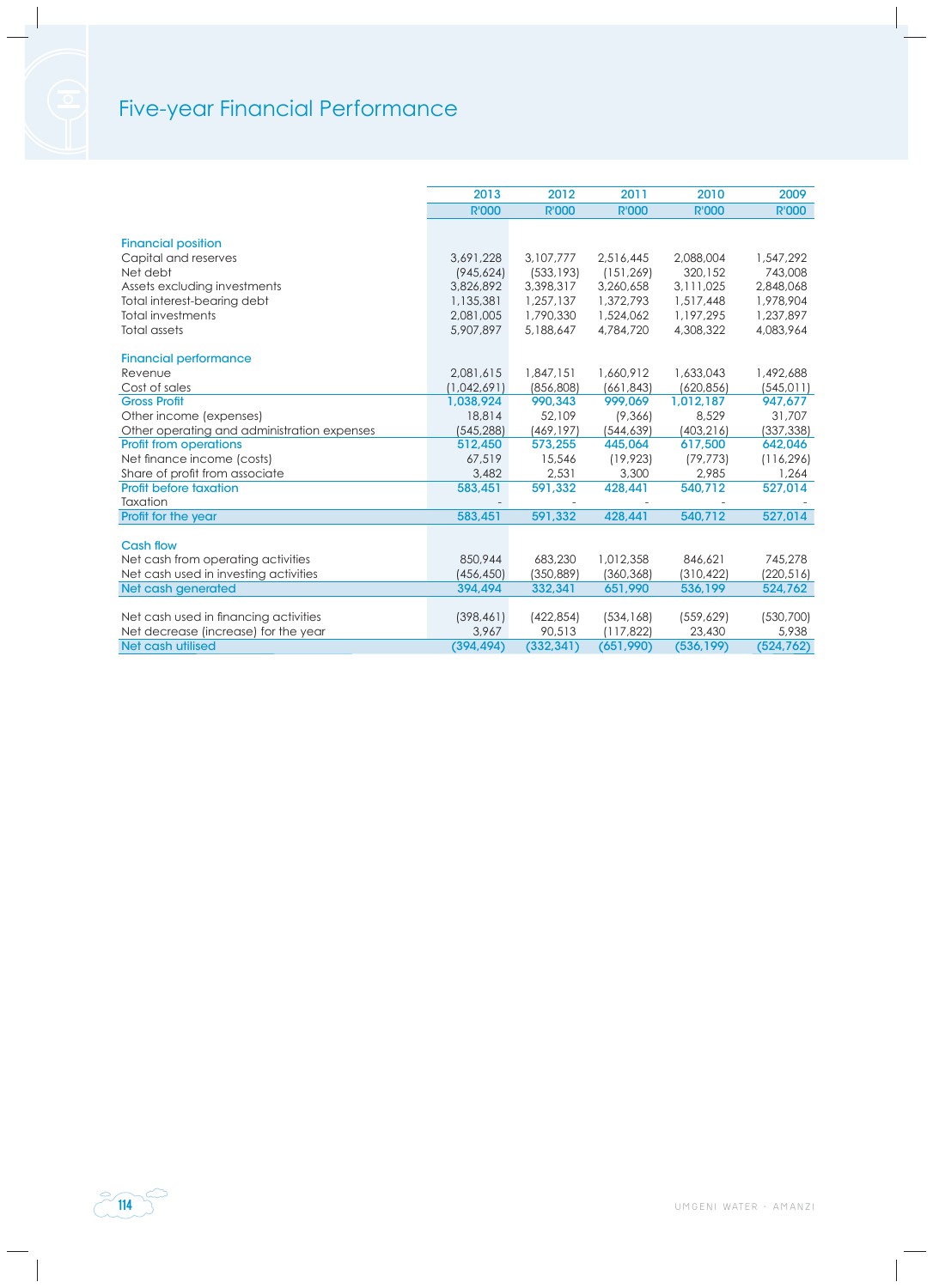# Value Added Statement

|                                            | 2013         | 2012         | 2011         | 2010         | 2009         |
|--------------------------------------------|--------------|--------------|--------------|--------------|--------------|
|                                            | <b>R'000</b> | <b>R'000</b> | <b>R'000</b> | <b>R'000</b> | <b>R'000</b> |
|                                            |              |              |              |              |              |
| Gross revenue                              | 2.081.615    | 1.847.151    | 1,660,912    | 1,633,043    | 1.492,688    |
| Paid to suppliers for materials & services | (932,209)    | (724,643)    | (777, 106)   | (604,262)    | (479,295)    |
| Value added                                | 1,149,406    | 1,122,508    | 883,806      | 1,028,781    | 1,013,393    |
| Income from investments                    | 134,026      | 100.135      | 94.267       | 150,568      | 151,193      |
| <b>Total wealth created</b>                | 1,283,432    | 1,222,643    | 978,073      | 1,179,349    | 1,164,586    |
|                                            |              |              |              |              |              |
| Salaries, wages and other benefits         | 537,553      | 453,241      | 348,352      | 327.111      | 296,718      |
| Providers of debt capital                  | 66,507       | 84,589       | 114,190      | 230.341      | 267,489      |
| Depreciation                               | 95.921       | 93,481       | 87.090       | 81,185       | 73,365       |
| Profit for the year                        | 583,451      | 591,332      | 428,441      | 540.712      | 527.014      |
| <b>Total wealth distributed</b>            | 1,283,432    | 1,222,643    | 978,073      | 1,179,349    | 1,164,586    |





# Employee Statistics

|                                     |       |      |      |        |      | 2013-2012       |
|-------------------------------------|-------|------|------|--------|------|-----------------|
|                                     | 2013  | 2012 | 2011 | 2010   | 2009 | <b>Movement</b> |
|                                     |       |      |      |        |      |                 |
| Number of employees as at year-end  | 976   | 931  | 912  | 926    | 921  | 4.83%           |
| Gross revenue per employee (R'000)  | 2,133 | .984 | .821 | . .764 | .621 | 7.50%           |
| Value added per employee (R'000)    | 1.178 | .206 | 969  | 1.111  | .100 | $(2.32\%)$      |
| Wealth created per employee (R'000) | 1.315 | .313 | .072 | .274   | .264 | 0.13%           |

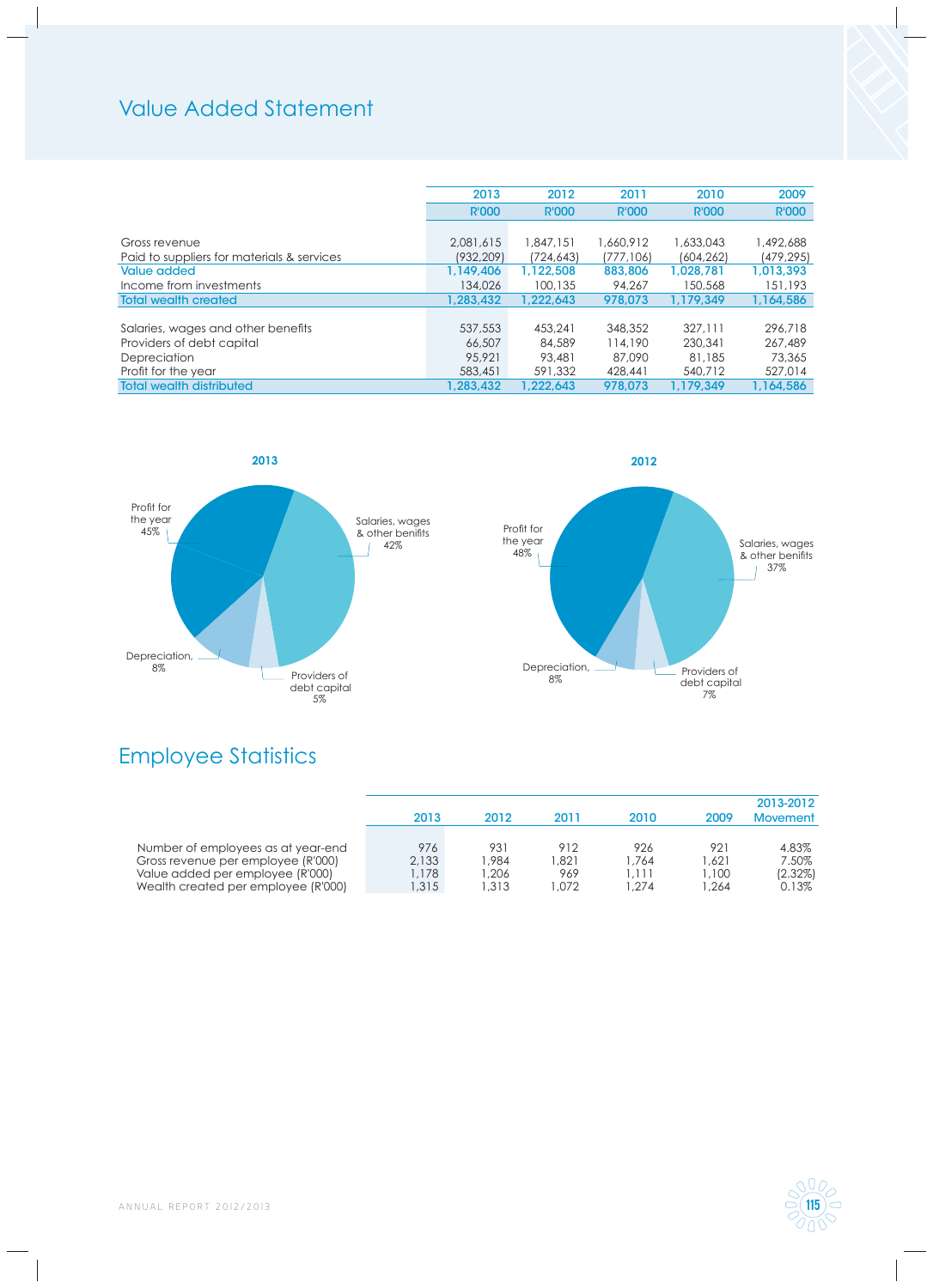# Statement of Directors Responsibilities and Approval of the Financial Statements

The directors are required by the Public Finance Management Act to keep full and proper records of the financial affairs of Umgeni Water and its subsidiaries (the group) and to prepare financial statements which fairly present the state of affairs of Umgeni Water and the group, its financial results, cash flows, its performance against predetermined objectives for the year and its financial position at the end of the year.

The financial statements set out in this report have been prepared in accordance with International Financial Reporting Standards as approved by National Treasury in terms of section 79 of the Public Finance Management Act No.1 of 1999, as amended, and in the manner required by the Water Services Act No. 108 of 1997. The financial statements are based on appropriate accounting policies, supported by reasonable and prudent judgements and estimates and are prepared on a going concern basis.

The financial statements are the responsibility of the directors and were prepared under the supervision of the General Manager Finance, Nica Gevers CA (SA). The external auditor is responsible for independently auditing and expressing an independent opinion on the financial statements in accordance with International Standards on Auditing, the Public Audit Act, Public Finance Management Act and the Companies Act No. 71 of 2008. The entity's external auditor, Auditor-General of South Africa, has audited the financial statements after having been provided unrestricted access to all financial records and related data. The directors believe that all representations made to the external auditor during the audit were valid, appropriate and complete.

To enable the directors to meet their responsibilities, the Board sets standards and management implement systems of internal control aimed at reducing the risk of error or loss in a cost-effective manner. These standards include policies, procedures, proper division of responsibilities within a clearly defined framework and effective accounting procedures to ensure an acceptable level of risk. Both management and internal audit monitor controls and actions are taken to correct deficiencies as they are identified.

The focus of risk management in the group is on identifying, assessing, managing and monitoring all known forms of risk across the group. While operating risks cannot be fully eliminated, the group strives to minimise these risks by ensuring that appropriate infrastructure, controls, systems and ethical behavior are applied and managed within predetermined procedures and constraints.

Nothing has come to the attention of the directors to indicate that any material breakdown in the functioning of these controls, procedures and systems has occurred during the year under review. The directors are of the opinion, based on the information and explanations given by management, the internal auditors and the external auditors, that the systems of internal control provides reasonable assurance that the financial records may be relied on for the preparation of the consolidated financial statements and that accountability for assets and liabilities is maintained.

The Audit Committee has evaluated Umgeni Water and the group's financial statements and has recommended their approval to the Board. The Audit Committee's approval is set out on page 117.

The directors have reviewed the group's forecast financial performance for the year to 30 June 2014 as well as the longer term business plans and, in light of this review and the current financial position, they are satisfied that the group has or has access to adequate resources to continue as a going concern for the foreseeable future.

### **Approval of Financial Statements**

The financial statements set out on pages 120 to 173 were approved by the Board of directors on 30 September 2013, and thus signed on their behalf by:

A. Mahlahut

**Mr Andile Mahlalutye <b>Cyril Gamede** Chairman of the Board Chief Executive

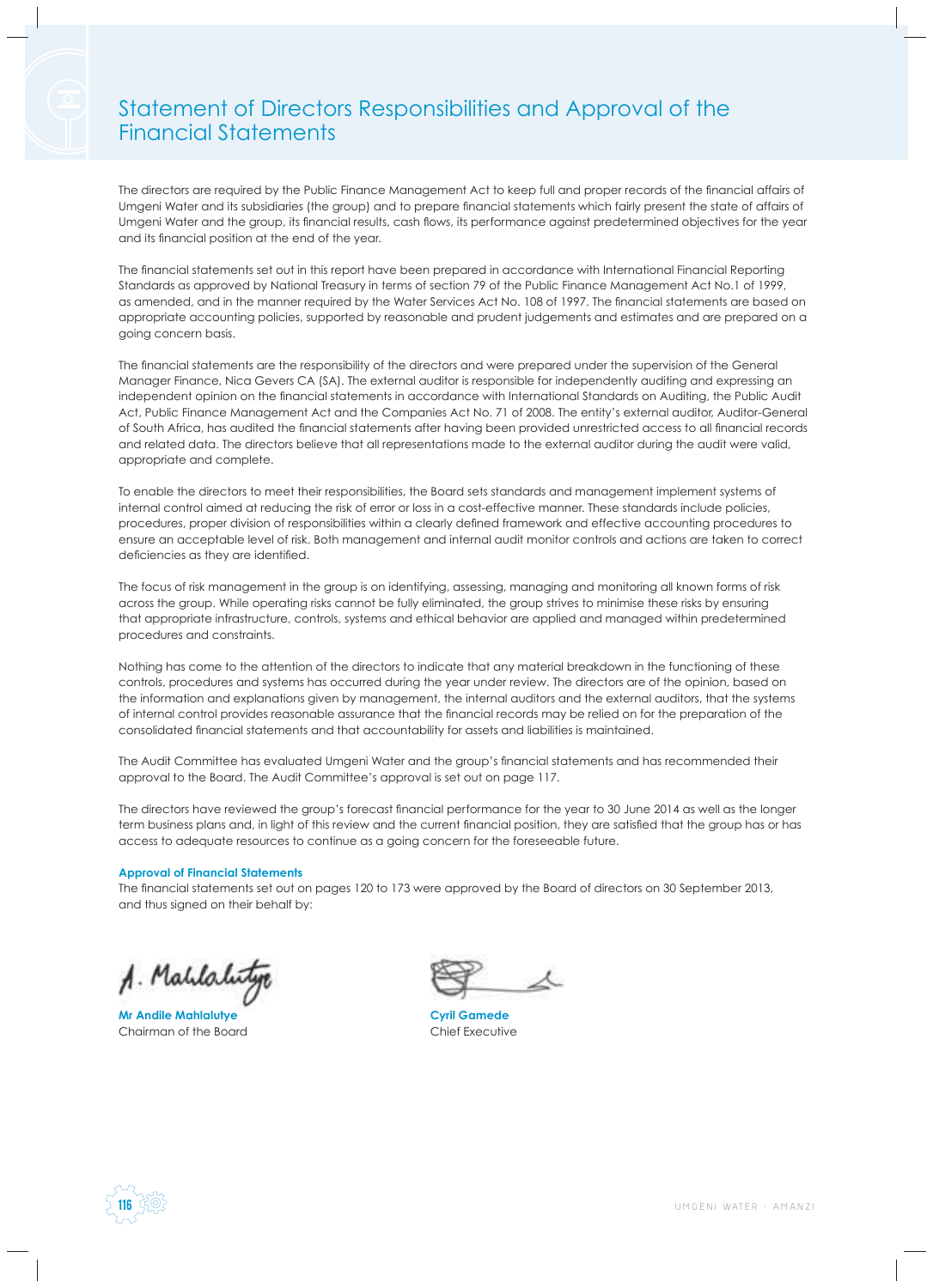# Report of the Audit Committee

### Report of the Audit Committee in terms of regulation 27.1 of the Public Finance Management Act No. 1 of 1999, as amended

The Audit Committee reports that it has adopted appropriate formal terms of reference as its audit committee charter, has regulated its affairs in compliance with this charter, and has discharged all of its responsibilities contained therein.

In the conduct of its duties, the Audit Committee has, inter alia, reviewed the following:

- Internal control, risk management and compliance with legal and regulatory provisions:
	- the effectiveness of the internal control systems;
	- the risk areas of the entity's operations covered in the scope of internal and external audits;
	- the effectiveness of the system of and process of risk management including the following specific risks: - financial reportina:
		- internal financial controls;
		- fraud risks relating to financial reporting; and
		- information technology risks relating to financial reporting;
	- the effectiveness of the entity's compliance with legal and regulatory provisions.
- Financial information and finance function:
	- the adequacy, reliability and accuracy of financial information provided by management and other users of such information; and
	- the experience, expertise and resources of the finance function.
- Internal and external audit:
	- accounting and auditing concerns identified as a result of internal and external audits;
	- the effectiveness of internal audit;
	- the activities of internal audit, including its annual work programme, co-ordination with the external auditor, the reports of significant investigations and the responses of management to specific recommendations; and
	- the independence and objectivity of the external auditor.

The Audit Committee is of the opinion, based on the information and explanations given by management and internal audit and discussions with the independent external auditors on the result of their audits, that the internal accounting controls are adequate to ensure that the financial records may be relied upon for preparing the financial statements, and accountability for assets and liabilities is maintained.

Nothing significant has come to the attention of the Audit Committee to indicate that any material breakdown in the functioning of these controls, procedures and systems has occurred during the year under review. The Audit Committee is satisfied that the financial statements are based on appropriate accounting policies, supported by reasonable and prudent judgments and estimates.

Umgeni Water has developed a combined assurance model which provides a co-ordinated approach to all assurance activities.

The Audit Committee has evaluated the financial statements of Umgeni Water and the group for the year ended 30 June 2013 and, based on the information provided to the Audit Committee, considers that they comply, in all material respects, with the requirements of the Public Finance Management Act No. 1 of 1999, as amended, and International Financial Reporting Standards. The Audit Committee concurs with the Board of directors that the adoption of the going concern premise in the preparation of the financial statements is appropriate. The Audit Committee has therefore recommended, at their meeting held on 28 August 2013, the adoption of the financial statements by the Board of directors.

**Professor I Vally** Audit Committee Chair 28 August 2013

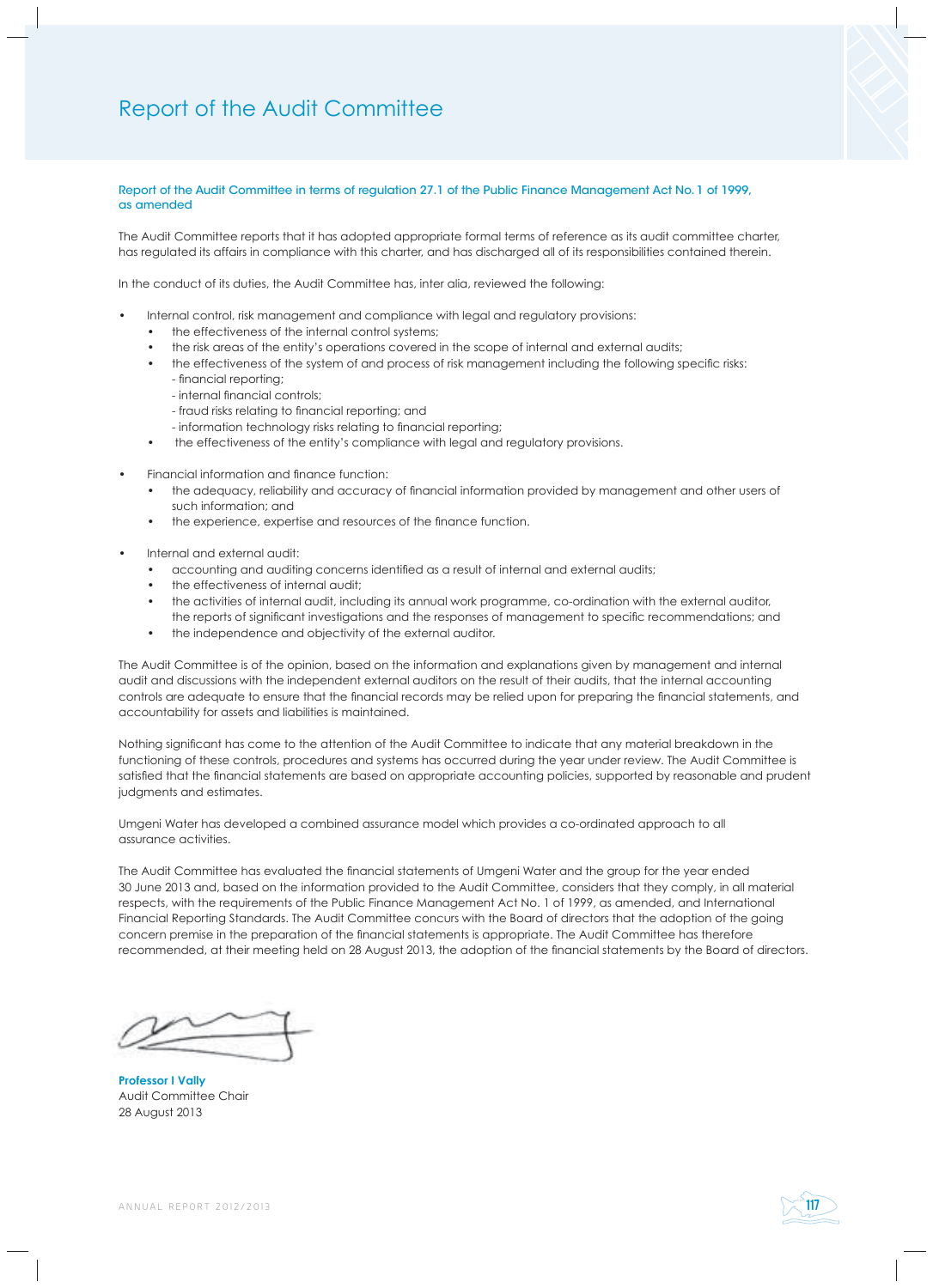# REPORT ON THE CONSOLIDATED FINANCIAL STATEMENTS

### Introduction

1. I have audited the accompanying consolidated and separate financial statements of Umgeni Water, set out on pages 120 - 173 which comprise the consolidated and separate statement of financial position as at 30 June 2013, the consolidated and separate statement of comprehensive income, statement of changes in equity and statement of cash flows for the year then ended, and a summary of significant accounting policies and other explanatory information.

### Accounting authority's responsibility for the consolidated financial statements

The Board of directors which constitutes the accounting authority is responsible for the preparation and fair presentation of these consolidated and separate financial statements in accordance with International Financial Reporting Standards (IFRSs) and the requirements of the Public Finance Management Act of South Africa, 1999 (Act No. 1 of 1999) (PFMA) and the Companies Act of South Africa, 2008 (Act No. 71 of 2008) (Companies Act) and for such internal control as management determines is necessary to enable the preparation of consolidated and separate financial statements that are free from material misstatement, whether due to fraud or error.

### Auditor-General's responsibility

- 3. My responsibility is to express an opinion on these consolidated and separate financial statements based on my audit. I conducted my audit in accordance with the Public Audit Act of South Africa, 2004 (Act No. 25 of 2001) (PAA), the *General Notice* issued in terms thereof and International Standards on Auditing. Those standards require that I comply with ethical requirements and plan and perform the audit to obtain reasonable assurance about whether the consolidated and separate financial statements are free from material misstatement.
- 4. An audit involves performing procedures to obtain audit evidence about the amounts and disclosures in the consolidated and separate financial statements. The procedures selected depend on the auditor's judgement, including the assessment of the risks of material misstatement of the consolidated and separate financial statements, whether due to fraud or error. In making those risk assessments, the auditor considers internal control relevant to the entity's preparation and fair presentation of the consolidated and separate financial statements in order to design audit procedures that are appropriate in the circumstances, but not for the purpose of expressing an opinion on the effectiveness of the entity's internal control. An audit also includes evaluating the appropriateness of accounting policies used and the reasonableness of accounting estimates made by management, as well as evaluating the overall presentation of the consolidated and separate financial statements.
- 5. I believe that the audit evidence I have obtained is sufficient and appropriate to provide a basis for my audit opinion.

### **Opinion**

6. In my opinion, the consolidated and separate financial statements present fairly, in all material respects, the financial position of Umgeni Water and its subsidiaries as at 30 June 2013, and their financial performance and cash flows for the year then ended in accordance with IFRS and the requirements of the PFMA and the Companies Act of South Africa.

### Other reports required by the Companies Act

7. As part of my audit of the financial statements for the year ended 30 June 2013, I have read the Directors' report, and the Audit Committee's report for the purpose of identifying whether there are material inconsistencies between these reports and the audited financial statements. These reports are the responsibility of the Board of directors. Based on my review of these reports, I have not identified material inconsistencies between these reports and the audited financial statements. I have not audited the reports and accordingly do not express an opinion on them.

### REPORT ON OTHER LEGAL AND REGULATORY REQUIREMENTS

8. In accordance with the PAA and the *General Notice* issued in terms thereof, I report the following findings relevant to performance against predetermined objectives, compliance with laws and regulations and internal control, but not for the purpose of expressing an opinion.

### Predetermined objectives

- 9. I performed procedures to obtain evidence about the usefulness and reliability of the information in the annual performance report as set out on pages 46 - 53 of the annual report.
- 10. The reported performance against predetermined objectives was evaluated against the overall criteria of usefulness and reliability. The usefulness of information in the annual performance report relates to whether it is presented in accordance with the National Treasury annual reporting principles and whether the reported performance is consistent with the planned objectives. The usefulness of information further relates to whether indicators and targets are measurable (i.e. well defined, verifiable, specific, measurable and time bound) and relevant as required by the National Treasury Framework for managing programme performance information.

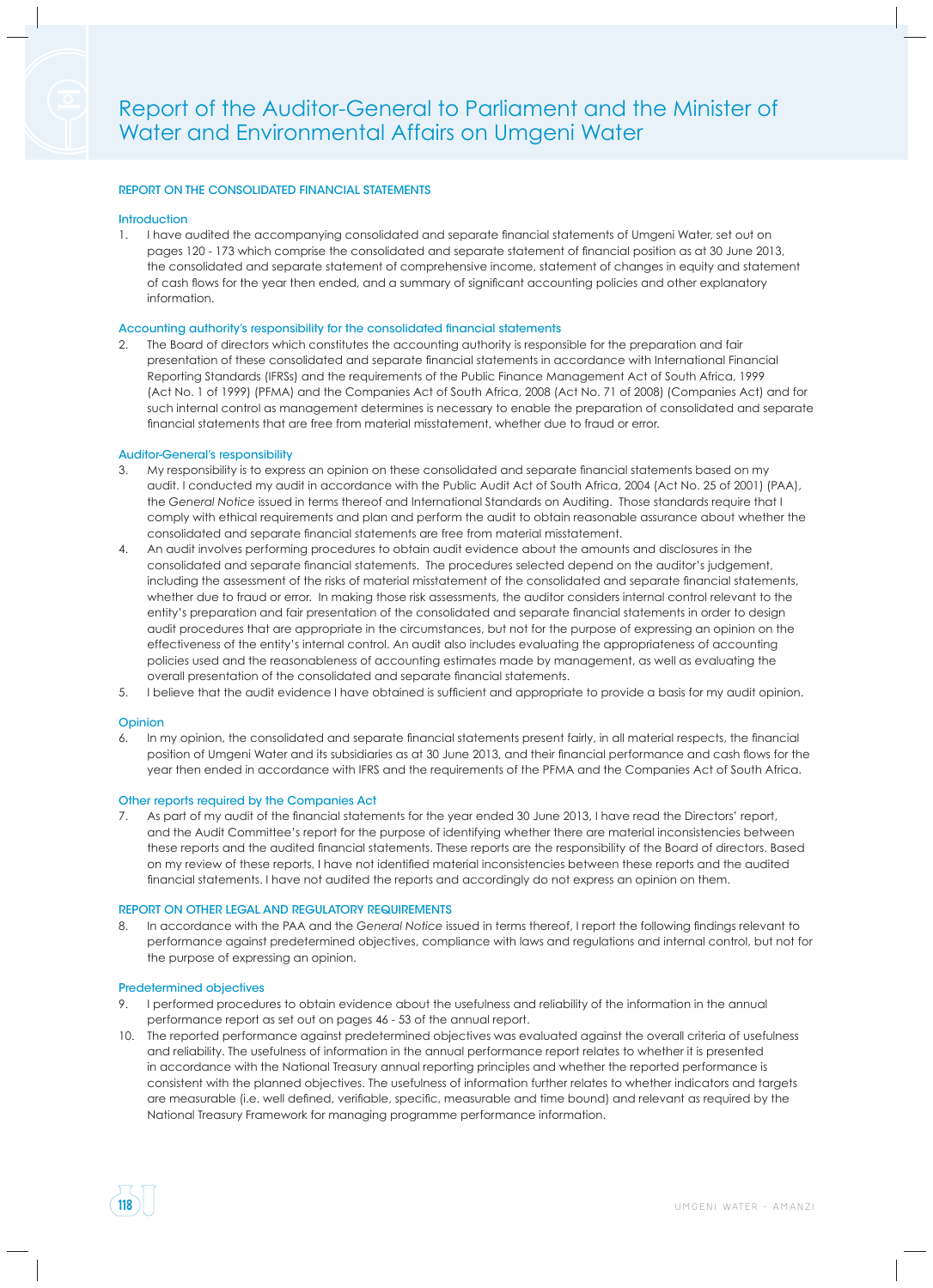# Report of the Auditor-General to Parliament and the Minister of Water and Environmental Affairs on Umgeni Water continued...

- 11. The reliability of the information in respect of the selected objectives is assessed to determine whether it adequately reflects the facts (i.e. whether it is valid, accurate and complete).
- 12. There were no material findings on the annual performance report concerning the usefulness and reliability of the information.

### Compliance with laws and regulations

- 13. I performed procedures to obtain evidence that the entity has complied with applicable laws and regulations regarding financial matters, financial management and other related matters.
- 14. I did not identify any instances of material non-compliance with specific matters in key applicable laws and regulations as set out in the *General Notice* issued in terms of the PAA.

### Internal control

15. I considered internal control relevant to my audit of the financial statements, annual performance report and compliance with laws and regulations. I did not identify any deficiencies in internal control which we considered sufficiently significant for inclusion in this report.

Auditor-General

Pietermaritzburg 30 September 2013



Auditing tabuild public confidence

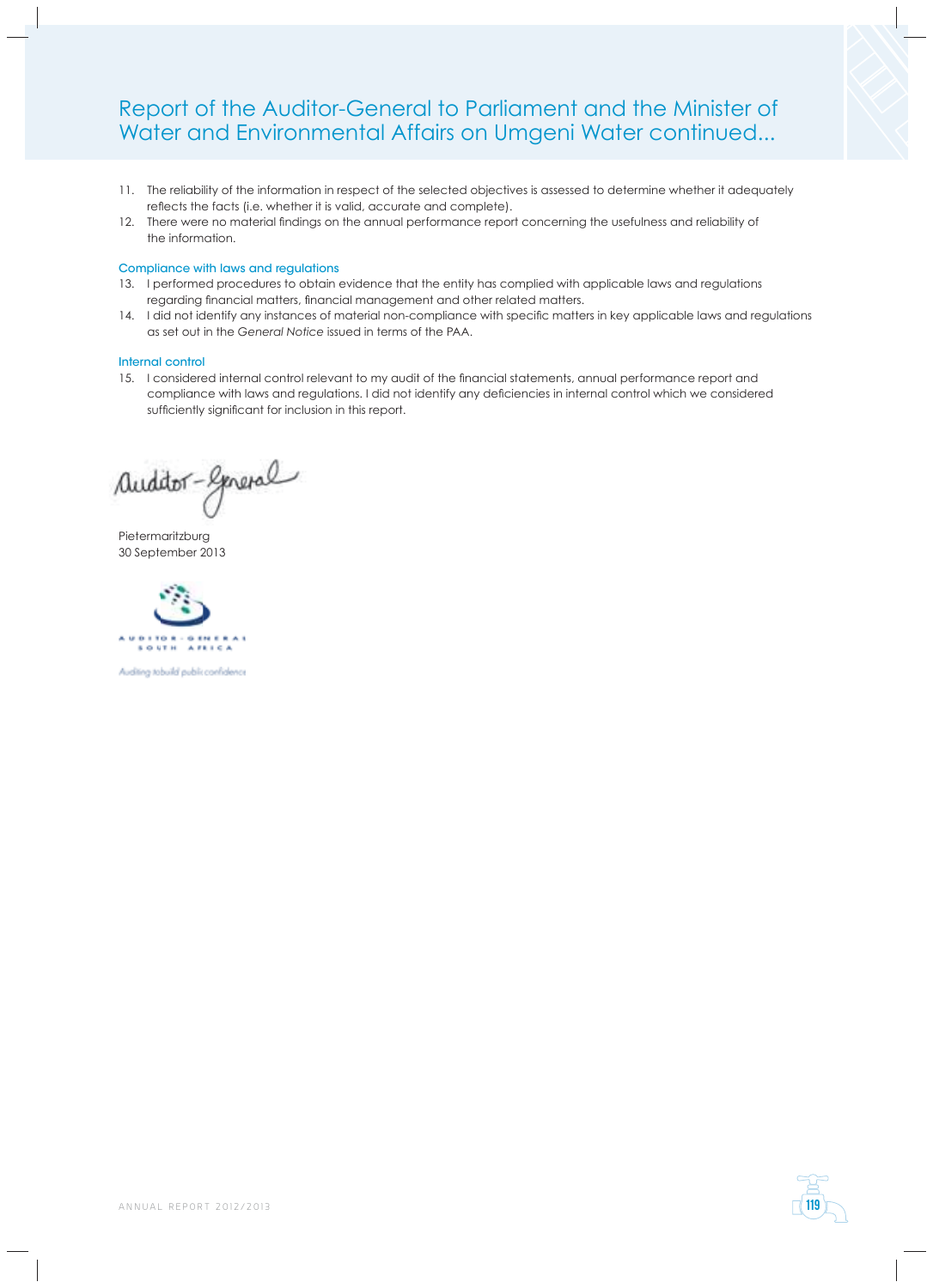In terms of the Public Finance Management Act No. 1 of 1999, as amended, the Board of Umgeni Water is the accounting authority and the directors have pleasure in presenting their report for the year ended 30 June 2013.

### NATURE OF BUSINESS

Umgeni Water is a state owned business enterprise, established in 1974 to supply potable water in bulk to municipalities within its operational area. Umgeni Water defines its activities in line with the Water Services Act No. 108 of 1997. The primary activities in terms of section 29 of the Act are:

- (a) to treat raw water and distribute the treated water via its infrastructure; and
- (b) the treatment and disposal of bulk waste water.

In terms of section 30 of the Water Services Act, Umgeni Water also engages in other services that complement bulk water service delivery such as laboratory services, water quality monitoring and environmental management and acts as an implementing agent for any sphere of government for projects related to water service delivery.

### COMPLIANCE WITH LEGISLATION

The financial statements are prepared in accordance with International Financial Reporting Standards approved by National Treasury in terms of section 79 of the Public Finance Management Act No. 1 of 1999, as amended, and the following relevant statutes:

- Water Services Act No. 108 of 1997;
- Public Finance Management Act No. 1 of 1999, as amended (PFMA);
- Public Audit Act, 25 of 2004; and
- Companies Act No. 71 of 2008 (Subsidiaries).

At this stage there's no clear ruling on whether Umgeni Water as a state owned enterprise is required to comply fully with the Companies Act No. 71 of 2008. We have however committed to adopt and comply with legislation in term of the provisions and regulations regarding accounting records, financial statements and other matters which may have an impact on the annual financial statements.

### CORPORATE GOVERNANCE AND RISK MANAGEMENT

The Board supports the Code of Governance Principles as set out in King III. The Board has reviewed compliance with King III and is in the process of aligning its processes, policies and procedures to be in line with the required principles.

The Board is responsible for monitoring the risk management process. For further details on corporate governance and risk management refer to the section on corporate governance detailed on pages 26 - 33, and risk management on pages 96 - 99.

### SHARE CAPITAL AND DIRECTORS' INTERESTS

The entity has no share capital and therefore no director has any equity interest in the organisation.

#### **DIRECTORATE**

The Board as it is currently constituted is set out on pages 34 - 37 of the annual report.

Members of the Board and Executive Committee's emoluments are disclosed in the remuneration report on page 123 in terms of regulation 28.1 of the PFMA.

### COMPANY SECRETARY AND REGISTERED ADDRESS

The Company Secretary is Mr Mulalo Razwanini. His registered address and that of the registered office during his term of office in the current financial year were as follows:

| <b>Business address</b> | Postal address   |
|-------------------------|------------------|
| 310 Burger street       | PO Box 9         |
| Pietermaritzburg        | Pietermaritzburg |
| 3201                    | 3200             |
|                         |                  |

### AUDITORS

The Auditor General has been re-appointed as the external auditor for the current financial year.

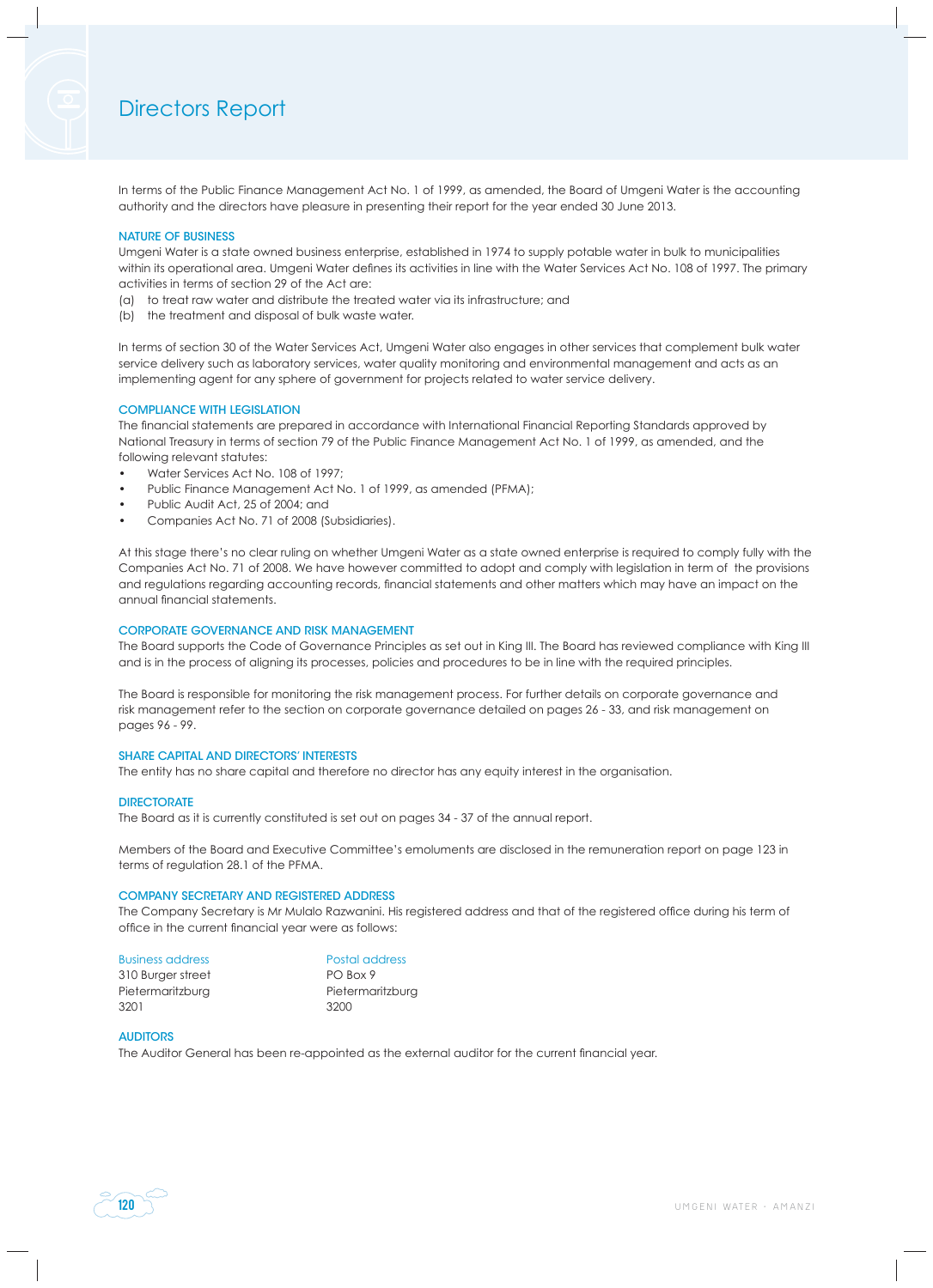# Directors Report continued...

### TARIFF POLICY

Section 34 of the Water Services Act No.108 of 1997 states that the water tariff must allow for the following:

- repayment and servicing of debt;
- recovery of capital, operational and maintenance costs;
- reasonable provision for depreciation of assets;
- recovery of costs associated with the repayment of capital from revenues (including subsidies) over time; and
- reasonable provision for future capital requirements and expansion.

Thus in setting its tariff policy Umgeni Water has committed to the following underlying principles:

- the promotion of the efficient and sustainable use of water:
- the equitable access to water supply services, whereby the basic water service should be affordable; and
- the solvency and sound financial management of Umgeni Water.

In implementing the tariff policy Umgeni Water uses a 30 year tariff model which is based on the cash flow methodology underpinned by a financially viable tariff. As a result of this cash flow methodology the organisation is able to manage its debt level which is the ultimate output of this model.

The annual tariff review process is in terms of the requirements of Section 42 of the Municipal Finance Management Act and Circular 23 issued by National Treasury. This process encompasses the principle of consultation and transparency and aims to assist Umgeni Water's stakeholders with their long term planning.

The tariff increase for 2013/2014 effective 1 July 2013 has been approved at 8.3% for all Water Service Authorities plus a capital unit charge of R0.408 charged on behalf of DWA for the Spring Grove Dam. The directors, after full analysis of its projected cash flows, are of the opinion that the tariff for 2013/2014 is appropriate and will not adversely affect Umgeni Water's gearing levels or its financial sustainability.

| Price per kilolitre                                      | 2012                     | 2013                | 2014    |
|----------------------------------------------------------|--------------------------|---------------------|---------|
|                                                          |                          |                     |         |
| <b>Bulk Tariff 1</b>                                     |                          |                     |         |
| Base tariff                                              | R 3.482                  | R 3.694             | R 3.901 |
| Tariff increase                                          | R0.212                   | R 0.207             | R0.324  |
| Sub total                                                | R <sub>3.694</sub>       | R3.901              | R4.225  |
| Capital unit charge Spring Grove Dam                     | $\overline{\phantom{0}}$ | R 0.408             | R0.408  |
| <b>New Tariff</b>                                        | R <sub>3</sub> .694      | R4.309              | R4.633  |
| % increase                                               | 6.1%                     | 16.6%               | 7.5%    |
|                                                          |                          |                     |         |
| <b>Bulk Tariff 2-Ethekwini Metropolitan Municipality</b> |                          |                     |         |
| Base tariff                                              | R 3.414                  | R 3.622             | R 3.825 |
| Tariff increase                                          | R 0.208                  | R 0.203             | R0.317  |
| Sub total                                                | R <sub>3.622</sub>       | R <sub>3</sub> .825 | R4.142  |
| Capital unit charge Spring Grove Dam                     | $\equiv$                 | R 0.408             | R0.408  |
| <b>New Tariff</b>                                        | R <sub>3</sub> .622      | R4.233              | R4.550  |
| % increase                                               | 6.1%                     | 16.9%               | 7.5%    |

### FINANCIAL PERFORMANCE

Profit for the year of R583m reflects a 1.3% decrease year on year due mainly to an increase in direct costs of 21.7% and other operating and administrative costs of 16.2% and a reduction in other income by 63.9%.

Revenue reflected growth of 12.7% due to a combination of an increase of 1.4% in potable bulk water volume sales and an average tariff increase of 16.8% which includes the capital unit charge for Spring Grove Dam. Section 30 revenue decreased by 17.5% mainly due to delays in the Greater Mbizana project due to floods. Direct costs of production increased by 21.7% due to increases in chemicals, staff costs, and raw water costs. Raw water costs have increased by 121.9% in the current year due to the capital unit charge on Spring Grove Dam which accounts for R173m of the total raw water costs. Overall the gross profit margins decreased by 4%. Other operating and administration expenses increased by 16.2%, primarily due to increases in the actuarial loss on the defined pension plan. Net finance income increased by 347% in the current year.

Cash generated from operating activities increased by 24.6% to R851m (2012: R683m). The increase is due primarily to a reduction in working capital requirements.

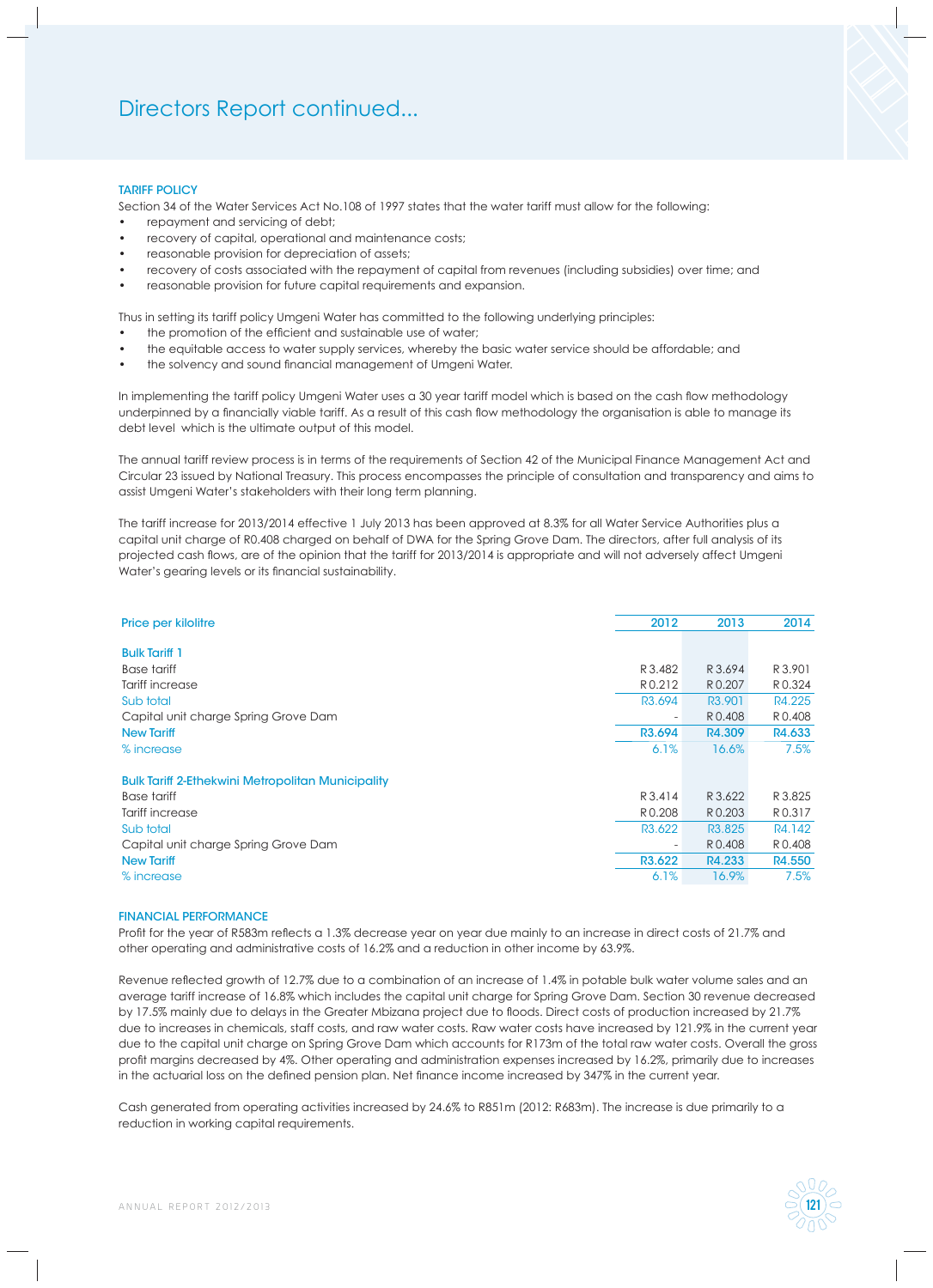# Directors Report continued...

The net cash used in investing activities was R456m (2012: R351m). The amount spent on capital projects (PPE & intangible assets) totalled R643m (2012: R486m), whilst grant funding received towards capital expenditure was R167m (2012: R131m).

Debt of R122m (2012: R116m) was repaid, while R291m (2012: R286m) was placed in financial investments and R14m net interest received (2012: R22m net interest paid).

The total interest bearing debt has reduced by R122m to R1,135m (2012: R1,257m) resulting in a reduction of the gearing level to 0.31 (2012: 0.40) whilst the interest cover ratio was 4.52 (2012: 4.53).

Refer to the financial review and financial statements for full details of financial performance.

### CAPITAL EXPENDITURE AND COMMITMENTS

Capital expenditure for the year amounted to R640m (2012: R482m) for property, plant and equipment and R3m (2012: R4m) for intangible assets (software). The group's capital commitments are set out in note 10.3 of the financial statements and the funding thereof is discussed in the financial review on page 110.

Impairments to property, plant and equipment totalled R76m (2012: R72m). Impairment to existing assets included in buildings and infrastructure was R0,3m (2012: R5m) and work in progress R75,7m (2012: R67m). The impairments during the current year related primarily to rural development infrastructure. Refer to note 10 of the financial statements for further details on impairments.

### SUBSIDIARY AND ASSOCIATE COMPANIES

There were no changes to subsidiary and associate companies during the year. Further details are set out in note 13 of the financial statements.

### EVENTS AFTER THE REPORTING PERIOD

No material events have taken place in the affairs of the group between the end of the financial year and the date of this report.

#### GOING CONCERN

The directors, having considered all the relevant information, have satisfied themselves that the group is in a sound financial position and that it has adequate access to sufficient borrowing facilities to meet its foreseeable cash requirements. There are adequate resources to continue operating for the foreseeable future and it is therefore appropriate to adopt the going concern basis in preparing the financial statements.

### INFORMATION REQUIRED BY THE PUBLIC FINANCE MANAGEMENT ACT NO.1 OF 1999, AS AMENDED

### MATERIALITY FRAMEWORK

In terms of Section 28.3.1 of the regulations of the PFMA, for the purposes of materiality and significance, the accounting authority has developed and agreed a framework of acceptable levels of materiality and significance established at 0.5% of gross revenue which equates to R10,4m (2012: R9,0m). Management also apply a qualitative aspect to all errors found.

#### FRUITLESS AND WASTEFUL EXPENDITURE

Fruitless and wasteful expenditure for the year was R0,051m (2012:R0,5m). Further details are set out in note 31 of the financial statements.

#### IRREGULAR EXPENDITURE

Irregular expenditure totalling R0,4m (2012: R1,9m) arose primarily as a result of non-compliance to the supply chain management policy and was subsequently condoned as valid expenditure incurred in support of the business requirements. Management has instituted preventative and corrective measures as considered appropriate to improve controls and processes. Further details are set out in note 30 of the financial statements.

#### FRAUD & FINANCIAL MISCONDUCT

There were instances of fraud and financial misconduct in the current financial year which were not material in value.

Disciplinary proceedings have been instituted, employees will be charged, and criminal proceedings instituted where applicable. Internal controls continue to be reviewed and improved.

### PERFORMANCE AGAINST FINANCIAL TARGETS (PARENT ONLY)

The performance of Umgeni Water against the key financial indicators as agreed in the shareholders compact is illustrated on pages 46 - 53.

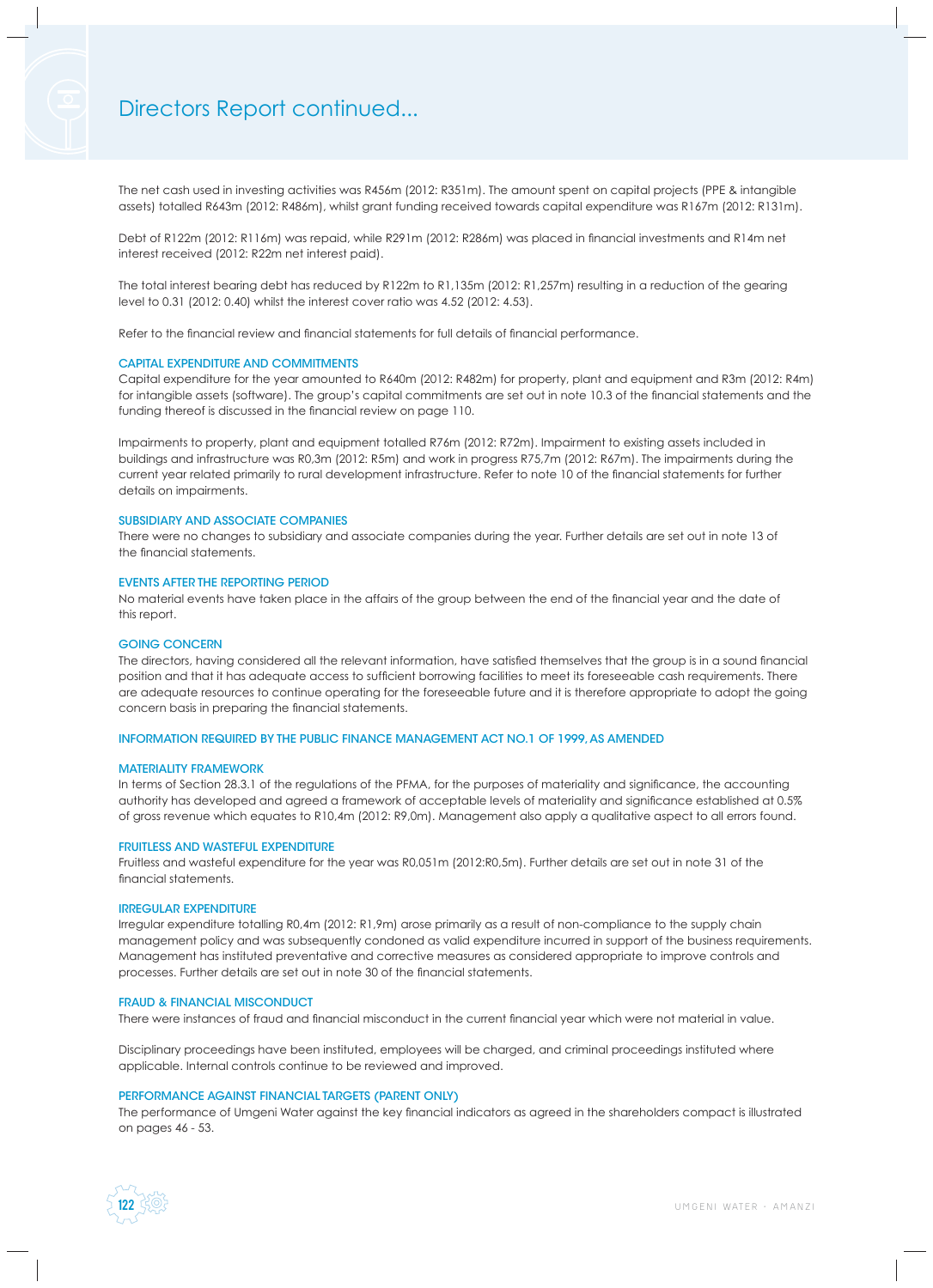### REMUNERATION COMMITTEE

- The Human Resources and Remuneration Committee assists the Board in applying:
- (a) the policy set by the Department of Water and Enviromental Affairs for the remuneration of the directors and the Chief Executive (CE); and
- (b) the remuneration policy approved by the Board for the Executives.

### SERVICE CONTRACT PERIOD OF EXECUTIVES

|                   |                             | <b>DATE FIRST APPOINTED</b> | <b>DATE LAST</b>  |                                 |
|-------------------|-----------------------------|-----------------------------|-------------------|---------------------------------|
| <b>EXECUTIVES</b> | <b>DESIGNATION</b>          | <b>BY THE BOARD</b>         | <b>RE-ELECTED</b> | <b>DATE DUE FOR RE-ELECTION</b> |
| Mr C Gamede       | Chief Executive             | 20 August 2012              | n/a               | 19 August 2018                  |
| Ms M Gevers       | <b>GM Finance</b>           | 01 March 2003               | 01 March 2011     | Contract ends 30 September 2013 |
| Mr S Gillham      | <b>GM</b> Engineering and   | 01 February 2012            | n/a               | 01 February 2017                |
|                   | Scientific Services         |                             |                   |                                 |
| Ms P Gwala        | <b>GM Corporate Service</b> | 01 December 2008            | $n/\alpha$        | 01 December 2013                |
| Mr ESM Msweli     | <b>GM Operations</b>        | 01 October 2011             | n/a               | 01 October 2016                 |
| Mr P Jonas        | n/a                         | 01 January 2003             | permanent         | Retired 31 January 2012         |
| Mr MD Mokotedi    | n/a                         | 01 July 2011                | n/a               | Resigned 31 July 2011           |
| Mr M Msiwa        | n/a                         | 01 February 2003            | 01 September 2006 | Contract ended 31 August 2011   |

### DIRECTORS' AND EXECUTIVES' EMOLUMENTS

|                                           |                          |                      |                |                                    | 2013                     | 2012         |
|-------------------------------------------|--------------------------|----------------------|----------------|------------------------------------|--------------------------|--------------|
|                                           | <b>R'000</b>             | <b>R'000</b>         | <b>R'000</b>   | <b>R'000</b>                       | <b>R'000</b>             | <b>R'000</b> |
|                                           | <b>Fees for</b>          |                      |                |                                    |                          |              |
|                                           |                          | services/ Allowances | <b>Expense</b> | <b>Retirement</b>                  |                          |              |
|                                           | salary                   |                      |                | & Bonuses allowances contributions | <b>Total</b>             | <b>Total</b> |
| <b>Non-Executive Board Members</b>        |                          |                      |                |                                    |                          |              |
| Ms N Afolayan                             | 278                      |                      | 9              |                                    | 287                      | 311          |
| Mr GDJ Atkinson                           | 327                      |                      | 20             | $\overline{a}$                     | 347                      | 371          |
| Ms NB Chamane                             | 362                      |                      | 13             |                                    | 375                      | 360          |
| Ms TMV Dube                               | 300                      |                      | 8              |                                    | 308                      | 286          |
| Mr VG Gounden                             | 189                      |                      | 6              |                                    | 195                      | 60           |
| Ms J John <sup>N1</sup>                   | $\overline{\phantom{a}}$ |                      |                |                                    | $\overline{\phantom{a}}$ | 6            |
| Ms M Lesoma (Vice Chairman) <sup>N7</sup> | 6                        |                      | $\overline{a}$ |                                    | 6                        | 191          |
| Mr A Mahlalutye (Chairman)                | 450                      |                      | 9              |                                    | 459                      | 641          |
| Ms ZB Mathenjwa                           | 315                      |                      | 5              |                                    | 320                      | 377          |
| Mr T Nkhahle                              | 285                      |                      | 5              |                                    | 290                      | 338          |
| Mr S Nxedlana                             | 234                      |                      | 17             |                                    | 251                      | 190          |
| Mr VG Reddy                               | 354                      |                      | 9              | $\overline{a}$                     | 363                      | 330          |
| Ms TC Shezi                               | 304                      |                      | 11             |                                    | 315                      | 296          |
| Mr IAS Vally                              | 339                      |                      | 14             |                                    | 353                      | 416          |
| Mr T Zulu                                 | 173                      |                      | $\overline{7}$ |                                    | 180                      | 97           |
| <b>Total Non Executive Board Members</b>  | 3,916                    |                      | 133            |                                    | 4,049                    | 4,270        |
|                                           |                          |                      |                |                                    |                          |              |
| <b>Executive Board Member</b>             |                          |                      |                |                                    |                          |              |
| Mr C Gamede (CE) <sup>N3</sup>            | 2,211                    |                      | 182            |                                    | 2,393                    |              |
| Mr M Msiwa <sup>N4</sup>                  |                          |                      |                |                                    |                          | 1,368        |
| <b>Total - Parent</b>                     | 6,127                    |                      | 315            |                                    | 6,442                    | 5,638        |
|                                           |                          |                      |                |                                    |                          |              |
| <b>Msinsi Holdings (Pty) Ltd</b>          |                          |                      |                |                                    |                          |              |
| Non-Executive Board Members               | 78                       |                      |                |                                    | 78                       | 68           |
| <b>Total Subsidiaries</b>                 | 78                       |                      |                |                                    | 78                       | 68           |
| <b>Total Group</b>                        | 6,205                    |                      | 315            | $\blacksquare$                     | 6,520                    | 5,706        |
|                                           |                          |                      |                |                                    |                          |              |
| <b>Exco Members</b>                       |                          |                      |                |                                    |                          |              |
| Ms M Gevers <sup>N2</sup>                 | 1,514                    | 312                  | 157            | 324                                | 2,307                    | 2,321        |
| Mr S Gillham                              | 970                      | 186                  | 252            | 215                                | 1,622                    | 508          |
| Ms P Gwala                                | 1,218                    | 178                  | 144            | 199                                | 1,740                    | 1,747        |
| Mr P Jonas <sup>N5</sup>                  |                          |                      |                | $\overline{\phantom{a}}$           |                          | 1,505        |
| Mr MD Mokotedi <sup>N6</sup>              |                          |                      |                |                                    |                          | 117          |
| Mr ESM Msweli                             | 1,200                    | 140                  | 232            | 191                                | 1,763                    | 1,103        |
| <b>Total Exco</b>                         | 4.902                    | 816                  | 785            | 929                                | 7.432                    | 7,301        |
|                                           |                          |                      |                |                                    |                          |              |

N1: Resigned 30 August 2011

N2: Acting Chief Executive from 1 September 2011 to 17 August 2012

N3: Appointed on 20 August 2012 N4: Chief Executive, contract ended and retired 31 August 2011 N5: Retired 31 January 2012

N6: Appointed 1 July 2011 and resigned on 31 July 2011

N7: Resigned 01 April 2012

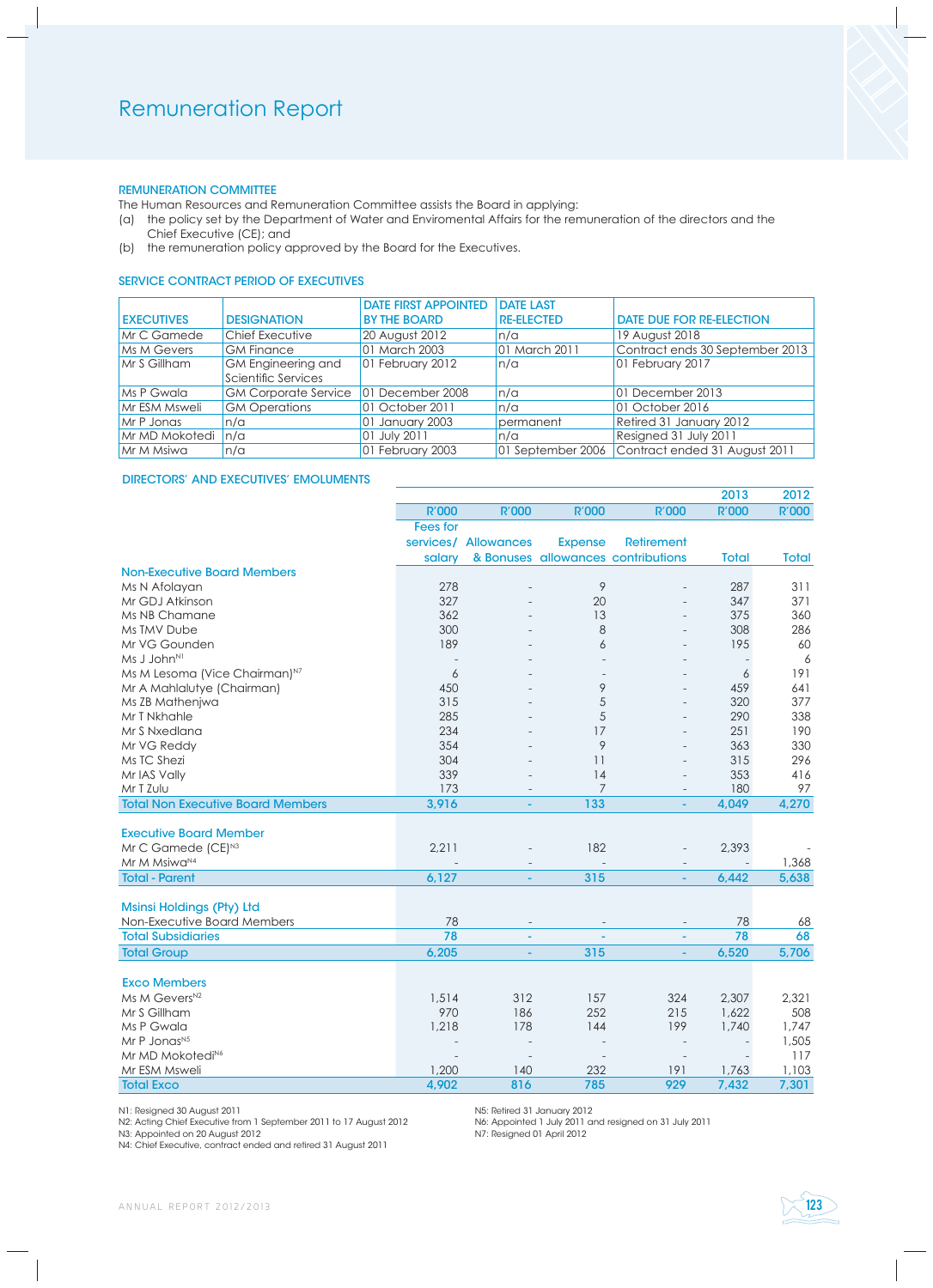# Statements of Comprehensive Income For the year ended 30 June 2013

|                                             |                | Group        |              | Parent       |            |
|---------------------------------------------|----------------|--------------|--------------|--------------|------------|
|                                             |                | 2013<br>2012 |              | 2013         | 2012       |
|                                             | <b>Note</b>    | <b>R'000</b> | <b>R'000</b> | <b>R'000</b> | R'000      |
| Revenue                                     | 5              | 2,081,615    | 1,847,151    | 2,068,668    | 1,835,075  |
| Cost of sales                               |                | (1,042,691)  | (856, 808)   | (1,042,691)  | (856, 808) |
| Changes in water inventory                  | 17.2           | 616          | 211          | 616          | 211        |
| Chemicals                                   |                | (50, 452)    | (41,786)     | (50, 452)    | (41,786)   |
| Depreciation                                |                | (76, 653)    | (73, 925)    | (76, 653)    | (73, 925)  |
| Energy                                      |                | (107, 884)   | (103, 391)   | (107, 884)   | (103, 391) |
| Maintenance                                 |                | (137, 456)   | (130, 804)   | (137, 456)   | (130, 804) |
| Raw water                                   |                | (334, 171)   | (150, 598)   | (334, 171)   | (150, 598) |
| Section 30 activities                       |                | (184, 123)   | (235, 157)   | (184, 123)   | (235, 157) |
| Staff costs                                 |                | (117, 203)   | (105, 291)   | (117, 203)   | (105, 291) |
| Other direct operating expenses             |                | (35, 365)    | (16,067)     | (35, 365)    | (16,067)   |
|                                             |                |              |              |              |            |
| <b>Gross profit</b>                         |                | 1,038,924    | 990,343      | 1,025,977    | 978,267    |
| Other income                                | 6              | 18,814       | 52,109       | 18,665       | 51,960     |
| Other operating and administration expenses |                | (545, 288)   | (469, 197)   | (531,089)    | (454, 924) |
| <b>Profit from operations</b>               | $\overline{7}$ | 512,450      | 573,255      | 513,553      | 575,303    |
| Net finance income                          |                | 67,519       | 15,546       | 67,552       | 15,512     |
| Interest income                             | $\,8\,$        | 134,026      | 100.135      | 134,029      | 100,079    |
| Finance costs                               | 9              | (66, 507)    | (84, 589)    | (66, 477)    | (84, 567)  |
|                                             |                |              |              |              |            |
| Share of profit from associate              |                | 3,482        | 2,531        |              |            |
| Profit for the year                         |                | 583,451      | 591,332      | 581,105      | 590,815    |
| Other comprehensive income                  |                |              |              |              |            |
| Other comprehensive income for the year     |                | $\omega$     | ÷,           | ÷.           |            |
| Total comprehensive income for the year     |                | 583,451      | 591,332      | 581,105      | 590,815    |
|                                             |                |              |              |              |            |
| Profit attributable to:                     |                |              |              |              |            |
| Equity holders of the parent                |                | 583,451      | 591,332      |              |            |
| Total comprehensive income attributable to: |                |              |              |              |            |
| Equity holders of the parent                |                | 583,451      | 591,332      |              |            |

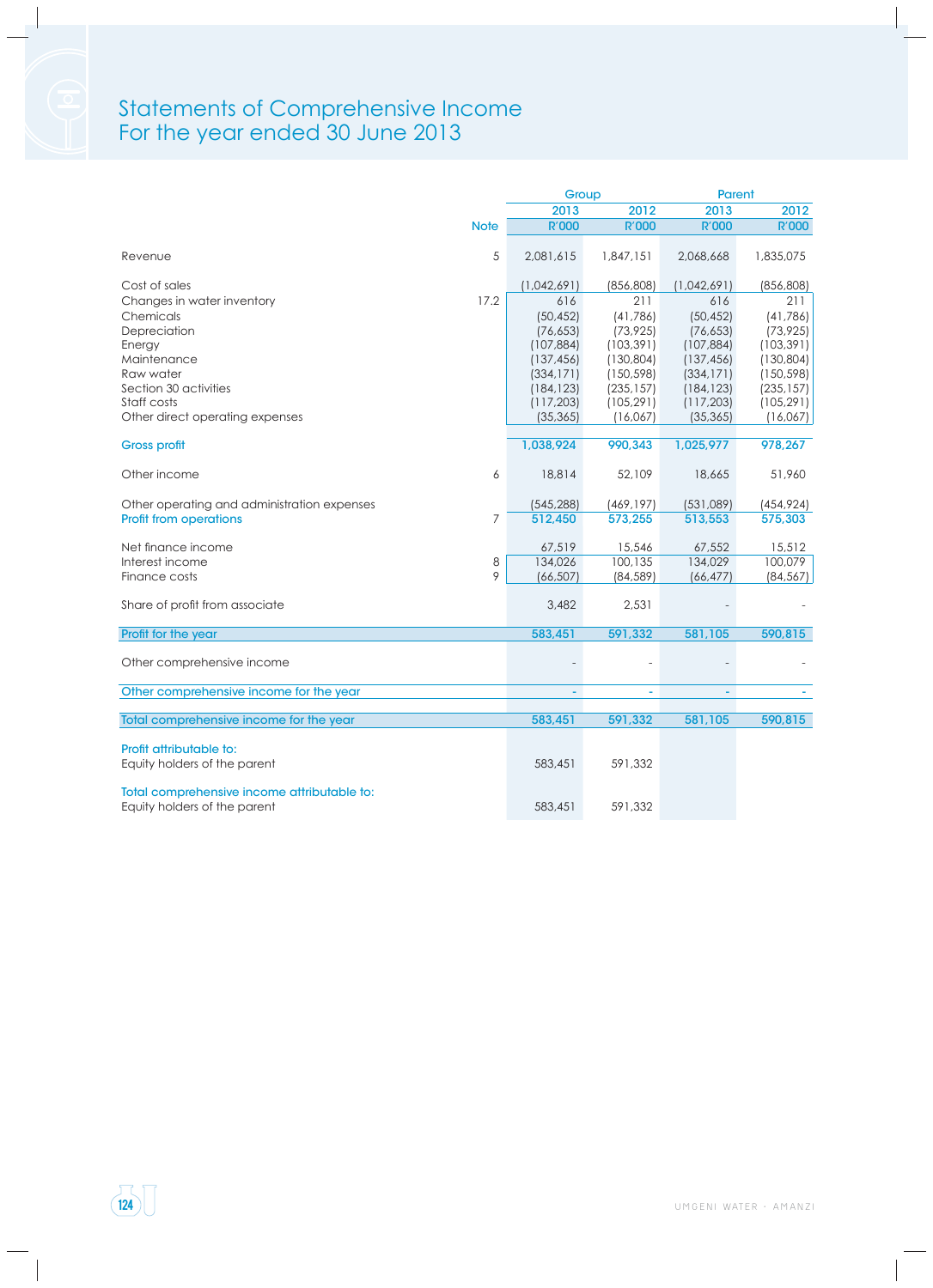# Statements of Financial Position For the year ended 30 June 2013

|                                            |             | Group        |              | Parent       |           |
|--------------------------------------------|-------------|--------------|--------------|--------------|-----------|
|                                            |             | 2013         | 2012         | 2013         | 2012      |
|                                            | <b>Note</b> | <b>R'000</b> | <b>R'000</b> | <b>R'000</b> | R'000     |
|                                            |             |              |              |              |           |
| <b>ASSETS</b>                              |             |              |              |              |           |
|                                            |             |              |              |              |           |
| <b>Non-current assets</b>                  |             | 3,481,722    | 3,143,293    | 3,472,121    | 3,133,724 |
| Property, plant and equipment              | 10          | 3,443,935    | 3,097,613    | 3,441,872    | 3,095,504 |
| Intangible assets                          | 11          | 9,374        | 9,753        | 9,374        | 9,753     |
| <b>Biological assets</b>                   | 12          | 4,089        | 4,898        |              |           |
| Investments in subsidiaries and associates | 13          | 6,005        | 6,110        | 2,556        | 3,548     |
| Investments                                | 14          | 5,179        | 9,995        | 5.179        | 9,995     |
| Other financial assets                     | 15          | 13,140       | 14,924       | 13,140       | 14,924    |
|                                            |             |              |              |              |           |
| Assets held for sale                       | 16          |              | 13,500       |              | 13,500    |
| <b>Current assets</b>                      |             | 2,426,175    | 2,031,854    | 2,418,927    | 2,026,907 |
| Investments                                | 14          | 2,075,826    | 1,780,335    | 2,075,826    | 1,780,335 |
| Inventories                                | 17          | 11,029       | 9,002        | 11,029       | 8,965     |
| Trade and other receivables                | 18          | 304,099      | 205,734      | 299,445      | 202,428   |
| Interest and premium receivable            | 19          | 27,610       | 25,205       | 27,610       | 25,205    |
| <b>Bank and cash</b>                       | 20.1        | 7,611        | 11,578       | 5,017        | 9,974     |
|                                            |             |              |              |              |           |
| <b>Total assets</b>                        |             | 5,907,897    | 5,188,647    | 5,891,048    | 5,174,131 |
|                                            |             |              |              |              |           |
| <b>EQUITY AND LIABILITIES</b>              |             |              |              |              |           |
|                                            |             |              |              |              |           |
| <b>Capital and reserves</b>                |             | 3,691,228    | 3,107,777    | 3,679,113    | 3,098,008 |
| Capital                                    | 21          | 442.847      | 442.847      | 442.847      | 442,847   |
| Accumulated profit                         |             | 3,248,381    | 2,664,930    | 3,236,266    | 2,655,161 |
| <b>Non-current liabilities</b>             |             | 1,461,793    | 1,461,073    | 1,461,793    | 1,461,073 |
| Long-term debt                             | 22          | 1,025,930    | 1,136,306    | 1,025,930    | 1,136,306 |
| Other non-current liabilities              | 23          | 10,558       | 12,471       | 10,558       | 12,471    |
| Post-retirement benefit obligations        | 28          | 425,305      | 312,296      | 425,305      | 312,296   |
|                                            |             |              |              |              |           |
| <b>Current liabilities</b>                 |             | 754,876      | 619,797      | 750,142      | 615,050   |
| Short-term debt                            | 22          | 109,451      | 120,831      | 109,451      | 120,831   |
| Provisions                                 | 24          | 45,380       | 65,185       | 44,263       | 63,331    |
| Accounts payable                           | 25          | 568,649      | 399,121      | 565,032      | 396,228   |
| Interest payable                           |             | 31,396       | 34,660       | 31,396       | 34,660    |
|                                            |             |              |              |              |           |
| <b>Total equity and liabilities</b>        |             | 5,907,897    | 5,188,647    | 5,891,048    | 5,174,131 |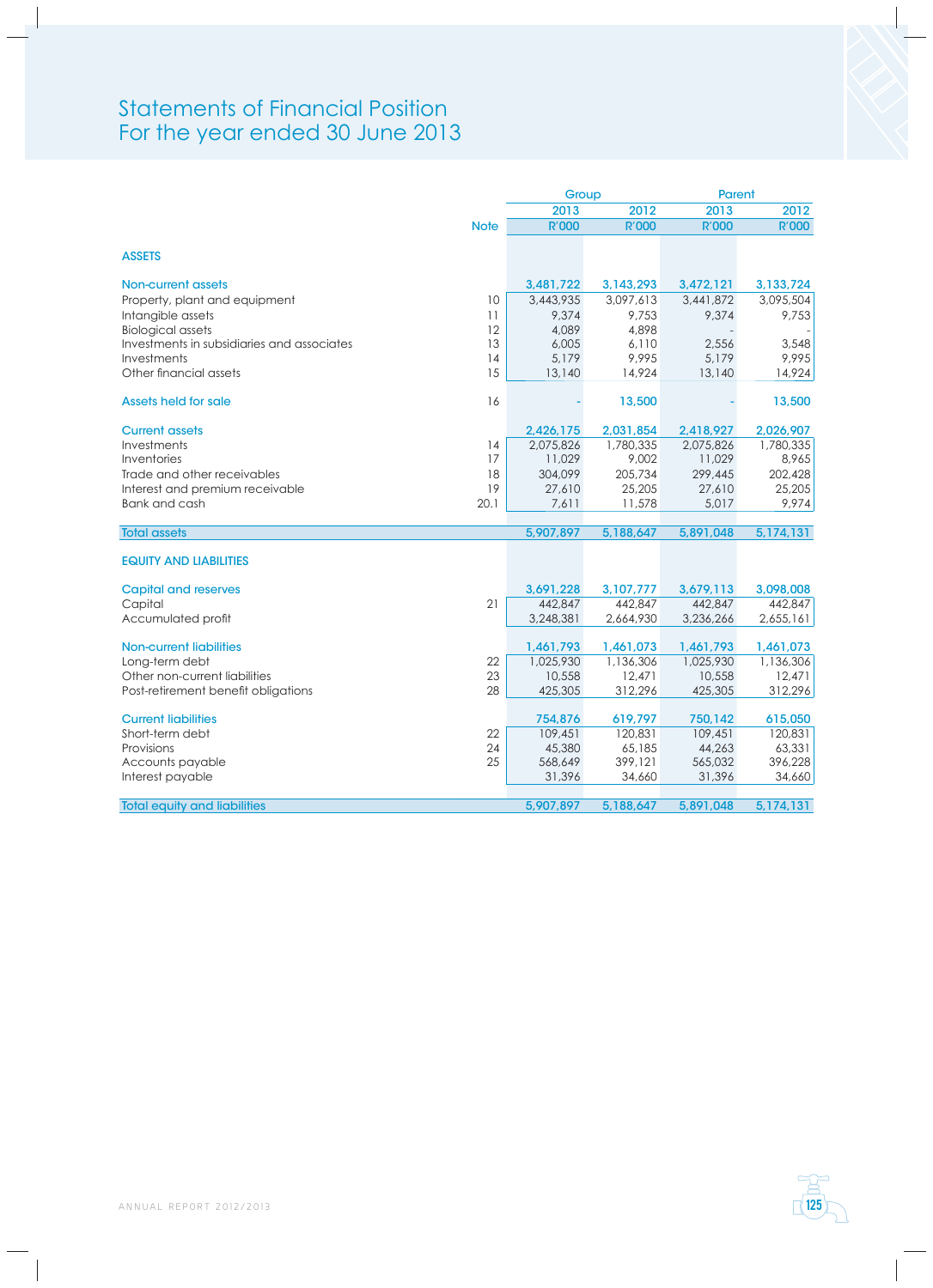|                            | Group - Attributable to equity holders of the parent |           |              |  |
|----------------------------|------------------------------------------------------|-----------|--------------|--|
|                            | Accumulated                                          |           |              |  |
|                            | Capital                                              | profit    | <b>Total</b> |  |
|                            | R'000                                                | R'000     | R'000        |  |
| Balance as at 30 June 2011 | 442.847                                              | 2,073,598 | 2,516,445    |  |
| Movement for the year      |                                                      |           |              |  |
| Total comprehensive income |                                                      | 591,332   | 591,332      |  |
| Profit for the year        |                                                      | 591,332   | 591,332      |  |
| Other comprehensive income |                                                      |           |              |  |
| Balance as at 30 June 2012 | 442.847                                              | 2,664,930 | 3,107,777    |  |
| Movement for the year      |                                                      |           |              |  |
| Total comprehensive income | $\overline{\phantom{a}}$                             | 583,451   | 583,451      |  |
| Profit for the year        |                                                      | 583,451   | 583,451      |  |
| Other comprehensive income |                                                      |           |              |  |
| Balance as at 30 June 2013 | 442,847                                              | 3,248,381 | 3,691,228    |  |

|                            | <b>Parent</b> |           |           |  |
|----------------------------|---------------|-----------|-----------|--|
|                            | Accumulated   |           |           |  |
|                            | Capital       | profit    | Total     |  |
|                            | R'000         | R'000     | R'000     |  |
| Balance as at 30 June 2011 | 442.847       | 2,064,346 | 2,507,193 |  |
| Movement for the year      |               |           |           |  |
| Total comprehensive income |               | 590.815   | 590,815   |  |
| Profit for the year        |               | 590,815   | 590,815   |  |
| Other comprehensive income |               |           |           |  |
| Balance as at 30 June 2012 | 442.847       | 2,655,161 | 3,098,008 |  |
|                            |               |           |           |  |
| Movement for the year      |               |           |           |  |
| Total comprehensive income |               | 581,105   | 581,105   |  |
| Profit for the year        |               | 581,105   | 581,105   |  |
| Other comprehensive income |               |           |           |  |
|                            |               |           |           |  |
| Balance as at 30 June 2013 | 442.847       | 3,236,266 | 3,679,113 |  |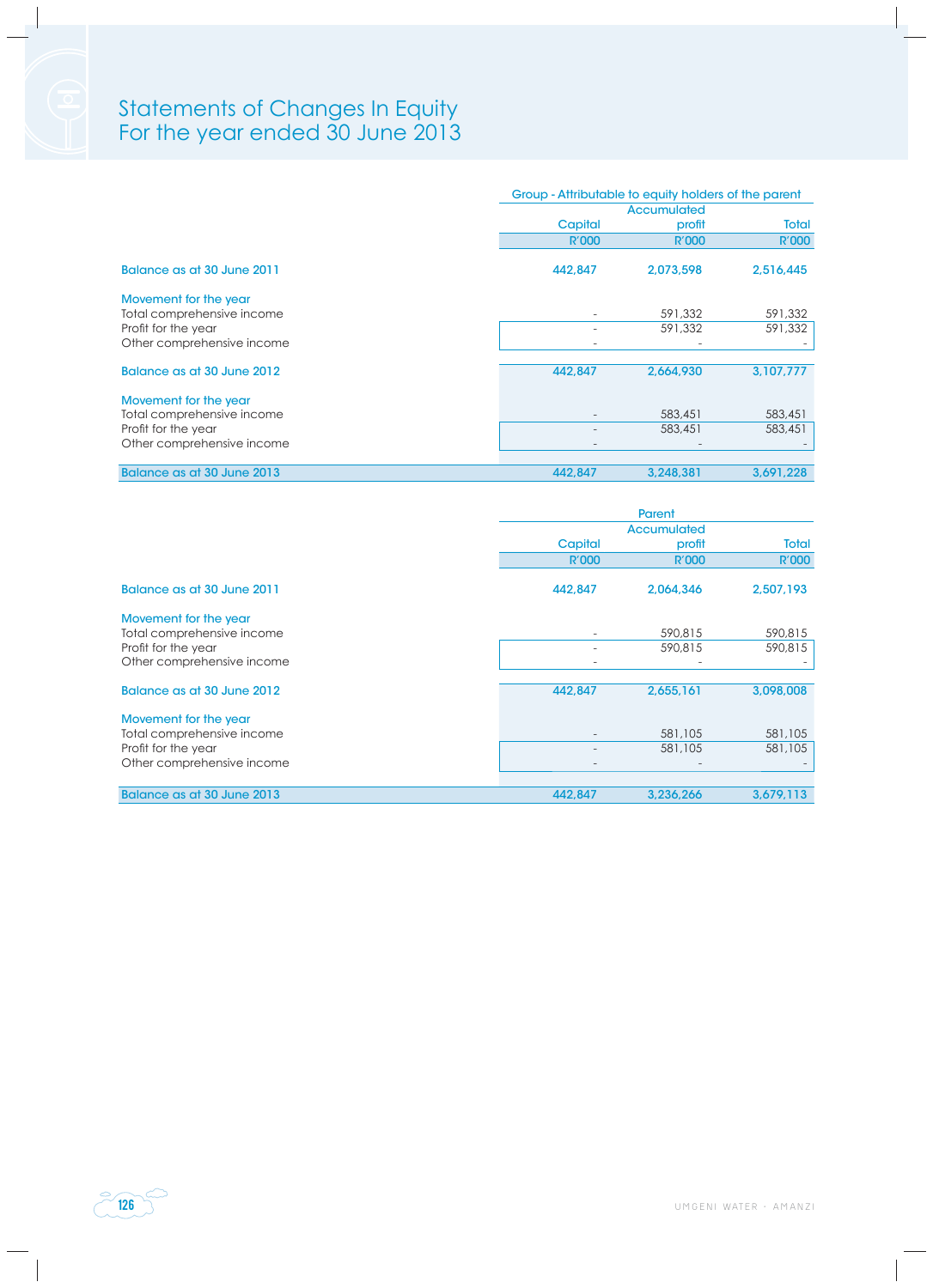# Statements of Cash Flows For the year ended 30 June 2013

|                                                        |             | Group         |               | Parent        |               |
|--------------------------------------------------------|-------------|---------------|---------------|---------------|---------------|
|                                                        |             | 2013          | 2012          | 2013          | 2012          |
|                                                        | <b>Note</b> | <b>R'000</b>  | <b>R'000</b>  | <b>R'000</b>  | <b>R'000</b>  |
|                                                        |             |               |               |               |               |
| <b>OPERATING ACTIVITIES</b>                            |             |               |               |               |               |
| Cash receipts from customers                           |             | 1,974,773     | 1,876,987     | 1,974,773     | 1,876,987     |
| Cash paid to suppliers and employees                   |             | (1, 123, 829) | (1, 193, 757) | (1, 122, 556) | (1, 192, 266) |
| Net cash from operating activities                     | 20.2        | 850.944       | 683,230       | 852,217       | 684,721       |
| <b>INVESTING ACTIVITIES</b>                            |             |               |               |               |               |
| Proceeds on disposals of assets                        |             | 15,635        | 1.112         | 15,636        | 1,112         |
| Grant funding                                          | 10          | 167,080       | 131,056       | 167,080       | 131,056       |
| Additions to property, plant and equipment             | 10          | (640, 207)    | (481,668)     | (639, 465)    | (481, 208)    |
| Additions to intangible assets                         | 11          | (2,990)       | (3,947)       | (2,990)       | (3,947)       |
| Proceeds on disposal of biological assets              |             | 550           |               |               |               |
| Increase of inter-company borrowings                   |             | 3,482         | 2,558         | 993           | 1,302         |
| Net cash used in investing activities                  |             | (456, 450)    | (350, 889)    | (458, 746)    | (351,685)     |
| <b>FINANCING ACTIVITIES</b>                            |             |               |               |               |               |
| Long-term borrowings repaid                            | 22          | (121, 756)    | (115, 656)    | (121, 756)    | (115,656)     |
| Increase in investments                                |             | (290, 675)    | (286, 085)    | (290, 675)    | (286, 085)    |
| Interest received                                      |             | 130,662       | 107,008       | 130,602       | 106,952       |
| Proceeds on disposal of available for sale investments |             |               | 421           |               | 421           |
| Finance costs paid                                     |             | (116, 692)    | (128, 542)    | (116, 599)    | (128, 520)    |
| Net cash used in financing activities                  |             | (398, 461)    | (422, 854)    | (398, 428)    | (422, 888)    |
|                                                        |             |               |               |               |               |
| <b>CASH AND CASH EQUIVALENTS</b>                       |             |               |               |               |               |
| Net decrease for the year                              |             | (3,967)       | (90, 513)     | (4,957)       | (89, 852)     |
| At beginning of year                                   |             | 11,578        | 102,091       | 9.974         | 99.826        |
| At end of year                                         | 20.1        | 7,611         | 11,578        | 5,017         | 9,974         |

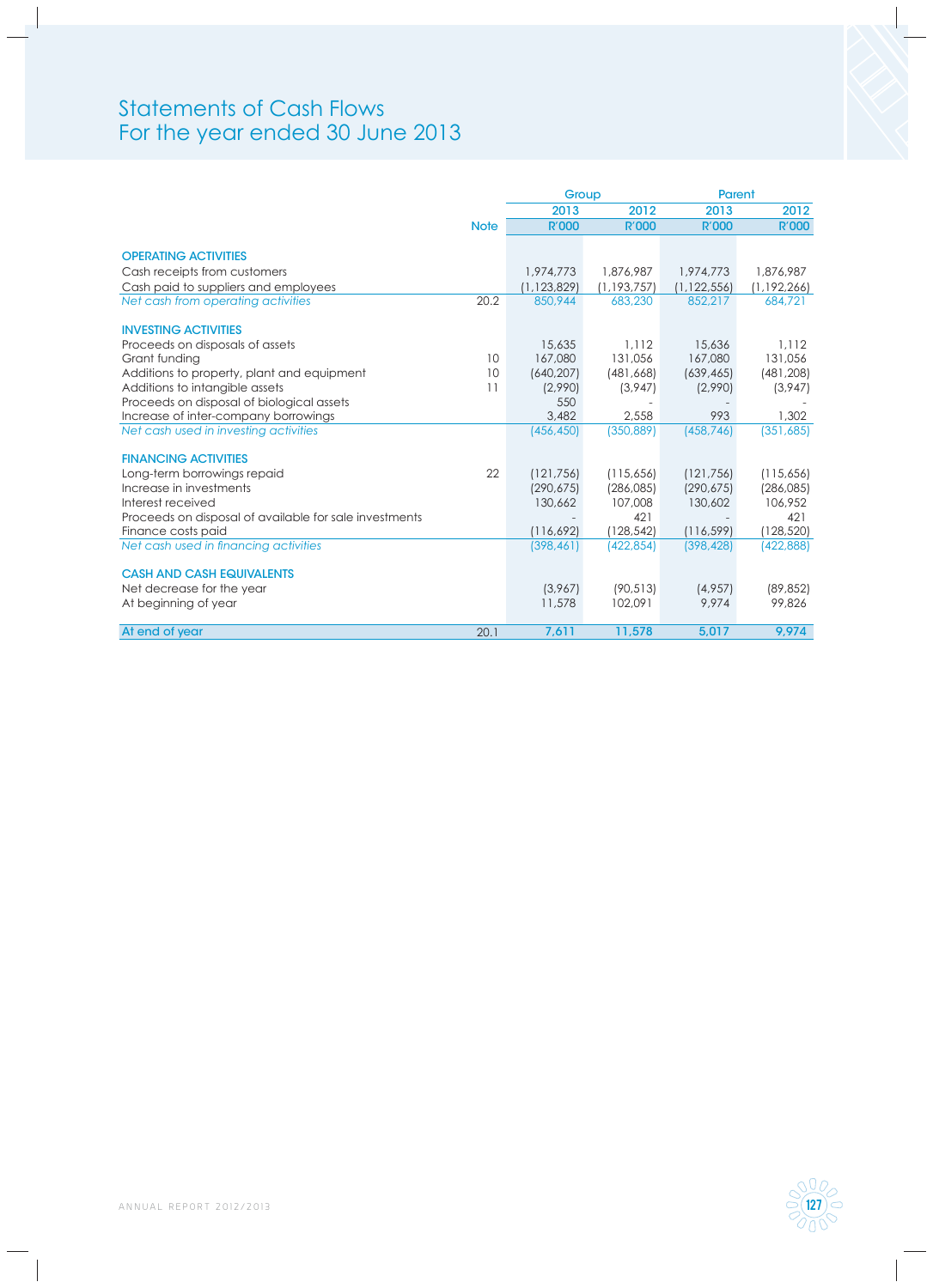Umgeni Water has two reportable segments:

- (i) The primary segment as defined by section 29 of the Water Services Act no. 108 of 1997 which is made up of bulk water and waste water treatment; and
- (ii) Other activities as defined by Section 30 of the Water Services Act No. 108 of 1997. This business segment consists of non-regulated activities which are mainly defined as services that complement bulk water service provision such as laboratory services, water quality monitoring and environmental management and where Umgeni Water acts as an implementing agent for any sphere of government for projects related to water service delivery.

Additional information on the major customers per segment are included in notes 18, 29 and 32.

|                                             | Group                     |               |               |               |  |
|---------------------------------------------|---------------------------|---------------|---------------|---------------|--|
|                                             | <b>Primary activities</b> |               |               |               |  |
|                                             |                           | Waste         | Other         |               |  |
|                                             | <b>Bulk water</b>         | water         | activities    | Total         |  |
| For the year ended 30 June 2013             | <b>KI'000</b>             | <b>KI'000</b> | <b>KI'000</b> | <b>KI'000</b> |  |
| Treated water volume sold                   | 422,791                   | 300           |               | 423,091       |  |
| Raw water volume sold                       | 595                       |               |               | 595           |  |
|                                             |                           |               |               |               |  |
|                                             | <b>R'000</b>              | <b>R'000</b>  | <b>R'000</b>  | <b>R'000</b>  |  |
| Revenue                                     | 1,798,690                 | 54,985        | 227,940       | 2,081,615     |  |
| Cost of sales                               | (806, 283)                | (40, 055)     | (196, 353)    | (1,042,691)   |  |
| Changes in water inventory                  | 616                       |               |               | 616           |  |
| Chemicals                                   | (44, 142)                 | (6, 129)      | (181)         | (50, 452)     |  |
| Depreciation                                | (74, 265)                 | (2,388)       |               | (76, 653)     |  |
| Energy                                      | (95, 397)                 | (10, 055)     | (2,432)       | (107, 884)    |  |
| Maintenance                                 | (126, 223)                | (8,076)       | (3, 157)      | (137, 456)    |  |
| Raw water                                   | (334, 171)                |               |               | (334, 171)    |  |
| Section 30 activities                       |                           |               | (184, 123)    | (184, 123)    |  |
| Staff costs                                 | (103, 372)                | (8, 417)      | (5, 414)      | (117,203)     |  |
| Other direct operating expenses             | (29, 329)                 | (4,990)       | (1,046)       | (35, 365)     |  |
| <b>Gross profit</b>                         | 992,407                   | 14,930        | 31,587        | 1,038,924     |  |
| Other income                                | 15,053                    | 3,612         | 149           | 18,814        |  |
| Other operating and administration expenses | (517, 367)                | (9, 221)      | (18,700)      | (545, 288)    |  |
| Impairments and write-offs                  | (75, 978)                 | (56)          | (96)          | (76, 130)     |  |
| Depreciation                                | (15, 111)                 | (325)         | (755)         | (16, 191)     |  |
| Staff costs                                 | (172, 859)                |               | (19, 763)     | (192, 622)    |  |
| Other expenses                              | (253, 419)                | (8, 840)      | 1,914         | (260, 345)    |  |
|                                             | 490,093                   | 9,321         | 13,036        |               |  |
| <b>Profit from operations</b>               |                           |               |               | 512,450       |  |
| Interest income                             | 134,026                   |               |               | 134,026       |  |
| Finance costs                               | (60, 665)                 | (5,811)       | (31)          | (66, 507)     |  |
| Share of profit from associate              |                           |               | 3,482         | 3,482         |  |
| Profit for the year                         | 563,454                   | 3,510         | 16,487        | 583,451       |  |
|                                             |                           |               |               |               |  |
| Capital expenditure                         | 623,722                   | 19,475        |               | 643,197       |  |
| Segment assets                              | 3,515,341                 | 86,452        | 155,615       | 3,757,408     |  |
| Interest in associate                       |                           |               | 6,005         | 6,005         |  |
| Investments                                 | 1,955,005                 |               | 126,000       | 2,081,005     |  |
| Unallocated                                 |                           |               |               | 63,479        |  |
| <b>Consolidated total assets</b>            |                           |               |               | 5,907,897     |  |
|                                             |                           |               |               |               |  |
| Segment liabilities                         | 1,109,557                 | 25,824        | 123,458       | 1,258,839     |  |
| Unallocated                                 |                           |               |               | 957,830       |  |
| <b>Consolidated total liabilities</b>       |                           |               |               | 2,216,669     |  |

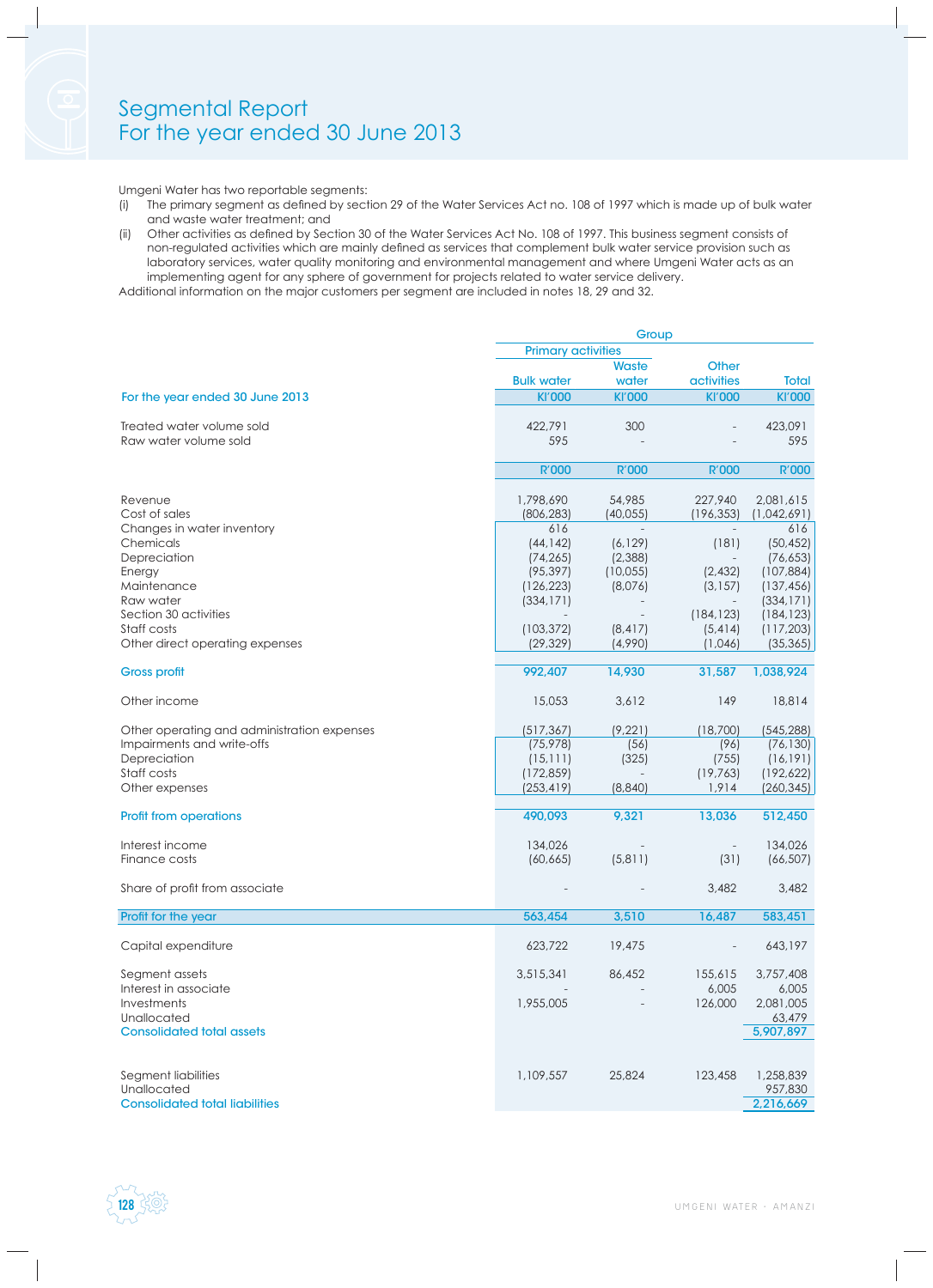# Segmental Report continued... For the year ended 30 June 2013

|                                             | Group                     |               |                          |               |  |
|---------------------------------------------|---------------------------|---------------|--------------------------|---------------|--|
|                                             | <b>Primary activities</b> |               |                          |               |  |
|                                             |                           | Waste         | Other                    |               |  |
|                                             | <b>Bulk water</b>         | water         | activities               | Total         |  |
| For the year ended 30 June 2012             | <b>KI'000</b>             | <b>KI'000</b> | <b>KI'000</b>            | <b>KI'000</b> |  |
| Treated water volume sold                   | 416,995                   | 300           |                          | 417,295       |  |
| Raw water volume sold                       | 787                       |               |                          | 787           |  |
|                                             | <b>R'000</b>              | <b>R'000</b>  | <b>R'000</b>             | <b>R'000</b>  |  |
| Revenue                                     | 1,519,724                 | 51,032        | 276.395                  | 1,847,151     |  |
| Cost of sales                               | (576, 707)                | (35, 463)     | (244, 638)               | (856, 808)    |  |
| Changes in water inventory                  | 211                       |               |                          | 211           |  |
| Chemicals                                   | (37, 185)                 | (4, 468)      | (133)                    | (41,786)      |  |
| Depreciation                                | (71, 595)                 | (2, 330)      |                          | (73, 925)     |  |
| Energy                                      | (93, 359)                 | (8, 732)      | (1,300)                  | (103, 391)    |  |
| Maintenance                                 | (120, 100)                | (8,701)       | (2,003)                  | (130, 804)    |  |
| Raw water                                   | (150, 598)                |               |                          | (150, 598)    |  |
| Section 30 activities                       |                           |               | (235, 157)               | (235, 157)    |  |
| Staff costs                                 | (92, 168)                 | (8, 101)      | (5,022)                  | (105, 291)    |  |
| Other direct operating expenses             | (11, 913)                 | (3, 131)      | (1,023)                  | (16,067)      |  |
|                                             |                           |               |                          |               |  |
| Gross profit                                | 943,017                   | 15,569        | 31,757                   | 990,343       |  |
| Other income                                | 47,819                    | 3,610         | 680                      | 52,109        |  |
| Other operating and administration expenses | (421, 251)                | (8,655)       | (39, 291)                | (469, 197)    |  |
| Impairments and write-offs                  | (72, 013)                 |               |                          | (72, 013)     |  |
| Depreciation                                | (14, 104)                 | (466)         | (1,078)                  | (15,648)      |  |
| Staff costs                                 | (149, 380)                |               | (21, 785)                | (171, 165)    |  |
| Other expenses                              | (185, 754)                | (8, 189)      | (16, 428)                | (210, 371)    |  |
| Profit (loss) from operations               | 569,585                   | 10,524        | (6, 854)                 | 573,255       |  |
| Interest income                             | 100,135                   |               | $\overline{\phantom{a}}$ | 100,135       |  |
| Finance costs                               | (78, 702)                 | (5,859)       | (28)                     | (84, 589)     |  |
| Share of profit from associate              |                           |               | 2,531                    | 2,531         |  |
| Profit (loss) for the year                  | 591,018                   | 4,665         | (4, 351)                 | 591,332       |  |
| Capital expenditure                         | 484,506                   | 1,109         |                          | 485,615       |  |
| Segment assets                              | 3,166,286                 | 85,654        | 61,160                   | 3,313,100     |  |
| Interest in associate                       |                           |               | 6,110                    | 6,110         |  |
| Investments                                 | 1,716,330                 |               | 74,000                   | 1,790,330     |  |
| Unallocated                                 |                           |               |                          | 79,107        |  |
| <b>Consolidated total assets</b>            |                           |               |                          | 5,188,647     |  |
|                                             |                           |               |                          |               |  |
| Segment liabilities                         | 1,219,172                 | 29,863        | 81,799                   | 1,330,834     |  |
| Unallocated                                 |                           |               |                          | 750,036       |  |
| <b>Consolidated total liabilities</b>       |                           |               |                          | 2,080,870     |  |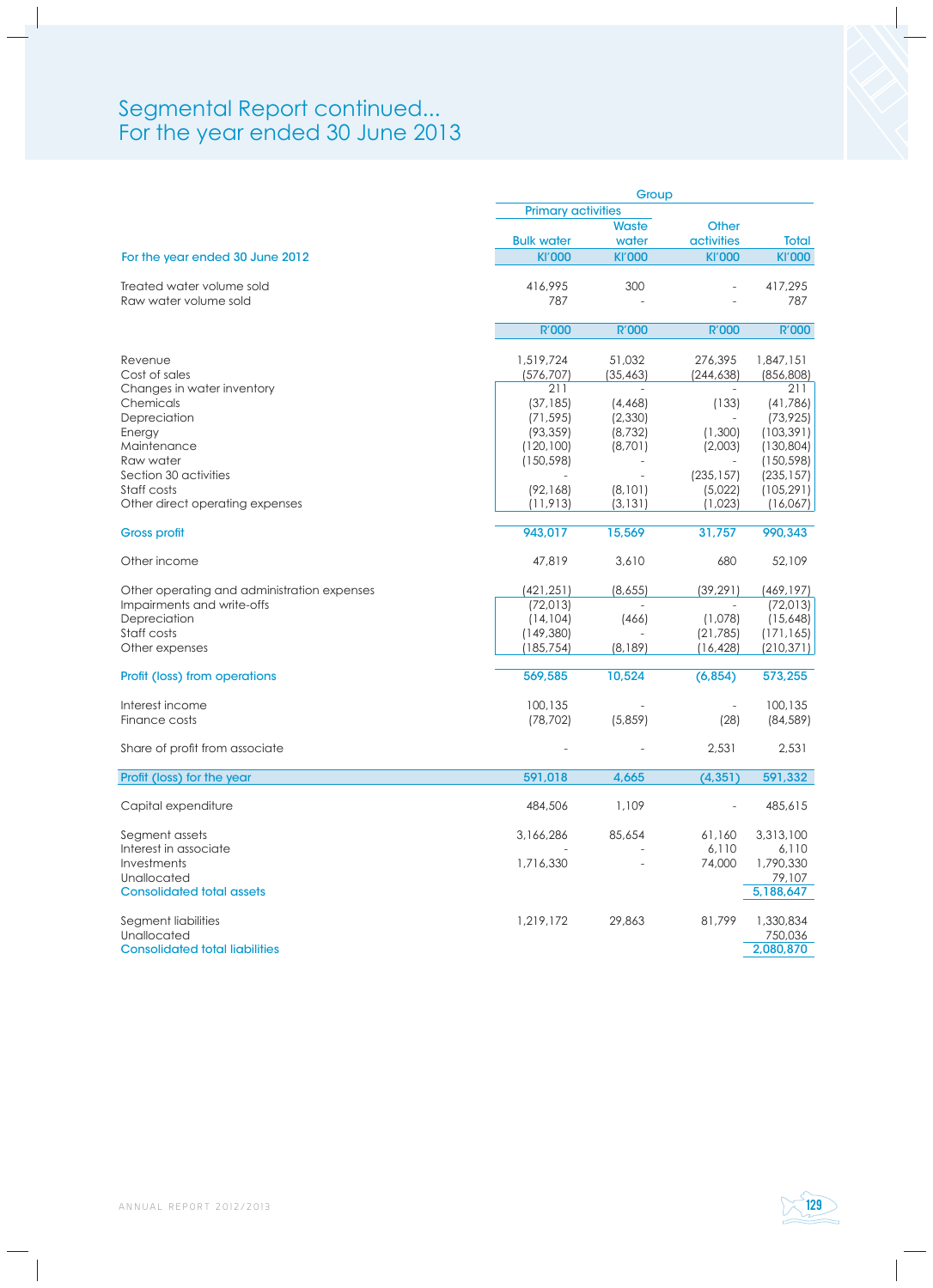# **1. GENERAL INFORMATION**

Umgeni Water is a water board established in terms of Section 28 of the Water Services Act, (Act 108 of 1997) and a national government business entity as per Schedule 3B of the Public Finance Management Act (Act 1 of 1999), as amended, domiciled in South Africa. The address of its registered office and principal place of business and principal activities of the organisation are described in the Directors' Report. The accounting policies are applicable to both the group and parent company except were otherwise stated. The following principal accounting policies were applied by the group for the year ended 30 June 2013.

# **2. BASIS OF PREPARATION AND MEASUREMENT**

### **a) Statement of compliance**

The consolidated financial statements are prepared in accordance with International Financial Reporting Standards (IFRSs) and interpretations of those standards, as issued by the International Accounting Standards Board (the IASB), the Public Finance Management Act (Act 1 of 1999), as amended (PFMA) and the Companies Act (Act 71 of 2008). In terms of section 79 of the PFMA, National Treasury has issued an approval authorising the use of IFRS as the accounting reporting framework.

### **b) Basis of preparation of financial results**

The consolidated financial statements are prepared using the historic cost basis except for the following items in the statement of financial position:

- Biological assets are measured at fair value less costs to sell;
- the defined benefit plan obligation is measured at the projected unit credit method; and
- available-for-sale financial assets are measured at fair value.

The consolidated financial statements are prepared on the going concern basis using the accrual basis of accounting except for cash flow information.

Except as otherwise disclosed, these accounting policies are consistent with those applied in all periods presented in these consolidated financial statements.

### **c) Functional and presentation currency**

These consolidated financials are presented in rands, which is the group's functional and presentation currency. All financial information presented in rands has been rounded to the nearest thousand.

### **d) Use of estimates and judgements**

### Critical judgements in applying the group's accounting policies

The preparation of the consolidated financial statements in conformity with IFRSs requires management to make judgements, estimates and assumptions that affect the reported amounts of assets, liabilities, income and expenses. Actual results may differ from these estimates.

Estimates and underlying assumptions are reviewed on an ongoing basis. Revisions to accounting estimates are recognised in the period in which the estimates are revised and in any future periods affected.

Management has made the following judgements in the process of applying the group's accounting policies that potentially have the most significant effect on the amounts recognised in the financial statements:

### • Other provisions

Other provisions included in note 24 is based on the uncertainty of revenue previously recognised.

### • Right of use financial agreement

The judgement applied to the amortisation of the right of use financial asset included in note 15.1. is 9 years. This was based on the repayment period at the time of raising the financial asset in 2010.

### • Held-to-maturity financial assets

The directors have reviewed the entity's held-to-maturity financial assets in the light of its capital maintenance and liquidity requirements and have confirmed its positive intention and ability to hold those assets to maturity. The carrying amount of the held-to-maturity financial assets is R5m (2012: R10m).

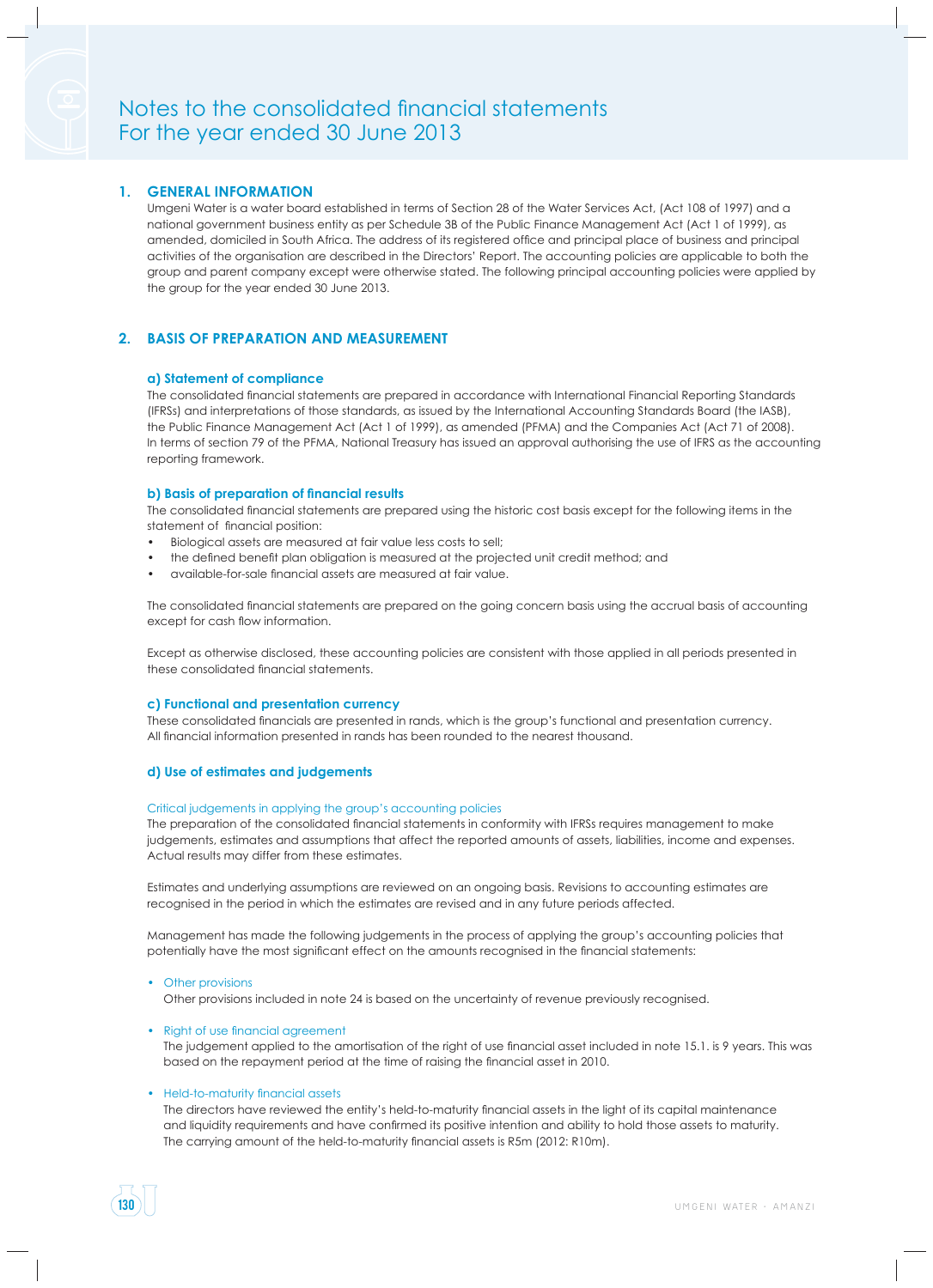# **2. BASIS OF PREPARATION AND MEASUREMENT continued...**

# **d) Use of estimates and judgements continued...**

Key sources of estimation uncertainty

#### • Value-in-use calculations for impairment of property, plant and equipment

The recoverable amount of rural development infrastructure is determined based on value-in-use calculations. Key assumptions relating to these valuations include the discount rate (gross weighted average cost of capital), cash flows and sales volume demand per scheme. Future cash flows are extrapolated over the useful life of the assets to reflect the long-term plan for the group using the growth rates as projected by the economic indicators (CPI, PPI, energy).

Management determines the expected performance of these assets based on the sales volume demands and the operating cost structure aligned to the system from which water will be drawn. Refer to note 10 for further details on impairments of property, plant & equipment.

### • Fair value of financial instruments

Financial instruments are valued using a discounted cash flow analysis based on assumptions supported, where possible, by observable market prices or rates. Details of the assumptions used and of the results of sensitivity analysis regarding these assumptions are provided in the financial risk management section in note 32.2.3

#### • Fair value of biological assets

The carrying amounts of biological assets are recognised at fair value. The fair values of game were determined with reference to market prices as at 30 June 2013. Refer to note 12 for further detail on biological assets.

#### • Defined benefit plans

The key assumptions relating to the defined benefit plan sensitivity analysis are disclosed in note 28.

No further key assumptions concerning the future and other key sources of estimation uncertainty at the reporting date exist, that management may have assessed as having a significant risk of causing material adjustment to the carrying amounts of the assets and liabilities within the next financial year.

### **e) Standards, interpretations and amendments to published standards that are not yet effective**

The following new standards, interpretations and amendments to existing standards which are relevant to the group but not yet effective, have not been adopted in the current year:

### IAS 19 Employee Benefits (Revised) (Effective 1 January 2013)

The amended IAS 19 includes the following requirements:

- actuarial gains and losses are recognised immediately in other comprehensive income; this change will remove the corridor method and eliminate the ability for entities to recognise all changes in the defined benefit obligation and in the plan assets in profit or loss, which is currently allowed under IAS 19; and
- expected return on plan assets recognised in profit or loss is calculated based on the rate used to discount the defined benefit obligation. The group is in the process of assessing the impact of the revised standard on the financial statements. The elimination of the corridor method in recognising actuarial gains and losses will have an impact on the group's financial statements in the year of adoption. In preparation for the adoption of IAS 19R, the group has recognised actuarial losses over a 3 year period from 2012 to 2014 rather than over the estimated average remaining working life of employees. In the current year the cumulative unrecognised actuarial gains and losses on the defined benefit plan was R77m (2012:R108m).

#### IAS 27 Separate financial statements (Effective 1 January 2013) (revised)

IAS 27 was revised and it supersedes the previous IAS 27 (2008). The revised IAS 27 carries forward the existing accounting and disclosure requirements for separate financial statements, with minor clarifications. The adoption of the revised IAS 27 is not expected to have a significant impact on the group's financial statements.

### IAS 28 Investments in associates and joint ventures (effective 1 January 2012)

IAS 28 was revised and it supersedes the previous IAS 28 (2008). The revised IAS 28 carries forward the existing accounting and disclosure requirements with limited amendments. The adoption of the revised IAS 28 is not expected to have a significant impact on the group's financial statements.

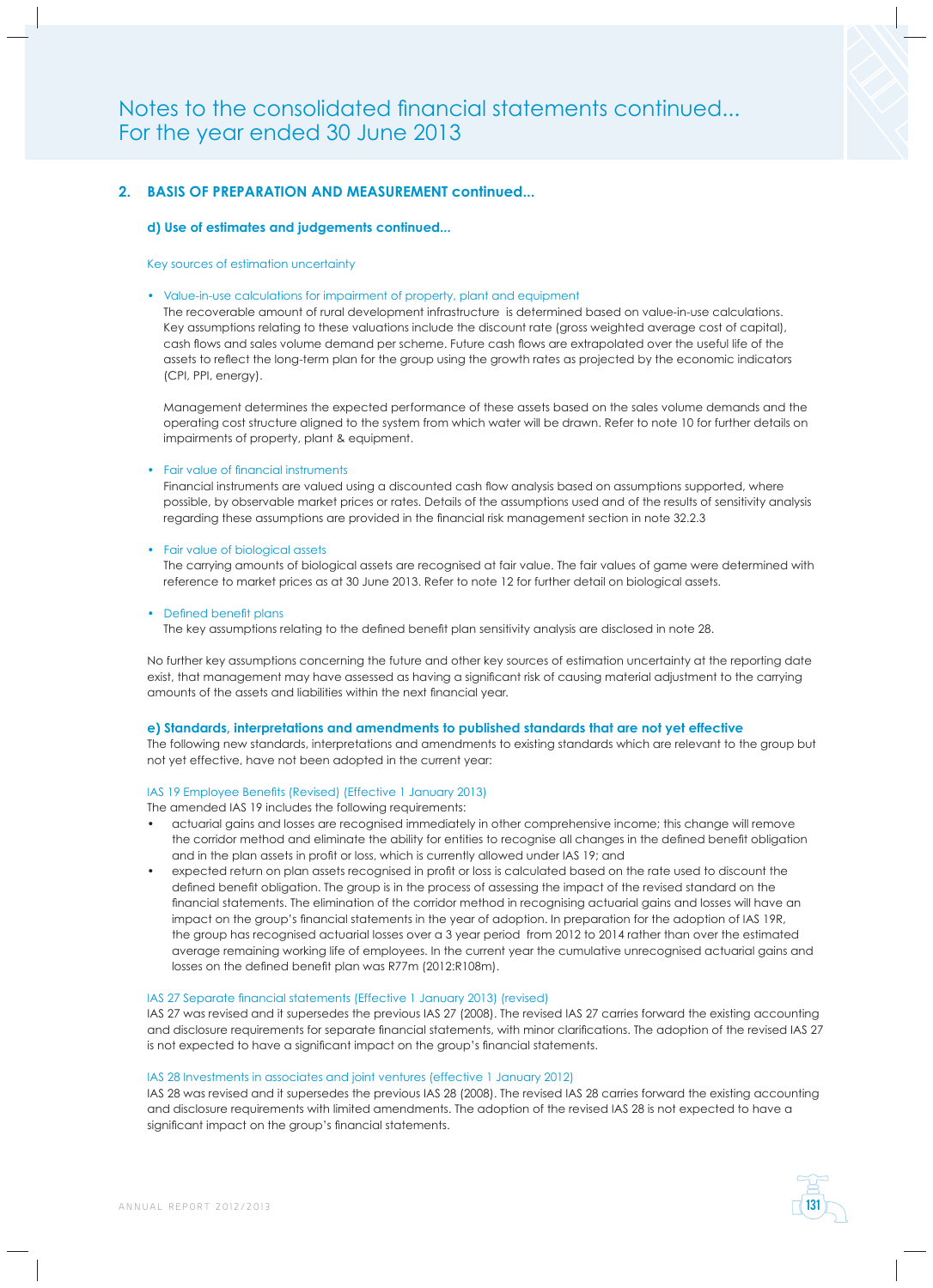# **2. BASIS OF PREPARATION AND MEASUREMENT continued...**

### **e) Standards, interpretations and amendments to published standards that are not yet effective continued...**

### IFRS 7 Financial Instruments : Disclosures amendments to IFRS 7 (Effective 1 January 2013)

These amendments require an entity to disclose information about rights of set-off and related arrangements (e.g., collateral agreements). Disclosures are required for all recognised financial instruments that are set off in accordance with IAS 32 Financial Instruments: Presentation. The disclosures also apply to recognised financial instruments that are subject to an enforceable master netting arrangement or 'similar agreement', irrespective of whether they are set off in accordance with IAS 32. These amendments are applied retrospectively. The standard is not expected to have a significant impact on the group's financial statements.

### IFRS 10 Consolidated financial statements, IAS 27 Separate financial statements (Effective 1 January 2013)

IFRS 10 is a new standard that replaces the consolidation requirements in SIC-12 Consolidation - Special Purpose entities and IAS 27 Consolidated and separate financial statements. The standard builds on existing principles by identifying the concept of control as the determining factor as to whether or not an entity should be included within the consolidated financial statements of the parent company and provide additional guidance to assist in the determination of control where this is difficult to assess. The standard is not expected to have a material impact on the group's financial statements.

### IFRS 11 Joint arrangements, IAS 28 Investments in associates and Joint ventures (Effective 1 January 2013)

IFRS 11 is a new standard that deals with the accounting for joint arrangements and focuses on the rights and obligations of the arrangements, rather than its legal form. The standard requires a single method for accounting for interests in jointly controlled entities. IFRS 11 has superseded IAS 31 Interests in joint ventures which has been withdrawn. The standard is not expected to have a material impact on the group's financial statements.

### IFRS 12 Disclosure of interests in other entities (Effective 1 January 2013)

IFRS 12 is a new and comprehensive standard on disclosure requirements for all forms of interests in other entities, including joint arrangements, associates, special purpose vehicles and other off balance sheet vehicles. The adoption of the new standard will increase the level of disclosure provided for the entity's interests in subsidiaries, joint arrangements, associates and structured entities. The standard will not have a material impact on the group's financial statements.

### IFRS 13 Fair value measurement (Effective 1 January 2013)

IFRS 13 introduces a single source of guidance on fair value measurement for both financial and non-financial assets and liabilities by defining fair value, establishing a framework for measuring fair value and setting out disclosure requirements for fair value measurements. The group is still determining the impact of the standard on the financial statements.

#### IAS 32 Offsetting financial assets and financial liabilities - amendments to IAS 32 (Effective 1 January 2014)

The amendments to IAS32 were issued to address inconsistencies in current practice when applying the offsetting criteria in IAS 32 Financial instruments: presentation. The amendments clarify the meaning of currently has a legally enforceable right to set-off; and that some gross settlement systems may be considered equivalent to net settlement. The amendments will not have a significant impact on the group.

### IFRS 9 Financial instruments - classifi cation and measurement (Effective 1 January 2015)

IFRS 9 addresses the initial measurement and classification of financial assets and financial liabilities, and replaces the relevant sections of IAS 39 Financial instruments: Recognition and measurement. IFRS 9 retains but simplifies the mixed measurement model and establishes two primary measurement categories for financial assets: amortised cost and fair value. The basis of classification depends on the entity's business model and the contractual cash flow characteristics of the financial asset. Under IFRS 9, the classification and measurement requirements for financial liabilities are the same as per IAS 39, except for two aspects. The first aspect relates to fair value changes for financial liabilities (other than financial guarantees and loan commitments) designated at fair value through profit or loss, that are attributable to the changes in the credit risk of the liability. The second aspect relates to derivative liabilities that are linked to and must be settled by delivery of an unquoted equity instrument whose fair value cannot be reliably measured. The group is still determining the impact of the standard on the financial statements.

IFRS 9 has also been amended to include the derecognition requirements from IAS 39. These requirements have remained unchanged but additional disclosure requirements relating to the disclosure of transfers of financial assets have been included in IFRS 7.

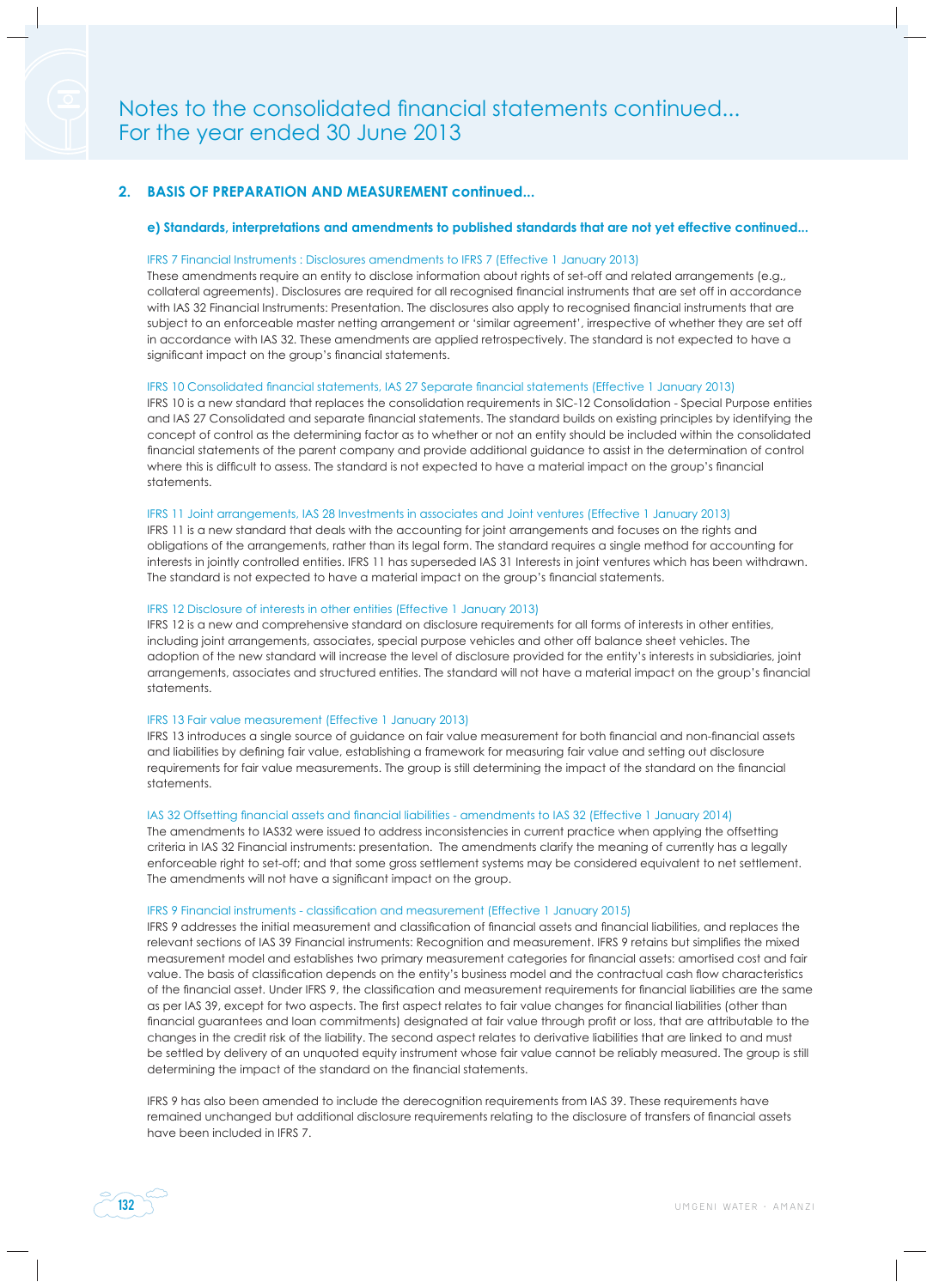# **2. BASIS OF PREPARATION AND MEASUREMENT continued...**

### **f) Adoption of new and revised standards**

During the current year the following accounting standards, interpretations and amendments to accounting standards which are relevant to Umgeni Water were adopted:

### IAS 1 Presentation of items of other comprehensive income - amendments to IAS 1 (Effective 1 July 2012)

The amendments to IAS 1 change the grouping of items presented in other comprehensive income. Items that would be reclassified (or recycled) to profit or loss at a future point in time (for example, upon derecognition or settlement) would be presented separately from items that will never be reclassified. The amendment results in a change in presentation and will have no impact on the recognition or measurement of items in the financial statements. It is applicable retrospectively. The amendments will not have a material impact on the group's financial statements.

### **Improvements to IFRSs**

A number of standards have been amended as part of the IASB annual improvement project. The group is in the process of considering the relevant amendments to the standards and determining the financial impact on the group.

# **3. SUMMARY OF SIGNIFICANT ACCOUNTING POLICIES**

# **BASIS OF CONSOLIDATION OF FINANCIAL RESULTS**

The consolidated financial statements reflect the financial results of the group. All financial results are consolidated with similar items on a line by line basis except for investments in associates, which are included in the group's results as set out below.

Inter-company transactions, balances and unrealised gains and losses between entities are eliminated on consolidation. To the extent that a loss on a transaction provides evidence of a reduction in the net realisable value of current assets or an impairment loss of a non-current asset, that loss is charged to the income statement.

In respect of joint ventures and associates, unrealised gains and losses are eliminated to the extent of the group's interest in these entities. Unrealised gains and losses arising from transactions with associates are eliminated against the investment in the associate.

### **BUSINESS COMBINATIONS**

A Business may comprise an entity, group of entities or an unincorporated operation including its operating assets and associated liabilities. Business combinations are accounted for using the acquisition method which is the date on which control is transferred to the group. On acquisition date, fair values are attributed to the identifiable assets, liabilities and contingent liabilities. Fair value of all identifiable assets and liabilities included in the business combination are determined by reference to market values of those similar items, where available, or by discounting expected future cash flows using the discount rate to present values. The consideration transferred is the fair value of the group's contribution to the business combination in the form of assets transferred, liabilities assumed or contingent consideration at the acquisition date. Transaction costs directly attributable to the acquisition are charged to the statement of comprehensive income.

A non-controlling interest at acquisition date is determined as the non-controlling shareholders' proportionate share of the fair value of the net identifiable assets of the entity acquired.

On acquisition date goodwill is recognised when the consideration transferred and the recognised amount of the non-controlling interests exceeds the fair value of the net identifiable assets of the entity acquired. Goodwill is tested at each reporting date for impairment. To the extent that the fair value of the net identifiable assets of the entity acquired exceeds the consideration transferred and the recognised amount of non-controlling interests, the excess is recognised in the statement of comprehensive income on acquisition date.

When an acquisition is achieved in stages (step acquisition), the identifiable assets and liabilities are recognised at their full fair value when control is obtained, and any adjustment to fair values related to these assets and liabilities previously held as an equity interest is recognised in the statement of comprehensive income.

When there is a change in the interest in a subsidiary after control is obtained, that does not result in a loss in control, the difference between the fair value of the consideration transferred and the amount by which the non-controlling interest is adjusted is recognised directly in the statement of changes in equity.

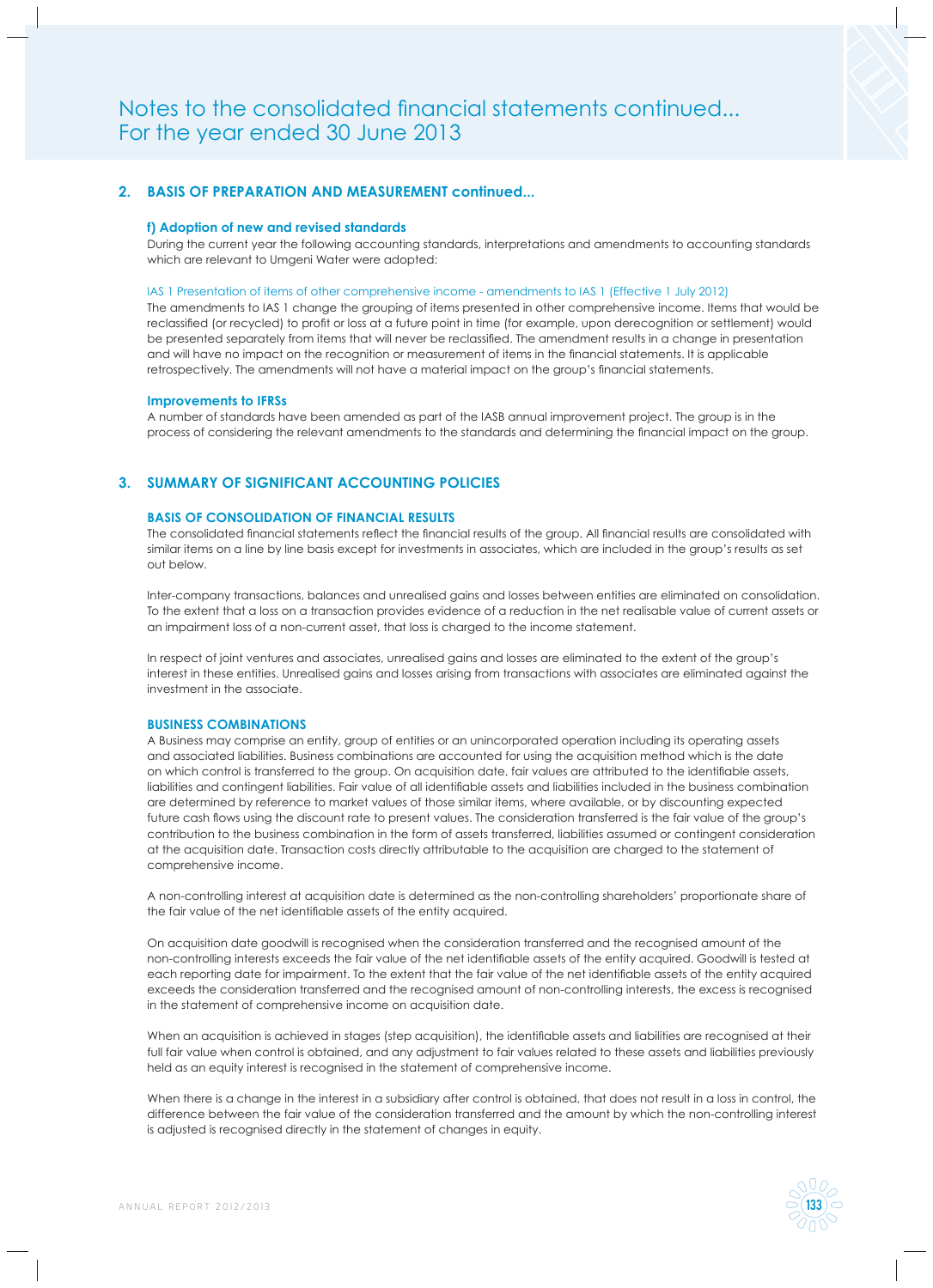# **3. SUMMARY OF SIGNIFICANT ACCOUNTING POLICIES continued...**

# **BUSINESS COMBINATIONS continued...**

When the group loses control of a subsidiary it derecognises the assets and liabilities and related equity components of the former subsidiary. Any gain or loss is recognised in profit or loss. Any investment retained in the former subsidiary is measured at its fair value at the date when control is lost.

The profit or loss realised on disposal or termination of an entity is calculated after taking into account the carrying value of any related goodwill.

### **Subsidiaries**

The assets, liabilities, income, expenses and cash flows of subsidiaries are consolidated from the date of acquisition, being the date on which the group obtains control, and continue to be consolidated until the date that such control ceases. Control is achieved where Umgeni Water has the power to govern the financial and operating policies of the acquired entity so as to obtain benefits from its activities.

Where necessary, adjustments are made to the financial statements of subsidiaries to bring the accounting policies used in line with those used by the group. All material inter-company balances and transactions are eliminated. In the parent financial statements, the parent accounts for investments in subsidiaries at cost.

### **Associates**

An associate is an entity over which the group has significant influence and that is neither a subsidiary nor a joint venture. Significant influence is the power to participate in the financial and operating policy decisions of the investee but is not control or joint control over those policies.

The financial results of associates are included in the group's results according to the equity method from acquisition date until disposal date. Under the equity method, the investment in associate is initially recognised at cost and the carrying amount is increased or decreased to recognise the group's share of profit or loss of the associate after the acquisition date. The group's share of profits or losses is recognised in the statement of comprehensive income as equity accounted earnings. Distributions received from associates reduce the carrying amount of the investment. All cumulative post-acquisition movements in other comprehensive income of associates are adjusted against the carrying amount of the investment. When the group's share of losses in associate equals or exceeds its interest in those associates, the group does not recognise further losses, unless the group has incurred a legal or constructive obligation or made payments on behalf of those associates. Goodwill relating to associates forms part of the carrying value of those associates.

The total carrying value of each associate is evaluated annually, as a single asset, for impairment or when conditions indicate that a decline in fair value below the carrying amount is other than temporary. If impaired, the carrying value of the group's share of the underlying assets of associates is written down to its estimated recoverable amount in accordance with the accounting policy on impairment and charged to the statement of comprehensive income as part of equity accounted earnings of that associate.

When significant influence over an associate is lost, the group measures any investment retained in the former associate at fair value, with any consequential gain or loss recognised in profit or loss.

Where the reporting date of an associate differs from that of the group, adjustments are made to the associate's most recent audited financial results for material transactions and events that occur since then to the reporting date of the group.

Where a group entity transacts with an associate of the group, unrealised profits and losses are eliminated to the extent of the group's interest in the relevant associate. In the parent financial statements, the parent accounts for investments in associates at cost.

### **OPERATING SEGMENTS AND SEGEMENT REPORTING**

The group has two reportable segments:

- the primary segment as defined by section 29 of the Water Services Act no. 108 of 1997; and
- other activities as defined by Section 30 of the Water Services Act No. 108 of 1997.

Segment results that are reported include items directly attributable to the segment as well as those that can be allocated on a reasonable basis. Unallocated items comprise mainly corporate assets, head office expenses, assets and liabilities.

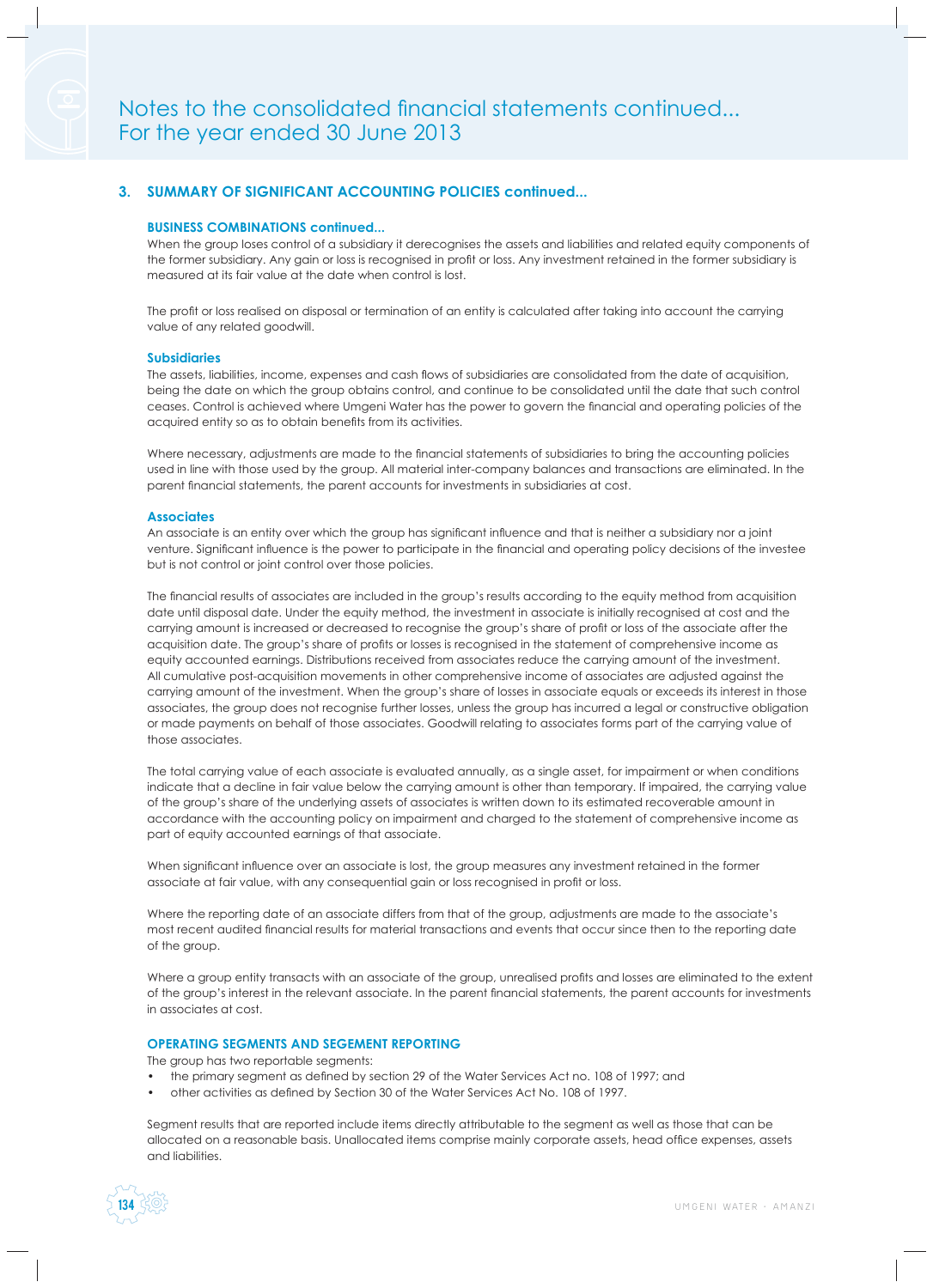# **3. SUMMARY OF SIGNIFICANT ACCOUNTING POLICIES continued...**

# **PROPERTY, PLANT & EQUIPMENT**

Property, plant and equipment are stated at cost less accumulated depreciation and accumulated impairment losses. Land is not depreciated.

Costs include expenditure that is directly attributable to the acquisition of the asset. Works under construction are stated at cost less accumulated impairment losses. Cost includes the cost of materials, direct labour, allocated portion of direct project overheads and any costs incurred which is directly attributable to bringing it to its present location and condition. Work in progress is commissioned on date of significant completion net of grant funding in accordance with the accounting policy on grant funding on page 138.

Servitudes are considered an integral part of the asset and are essential to the operation of the asset and therefore forms part of the cost of the relevant asset.

Borrowing costs are capitalised on qualifying assets in accordance with the relevant accounting policy on finance costs.

When property, plant and equipment comprise major components with different useful lives, these components are accounted for as separate items. Expenditure incurred to replace or modify a significant component of plant is capitalised and any remaining carrying amount of the component replaced is written off in the statement of comprehensive income. All other expenditure are charged to the statement of comprehensive income.

The carrying amount of property plant and equipment will be derecognised on disposal or when no future economic benefits are expected from its use. The gain or loss arising on the disposal or retirement of an item of property, plant and equipment is determined as the difference between the sales proceeds and the carrying amount of the asset and is recognised in the statement of comprehensive income.

Property, plant and equipment are depreciated to its estimated residual values on a straight line basis over its expected useful life. The depreciation methods, estimated remaining useful lives and residual values are reviewed at least annually and adjusted prospectively if appropriate.

| <b>Asset category</b>                   | <b>Estimated useful life (years)</b> |
|-----------------------------------------|--------------------------------------|
|                                         |                                      |
| <b>Buildings and Infrastructure</b>     |                                      |
| <b>Buildings</b>                        | 40                                   |
| Dams and weirs                          | 45                                   |
| Pipelines                               | $30 - 45$                            |
| Pump stations                           | $10 - 30$                            |
| Reservoirs and intake works             | 45                                   |
| Tunnels                                 | 45                                   |
| Water treatment works                   | $10 - 45$                            |
| Waste water works                       | $10 - 45$                            |
| <b>Equipment and vehicles</b>           |                                      |
| Plant & equipment, furniture & fittings | 5                                    |
| Vehicles                                | 5                                    |
| Computers                               | $3 - 5$                              |

### **LEASES**

### **Classifi cation**

Leases are classified as finance leases whenever the terms of the lease transfer substantially all the risks and rewards of ownership to the lessee. All other leases are classified as operating leases.

### **Fair value**

The fair value of finance lease receivables and finance lease liabilities is determined by discounting the future cash flows with respect to the finance lease at the interest rate implicit in the lease.

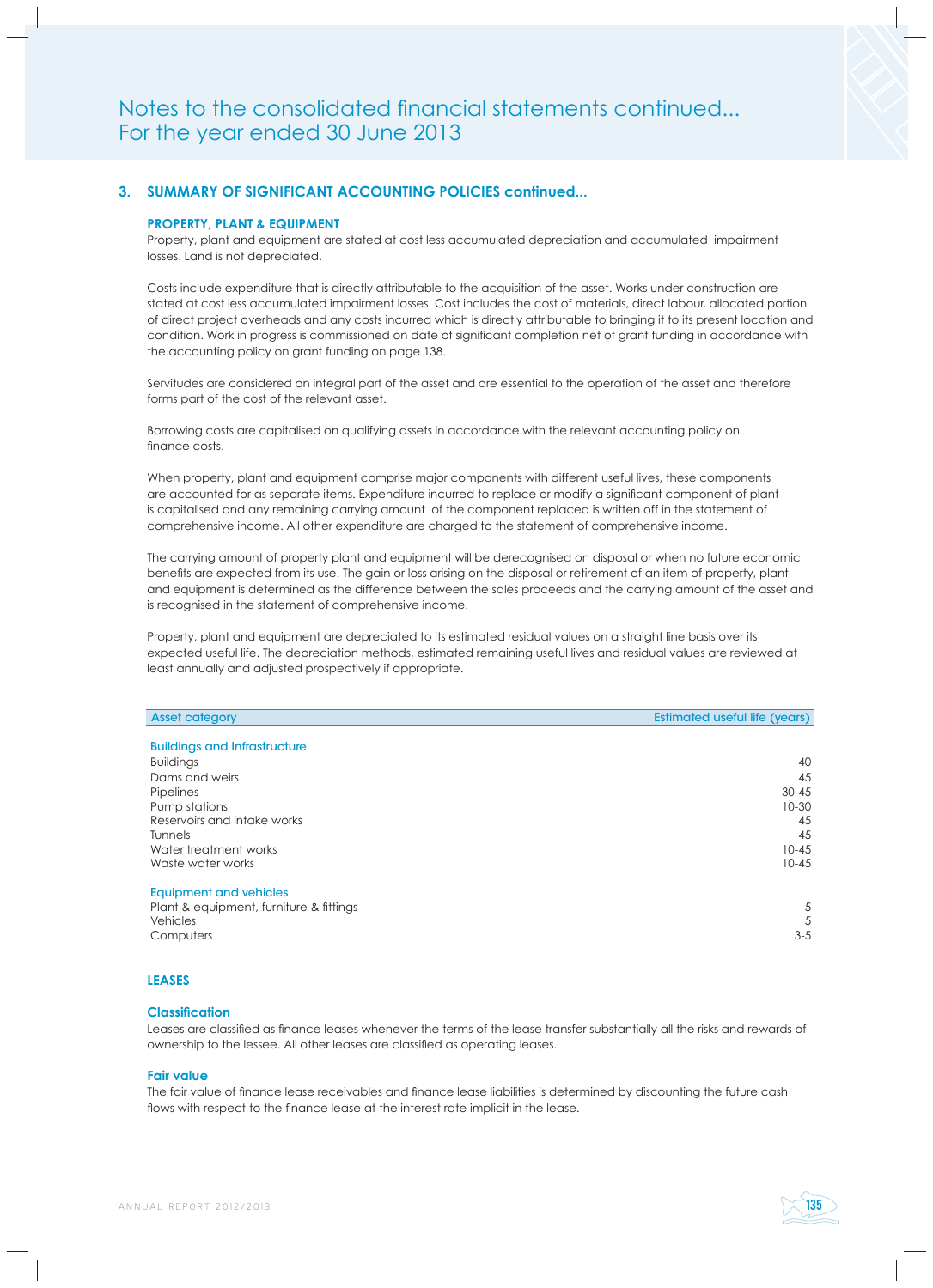## **LEASES continued...**

## **In the capacity of a lessor**

### Finance lease

Amounts due from lessees under finance leases are recorded as receivables at the amount of the group's net investment in the leases.

Finance lease income is allocated to accounting periods so as to reflect a constant periodic rate of return on the group's net investment outstanding in respect of the leases.

Finance lease receivables are assessed for impairment and derecognised in accordance with the requirements for financial assets.

### Operating lease

Rental income from operating leases with fixed escalation clauses is recognised on a straight-line basis over the term of the relevant lease. Initial direct costs incurred in negotiating and arranging an operating lease are added to the carrying amount of the leased asset and recognised on a straight line basis over the lease term.

## **In the capacity of a lessee**

### Finance lease

Assets held under finance leases are recognised as assets of the group at their fair value or, if lower, at the present value of the minimum lease payments, each determined at the inception of the lease.

The corresponding liability to the lessor is included in the statement of financial position as a finance lease obligation. Lease payments are apportioned between finance charges and reduction of the lease obligation so as to achieve a constant rate of interest on the remaining balance of the liability. The corresponding rental obligations and net finance charges, are included in other short term and other long term payables respectively.

The interest element of the finance cost is charged to profit or loss within finance cost over the lease period so as to produce a constant periodic rate of interest on the remaining balance of the liability for each period.

Finance lease liabilities are derecognised in accordance with the derecognition requirements for financial liabilities.

The property plant and equipment acquired under finance leases are depreciated or amortised over the shorter of the useful life of the asset and the lease term.

#### Operating lease

Rentals payable under operating leases with fixed escalation clauses are charged to income on a straight-line basis over the term of the relevant lease. Benefits received and receivable as an incentive to enter into an operating lease are also spread on a straight-line basis over the lease term.

### **INVESTMENT PROPERTY**

Investment property is property held either to earn rentals or for capital appreciation or both but not for sale in the ordinary course of business, use in production or supply of goods or services or for administrative purposes. Investment property is measured at cost, less subsequent depreciation and impairment.

Cost includes expenditure that is directly attributable to the acquisition of the investment property. Cost of a self-constructed investment property includes the cost of materials and direct labour, any other costs directly attributable to bringing the investment property to a working condition for their intended use and capitalised borrowing costs.

## **INTANGIBLE ASSETS (OTHER THAN GOODWILL)**

### **Research and development**

Research expenditure is charged to the statement of comprehensive income when incurred. Development expenditure relating to the production of new or substantially improved products is capitalised if the following conditions are met:

- it is technically feasible to complete the intangible asset so that it will be available for use or sale;
- management intends to complete the intangible asset and use or sell it;

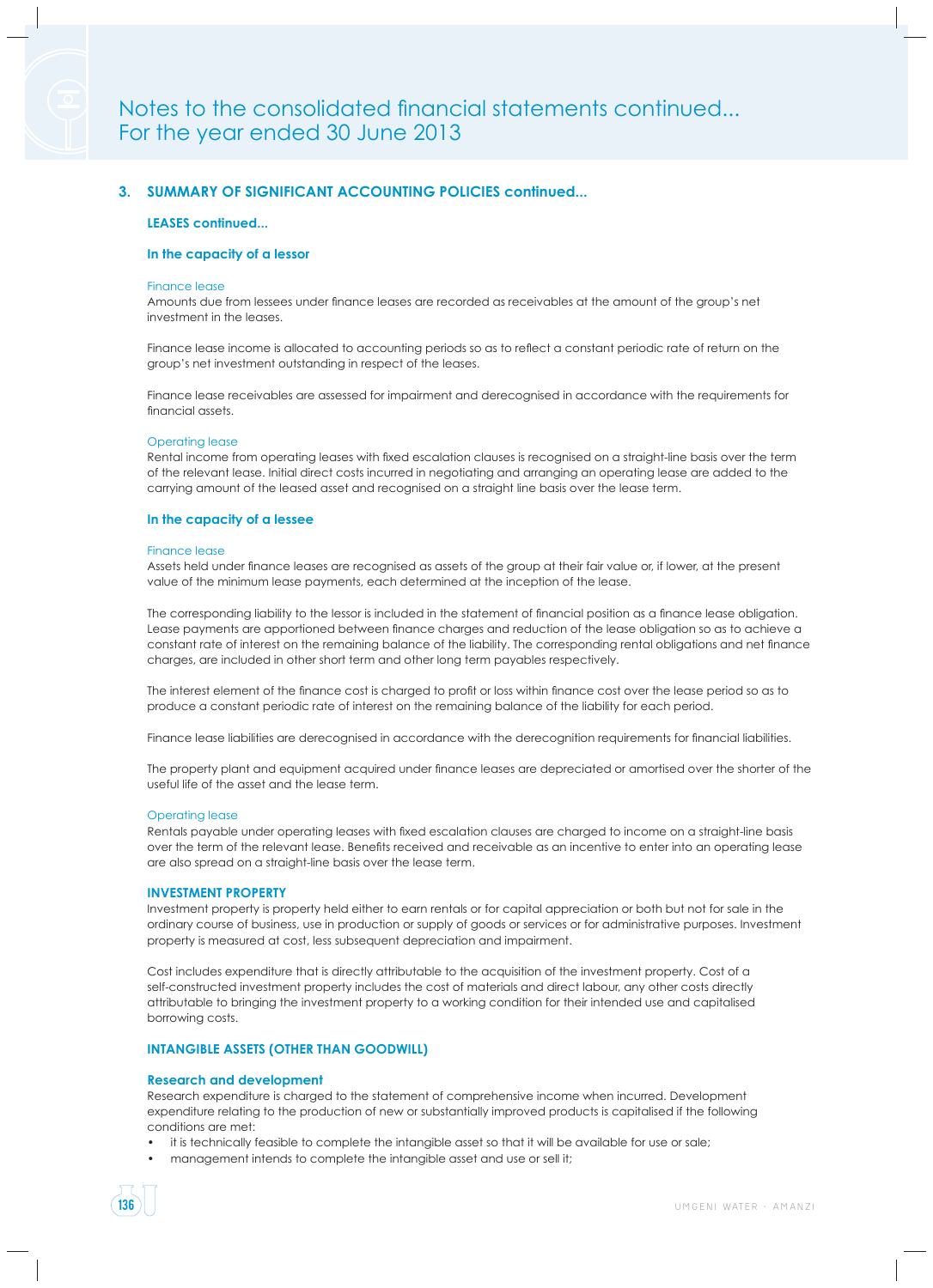# **INTANGIBLE ASSETS (OTHER THAN GOODWILL) continued...**

### **Research and development continued...**

- there is an ability to use or sell the intangible asset;
- it can be demonstrated how the intangible asset will generate probable future economic benefits;
- adequate technical, financial and other resources to complete the development and to use or sell the intangible asset are available; and
- the expenditure attributable to the intangible asset during its development can be measured reliably.

Research and development costs that do not meet the criteria are recognised in profit and loss. Development costs previously recognised as an expense are not recognised as an asset in a subsequent period.

Intangible assets are amortised from the time it's ready for use over a straight line basis over its useful life.

### **Software**

Software is carried at cost less accumulated amortisation and impairment. Internally developed and packaged software and the direct costs associated with the development and installation thereof are capitalised and recognised as intangible assets. Software is amortised in full on a straight-line basis as follows:

- customised software 5 years; and
- shelf software 2 years.

Costs associated with research and development of computer software programs are recognised as an expense as they are incurred. Development costs are capitalised if it meets the criteria for capitalising development expenditure. Costs relating to the acquisition of licenses are treated as an expense in the period in which the license is acquired.

## **Other intangible assets**

Intangible assets are initially recognised at cost if acquired separately or internally generated, or at fair value if acquired as part of a business combination. If assessed as having an indefinite useful life, it is not amortised but tested for impairment annually and impaired if necessary. If assessed as having a finite useful life, it is amortised over its useful life using a straight-line basis, and tested for impairment if there is an indication that it may be impaired.

The useful lives of intangible assets are reviewed annually and adjusted prospectively if appropriate. Gains or losses arising from derecognition of an intangible asset are measured as the difference between the net disposal proceeds and the carrying amount and are recognised in the statement of comprehensive income when the asset is derecognised.

## **NON-CURRENT ASSETS OR DISPOSAL GROUPS HELD-FOR-SALE**

Non-current assets or disposal groups are classified as held-for-sale if their carrying amount will be recovered through a sale transaction rather than through continuing use. This condition is regarded as met only when the sale is highly probable and the asset (or disposal group) is available for immediate sale in its present condition. Management must be committed to the sale, which should be expected to qualify for recognition as a completed sale within one year from the date of classification except to the extent that there is a delay caused by events or circumstances beyond the group's control and there is sufficient evidence that the group remains committed to its plan to sell the asset (or disposal group).

Where a disposal group held-for-sale will result in the loss of control of a subsidiary, all the assets and liabilities of that subsidiary are classified as held-for-sale, regardless of whether a non-controlling interest in the former subsidiary is to be retained after the sale.

Upon classification of a non-current asset or disposal group as held-for-sale it is reviewed for impairment. The impairment charged to the statement of comprehensive income is the excess of the carrying value of the non-current asset or disposal group over its expected fair value less costs to sell.

Non-current assets (and disposal groups) classified as held-for-sale are measured at the lower of the assets' previous carrying amount and fair value less costs to sell. No depreciation or amortisation is provided on non-current assets from the date they are classified as held for sale.

If a non-current asset or disposal group is classified as held-for-sale, but the criteria for classification as held-for-sale is no longer met, the disclosure of such non-current asset as held-for-sale is ceased. On ceasing classification, the

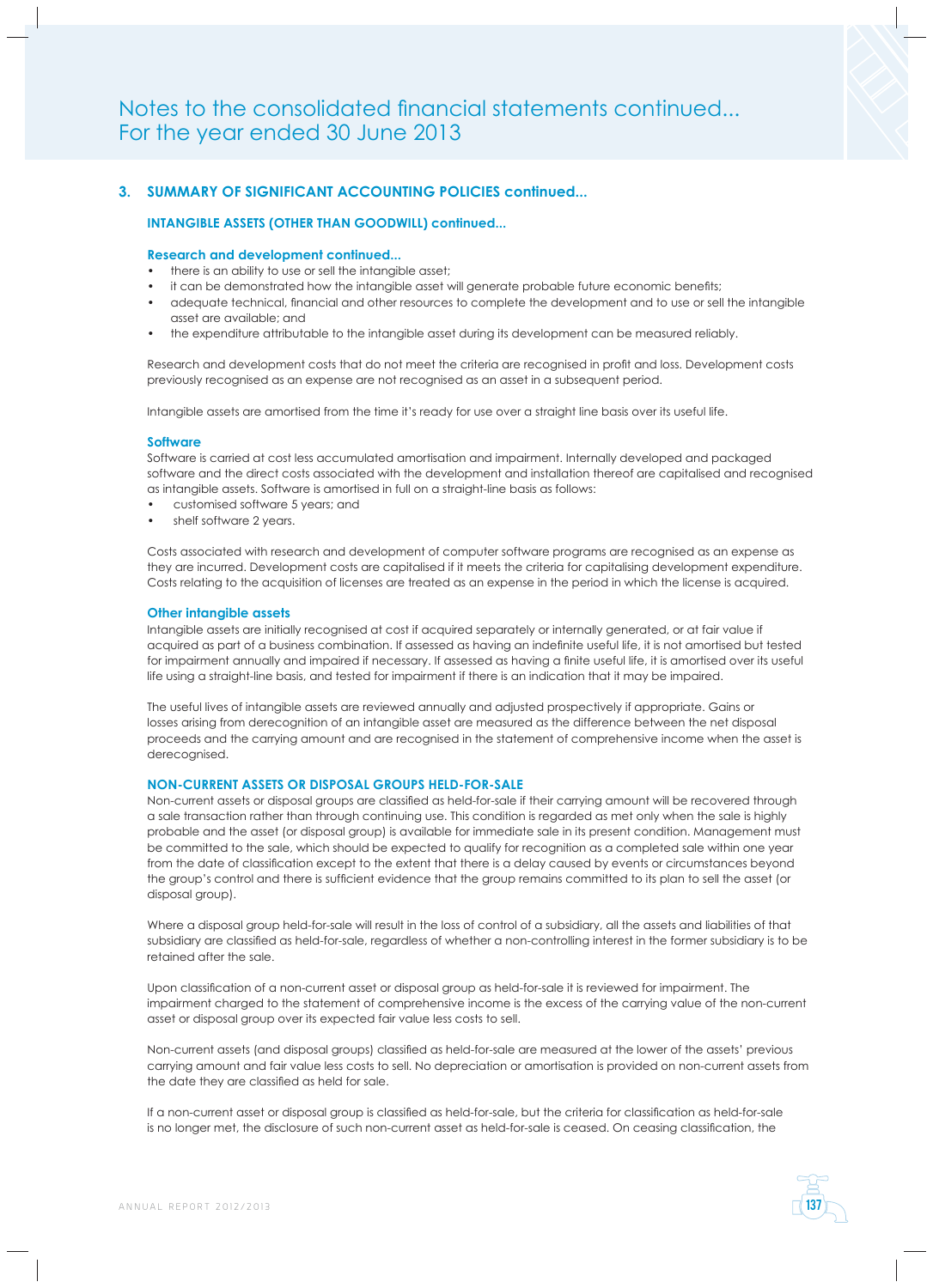## **NON-CURRENT ASSETS OR DISPOSAL GROUPS HELD-FOR-SALE continued...**

non-current assets are reflected at the lower of:

- the carrying amount before classification as held-for-sale adjusted for any depreciation or amortisation that would
- have been recognised had the asset not been classified as held-for-sale; and
- the recoverable amount at the date the classification as held-for-sale ceases.

The recoverable amount is the amount at which the asset would have been recognised after the allocation of any impairment loss arising on the cash generating unit as determined in accordance with the group's policy on the impairment of non-financial assets.

Any adjustments required to be made on reclassification are recognised in the statement of comprehensive income on reclassification, and included in income from continuing operations.

Where the disposal group was also classified as a discontinued operation, the subsequent classification as held-for-use also requires that the discontinued operation be included in continuing operations. Comparative information relating to the classification as a discontinued operation is restated accordingly.

## **BIOLOGICAL ASSETS**

Game stock and plantations are measured at their fair value less estimated point-of-sale costs. The fair value of biological assets are determined annually based on market prices of similar age, genies, and genetic merit. All changes in fair values are recognised in the statement of comprehensive income in the period in which they arise.

## **IMPAIRMENT OF NON-FINANCIAL ASSETS**

At each reporting date, the group reviews the carrying amounts of its non-financial assets other than inventories and deferred tax to determine whether there is any indication that the carrying value may not be recoverable and whether those assets have suffered an impairment loss. If any such indication exists, the recoverable amount of the asset is estimated in order to determine the extent of the impairment loss, if any. Where the asset does not generate cash flows that are independent from other assets, the group estimates the recoverable amount of the cash-generating unit to which the asset belongs. An intangible asset with an indefinite useful life is tested for impairment annually and whenever there is an indication that the asset may be impaired.

Recoverable amount is the higher of fair value less costs to sell and value-in-use. In assessing value-in-use, the estimated future cash flows are discounted to their present value using a pre-tax discount rate that reflects current market assessments of the time value of money and the risks specific to the asset for which the estimates of future cash flows have not been adjusted. If the recoverable amount of an asset, or cash-generating unit, is estimated to be less than its carrying amount, the carrying amount of the asset or cash-generating unit, is reduced to its recoverable amount.

An impairment loss is recognised as an expense immediately, unless the relevant asset is carried at a revalued amount, in which case the impairment loss is treated as a revaluation decrease.

Where an impairment loss, other than for goodwill, subsequently reverses, the carrying amount of the asset or cash-generating unit is increased to the revised estimate of its recoverable amount, not exceeding the carrying amount that would have been determined had no impairment loss been recognised for the asset or cash generating unit, in prior years.

A reversal of an impairment loss is recognised as income immediately, unless the relevant asset is carried at a revalued amount, in which case the reversal of the impairment loss is treated as a revaluation increase.

### **INVENTORIES**

Inventories are stated at the lower of the weighted average cost and net realisable value. Obsolete, redundant and slow-moving inventories are identified and written down to the estimated net realisable value.

Net realisable value is the estimate of the selling price in the ordinary course of business, less the estimated costs of completion, selling and distribution expenses.

### **UMGENI WATER CAPITAL AND GRANT FUNDING**

Capital grants for infrastructure received by Umgeni Water after 1 July 2000 are reflected against property, plant and equipment. The grant is recognised in profit or loss over the remaining useful life of the depreciable asset as a reduced depreciation expense.

Capital grants received prior to 1 July 2000 are shown on the statement of financial position as Umgeni Water capital and included under capital.

Government grants towards staff re-training are recognised as income over the periods necessary to match them with the related costs and are deducted in reporting the related expense.

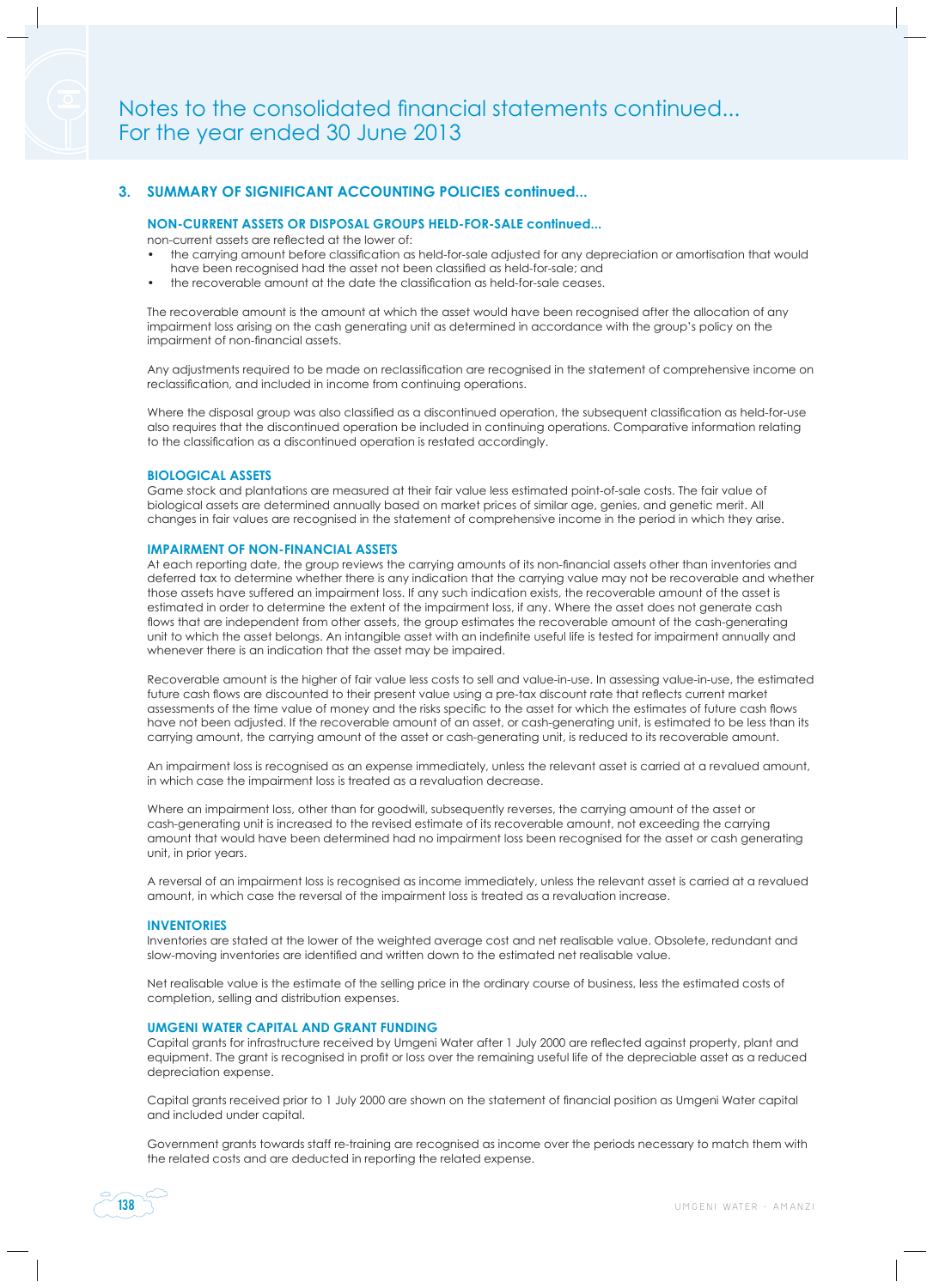## **EMPLOYEE BENEFITS**

## **Retirement benefit costs - Provident fund**

Contributions to the defined contribution retirement benefit plan for the provident fund are recognised as an expense when employees have rendered service entitling them to the contributions.

## **Retirement benefit costs - Pension fund**

For the defined benefit retirement benefit plans, the cost of providing benefits is determined using the projected unit credit method, with actuarial valuations being carried out at the end of each reporting period. Actuarial gains and losses are recognised using the allowed "corridor approach" over a 3 year period from 2012 to 2014, thereafter will be recognised immediately in other comprehensive income in accordance with IAS 19 revised. Past service cost is recognised immediately to the extent that the benefits are already vested, and otherwise is amortised on a straight line basis over the average period until the benefit becomes vested.

The retirement benefit obligation recognised in the statement of financial position represents the present value of the defined benefit obligation as adjusted for unrecognised actuarial gains and losses and unrecognised past service cost, and as reduced by the fair value of plan assets. Any asset resulting from this calculation is limited to unrecognised actuarial losses and past service cost, plus the present value of available funds and reductions in future contributions to the plan.

### **Other retirement benefits**

Post-retirement healthcare benefits are provided to certain of the group's retirees. The cost of providing benefits is determined using the projected unit credit method with actuarial valuations being carried out every year. Actuarial gains and losses are recognised immediately through profit/loss in the year in which they arise.

### **Short-term employee benefits**

Short-term employee benefits are those that are due to be settled within twelve months after the end of the period in which the services have been rendered. Remuneration of employees is charged to the statement of comprehensive income. The group recognises a liability for leave and performance bonuses which is included in provisions and accrues for other short-term employee benefits.

### **PROVISIONS**

Provisions are recognised when the group has a present legal or constructive obligation as a result of a past event and it is probable that this will result in an outflow of economic benefits that can be reliably estimated.

### **Onerous contracts**

Provision for onerous contracts is recognised when the expected benefits to be derived by the group from a contract are lower than the unavoidable cost of meeting the obligations under the contract.

### **FINANCIAL GUARANTEE CONTRACTS**

Financial guarantee contracts are accounted for and consequently are measured in accordance with IAS 37 - Provisions, contingent liabilities and contingent assets.

### **FINANCIAL ASSETS**

The aroup classifies its financial assets into the following categories:

- held-to-maturity financial assets;
- loans and receivables; and
- available-for-sale financial assets.

The classification depends on the nature and purpose of the financial assets and is determined at the time of initial recognition. Management re-evaluates such designation at least at each reporting date.

Financial assets are recognised on transaction date when the group becomes party to the contracts and thus obtains rights to receive economic benefits and are derecognised when those rights no longer exist. Financial assets are stated initially on transaction date at fair value including transaction costs.

### **Held-to-maturity assets**

Held-to-maturity financial assets and loans and receivables are subsequently stated at amortised cost using the effective interest rate method. Amortised cost is calculated by taking into account any discount or premium on acquisition date and fees or costs that are an integral part of the effective interest rate. The effective interest rate amortisation is included in interest income in statement of comprehensive income.

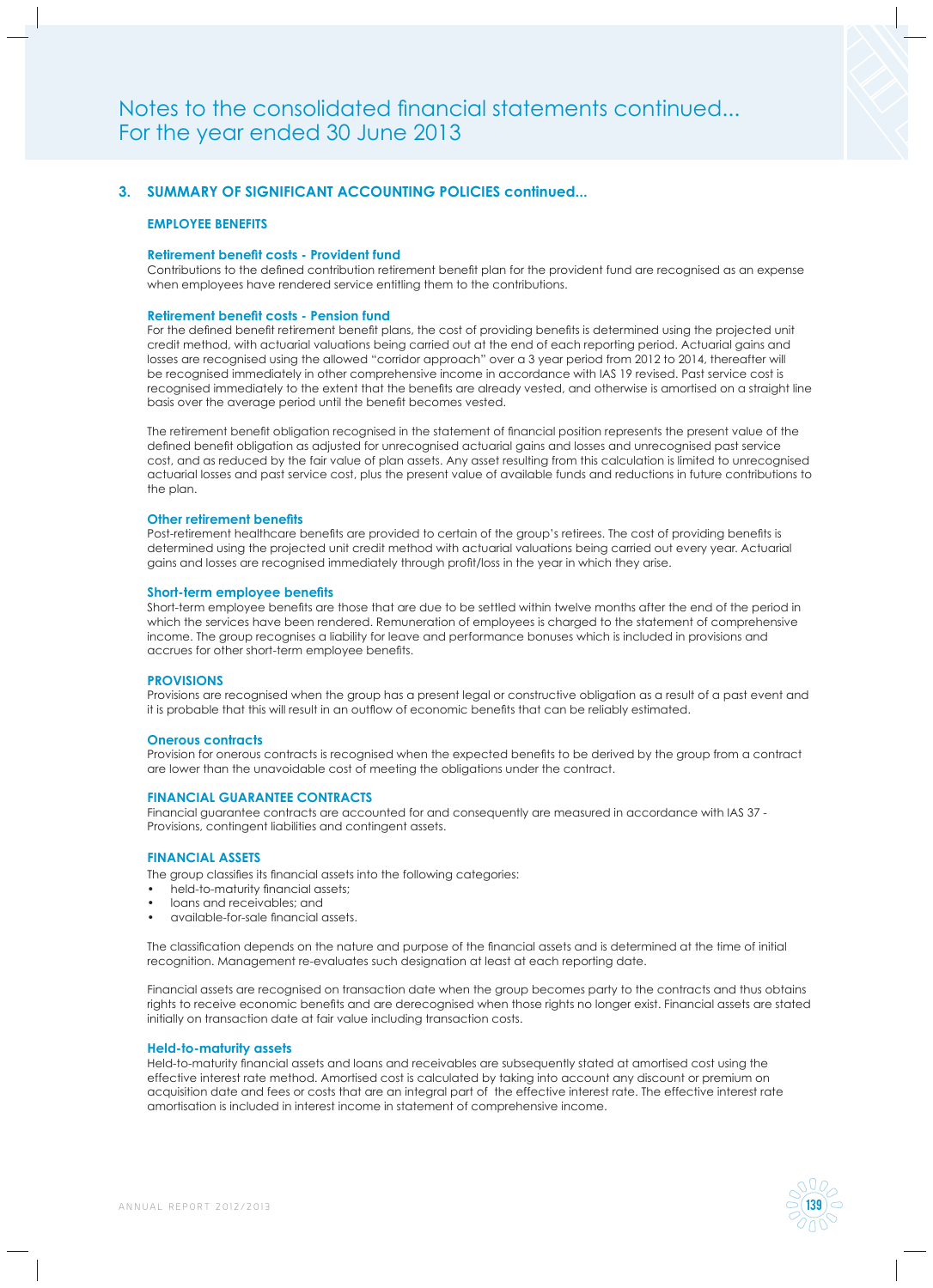# **FINANCIAL ASSETS continued...**

### **Loans and receivables**

### Trade and other receivables

Trade and other receivables are initially measured at fair value plus any directly attributable transaction costs. Subsequent to initial recognition these are measured at amortised cost using the effective interest method less any impairment losses.

## Cash and cash equivalents

Cash and cash equivalents comprise cash on hand. Cash and cash equivalents are measured at carrying value which is deemed to be fair value.

## **Available-for-sale financial assets**

Available-for-sale financial assets are subsequently stated at fair value at reporting date. Unrealised gains and losses arising from revaluation of available-for-sale financial assets are recognised as other comprehensive income and included in the investment revaluation reserve. On disposal or impairment of available-for-sale financial assets, cumulative unrealised gains and losses previously recognised in other comprehensive income are included respectively in determining the profit or loss on disposal of, or impairment charge relating to, that financial asset, which is recognised in the statement of comprehensive income.

The fair values of financial assets are based on quoted prices in an active market at the close of business on the reporting date. If the market for a financial asset is not active, the entity establishes the fair value in accordance with the valuation technique which adopts a constant spread approach.

Premiums or discounts arising from the difference between the fair value of a financial asset and the amount receivable at maturity date are charged to the statement of comprehensive income based on the effective interest rate method.

## **Impairment of financial assets**

Financial assets are assessed for indicators of impairment at each reporting date. Financial assets are impaired where there is objective evidence that, as a result of one or more events that occurred after the initial recognition of the financial asset, the estimated future cash flows of the investment have been impacted. For financial assets carried at amortised cost, the amount of the impairment is the difference between the asset's carrying amount and the present value of estimated future cash flows, discounted at the original effective interest rate.

The carrying amount of the financial asset is reduced by the impairment loss directly for all financial assets with the exception of trade receivables where the carrying amount is reduced through the use of a doubtful debts allowance account. When a trade receivable is uncollectible, it is written off against the allowance account. Subsequent recoveries of amounts previously written off are credited to profit or loss. Changes in the carrying amount of the allowance account are recognised in profit or loss.

If, in a subsequent period, the amount of the impairment loss decreases and the decrease can be related objectively to an event occurring after the impairment was recognised, the previously recognised impairment loss is reversed through profit and loss to the extent that the carrying amount of the investment at the date the impairment is reversed does not exceed what the amortised cost would have been had the impairment not been recognised.

For available-for-sale financial investments, the group assesses at each reporting date whether there is objective evidence that an investment or a group of investments is impaired. In case of equity investments classified as available-for-sale, objective evidence would include a significant or prolonged decline in their fair value of the investment below its cost. 'Significant' is evaluated against the original cost of the investment and 'prolonged' against the period in which the fair value has been below its original cost. When there is evidence of impairment, the cumulative loss measured as the difference between the acquisition cost and the current fair value, less any impairment loss on that investment previously recognised in profit or loss is removed from other comprehensive income and recognised in profit or loss. Impairment losses on equity investments are not reversed through profit or loss; increases in their fair value after impairment are recognised directly in other comprehensive income.

## **Derecognition of financial assets**

The entity derecognises a financial asset only when the contractual rights to the cash flows from the asset expire; or it transfers the financial asset and substantially all the risks and rewards of ownership of the asset to another entity.

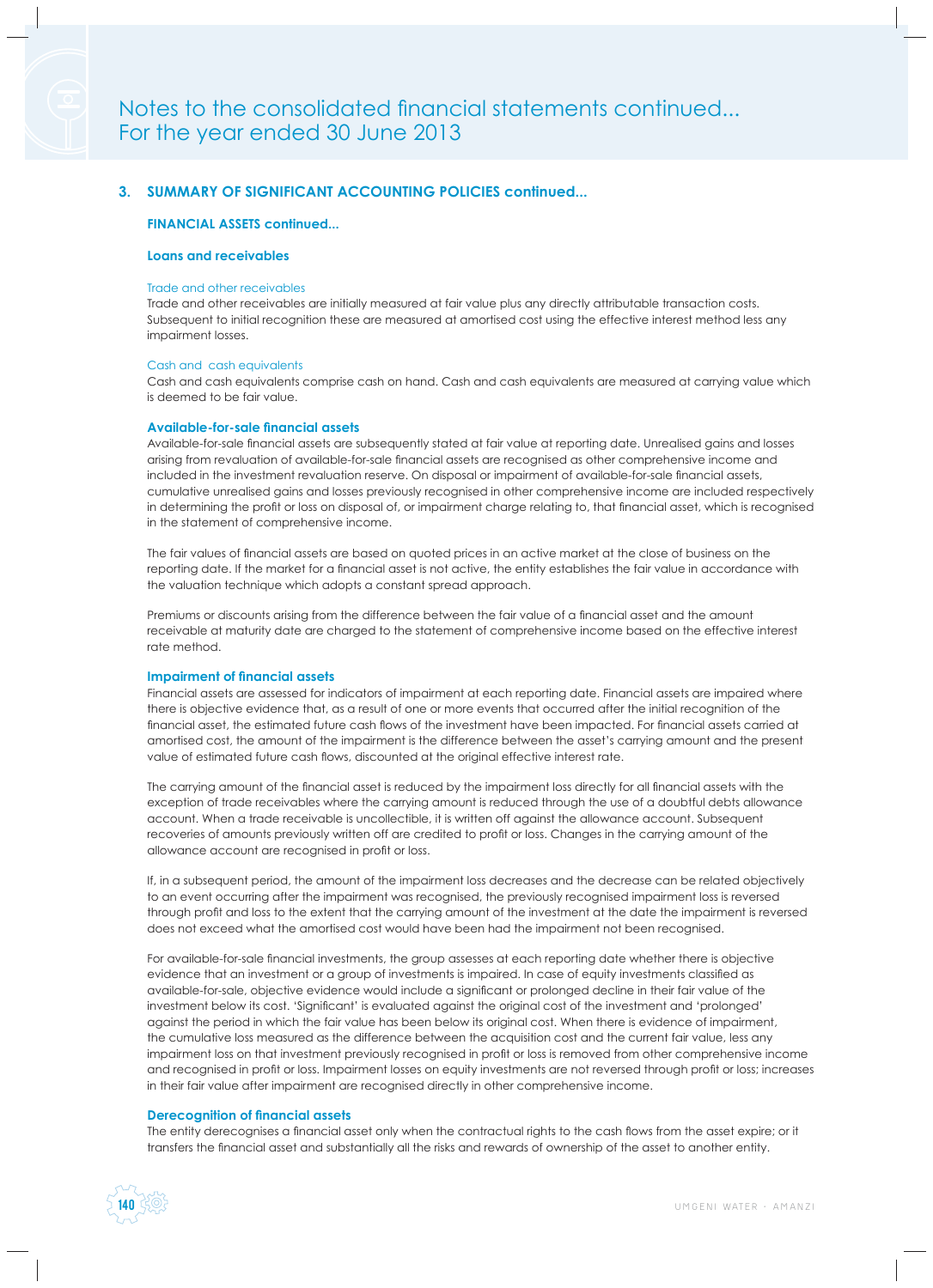## **FINANCIAL LIABILITIES**

Financial liabilities are initially recognised at the transaction date when the group becomes party to a contract, at fair value, net of transaction costs incurred and are subsequently stated at amortised cost. Premiums or discounts arising from the difference between the fair value of financial liabilities raised and the amount repayable at maturity date are charged to the statement of comprehensive income as finance costs based on the effective interest rate method.

### **Trade and other payables**

Trade payables are not interest bearing and are stated at their nominal value.

### **Derecognition of financial liabilities**

The group derecognises financial liabilities when, and only when, the group's obligations are discharged, cancelled or they expire.

### **EFFECTIVE INTEREST METHOD**

The effective interest method is a method of calculating the amortised cost of a financial asset/financial liability and of allocating interest income/expense over the relevant period. The effective interest rate is the rate that exactly discounts estimated future cash receipts/cash payments (including all fees on points paid or received that form an integral part of the effective interest rate, transaction costs and other premiums or discounts) through the expected life of the financial asset/financial liability, or, where appropriate, a shorter period.

### **OFFSET**

Financial assets and financial liabilities are only offset if there is a currently enforceable legal right to offset and there is an intention either to settle on a net basis or to realise the asset and settle the liability simultaneously.

### **REVENUE**

The group recognises revenue when the amount of revenue can be reliably measured and it is probable that economic benefits will flow to the entity. Revenue is measured at the fair value of the consideration received or receivable net of discounts and value added taxation. Revenue is recognised as follows:

#### **Sale of goods**

Revenue from the sale of goods is recognised when significant risks and rewards of ownership have passed and the collectability of the related receivable is reasonably assured. Sale of goods consists of potable bulk water sales to customers and treatment of waste water.

Potable bulk water revenue is recognised at the point of metering to the customer.

### **Sale of services**

Revenue from the sale of services is recognised in the period in which the services are rendered. Sale of services consist of other services that complement bulk water service provision such as laboratory services, water quality monitoring, operating and maintenance contracts and acting as an implementing agent for any sphere of government for projects related to water service delivery.

Sale of services from acting as an implementing agent is recognised by reference to the stage of completion of the specific transaction assessed on the basis of the actual service provided as a proportion of the total services to be provided (refer below construction contracts).

#### **Other revenue**

Other revenue is recognised when the significant risks and rewards of ownership are transferred to the purchaser and the amount of revenue can be measured reliably.

## **Construction contracts**

Contract revenue includes the initial amount agreed in the contract plus any variations in contract work to the extent that they will result in revenue and can be measured reliably. As soon as the outcome of a contract can be estimated reliably, contract revenue and contract costs are recognised in profit or loss by reference to the stage of completion of the contract.

The stage of completion is assessed by reference to the completion of a physical proportion of the work or surveys of the work performed. When an outcome of a construction contract cannot be estimated reliably, contract revenue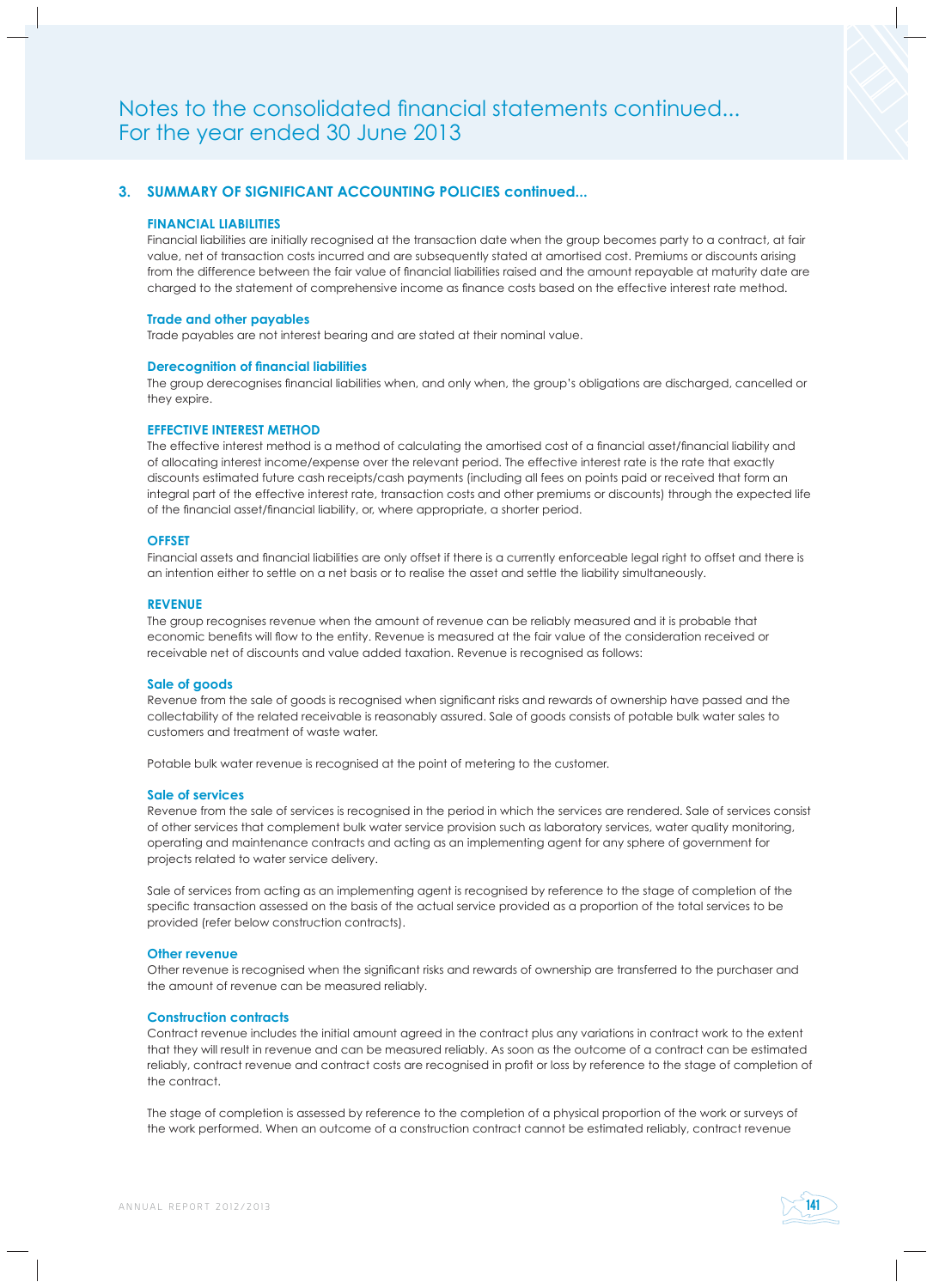## **REVENUE continued...**

## **Construction contracts continued...**

is recognised only to the extent of contract costs incurred that are likely to be recoverable. An expected loss on a contract is recognised immediately in profit or loss.

## **COST OF SALES**

Cost of sales includes the costs of raw water and all other direct operating costs associated with the production processes. The costs directly attributable to sales for other activities, as defined in Section 30 of the Water Services Act (Act 108 of 1997), are disclosed as cost of sales. All other costs are considered to be administration expenses.

## **TAXATION**

Umgeni Water and Msinsi Holdings (Pty) Ltd are tax-exempt entities in terms of Section 10 (1) (t) (ix) of the Income Taxation Act and therefore the policy is only in respect of its subsidiary, Umgeni Water Services (Pty) Ltd and associates.

The income tax charge represents the tax currently payable and deferred tax.

### **Current tax**

The tax currently payable is based on taxable income for the year. Taxable income differs from profit as reported in the statement of comprehensive income because it excludes items of income or expense that are taxable or deductible in other years and it further excludes items that are never taxable or deductible. The group's liability for current tax is calculated using tax rates that have been enacted or substantively enacted by the reporting date.

### **Deferred tax**

Deferred tax is the tax expected to be payable or recoverable on temporary differences between the carrying amounts of assets and liabilities in the financial statements and the corresponding tax bases used in the computation of taxable income, and is accounted for using the liability method. Deferred tax liabilities are generally recognised for all taxable temporary differences and deferred tax assets are recognised to the extent that it is probable that taxable profits will be available against which deductible temporary differences can be utilised. No deferred tax is recognised if the temporary difference arises from goodwill or from the initial recognition (other than in a business combination) of other assets and liabilities in a transaction that affects neither the tax profit nor the accounting profit.

The carrying amount of deferred tax assets is reviewed at each reporting date and reduced to the extent that it is no longer probable that sufficient taxable profits will be available to allow all or part of the asset to be recovered.

Deferred tax assets and liabilities are offset when there is a legally enforceable right to set off current tax assets against current tax liabilities and when they relate to income taxes levied by the same taxation authority and the entity intends to settle its current tax assets and liabilities on a net basis.

## **INTEREST INCOME**

Interest income is accrued on a time basis, by reference to the principal outstanding and at the effective interest rate applicable, which is the rate that exactly discounts estimated future cash receipts through the expected life of the financial asset to that asset's net carrying amount.

### **FINANCE COSTS**

Finance costs directly attributable to the acquisition, construction or production of qualifying assets, which are assets that necessarily take a substantial period of time to get ready for their intended use or sale, are added to the cost of those assets, until such time as the assets are substantially ready for their intended use or sale. Investment income earned on the temporary investment of specific borrowings pending their expenditure on qualifying assets is deducted from the borrowing cost eligible for capitalisation to those assets.

All other borrowing costs are reflected in the statement of comprehensive income in the period in which they are incurred.

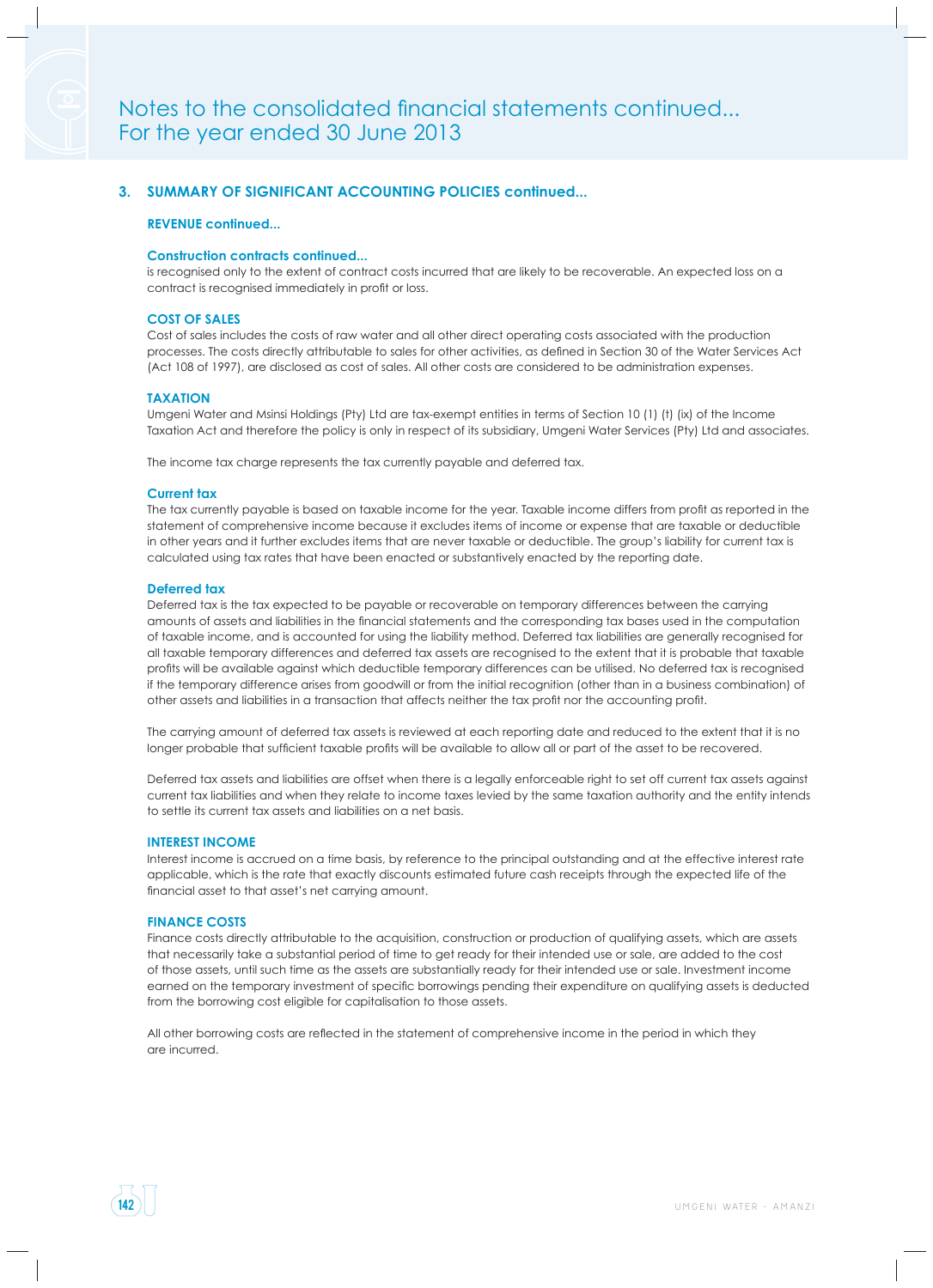# **4. CHANGE IN ESTIMATE**

During the year, Umgeni Water conducted an operational review and physical verification of its assets which has resulted in changes in the expected usage of certain items of property, plant and equipment. As a result there have been changes in the remaining useful lives of assets. The effect of these changes on actual and expected depreciation expense, included in the cost of the assets, in the current and future year respectively, is as follows:

|                                             |          | <b>Group &amp; Parent</b> |
|---------------------------------------------|----------|---------------------------|
|                                             | 2013     | 2014                      |
|                                             | R'000    | R'000                     |
|                                             |          |                           |
| (Decrease) increase in depreciation expense | (8, 230) | 2,237                     |

|    |                                                                                                                                                                         | Group        |           | Parent       |              |
|----|-------------------------------------------------------------------------------------------------------------------------------------------------------------------------|--------------|-----------|--------------|--------------|
|    |                                                                                                                                                                         | 2013         | 2012      | 2013         | 2012         |
|    |                                                                                                                                                                         | <b>R'000</b> | R'000     | <b>R'000</b> | <b>R'000</b> |
| 5. | <b>REVENUE</b>                                                                                                                                                          |              |           |              |              |
|    | Sale of goods                                                                                                                                                           | 1,853,675    | 1,570,756 | 1,853,675    | 1,570,756    |
|    | Water sales                                                                                                                                                             | 1,625,909    | 1,519,724 | 1,625,909    | 1,519,724    |
|    | Capital unit charge Spring Grove Dam                                                                                                                                    | 172,781      |           | 172,781      |              |
|    | Waste water                                                                                                                                                             | 54,985       | 51,032    | 54,985       | 51,032       |
|    | Rendering of services - Other activities                                                                                                                                | 227,940      | 276,395   | 214,993      | 264,319      |
|    | - Household and school sanitation                                                                                                                                       | 759          | 1.621     | 759          | 1,621        |
|    | - Water Infrastructure                                                                                                                                                  | 107.792      | 145.074   | 107.792      | 145,074      |
|    | - Scientific and environmental                                                                                                                                          | 39,629       | 61,443    | 39,629       | 61,443       |
|    | - Operating and Maintenance:                                                                                                                                            |              |           |              |              |
|    | - Department of Water Affairs                                                                                                                                           | 35,466       | 38,657    | 35,466       | 38,657       |
|    | - Other                                                                                                                                                                 | 17.295       | 15.626    | 17.295       | 15,626       |
|    | - National Treasury Internship Graduate Programme and other                                                                                                             | 26,999       | 13,974    | 14,052       | 1,898        |
|    | Included in revenues arising from water sales are revenues of<br>approximately R1,337m (2012: 1,128m) from sales to the group's<br>largest customer. (Refer to note 29) |              |           |              |              |
|    | <b>Total revenue</b>                                                                                                                                                    | 2,081,615    | 1,847,151 | 2,068,668    | 1,835,075    |
| 6. | <b>OTHER INCOME</b>                                                                                                                                                     |              |           |              |              |
|    | Sundry income*                                                                                                                                                          | 16,265       | 50,260    | 16,160       | 50,155       |
|    | Rental income                                                                                                                                                           | 2,549        | 1,849     | 2,505        | 1,805        |
|    | <b>Total other income</b>                                                                                                                                               | 18,814       | 52,109    | 18,665       | 51,960       |

\* 2012 includes reversal of prior years' accrual for raw water of R41m which had prescribed.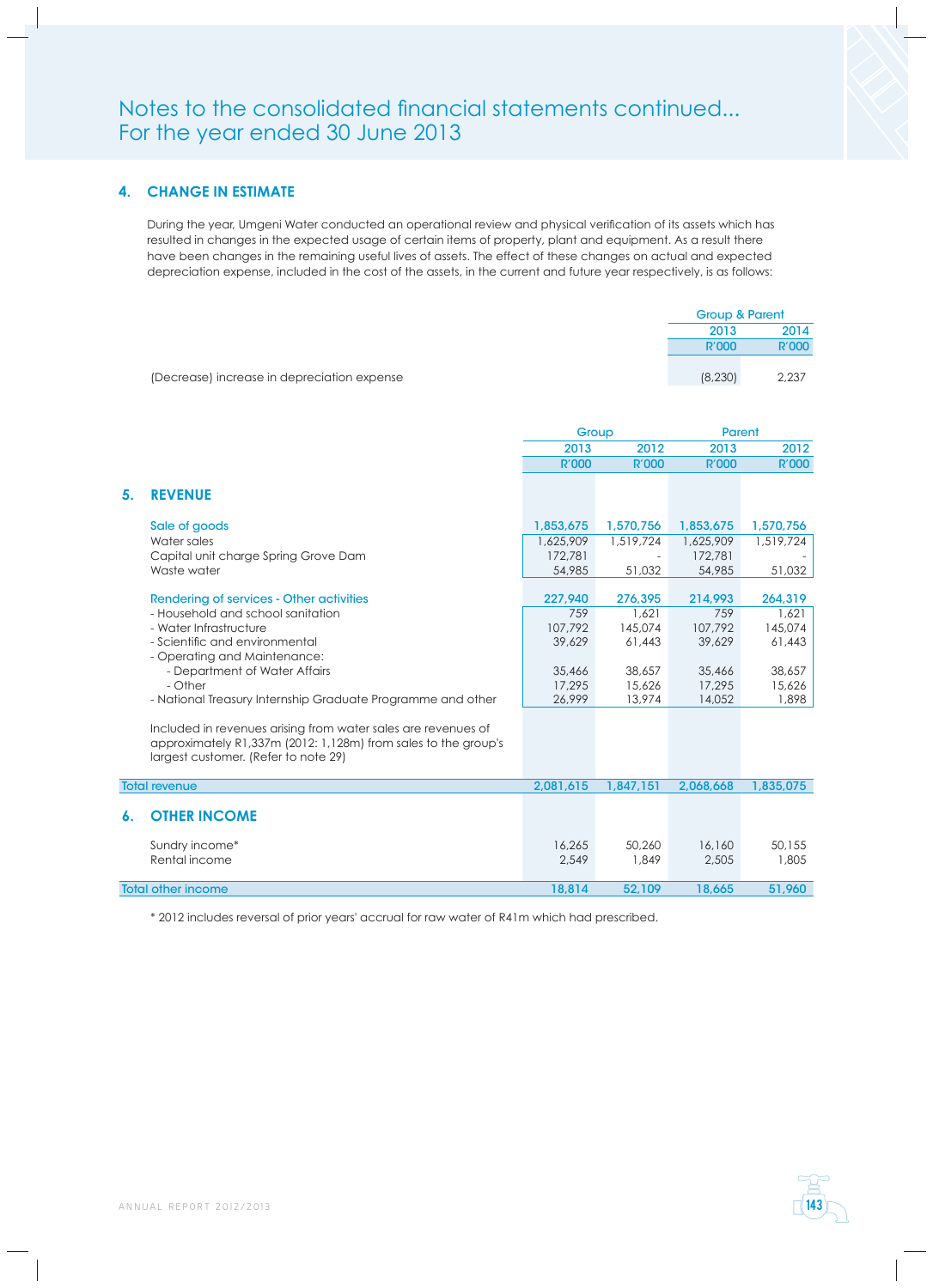|          |                                                                                                                                  | Group             |                   | Parent            |                   |
|----------|----------------------------------------------------------------------------------------------------------------------------------|-------------------|-------------------|-------------------|-------------------|
|          |                                                                                                                                  | 2013              | 2012              | 2013              | 2012              |
|          |                                                                                                                                  | <b>R'000</b>      | <b>R'000</b>      | <b>R'000</b>      | <b>R'000</b>      |
|          |                                                                                                                                  |                   |                   |                   |                   |
|          | <b>PROFIT FROM OPERATIONS</b>                                                                                                    |                   |                   |                   |                   |
| 7.<br>8. |                                                                                                                                  |                   |                   |                   |                   |
|          | Profit from operations is stated after taking the following<br>items into account:                                               |                   |                   |                   |                   |
|          |                                                                                                                                  |                   |                   |                   |                   |
|          | Asset impairments and write-offs                                                                                                 | 76,130            | 72.013            | 76,025            | 72,013            |
|          | - Buildings & infrastructure impairments (refer to note 10)                                                                      | 357               | 4,962             | 357               | 4.962             |
|          | - Capital work-in-progress impairments (refer to note 10)                                                                        | 75,677            | 67.051            | 75,677            | 67,051            |
|          | - other asset impairments and write-offs (reversals)                                                                             | 96                |                   | (9)               |                   |
|          | Amortisation                                                                                                                     | 6,175             | 5,582             | 6,175             | 5,582             |
|          | - Right of use agreement (refer to note 15)                                                                                      | 2,806             | 2,846<br>2,736    | 2,806             | 2,846             |
|          | - Intangible assets (refer to note 11)<br>Auditors remuneration                                                                  | 3,369<br>1,886    | 1,585             | 3,369<br>1,639    | 2,736<br>1,381    |
|          | - Audit fees - current year                                                                                                      | 1,817             | 1,586             | 1,570             | 1,382             |
|          | - Audit fees - prior year (over) under provision                                                                                 | 69                | (1)               | 69                | (1)               |
|          | Board members' emoluments (refer pg 123)                                                                                         | 4,127             | 4,338             | 4,049             | 4,270             |
|          | Depreciation (refer to note 10)                                                                                                  | 95,921            | 93,481            | 95,179            | 92.621            |
|          | - Buildings and infrastructure                                                                                                   | 79,626            | 76,647            | 79,626            | 76,647            |
|          | - Equipment and vehicles                                                                                                         | 16,295            | 16,834            | 15,553            | 15,974            |
|          | Doubtful debts provision (refer to note 18)                                                                                      | 12,376            | 15,952            | 12,376            | 15,952            |
|          | Fair value adjustment of biological assets (refer to note 12)                                                                    | 273               | 838               |                   | 1,492             |
|          | Maintenance                                                                                                                      | 153,524           | 146,658           | 152,335           | 145,287           |
|          | - Direct costs<br>- Indirect costs                                                                                               | 137,456<br>16,068 | 130,804<br>15,854 | 137,456<br>14,879 | 130,804<br>14,483 |
|          | Operating lease payments                                                                                                         | 1,416             | 1,279             | 606               | 573               |
|          | Profit on disposal of property, plant and equipment                                                                              | (420)             | (1,029)           | (466)             | (1,076)           |
|          | Retirement benefits                                                                                                              | 158,607           | 132,585           | 158,607           | 132,585           |
|          | - Post retirement medical aid (refer to note 28.3)                                                                               | 41,252            | 48,997            | 41,252            | 48,997            |
|          | - Pension - defined benefit (refer to note 28.2)                                                                                 | 117,355           | 83,588            | 117,355           | 83,588            |
|          | Salaries and other staff costs                                                                                                   | 378,946           | 339,617           | 360,436           | 321,430           |
|          | - Direct                                                                                                                         | 117,203           | 105,291           | 117,203           | 105,291           |
|          | - Indirect                                                                                                                       | 192,622           | 171,165           | 174,112           | 152,978           |
|          | - Maintenance                                                                                                                    | 62,504            | 57,165            | 62,504<br>6,617   | 57,165            |
|          | - Operating & Maintenance: Dams                                                                                                  | 6,617             | 5,996             |                   | 5,996             |
|          | Number of employees at 30 June                                                                                                   |                   |                   |                   |                   |
|          | Permanent                                                                                                                        | 885               | 808               | 812               | 731               |
|          | Fixed term contracts                                                                                                             | 91                | 106               | 91                | 106               |
|          | Trainees*                                                                                                                        |                   | 17                |                   | 17                |
|          |                                                                                                                                  |                   |                   |                   |                   |
|          | <b>Total number of employees</b>                                                                                                 | 976               | 931               | 903               | 854               |
|          |                                                                                                                                  |                   |                   |                   |                   |
|          | *From 2013 trainees are not included in staff costs. These costs<br>are included in training costs and trainees do not form part |                   |                   |                   |                   |
|          | of the permanent establishment.                                                                                                  |                   |                   |                   |                   |
|          |                                                                                                                                  |                   |                   |                   |                   |
|          |                                                                                                                                  |                   |                   |                   |                   |
|          | <b>INTEREST INCOME</b>                                                                                                           |                   |                   |                   |                   |
|          |                                                                                                                                  |                   |                   |                   |                   |
|          | Interest received - investments                                                                                                  | 132,194           | 98,150            | 132,194           | 98,150            |
|          | Interest received - other financial assets (refer to note 15)                                                                    | 1,022             | 1,196             | 1,022             | 1,196             |
|          | Interest received - other                                                                                                        | 810               | 789               | 813               | 733               |
|          |                                                                                                                                  |                   |                   |                   |                   |
|          | <b>Total interest income</b>                                                                                                     | 134,026           | 100,135           | 134,029           | 100,079           |

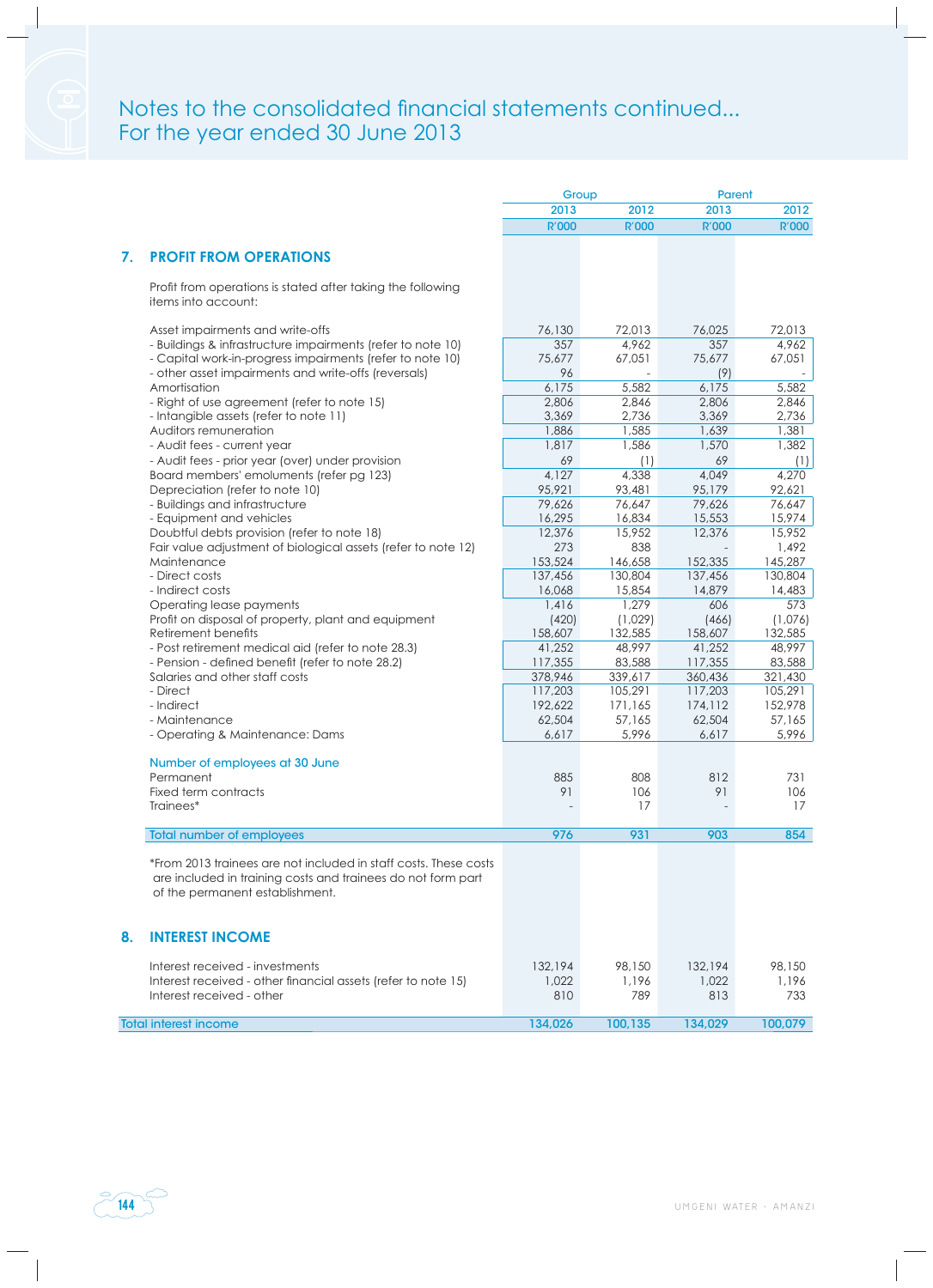|    |                                                                                                                                                                                                              | Group                                  |                                       | Parent                                 |                                       |  |
|----|--------------------------------------------------------------------------------------------------------------------------------------------------------------------------------------------------------------|----------------------------------------|---------------------------------------|----------------------------------------|---------------------------------------|--|
|    |                                                                                                                                                                                                              | 2013                                   | 2012                                  | 2013                                   | 2012                                  |  |
|    |                                                                                                                                                                                                              | <b>R'000</b>                           | <b>R'000</b>                          | <b>R'000</b>                           | R'000                                 |  |
| 9. | <b>FINANCE COSTS</b>                                                                                                                                                                                         |                                        |                                       |                                        |                                       |  |
|    | Bank overdrafts and other<br><b>Bonds</b><br>Loans<br>Less: borrowing costs capitalised (refer to note 10)<br>Interest was capitalised to work-in-progress at the gross<br>weighted average cost of capital. | 2.225<br>64,200<br>46,937<br>(46, 855) | 3.093<br>64.258<br>59,288<br>(42,050) | 2.225<br>64,200<br>46,907<br>(46, 855) | 3.093<br>64,258<br>59.266<br>(42,050) |  |
|    | Gross weighted average cost of capital 9.23% (2012: 9.34%).                                                                                                                                                  |                                        |                                       |                                        |                                       |  |
|    | <b>Total finance costs</b>                                                                                                                                                                                   | 66,507                                 | 84,589                                | 66,477                                 | 84,567                                |  |

# **10. PROPERTY, PLANT AND EQUIPMENT**

|                                                       |                          |                          | <b>Buildings Equipment</b> | Capital                  |                          |                          |                         |
|-------------------------------------------------------|--------------------------|--------------------------|----------------------------|--------------------------|--------------------------|--------------------------|-------------------------|
|                                                       |                          | and                      | and                        | work in                  | <b>Total</b>             |                          |                         |
|                                                       |                          | Land infrastructure      | vehicles                   | progress                 |                          | parent Subsidiaries      | Group                   |
|                                                       | <b>R'000</b>             | <b>R'000</b>             | <b>R'000</b>               | <b>R'000</b>             | <b>R'000</b>             | <b>R'000</b>             | <b>R'000</b>            |
|                                                       |                          |                          |                            |                          |                          |                          |                         |
| Year ended 30 June 2013                               |                          |                          |                            |                          |                          |                          |                         |
| Carrying amount 1 July 2012                           | 3.543                    | 2,610,211                | 38,407                     | 443,343                  | 3,095,504                | 2.109                    | 3,097,613               |
| Cost                                                  | 3,543                    | 3,357,385                | 136,730                    | 737,487                  | 4,235,145                | 10,308                   | 4,245,453               |
| Accumulated impairments                               | $\overline{\phantom{a}}$ | (40,608)                 | $\overline{\phantom{a}}$   | (153, 111)               | (193, 719)               |                          | (193, 719)              |
| Accumulated grant funding<br>Accumulated depreciation |                          | (706, 566)               | (98, 323)                  | (141, 033)               | (141, 033)<br>(804, 889) | (8, 199)                 | (141, 033)<br>(813,088) |
|                                                       |                          |                          |                            |                          |                          |                          |                         |
| <b>Additions</b>                                      |                          | $\overline{\phantom{a}}$ | 23,926                     | 615,539                  | 639,465                  | 742                      | 640,207                 |
|                                                       |                          |                          |                            |                          |                          |                          |                         |
| Grant funding                                         |                          |                          | $\overline{\phantom{a}}$   | (167,080)                | (167,080)                | $\overline{\phantom{a}}$ | (167,080)               |
|                                                       |                          |                          |                            |                          |                          |                          |                         |
| Borrowing costs capitalised                           |                          |                          |                            | 46,855                   | 46,855                   |                          | 46,855                  |
| Disposals/Asset write-offs                            |                          | (1, 413)                 | (246)                      |                          | (1,659)                  | (46)                     | (1,705)                 |
| Cost                                                  | $\overline{\phantom{a}}$ | (10, 117)                | (49, 416)                  | $\overline{\phantom{0}}$ | (59, 533)                | (1,077)                  | (60, 610)               |
| Accumulated depreciation                              |                          | 8,704                    | 49,170                     |                          | 57,874                   | 1,031                    | 58,905                  |
|                                                       |                          |                          |                            |                          |                          |                          |                         |
| Depreciation charge                                   |                          | (79, 626)                | (15, 553)                  |                          | (95, 179)                | (742)                    | (95, 921)               |
|                                                       |                          |                          |                            |                          |                          |                          |                         |
| Impairment                                            |                          | (357)                    |                            | (75,677)                 | (76, 034)                |                          | (76, 034)               |
|                                                       |                          |                          |                            |                          |                          |                          |                         |
| Commissioning                                         |                          | 328,666                  |                            | (328, 666)               |                          |                          |                         |
| Cost                                                  |                          | 414,870                  |                            | (414, 870)               |                          |                          |                         |
| Accumulated impairment                                |                          | (86, 204)                |                            | 86,204                   |                          |                          |                         |
|                                                       |                          |                          |                            |                          |                          |                          |                         |
| Total property, plant and equipment                   | 3,543                    | 2,857,481                | 46,534                     | 534,314                  | 3,441,872                | 2,063                    | 3,443,935               |
|                                                       |                          |                          |                            |                          |                          |                          |                         |
| Cost                                                  | 3,543                    | 3,762,138                | 111,240                    | 985,011                  | 4,861,932                | 9,973                    | 4,871,905               |
| Accumulated impairments                               | $\overline{a}$           | (127, 169)               | $\overline{\phantom{a}}$   | (142, 584)               | (269, 753)               |                          | (269, 753)              |
| Accumulated grant funding                             |                          |                          |                            | (308, 113)               | (308, 113)               |                          | (308, 113)              |
| Accumulated depreciation                              |                          | (777, 488)               | (64, 706)                  |                          | (842, 194)               | (7,910)                  | (850, 104)              |
|                                                       |                          |                          |                            |                          |                          |                          |                         |
| Total property, plant and equipment                   | 3,543                    | 2.857.481                | 46,534                     | 534,314                  | 3,441,872                | 2.063                    | 3,443,935               |

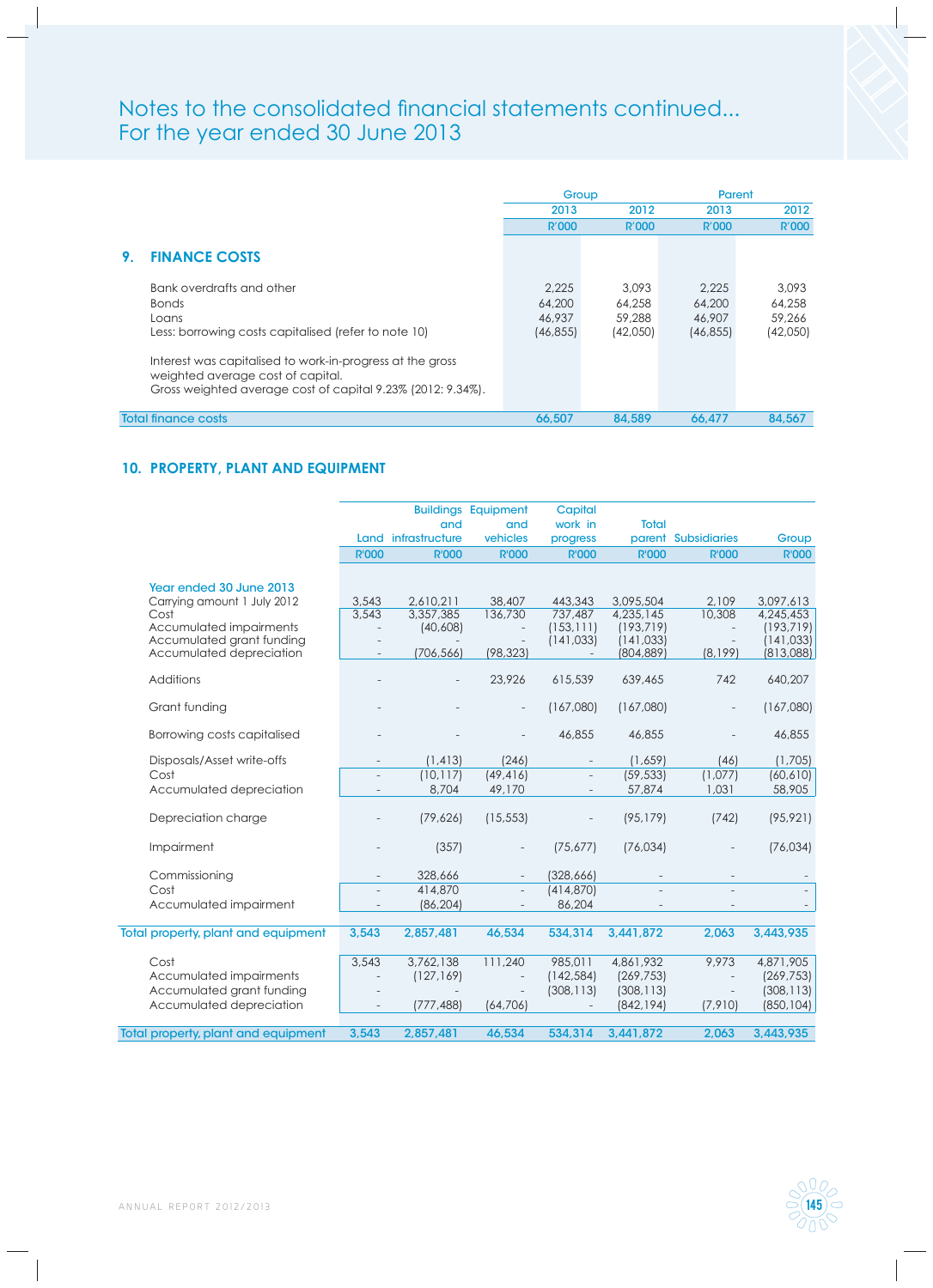|                                                                                                                                                    | Land<br><b>R'000</b>                       | <b>Buildings</b><br>and<br>infrastructure<br><b>R'000</b> | Equipment<br>and<br>vehicles<br><b>R'000</b> | Capital<br>work in<br>progress<br><b>R'000</b> | <b>Total</b><br>parent<br><b>R'000</b>                        | <b>Subsidiaries</b><br><b>R'000</b>                                        | Group<br><b>R'000</b>                                         |
|----------------------------------------------------------------------------------------------------------------------------------------------------|--------------------------------------------|-----------------------------------------------------------|----------------------------------------------|------------------------------------------------|---------------------------------------------------------------|----------------------------------------------------------------------------|---------------------------------------------------------------|
| Year ended 30 June 2012<br>Carrying amount 1 July 2011<br>Cost<br>Accumulated impairments<br>Accumulated grant funding<br>Accumulated depreciation | 2.562<br>2,562<br>$\overline{\phantom{a}}$ | 2.357.078<br>3.022.643<br>(35,646)<br>(629, 919)          | 43.252<br>149,789<br>(106, 537)              | 464,100<br>560.137<br>(86,060)<br>(9,977)      | 2,866,992<br>3,735,131<br>(121, 706)<br>(9,977)<br>(736, 456) | 2.556<br>9.915<br>$\overline{\phantom{a}}$<br>(7, 359)                     | 2,869,548<br>3.745.046<br>(121, 706)<br>(9,977)<br>(743, 815) |
| Additions                                                                                                                                          |                                            |                                                           | 11,166                                       | 470.042                                        | 481,208                                                       | 460                                                                        | 481,668                                                       |
| Grant funding                                                                                                                                      |                                            |                                                           |                                              | (131, 056)                                     | (131, 056)                                                    | $\overline{\phantom{a}}$                                                   | (131, 056)                                                    |
| Borrowing costs capitalised                                                                                                                        |                                            |                                                           |                                              | 42,050                                         | 42,050                                                        |                                                                            | 42,050                                                        |
| Disposals/Asset write-offs                                                                                                                         | $\sim$                                     | $\overline{\phantom{a}}$                                  | (37)                                         | $\overline{a}$                                 | (37)                                                          | (47)                                                                       | (84)                                                          |
| Cost<br>Accumulated depreciation                                                                                                                   |                                            | $\overline{\phantom{a}}$                                  | (24, 225)<br>24,188                          | $\overline{\phantom{a}}$                       | (24, 225)<br>24,188                                           | (67)<br>20                                                                 | (24, 292)<br>24,208                                           |
| Transfers                                                                                                                                          | 981                                        |                                                           |                                              |                                                | 981                                                           |                                                                            | 981                                                           |
| Cost<br>Accumulated depreciation                                                                                                                   | 981                                        |                                                           |                                              |                                                | 981<br>$\overline{a}$                                         |                                                                            | 981                                                           |
| Depreciation charge                                                                                                                                |                                            | (76, 647)                                                 | (15,974)                                     |                                                | (92,621)                                                      | (860)                                                                      | (93, 481)                                                     |
| Impairment                                                                                                                                         |                                            | (4,962)                                                   |                                              | (67, 051)                                      | (72, 013)                                                     |                                                                            | (72, 013)                                                     |
| Commissioning                                                                                                                                      |                                            | 334,742                                                   |                                              | (334, 742)                                     |                                                               |                                                                            |                                                               |
| Total property, plant and equipment                                                                                                                | 3.543                                      | 2,610,211                                                 | 38,407                                       | 443,343                                        | 3,095,504                                                     | 2.109                                                                      | 3,097,613                                                     |
| Cost<br>Accumulated impairments<br>Accumulated grant funding<br>Accumulated depreciation                                                           | 3,543                                      | 3,357,385<br>(40,608)<br>(706, 566)                       | 136,730<br>(98, 323)                         | 737,487<br>(153, 111)<br>(141, 033)            | 4,235,145<br>(193, 719)<br>(141, 033)<br>(804, 889)           | 10,308<br>$\overline{\phantom{a}}$<br>$\overline{\phantom{0}}$<br>(8, 199) | 4,245,453<br>(193, 719)<br>(141, 033)<br>(813,088)            |
| Total property, plant and equipment                                                                                                                | 3,543                                      | 2,610,211                                                 | 38,407                                       | 443,343                                        | 3,095,504                                                     |                                                                            | 2,109 3,097,613                                               |

Infrastructure consists of: pipelines, dams, weirs, reservoirs, tunnels, pump stations, sludge plants, waste water treatment works and waterworks.

Equipment and vehicles consists of: motor vehicles, computer hardware and furniture & fittings. The subsidiaries property, plant and equipment is all classified as equipment and vehicles.

A schedule of land and buildings is available for inspection at the registered office of Umgeni Water.

The impairment losses arose from projects relating to rural development infrastructure where the recoverable amount is less than the carrying amount. The recoverable amount is the estimated value in use. It was not possible to determine fair value less costs to sell as there was no basis for making a reliable estimate of the amount obtainable from the sale of these assets in an arms length transaction between knowledgeable and willing parties. The impairment losses to work in progress were calculated as a pro-rata impairment based on the final projected impairment value.

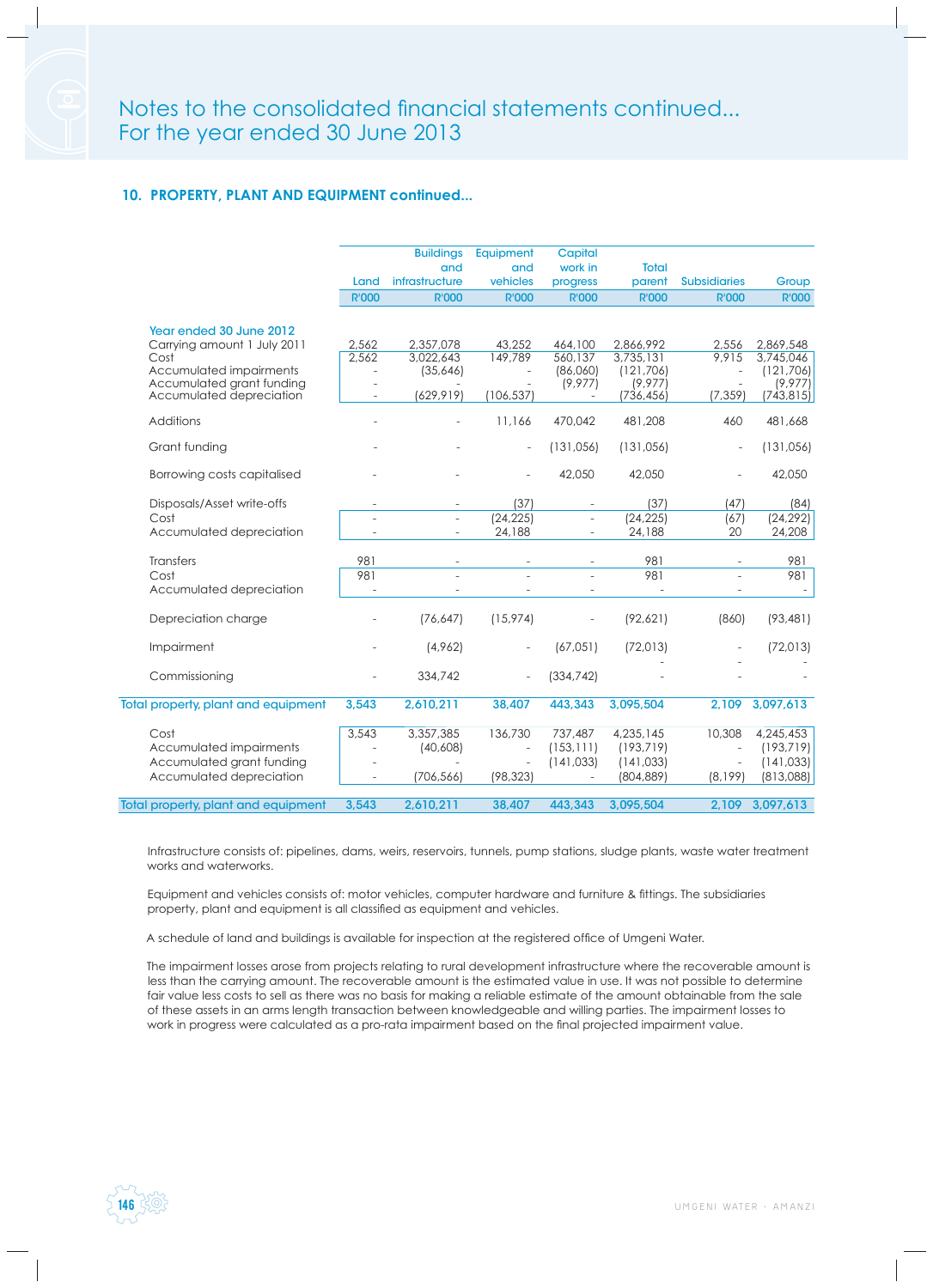# Rural development projects - summary of impairments

|                                                                                | <b>Discount</b><br>factor<br>(gross)<br>WACC) | <b>Approved</b><br>total<br>project<br>cost | <b>Recoverable</b><br>amount<br>(value in<br>use) 2013 | <b>Estimated</b><br>2013 | <b>Estimated</b><br>Impairment   Impairment<br>2012 | <b>Accumulated</b><br>Impairment<br>2012 | <b>Impairment</b><br>2013 | Accumulated<br><b>Impairment</b><br>2013 |
|--------------------------------------------------------------------------------|-----------------------------------------------|---------------------------------------------|--------------------------------------------------------|--------------------------|-----------------------------------------------------|------------------------------------------|---------------------------|------------------------------------------|
|                                                                                | %                                             | <b>R'000</b>                                | <b>R'000</b>                                           | %                        | %                                                   | <b>R'000</b>                             | <b>R'000</b>              | <b>R'000</b>                             |
| <b>Buildings &amp;</b><br>infrastructure<br>Nacebo bulk water<br>supply scheme |                                               |                                             |                                                        |                          |                                                     |                                          |                           |                                          |
| (Phase 1)                                                                      | 9.35%                                         | 55,838                                      |                                                        | 100%                     | 100%                                                | 38,613                                   |                           | 38,613                                   |
| Maphumulo BWS<br>Scheme (Phase 1)                                              | 9.31%                                         | 412,144                                     | 140,411                                                | 45%                      | 46%                                                 | 60,345                                   | 25,859                    | 86,204                                   |
| <b>Sub-total buildings</b><br>& infrastructure                                 |                                               | 467,982                                     | 140,411                                                |                          |                                                     | 98,958                                   | 25,859                    | 124,817                                  |
| Work in progress                                                               |                                               |                                             |                                                        |                          |                                                     |                                          |                           |                                          |
| <b>Greater Eston</b><br>Richmond                                               | 9.23%<br>9.23%                                | 243,968<br>294.294                          | 45,808<br>147.144                                      | 28%<br>28%               | 77%<br>17%                                          | 26,828<br>5.014                          | 2.512<br>12,130           | 29,340<br>17,144                         |
| Lower Thukela BWS                                                              | 9.23%                                         | 1 607.667                                   | 982.928                                                | 0%                       | 20%                                                 | 7,201                                    | (7, 201)                  |                                          |
| Maphumulo BWS<br>Scheme (Phase 2)                                              | 9.31%                                         | 57,688                                      | 19,654                                                 | 45%                      | 46%                                                 | 8,447                                    | 3,657                     | 12,104                                   |
| Greater Mphofana<br>(Phase 1)<br>Mhlabatshane BWS                              | 9.23%                                         | 349.815                                     | 261,416                                                | 7%                       | 0%                                                  |                                          | 552                       | 552                                      |
| Scheme                                                                         | 9.23%                                         | 253,965                                     | 15,795                                                 | 51%                      | 32%                                                 | 45,276                                   | 38,168                    | 83,444                                   |
| Sub-total work in<br>progress                                                  |                                               | 2,807,397                                   | 1,472,745                                              |                          |                                                     | 92.766                                   | 49,818                    | 142,584                                  |
| <b>Total</b>                                                                   |                                               | 3,275,379                                   | 1,613,156                                              |                          |                                                     | 191,724                                  | 75,677                    | 267,401                                  |

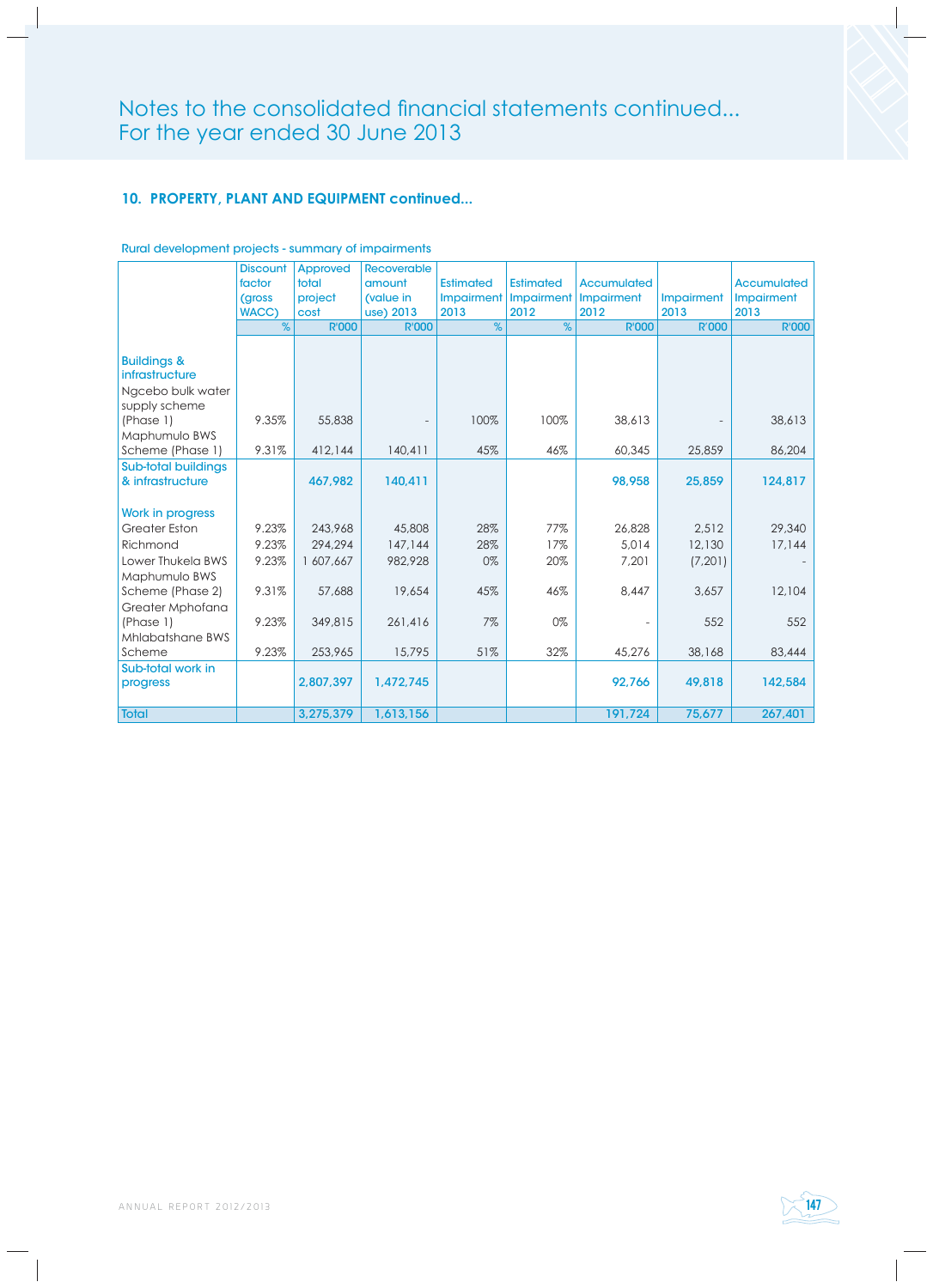|                                                                   |               |              |                          | Group                    |                |              |
|-------------------------------------------------------------------|---------------|--------------|--------------------------|--------------------------|----------------|--------------|
|                                                                   |               |              |                          | <b>Accumulated</b>       |                |              |
|                                                                   |               |              | <b>Accumulated</b>       | impairment               | <b>Total</b>   | Total        |
|                                                                   |               | Cost         | grant funding            | losses                   | 2013           | 2012         |
|                                                                   |               | <b>R'000</b> | <b>R'000</b>             | <b>R'000</b>             | <b>R'000</b>   | <b>R'000</b> |
|                                                                   |               |              |                          |                          |                |              |
| <b>10.1. CAPITAL WORK IN PROGRESS</b>                             |               |              |                          |                          |                |              |
| Major projects:                                                   | System        |              |                          |                          |                |              |
| Hazelmere to Bifurcation Pipeline<br>Augmentation (700dia x 10km) | Hazelmere     |              |                          |                          |                | 36,108       |
| Honolulu to Mvoti Balancing<br>Reservoir Pipeline (800dia x 7km)  | Hazelmere     | 91,483       |                          |                          | 91,483         | 80,408       |
| Mapaphetwa WW: Upgrade Plant<br>(5.0 Ml/d) (incl reservoir)       | Lower Umgeni  | 51,870       |                          |                          | 51,870         | 44,125       |
| South Coast Augmentation Booster<br>Pump Station                  | South Coast   |              |                          |                          | $\overline{a}$ | 80,297       |
| 61 pipeline extension (Richmond<br>Offtake to Umlaas Road)        | Upper Umgeni  | 116,495      |                          | $\overline{\phantom{a}}$ | 116,495        | 52,321       |
| Hazelmere WW Upgrade                                              | Hazelmere     | 30,682       |                          |                          | 30.682         | 1,016        |
| Hazelmere WW: Raw Water Pipeline                                  | Hazelmere     | 14,247       |                          |                          | 14,247         | 1,397        |
| <b>East Coast Desalination Plants</b>                             | Lower Umgeni  | 10,119       |                          |                          | 10,119         | 1,728        |
| Darvill WWW: Plant Capacity Increase                              |               |              |                          |                          |                |              |
| (85Ml/d) (MBR - 10Ml/d in 3-5yrs)                                 | Upper Umgeni  | 7,115        |                          |                          | 7.115          |              |
| Other projects                                                    | Various       | 9,475        |                          |                          | 9,475          | 6,697        |
| Sub-total augmentation                                            |               | 331,486      | $\overline{\phantom{a}}$ |                          | 331,486        | 304,097      |
| Greater Mpofana regional scheme                                   | Mooi          | 7,878        |                          | (552)                    | 7,326          | 5,366        |
| Mhlabatshane bulk water supply                                    | South Coast   | 163,615      | (108, 955)               | (83, 444)                | (28, 784)      | (12, 744)    |
| Maphumulo bulk water supply                                       |               |              |                          |                          |                |              |
| (Phase 1)                                                         | Upper Mvoti   |              |                          |                          |                | 71,955       |
| Maphumulo bulk water supply                                       |               |              |                          |                          |                |              |
| (Phase 2)                                                         | Upper Mvoti   | 26,897       |                          | (12, 104)                | 14,793         | 8,801        |
| <b>Greater Eston</b>                                              | Upper Umgeni  | 104,787      | (95, 126)                | (29, 340)                | (19,679)       | (8,107)      |
| Lower Thukela                                                     | Lower Thukela | 106,692      | (63,995)                 | $\overline{\phantom{a}}$ | 42,697         | 28,805       |
| Richmond pipeline<br>uMshwathi Bulk Water Supply                  | Upper Umgeni  | 61,230       | (40,037)                 | (17, 144)                | 4,049          | 8,524        |
| Scheme (Wartburg Phase 1 - 3)                                     | Upper Mvoti   | 60,950       |                          |                          | 60,950         |              |
| Sub-total development                                             |               | 532,049      | (308, 113)               | (142, 584)               | 81,352         | 102,600      |
| Hazelmere System                                                  |               | 15,950       |                          | $\overline{a}$           | 15,950         | 3.735        |
| Ixopo System                                                      |               | 374          |                          |                          | 374            | 170          |
| Lower Umgeni System                                               |               | 15,488       |                          |                          | 15,488         | 5,936        |
| South Coast System                                                |               | 4,332        |                          |                          | 4,332          | 1,635        |
| Upper Umgeni System                                               |               | 24,948       |                          |                          | 24,948         | 16,894       |
| Sub-total upgrade                                                 |               | 61,092       |                          | ÷,                       | 61,092         | 28,370       |
| Sub-total major projects                                          |               | 924,627      | (308, 113)               | (142, 584)               | 473,930        | 435,067      |
| Other projects                                                    |               | 60,384       |                          |                          | 60,384         | 8,276        |
| Total costs including capitalised interest                        |               | 985,011      | (308, 113)               | (142, 584)               | 534,314        | 443,343      |
|                                                                   |               |              |                          |                          |                |              |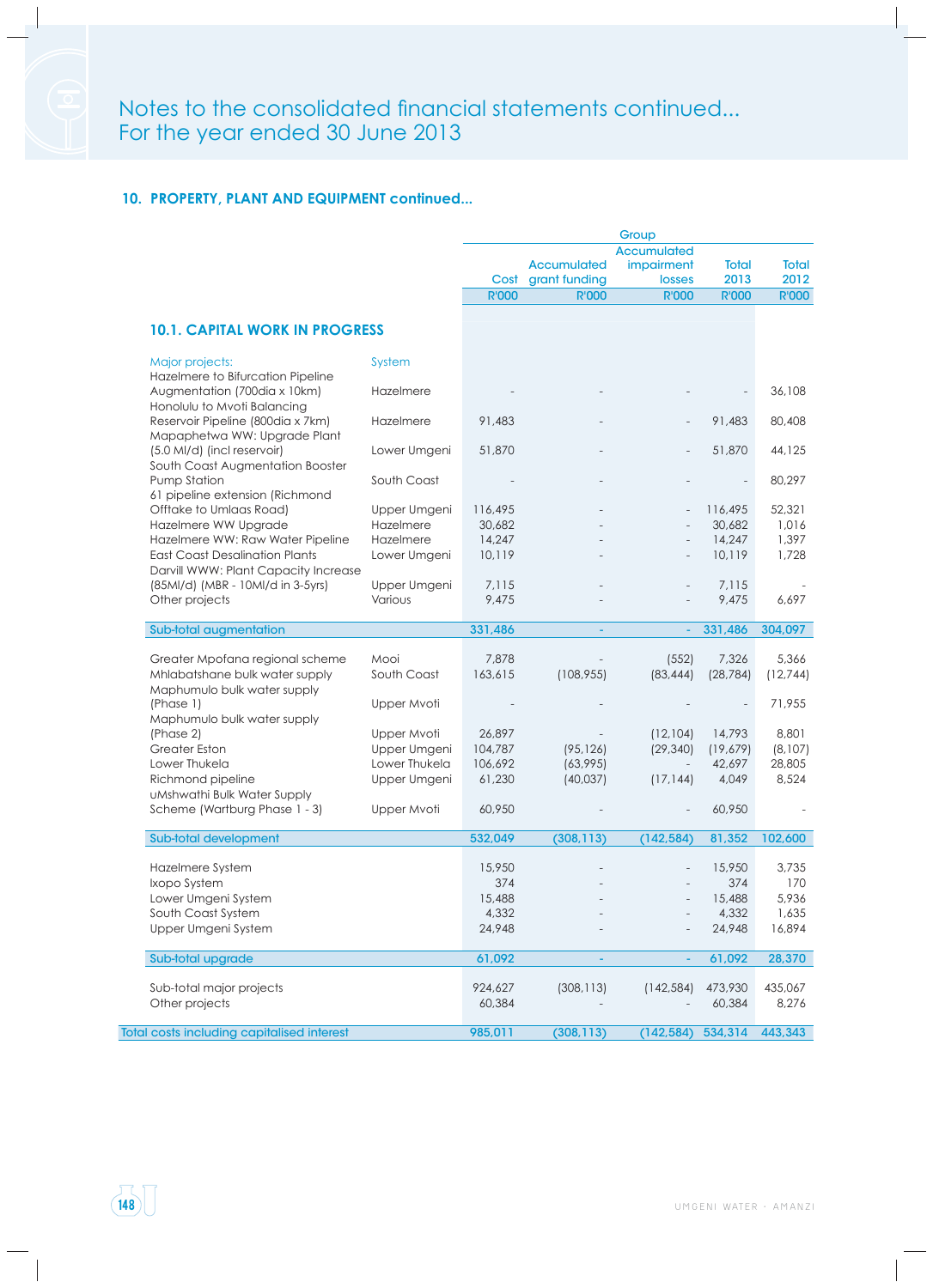|                                                       |              | Group             |                   |
|-------------------------------------------------------|--------------|-------------------|-------------------|
|                                                       |              | <b>Total 2013</b> | <b>Total 2012</b> |
|                                                       |              | <b>R'000</b>      | <b>R'000</b>      |
|                                                       |              |                   |                   |
| 10.2. PROPERTY, PLANT & EQUIPMENT CAPITALISED         |              |                   |                   |
| Summary of major projects capitalised by system,      |              |                   |                   |
| including interest are as follows:                    | System       |                   |                   |
| Avondale to Honolulu pipeline (Phase 1)               | Hazelmere    | 298               | 1,437             |
| Hazelmere to Bifurcation Pipeline Augmentation        |              |                   |                   |
| (700dia x 10km)                                       | Hazelmere    | 69,261            |                   |
| Umzinto link (Ellingham Reservoir to Umzinto WW)      | South Coast  | 1,560             | 664               |
| 61 Pipeline DV Harris to Worlds View                  | Upper Umgeni | 5                 | 307               |
| South Coast Ph. 2a (Park Rynie to Kelso)              | South Coast  | 387               | 36.153            |
| Bruyns Hill Reservoir upgrade (6MI)                   | Upper Umgeni | 16                | 6,935             |
| 57 Pipeline Augmentation (Umlaas Road to Point M)     | Upper Umgeni | 487               | 134,587           |
| 61 pipeline extension (ED2 to Richmond Offtake)       | Upper Umgeni | 2,310             | 74,649            |
| Zinkwazi WTP Upgrade                                  | Hazelmere    | 4,208             |                   |
| South Coast Augmentation Booster Pump Station         | South Coast  | 89,572            |                   |
| South Coast Ph.1 (Toti to Umkomaas & to Scottburgh)   | South Coast  | 289               |                   |
| Sub-total augmentation                                |              | 168,393           | 254,732           |
| Ndwedwe Reservoirs (1 & 2)                            | Hazelmere    |                   | 431               |
| Ngcebo bulk water supply scheme (Phase 1)             | Upper Mvoti  |                   | 4,962             |
| Manyavu Pipeline                                      | Upper Umgeni | 48                | 22,131            |
| Maphumulo BWS (Phase 1)                               | Upper Mvoti  | 192.163           |                   |
| Sub-total development                                 |              | 192,211           | 27,524            |
|                                                       |              |                   | 9.987             |
| Hazelmere System<br>Head Office Infrastructure System |              | 8,556<br>576      | 6,883             |
| Lower Umgeni System                                   |              | 26,283            | 19,540            |
| South Coast System                                    |              | 70                | 6.747             |
| Upper Umgeni System                                   |              | 9.057             | 7,788             |
| Ixopo System                                          |              | 4,934             |                   |
|                                                       |              |                   |                   |
| Sub-total upgrade                                     |              | 49,476            | 50,945            |
| Other projects                                        |              | 4,790             | 1,541             |
| Immoveable assets capitalised                         |              | 414,870           | 334,742           |
| Total property, plant & equipment capitalised         |              | 414,870           | 334,742           |
|                                                       |              |                   |                   |

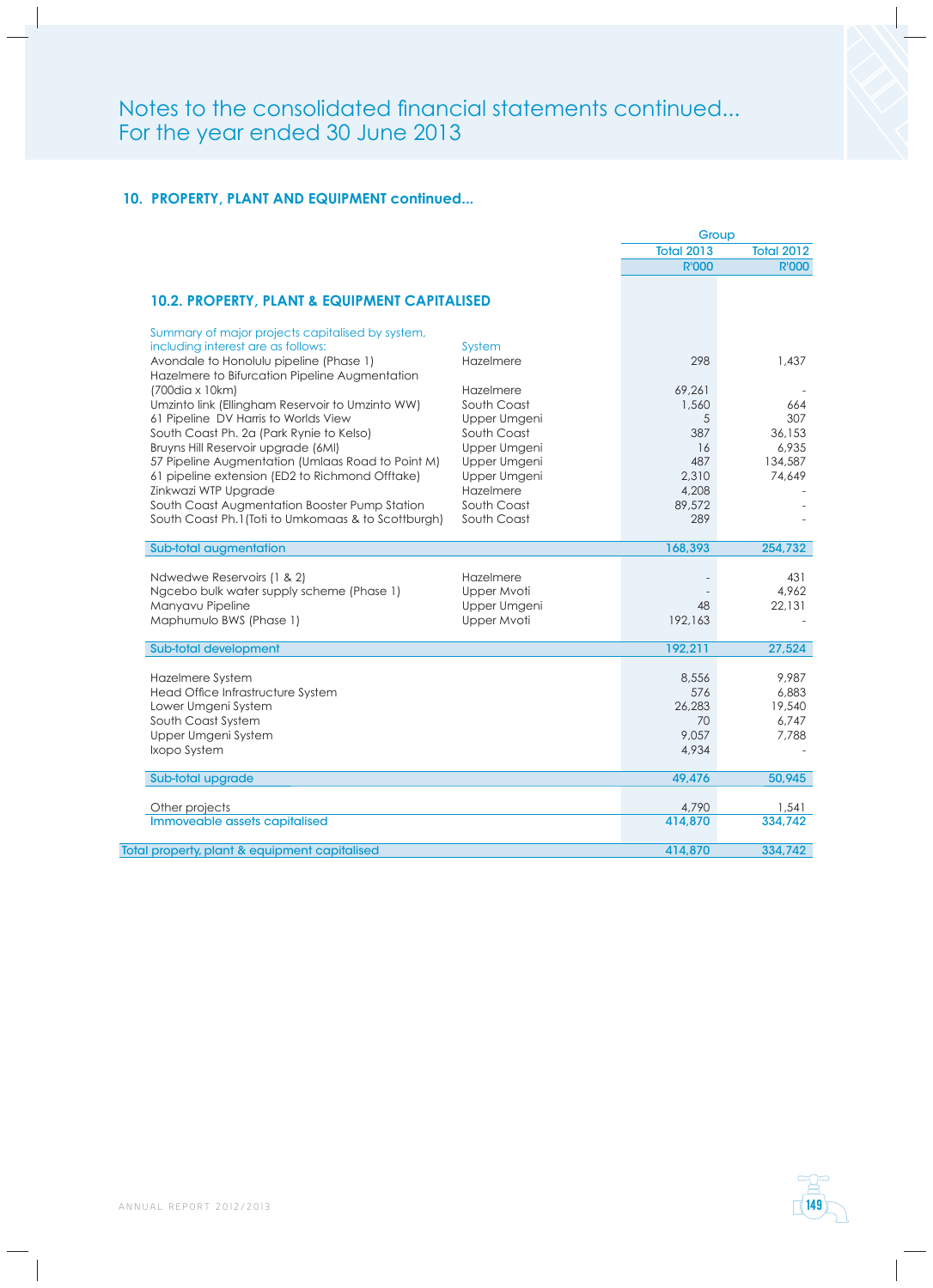|                                                                                                                                                                                                                                                                                    | Group          |                     | Parent                   |                     |
|------------------------------------------------------------------------------------------------------------------------------------------------------------------------------------------------------------------------------------------------------------------------------------|----------------|---------------------|--------------------------|---------------------|
|                                                                                                                                                                                                                                                                                    | 2013           | 2012                | 2013                     | 2012                |
|                                                                                                                                                                                                                                                                                    | <b>R'000</b>   | <b>R'000</b>        | <b>R'000</b>             | R'000               |
|                                                                                                                                                                                                                                                                                    |                |                     |                          |                     |
| <b>10.3. CAPITAL COMMITMENTS</b>                                                                                                                                                                                                                                                   |                |                     |                          |                     |
| Commitments in respect of capital expenditure for the<br>expansion, augmentation and upgrades of pipelines and<br>water works:                                                                                                                                                     |                |                     |                          |                     |
| - contracted for but not provided for in the financial                                                                                                                                                                                                                             |                |                     |                          |                     |
| statements                                                                                                                                                                                                                                                                         | 1,048,778      | 475,730             | 1,048,778                | 475,730             |
| - authorised but not contracted for                                                                                                                                                                                                                                                | 1,343,472      | 1,724,150           | 1,343,472                | 1,724,150           |
| <b>Total capital commitments</b>                                                                                                                                                                                                                                                   | 2,392,250      | 2,199,880           | 2,392,250                | 2,199,880           |
|                                                                                                                                                                                                                                                                                    |                |                     |                          |                     |
| Estimated capital expenditure to be incurred as follows:<br>- Within one year                                                                                                                                                                                                      | 1,057,322      | 776,825             | 1,057,322                | 776,825             |
| - Two to five years                                                                                                                                                                                                                                                                | 1,135,307      | 948,674             | 1,135,307                | 948,674             |
| - More than five years                                                                                                                                                                                                                                                             | 199,621        | 474,381             | 199 621                  | 474,381             |
|                                                                                                                                                                                                                                                                                    | 2,392,250      | 2,199,880           | 2,392,250                | 2.199.880           |
| The proposed capital expenditure will be financed through<br>internally generated funds and borrowings.                                                                                                                                                                            |                |                     |                          |                     |
| <b>11. INTANGIBLE ASSETS</b>                                                                                                                                                                                                                                                       |                |                     |                          |                     |
| <b>Software</b>                                                                                                                                                                                                                                                                    |                |                     |                          |                     |
| Carrying amount 1 July                                                                                                                                                                                                                                                             | 9,753          | 8,542               | 9,753                    | 8,542               |
| Cost                                                                                                                                                                                                                                                                               | 28,397         | 42,671              | 28,397                   | 42,671              |
| Accumulated amortisation                                                                                                                                                                                                                                                           | (18, 644)      | (34, 129)           | (18, 644)                | (34, 129)           |
| <b>Additions</b>                                                                                                                                                                                                                                                                   | 2,990          | 3,947               | 2,990                    | 3,947               |
| Disposals/Asset write-offs                                                                                                                                                                                                                                                         |                |                     |                          |                     |
| Cost<br>Accumulated depreciation                                                                                                                                                                                                                                                   | $\sim$         | (18, 221)<br>18,221 | $\overline{\phantom{a}}$ | (18, 221)<br>18,221 |
| Amortisation                                                                                                                                                                                                                                                                       | (3,369)        | (2,736)             | (3, 369)                 | (2,736)             |
| <b>Total intangible assets</b>                                                                                                                                                                                                                                                     | 9.374          | 9,753               | 9,374                    | 9,753               |
|                                                                                                                                                                                                                                                                                    |                |                     |                          |                     |
| Cost                                                                                                                                                                                                                                                                               | 31,387         | 28,397              | 31,387                   | 28 397              |
| Accumulated amortisation                                                                                                                                                                                                                                                           | (22,013)       | (18,644)            | (22,013)                 | (18, 644)           |
| <b>Total intangible assets</b>                                                                                                                                                                                                                                                     | 9,374          | 9,753               | 9,374                    | 9,753               |
| <b>12. BIOLOGICAL ASSETS</b>                                                                                                                                                                                                                                                       |                |                     |                          |                     |
| <b>12.1. PLANTATIONS</b>                                                                                                                                                                                                                                                           |                |                     |                          |                     |
| Opening carrying amount                                                                                                                                                                                                                                                            | $\overline{a}$ | 1,492               |                          | 1,492               |
| Fair value adjustment                                                                                                                                                                                                                                                              |                | (1, 492)            |                          | (1, 492)            |
| In 2012 the plantations were assessed as having a nil value.<br>In the current year there have been no changes in external<br>and internal indicators to suggest a revision in the fair value.                                                                                     |                |                     |                          |                     |
| <b>12.2. GAME</b>                                                                                                                                                                                                                                                                  | 4,089          | 4,898               |                          |                     |
| Opening carrying amount                                                                                                                                                                                                                                                            | 4,898          | 4,244               |                          |                     |
| <b>Disposals</b>                                                                                                                                                                                                                                                                   | (536)          |                     |                          |                     |
| Fair value adjustment                                                                                                                                                                                                                                                              | (273)          | 654                 |                          |                     |
| The carrying amount was based on an estimated 460<br>(2012: 488) game, the most significant categories being<br>Buffalo, White Rhino and Zebra. The fair values of game are<br>based on market related prices. During the year the group<br>sold 1 Rhino, 7 Giraffe, and 20 Nyala. |                |                     |                          |                     |
| <b>Total biological assets</b>                                                                                                                                                                                                                                                     | 4,089          | 4,898               |                          |                     |

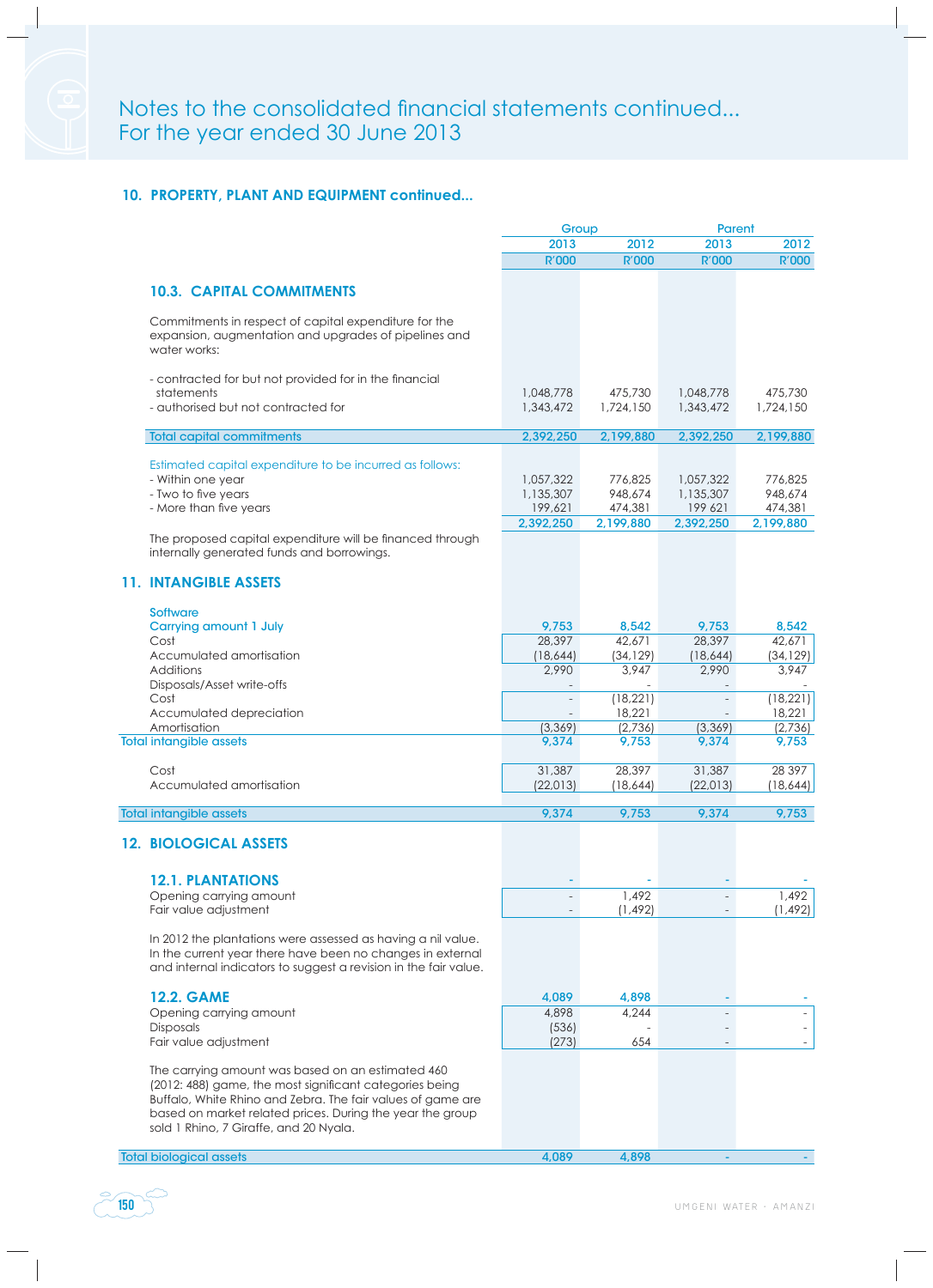|                                                  | Group                    |                          | Parent       |                          |  |
|--------------------------------------------------|--------------------------|--------------------------|--------------|--------------------------|--|
|                                                  | 2013                     | 2012                     | 2013         | 2012                     |  |
|                                                  | R'000                    | R'000                    | <b>R'000</b> | R'000                    |  |
| 13. INVESTMENTS IN SUBSIDIARIES AND ASSOCIATES   |                          |                          |              |                          |  |
| Investments in subsidiaries and associates       | 6,005                    | 6.110                    |              |                          |  |
| Cost                                             | 2.590                    | 2.695                    |              | $\overline{\phantom{0}}$ |  |
| Share of post-acquisition reserves               | 3.415                    | 3.415                    |              | $\overline{\phantom{a}}$ |  |
| Loans to (from) subsidiaries                     | $\overline{\phantom{0}}$ | $\overline{\phantom{0}}$ | 2.556        | 3,548                    |  |
| Msinsi Holdings (Pty) Ltd                        | $\overline{\phantom{0}}$ | ۰                        | 3.233        | 1,512                    |  |
| Umgeni Water Services (Pty) Ltd                  | $\overline{\phantom{a}}$ | $\overline{\phantom{0}}$ | (677)        | 2,036                    |  |
| Total investments in subsidiaries and associates | 6,005                    | 6.110                    | 2.556        | 3,548                    |  |

| Investments in subsidiaries     |                                      |                           | <b>Proportion of</b> |      | <b>Proportion of</b><br>ownership interest voting power held |      |  |
|---------------------------------|--------------------------------------|---------------------------|----------------------|------|--------------------------------------------------------------|------|--|
| <b>Subsidiary</b>               | <b>Principle Activity</b>            | Place of<br>incorporation | 2013                 | 2012 | 2013                                                         | 2012 |  |
|                                 |                                      |                           | %                    | $\%$ | $\%$                                                         | $\%$ |  |
| Umgeni Water Services (Pty) Ltd | Water Services                       | <b>RSA</b>                | 100                  | 100  | 100                                                          | 100  |  |
| Msinsi Holdings (Pty) Ltd       | Land and environmental<br>management | <b>RSA</b>                | 100                  | 100  | 100                                                          | 100  |  |

The above entities remained subsidiaries throughout the year.

Umgeni Water Services (Pty) Ltd has an estimated assessed loss of R6,6m (2012: R6,6m) which is available to be carried forward and set off against future taxable income. A deferred tax asset has not been recognised as it is not probable that taxable profits will be available in the future against which the tax loss can be utilised. During the year the subsidiary was assessed for impairment. While the subsidiary itself is no longer trading, its investment in Durban Water Recycling (Pty) Ltd allows for the company to remain profitable in the current and future years and hence it is not considered to be an impaired asset.

Umgeni Water continues to provide financial support to Msinsi Holdings (Pty) Ltd to ensure that the company continues to trade in the foreseeable future without any disruption in its business. Msinsi (Pty) Ltd has an investment of 16.67% in Powaprops 31 (Pty) Ltd. The investment has been fully impaired in the current year.

| Investments in associate of Umgeni Water Services (Pty) Ltd |                           |                           | <b>Proportion of</b><br>ownership interest voting power held |      | <b>Proportion of</b> |      |
|-------------------------------------------------------------|---------------------------|---------------------------|--------------------------------------------------------------|------|----------------------|------|
| <b>Associate</b>                                            | <b>Principle Activity</b> | Place of<br>incorporation | 2013                                                         | 2012 | 2013                 | 2012 |
|                                                             |                           |                           |                                                              |      |                      | $\%$ |
| Durban Water Recycling (Pty) Ltd Water Recycling            |                           | <b>RSA</b>                | 18.5                                                         | 18.5 | 18.5                 | 18.5 |

Umgeni Water Services (Pty) Ltd has significant influence over Durban Water Recycling (Pty) Ltd through the exercise of voting power rights due to representation on the board of directors and is thus accounted for as an associate. Durban Water Recycling (Pty) Ltd's financial year end is 31 December. There have been no material transactions or events since then to the reporting date of the group except for total dividends of R18,8m declared by the board of Durban Water Recycling on 24 May 2013.

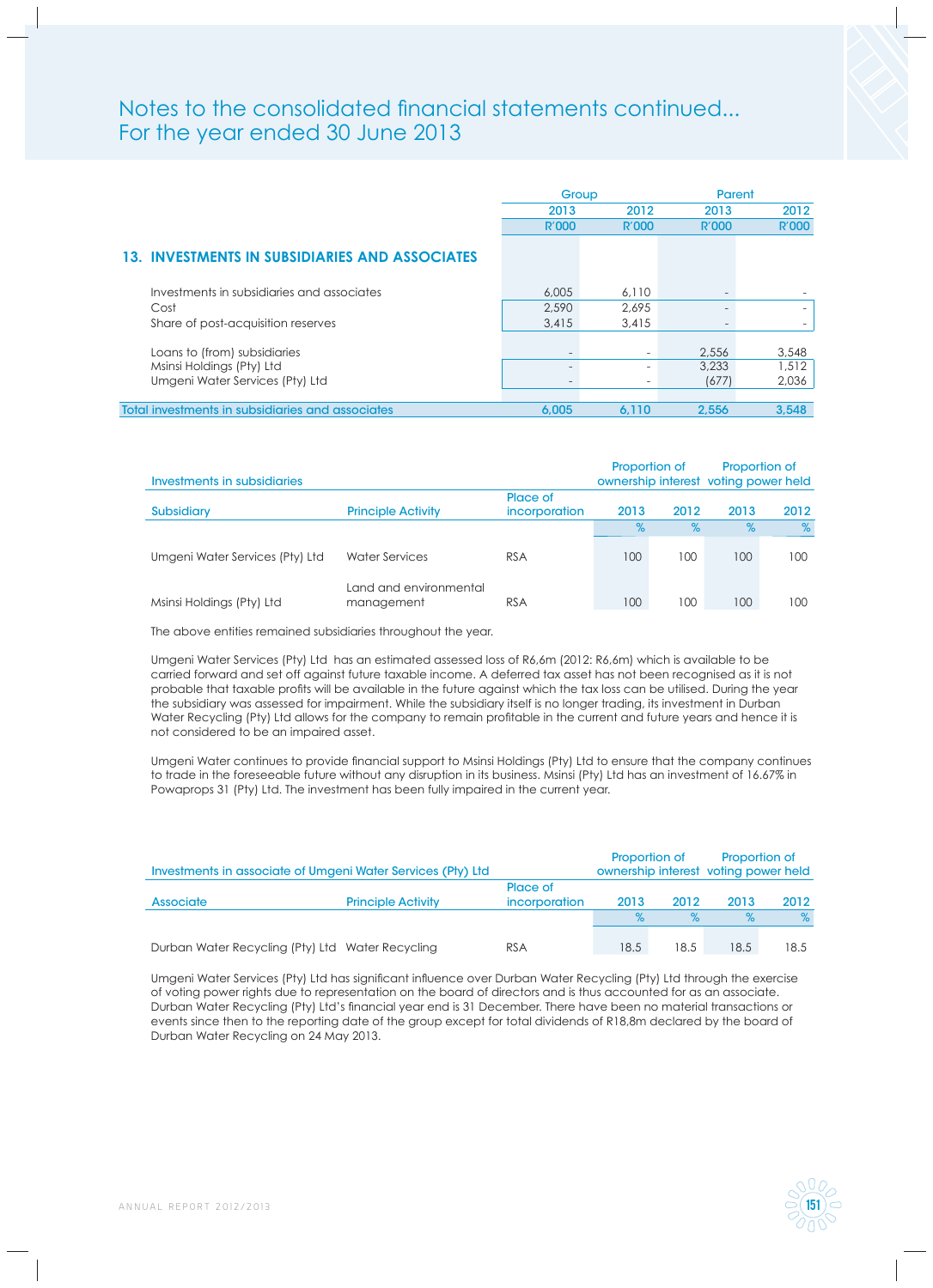# **13. INVESTMENTS IN SUBSIDIARIES AND ASSOCIATES continued...**

|                                                                                                 | Carrying amount          |              | Directors' valuation |              |
|-------------------------------------------------------------------------------------------------|--------------------------|--------------|----------------------|--------------|
|                                                                                                 | 2013<br>2012             |              | 2013                 | 2012         |
|                                                                                                 | R'000                    | <b>R'000</b> | R'000                | <b>R'000</b> |
| Investments in associate of Umgeni Water Services (Pty) Ltd<br>Durban Water Recycling (Pty) Ltd | 6.005                    | 6,005        | 6,005                | 6,005        |
| Investments held by Msinsi Holdings (Pty) Ltd<br>Powaprops 31 (Pty) Ltd                         | $\overline{\phantom{0}}$ | 105          |                      | 105          |
| Net investment                                                                                  | 6.005                    | 6.110        | 6.005                | 6.110        |

|                                                 | 2013   | 2012.  |
|-------------------------------------------------|--------|--------|
|                                                 | R'OOO  |        |
| Summarised financial information of associates: |        |        |
| Total non-current assets of associates          | 44.260 | 49,550 |
| Total non-current liabilities of associates     | 22.647 | 29 998 |
| Total current assets of associates              | 45.516 | 49,655 |
| Total current liabilities of associates         | 15.845 | 22.913 |
| Total capital and reserves                      | 51.283 |        |
| Total revenue of associates                     | 62.244 | 58,182 |
| Share of profit for the year of associates      | 3 482  |        |

|                                                                                                                                                                                                       |           | Group        |           | Parent       |
|-------------------------------------------------------------------------------------------------------------------------------------------------------------------------------------------------------|-----------|--------------|-----------|--------------|
|                                                                                                                                                                                                       | 2013      | 2012         |           | 2012         |
|                                                                                                                                                                                                       | R'000     | <b>R'000</b> | R'000     | <b>R'000</b> |
| <b>14. INVESTMENTS</b>                                                                                                                                                                                |           |              |           |              |
| <b>14.1. LONG TERM INVESTMENTS</b>                                                                                                                                                                    | 5,179     | 9,995        | 5,179     | 9,995        |
| Held-to-maturity                                                                                                                                                                                      | 5,179     | 9,995        | 5,179     | 9,995        |
| Held-to-maturity investments represents the loan 56 asset<br>that matures on the 30 June 2014.                                                                                                        |           |              |           |              |
| <b>14.2. SHORT TERM INVESTMENTS</b>                                                                                                                                                                   | 2,075,826 | 1,780,335    | 2,075,826 | 1,780,335    |
| Loans and receivables                                                                                                                                                                                 | 2,075,826 | 1,780,335    | 2,075,826 | 1,780,335    |
| Loans receivables represent money market funded<br>investments.                                                                                                                                       |           |              |           |              |
| Refer to note 32 financial risk management and financial<br>instruments for interest rates and maturity profile of<br>investments. The carrying amount of investments<br>approximates its fair value. |           |              |           |              |
| <b>Total investments</b>                                                                                                                                                                              | 2,081,005 | 1,790,330    | 2,081,005 | 1,790,330    |

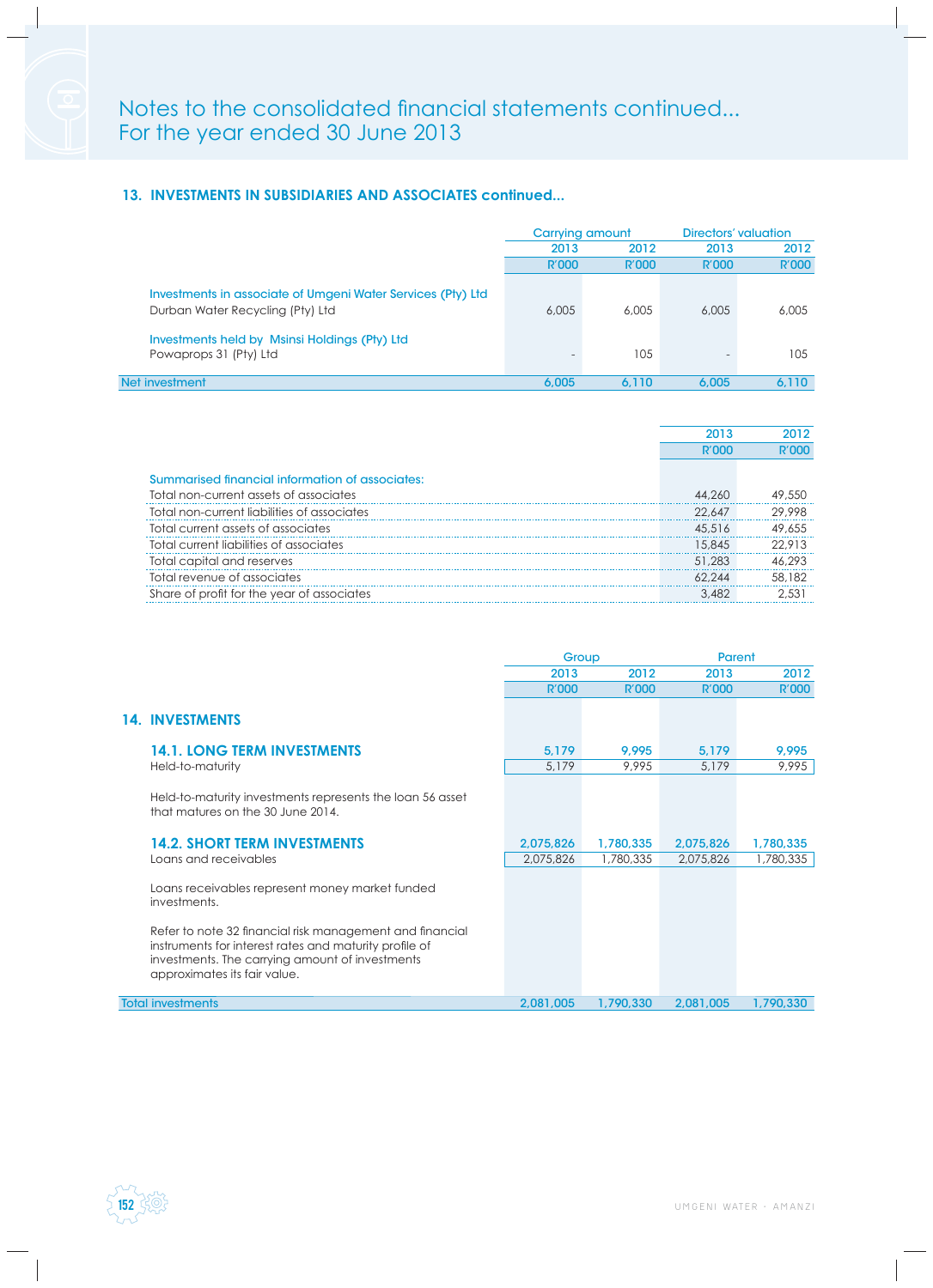# **14. INVESTMENTS continued...**

|                                                                                                                                 | Group        |              | Parent       |              |
|---------------------------------------------------------------------------------------------------------------------------------|--------------|--------------|--------------|--------------|
|                                                                                                                                 | 2013         | 2012         | 2013         | 2012         |
|                                                                                                                                 | <b>R'000</b> | <b>R'000</b> | <b>R'000</b> | R'000        |
|                                                                                                                                 |              |              |              |              |
| 14.1.1. ANALYSIS OF HELD TO MATURITY                                                                                            |              |              |              |              |
| <b>FINANCIAL ASSETS</b>                                                                                                         |              |              |              |              |
| Opening balance                                                                                                                 | 9,995        | 14,468       | 9,995        | 14,468       |
| Receipt of capital and interest                                                                                                 | (4,816)      | (4, 473)     | (4,816)      | (4, 473)     |
| <b>Closing balance</b>                                                                                                          | 5,179        | 9,995        | 5.179        | 9,995        |
|                                                                                                                                 |              |              |              |              |
| 14.1.2. ANALYSIS OF AVAILABLE FOR SALE ASSETS                                                                                   |              |              |              |              |
| Opening balance                                                                                                                 |              | 408          |              | 408          |
| Disposal                                                                                                                        |              | (408)        |              | (408)        |
| <b>Closing balance</b>                                                                                                          | ÷.           | ä,           | ÷            |              |
|                                                                                                                                 |              |              |              |              |
|                                                                                                                                 |              |              |              |              |
| <b>15. OTHER FINANCIAL ASSETS</b>                                                                                               |              |              |              |              |
|                                                                                                                                 |              |              |              |              |
| Other financial assets are classified as loans and receivables,                                                                 |              |              |              |              |
| the carrying amount approximates its fair value.                                                                                |              |              |              |              |
| <b>15.1. RIGHT OF USE AGREEMENT</b>                                                                                             | 13,140       | 14.924       | 13,140       | 14,924       |
| Opening balance                                                                                                                 | 14,924       | 16,574       | 14,924       | 16,574       |
| Amortisation                                                                                                                    | (2,806)      | (2,846)      | (2,806)      | (2,846)      |
| Interest income                                                                                                                 | 1,022        | 1,196        | 1,022        | 1,196        |
|                                                                                                                                 |              |              |              |              |
| The Right of use agreement is with a customer for the use of<br>the 57 pipeline. It is amortised over 9 years at interest rates |              |              |              |              |
| associated with the related funding of the asset.                                                                               |              |              |              |              |
|                                                                                                                                 |              |              |              |              |
| <b>Total other financial assets</b>                                                                                             | 13,140       | 14.924       | 13,140       | 14,924       |
|                                                                                                                                 |              |              |              |              |
| <b>16. ASSETS HELD-FOR-SALE</b>                                                                                                 |              |              |              |              |
|                                                                                                                                 |              |              |              |              |
| Shongweni Dam                                                                                                                   |              | 13,500       |              | 13,500       |
|                                                                                                                                 |              |              |              |              |
| Shongweni Dam has been disposed off in the current year<br>for R16,4m.                                                          |              |              |              |              |
|                                                                                                                                 |              |              |              |              |
| <b>Total assets held-for-sale</b>                                                                                               |              | 13,500       |              | 13,500       |
|                                                                                                                                 |              |              |              |              |
| <b>17. INVENTORIES</b>                                                                                                          |              |              |              |              |
|                                                                                                                                 |              |              |              |              |
| <b>17.1. STORES</b>                                                                                                             | 9,051<br>652 | 7,640<br>707 | 9,051<br>652 | 7,603<br>707 |
| Pipe inventories<br>Maintenance spares                                                                                          | 1,926        | 1,877        | 1,926        | 1,877        |
| Chemicals                                                                                                                       | 3,414        | 2,476        | 3,414        | 2,476        |
| Miscellaneous                                                                                                                   | 3,059        | 2,580        | 3,059        | 2,543        |
|                                                                                                                                 |              |              |              |              |
| <b>17.2. WATER INVENTORY</b>                                                                                                    |              |              |              |              |
| Water inventory consists of closing inventory of raw                                                                            |              |              |              |              |
| and treated water.                                                                                                              | 1,978        | 1,362        | 1,978        | 1,362        |
| <b>Total inventories</b>                                                                                                        | 11,029       | 9,002        | 11,029       | 8,965        |
|                                                                                                                                 |              |              |              |              |

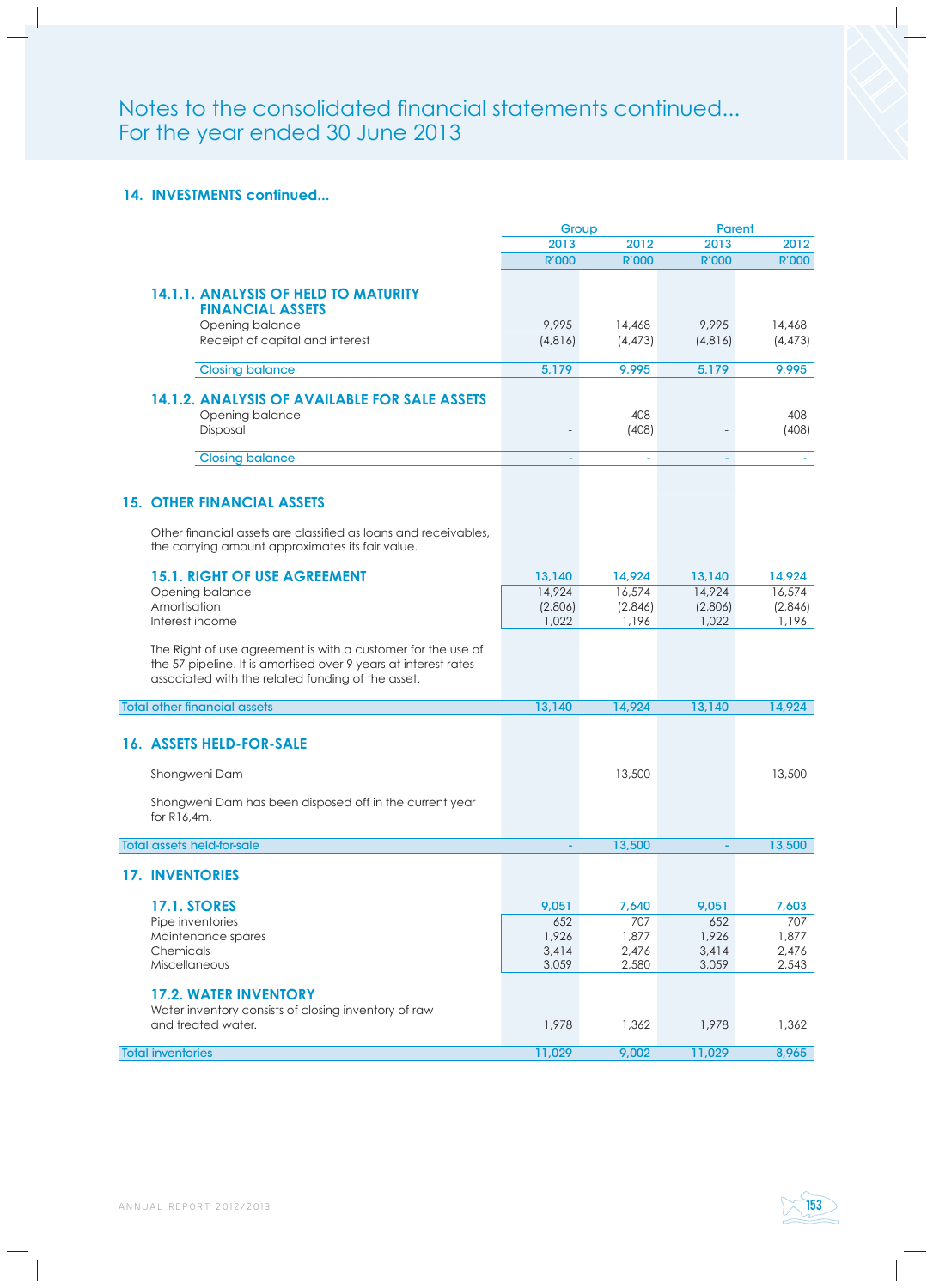|                                                                                                                                                   |                                                   | Group                                                |                                                   | <b>Parent</b>                                |  |
|---------------------------------------------------------------------------------------------------------------------------------------------------|---------------------------------------------------|------------------------------------------------------|---------------------------------------------------|----------------------------------------------|--|
|                                                                                                                                                   | 2013                                              | 2012                                                 | 2013                                              | 2012                                         |  |
|                                                                                                                                                   | <b>R'000</b>                                      | <b>R'000</b>                                         | <b>R'000</b>                                      | R'000                                        |  |
| <b>18. TRADE AND OTHER RECEIVABLES</b>                                                                                                            |                                                   |                                                      |                                                   |                                              |  |
| Trade receivables<br>Less: provision for doubtful debts                                                                                           | 242,309<br>(5,651)                                | 198,096<br>(5,939)                                   | 242,309<br>(5,651)                                | 198,096<br>(5,939)                           |  |
| Opening balance                                                                                                                                   | (5,939)                                           | (2, 245)                                             | (5,939)                                           | (2, 245)                                     |  |
| Written off during the year<br>(Provided for) during the year                                                                                     | 89<br>199                                         | (3,694)                                              | 89<br>199                                         | (3,694)                                      |  |
|                                                                                                                                                   |                                                   |                                                      |                                                   |                                              |  |
| Sub-total trade receivables                                                                                                                       | 236,658                                           | 192,157                                              | 236,658                                           | 192,157                                      |  |
| Grant funding receivable<br>Less: provision for doubtful debts<br>Opening balance<br>Written off during the year<br>Provided for during the year  | 56,872<br>(13,665)<br>(13,665)                    | $\overline{\phantom{a}}$<br>$\overline{\phantom{a}}$ | 56,872<br>(13, 665)<br>(13,665)                   | $\overline{\phantom{a}}$                     |  |
| Sub-total grant funding receivable                                                                                                                | 43,207                                            |                                                      | 43,207                                            |                                              |  |
| Sundry debtors<br>Less: provision for doubtful debts<br>Opening balance<br>Written off during the year<br>Reversed (Provided for) during the year | 36,216<br>(11,982)<br>(16, 507)<br>3.435<br>1,090 | 30,084<br>(16, 507)<br>(4,249)<br>(12, 258)          | 31,562<br>(11,982)<br>(16, 507)<br>3,435<br>1,090 | 26,778<br>(16, 507)<br>(4, 249)<br>(12, 258) |  |
| Sub-total sundry debtors                                                                                                                          | 24,234                                            | 13,577                                               | 19,580                                            | 10,271                                       |  |
| <b>Total trade and other receivables</b>                                                                                                          | 304,099                                           | 205,734                                              | 299,445                                           | 202,428                                      |  |

Trade debtors comprise bulk water and waste water sales to municipalities of which eThekwini Metropolitan Municipality and Msunduzi Local Municipality comprise a significant proportion - 89.9% (2012: 90%) of sales.

Trade debtors are granted credit terms of 30 days from date of invoice to settle outstanding debts. The average credit period, at financial year-end, is 37 days (2012: 30 days).

|                                          | <b>Group &amp; Parent</b> |                  |                   |                   |  |
|------------------------------------------|---------------------------|------------------|-------------------|-------------------|--|
|                                          | Amount due                | <b>Provision</b> | <b>Total 2013</b> | <b>Total 2012</b> |  |
|                                          | R'000                     | <b>R'000</b>     | R'000             | R'000             |  |
|                                          |                           |                  |                   |                   |  |
| <b>Customer</b>                          |                           |                  |                   |                   |  |
| eThekwini Metropolitan Municipality      | 126,911                   |                  | 126.911           | 99,685            |  |
| <b>Ilembe District Municipality</b>      | 5,504                     |                  | 5,504             | 4,448             |  |
| Msunduzi Local Municipality              | 31,857                    |                  | 31,857            | 30,736            |  |
| Ugu District Municipality                | 12,401                    | (1, 298)         | 11,103            | 6,325             |  |
| uMgungundlovu District Municipality      | 6,125                     |                  | 6.125             | 4,039             |  |
| Sisonke District Municipality            | 1,104                     |                  | 1,104             | 601               |  |
| Siza Water                               | 3.632                     |                  | 3.632             | 2.989             |  |
| Other bulk customers                     | 98                        | (22)             | 76                | 2,322             |  |
| Trade receivables - primary activities   | 187,632                   | (1,320)          | 186,312           | 151,145           |  |
| Trade receivables - secondary activities | 54,677                    | (4, 331)         | 50,346            | 41,012            |  |
|                                          |                           |                  |                   |                   |  |
| Total trade receivables                  | 242,309                   | (5,651)          | 236,658           | 192.157           |  |

Trade and other receivables are classified as loans and receivables and the carrying amount approximates fair value. A further analysis of financial risk relating to trade receivables is included in note 32.

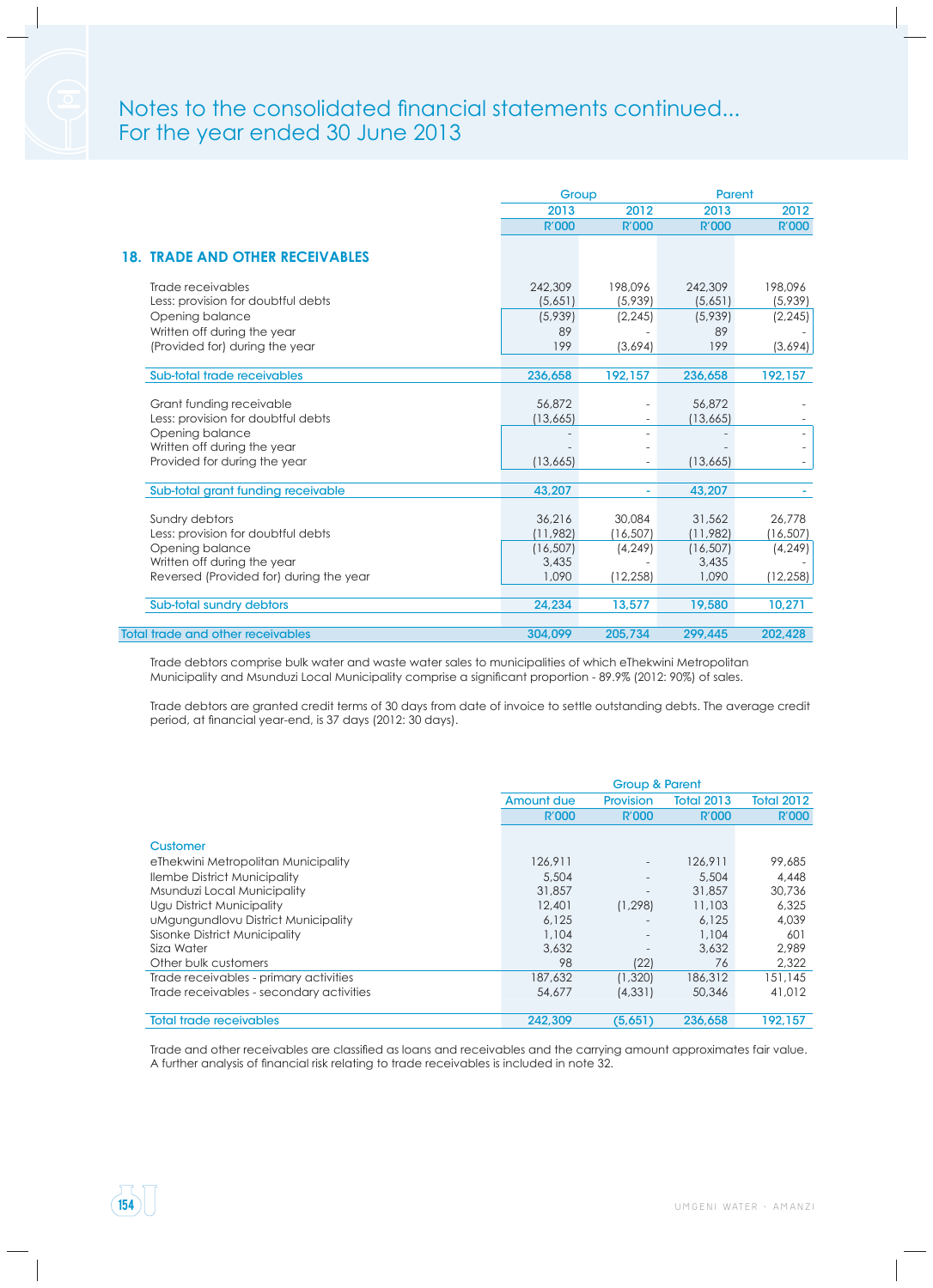|     |                                                                 | Group        |              | Parent       |            |
|-----|-----------------------------------------------------------------|--------------|--------------|--------------|------------|
|     |                                                                 | 2013         | 2012         | 2013         | 2012       |
|     |                                                                 | <b>R'000</b> | <b>R'000</b> | <b>R'000</b> | R'000      |
|     |                                                                 |              |              |              |            |
| 19. | <b>INTEREST AND PREMIUM RECEIVABLE</b>                          |              |              |              |            |
|     |                                                                 |              |              |              |            |
|     | Interest and premiums have been accrued for where               |              |              |              |            |
|     | investments have earned interest, but have not been             |              |              |              |            |
|     | received at year-end.                                           | 27,610       | 25,205       | 27,610       | 25,205     |
|     |                                                                 |              |              |              |            |
|     | Interest and premium receivable relating to current             |              |              |              |            |
|     | investments are classified as loans and receivables.            |              |              |              |            |
|     |                                                                 |              |              |              |            |
|     | the carrying amount approximates fair value.                    |              |              |              |            |
|     | Total interest and premium receivable                           | 27,610       | 25,205       | 27,610       | 25,205     |
|     |                                                                 |              |              |              |            |
|     | <b>20.1. BANK AND CASH</b>                                      |              |              |              |            |
|     |                                                                 |              |              |              |            |
|     | Cash and cash equivalents consist of:                           |              |              |              |            |
|     | Bank and cash on hand                                           | 7,611        | 11,578       | 5,017        | 9,974      |
|     |                                                                 |              |              |              |            |
|     | The carrying amount of bank and cash is held at amortised       |              |              |              |            |
|     | cost and approximates its fair value.                           |              |              |              |            |
|     |                                                                 |              |              |              |            |
|     | The group's outstanding guarantees are disclosed under note 27. |              |              |              |            |
|     |                                                                 |              |              |              |            |
|     | <b>Total bank and cash</b>                                      | 7,611        | 11,578       | 5,017        | 9,974      |
|     |                                                                 |              |              |              |            |
|     | <b>20.2. RECONCILIATION OF PROFIT FOR THE YEAR TO</b>           |              |              |              |            |
|     | <b>NET CASH GENERATED FROM OPERATING ACTIVITIES</b>             |              |              |              |            |
|     |                                                                 |              |              |              |            |
|     | Profit for the year                                             | 583,451      | 591,332      | 581,105      | 590,815    |
|     | Interest income                                                 | (134, 026)   | (100, 135)   | (134,029)    | (100, 079) |
|     | Finance costs                                                   | 66,507       | 84,589       | 66,477       | 84,567     |
|     | Adjusted for non-cash items:                                    |              |              |              |            |
|     | Fair value adjustment of biological assets                      | 273          | 838          |              | 1,492      |
|     | Profit on disposal of shares                                    |              | (12)         |              | (12)       |
|     | Profit on disposal of biological assets                         | (12)         |              |              |            |
|     |                                                                 |              |              |              |            |
|     | Asset impairments and write-offs                                | 76,130       | 72,013       | 76,025       | 72,013     |
|     | Amortisation - financial assets                                 | 2,806        | 2,846        | 2,806        | 2,846      |
|     | Amortisation - amount owing to customer                         | (3, 572)     | (3, 572)     | (3, 572)     | (3, 572)   |
|     | Amortisation - intangible asset                                 | 3,369        | 2,736        | 3,369        | 2,736      |
|     | Depreciation                                                    | 95,921       | 93,481       | 95,179       | 92,621     |
|     | Profit on disposal of property, plant and equipment             | 438          | (1,029)      | 392          | (1,076)    |
|     | Increase in provisions and non-current liabilities              | 94,860       | 93,071       | 95,598       | 92,800     |
|     | Increase in doubtful debts provision                            | 12,376       | 15,952       | 12,376       | 15,952     |
|     | Profit on disposal of non-current asset held for sale           | (858)        |              | (858)        |            |
|     | Profit from associate                                           | (3, 482)     | (2, 531)     |              |            |
|     | Operating surplus before working capital changes                | 794,181      | 849,579      | 794,868      | 851,103    |
|     |                                                                 |              |              |              |            |
|     | <b>Working capital changes</b>                                  | 56,763       | (166, 349)   | 57,349       | (166, 382) |
|     | Increase in accounts receivable                                 | (110, 739)   | (6,859)      | (109, 392)   | (7, 205)   |
|     | Increase in inventory                                           | (2,026)      | (145)        | (2,063)      | (182)      |
|     | Increase (decrease) in accounts payable                         | 169,528      | (159, 345)   | 168,804      | (158, 995) |
|     |                                                                 |              |              |              |            |
|     | Net cash from operating activities                              | 850,944      | 683,230      | 852,217      | 684,721    |
|     |                                                                 |              |              |              |            |
| 21. | <b>CAPITAL</b>                                                  |              |              |              |            |
|     |                                                                 |              |              |              |            |
|     | Capital consists primarily of contributions made by the         |              |              |              |            |
|     | Department of Water Affairs                                     | 442,847      | 442,847      | 442,847      | 442,847    |
|     |                                                                 |              |              |              |            |
|     | <b>Total capital</b>                                            | 442,847      | 442,847      | 442,847      | 442,847    |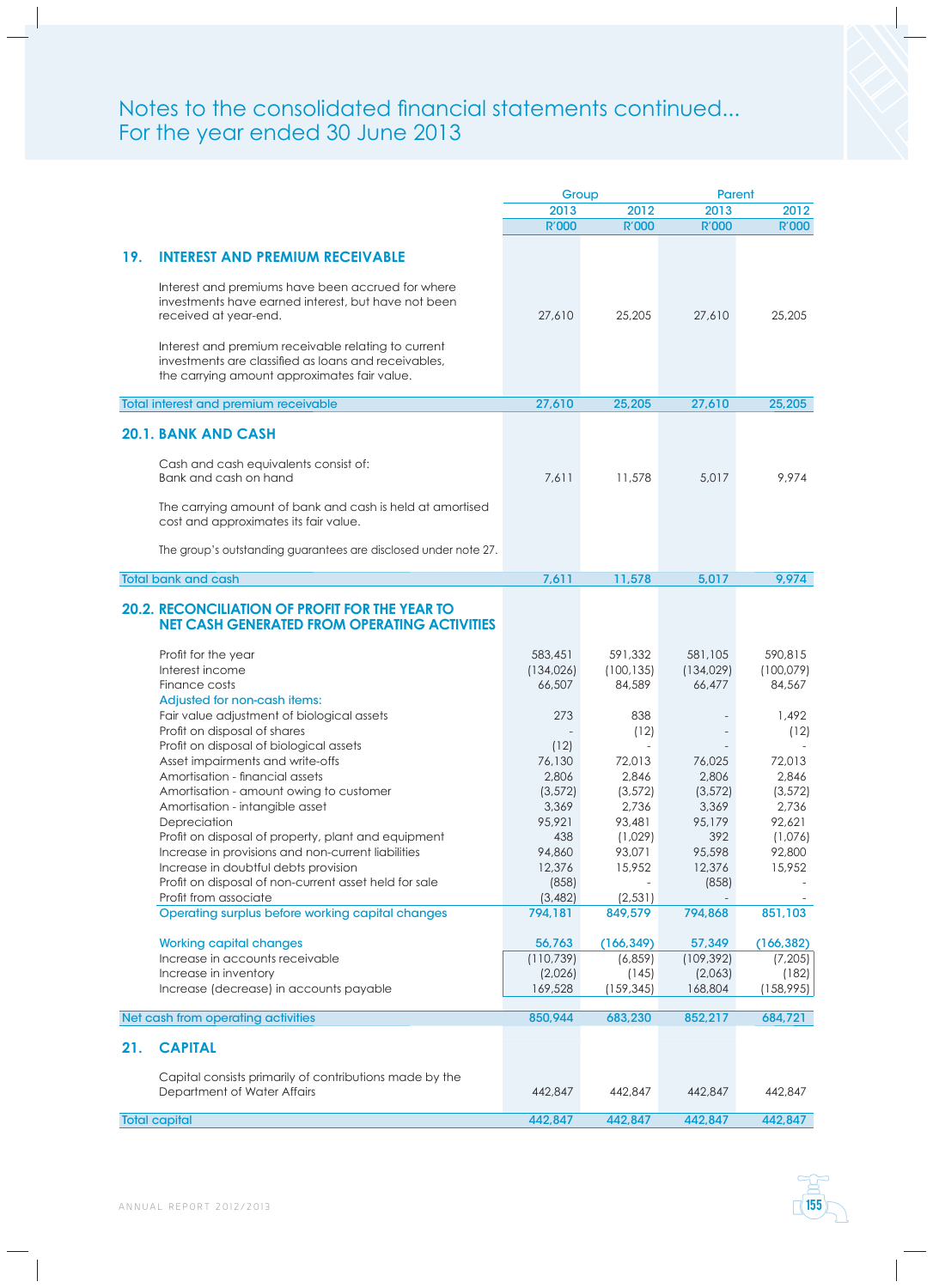|                                                                                                                                                                                                                 |                       |                                                               | Group                   |                        | Parent                  |                        |
|-----------------------------------------------------------------------------------------------------------------------------------------------------------------------------------------------------------------|-----------------------|---------------------------------------------------------------|-------------------------|------------------------|-------------------------|------------------------|
|                                                                                                                                                                                                                 |                       |                                                               | 2013                    | 2012                   | 2013                    | 2012                   |
|                                                                                                                                                                                                                 |                       |                                                               | <b>R'000</b>            | <b>R'000</b>           | <b>R'000</b>            | R'000                  |
| <b>22. DEBT</b>                                                                                                                                                                                                 |                       |                                                               |                         |                        |                         |                        |
| Long-term<br>Short-term                                                                                                                                                                                         |                       |                                                               | 1,025,930<br>109,451    | 1,136,306<br>120,831   | 1,025,930<br>109,451    | 1,136,306<br>120,831   |
| Debt consists of interest bearing liabilities held at amortised<br>cost and are unsecured.                                                                                                                      |                       |                                                               |                         |                        |                         |                        |
| <b>Total debt</b>                                                                                                                                                                                               |                       |                                                               | 1,135,381               | 1,257,137              | 1,135,381               | 1,257,137              |
| <b>22.1. ANALYSIS OF DEBT HELD AT AMORTISED COST</b>                                                                                                                                                            |                       |                                                               |                         |                        |                         |                        |
|                                                                                                                                                                                                                 | Terms of<br>repayment | Weighted<br>average<br>interest rate<br>as at 30 June<br>2013 |                         |                        |                         |                        |
| <b>Bank loans</b>                                                                                                                                                                                               |                       |                                                               | 535 381                 | 657 137                | 535 381                 | 657 137                |
| Fixed rate                                                                                                                                                                                                      | semi annual           | 8.69%                                                         | 235 381                 | 307 137                | 235 381                 | 307 137                |
| Variable                                                                                                                                                                                                        | semi annual           | 7.11%                                                         | 300 000                 | 350 000                | 300 000                 | 350 000                |
| <b>Bonds</b><br>Fixed rate (net of discount)                                                                                                                                                                    | semi annual<br>coupon | 10.70%                                                        | 600 000                 | 600 000                | 600 000                 | 600 000                |
| <b>Total debt</b>                                                                                                                                                                                               |                       |                                                               | 1 135 381               | 1 257 137              | 1 135 381               | 1 257 137              |
| Refer to note 32 financial risk management and financial<br>instruments for maturity profile and fair value of debt.<br>Reconciliation of movement in debt for the year<br>Balance at the beginning of the year |                       | 1.257.137                                                     | 1.372.793               | 1.257.137              | 1.372.793               |                        |
| Loans repaid                                                                                                                                                                                                    |                       |                                                               | (121, 756)<br>1,135,381 | (115,656)<br>1,257,137 | (121, 756)<br>1,135,381 | (115,656)<br>1,257,137 |
| Balance at the end of the year                                                                                                                                                                                  |                       |                                                               |                         |                        |                         |                        |

Umgeni Water has a financial structure that underlies loan 56 and in terms of the final settlement thereof, it has made a deposit with and ceded it in favour of Rand Merchant Bank, for future settlement and with right of set-off against an equal liability. Accordingly these assets and liabilities of R263m (2012: R291m) have been offset and are not reflected in the financial statements. This structure unwinds in September 2014.

|                                                                                                                             | Group        |              | Parent       |              |
|-----------------------------------------------------------------------------------------------------------------------------|--------------|--------------|--------------|--------------|
|                                                                                                                             | 2013         | 2012         | 2013         | 2012         |
|                                                                                                                             | <b>R'000</b> | <b>R'000</b> | <b>R'000</b> | <b>R'000</b> |
| 23. OTHER NON-CURRENT LIABILITIES<br>Amounts owing to customer                                                              | 10,558       | 12.471       | 10,558       | 12.471       |
| Amounts owing to a customer in terms of a settlement<br>agreement, held at amortised cost which approximates<br>fair value. |              |              |              |              |
| Total other non-current liabilities                                                                                         | 10,558       | 12.471       | 10.558       | 12.471       |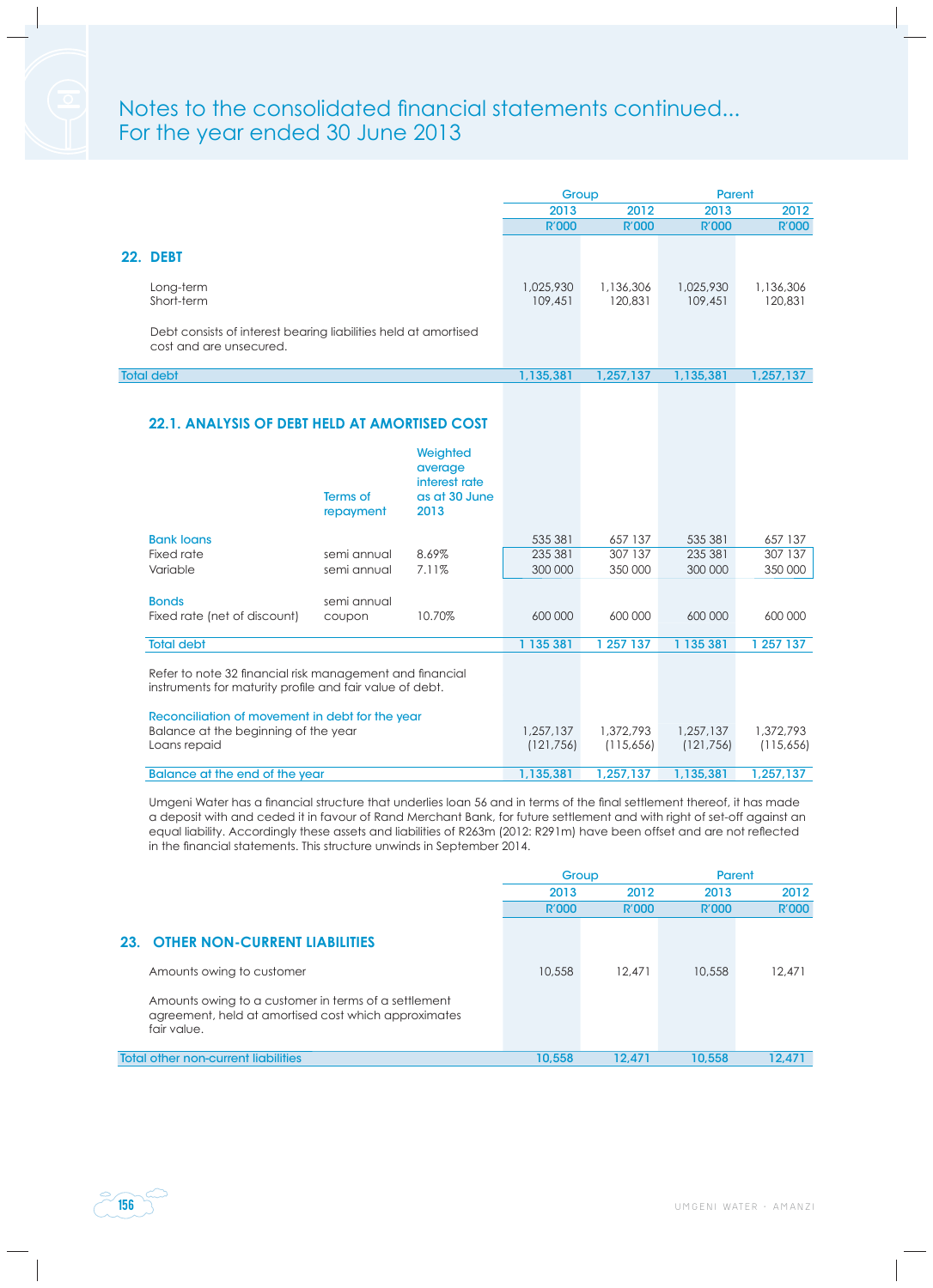|                          |          |                        |              |              | Total     | Total     |
|--------------------------|----------|------------------------|--------------|--------------|-----------|-----------|
|                          |          | Leave pay Legal claims | <b>Bonus</b> | <b>Other</b> | 2013      | 2012      |
|                          | R'000    | R'000                  | R'000        | R'000        | R'000     | R'000     |
| <b>24. PROVISIONS</b>    |          |                        |              |              |           |           |
| Group                    |          |                        |              |              |           |           |
| Opening balance          | 23,652   | 6.244                  | 13,254       | 22,035       | 65,185    | 70,759    |
| Provided during the year | 5.968    | 8,361                  | 14,337       |              | 28,666    | 21,892    |
| Utilised during the year | (8, 463) | (6,969)                | (11,004)     | (22,035)     | (48, 471) | (27, 466) |
| <b>Closing balance</b>   | 21,157   | 7.636                  | 16,587       | $\sim$       | 45,380    | 65,185    |
| <b>Parent</b>            |          |                        |              |              |           |           |
| Opening balance          | 22,441   | 6.244                  | 13,254       | 21,392       | 63,331    | 69,123    |
| Provided during the year | 5,590    | 8,361                  | 14,337       |              | 28,288    | 20,334    |
| Utilised during the year | (7,991)  | (6,969)                | (11,004)     | (21, 392)    | (47, 356) | (26, 126) |
| <b>Closing balance</b>   | 20,040   | 7.636                  | 16,587       |              | 44,263    | 63,331    |

The leave pay provision is based on the number of days leave due to employees at financial year end times their cost to company per day.

Legal claims provisions are raised to the extent that it is probable Umgeni Water will be required to honour obligations. Legal claims consist of employment and supply matters, finalisation of which is expected within the next financial year.

The provision for bonus is raised to recognise the performance of employees, which is payable at the Board's discretion in line with the Performance Management Scheme.

Other provision is a provision of R21m which is being held for tax structured loans which was prescribed in the prior year. All provisions are raised in the ordinary course of business and no material unutilised provisions were written back.

|                                                                                                                                                                                                                                                                                                                                                                                                                                                         | Group                                                      |                                                           |                                                            | Parent                                                    |  |
|---------------------------------------------------------------------------------------------------------------------------------------------------------------------------------------------------------------------------------------------------------------------------------------------------------------------------------------------------------------------------------------------------------------------------------------------------------|------------------------------------------------------------|-----------------------------------------------------------|------------------------------------------------------------|-----------------------------------------------------------|--|
|                                                                                                                                                                                                                                                                                                                                                                                                                                                         | 2013                                                       | 2012                                                      | 2013                                                       | 2012                                                      |  |
|                                                                                                                                                                                                                                                                                                                                                                                                                                                         | <b>R'000</b>                                               | <b>R'000</b>                                              | <b>R'000</b>                                               | R'000                                                     |  |
| <b>25. ACCOUNTS PAYABLE</b>                                                                                                                                                                                                                                                                                                                                                                                                                             |                                                            |                                                           |                                                            |                                                           |  |
| Trade accounts payable<br>Accruals<br>Amounts due to related parties:<br>Water purchases accrual - DWA<br>Sundry creditors<br>Section 30 customer advances<br>SARS - VAT<br>Trade accounts payable and accruals comprise amounts<br>outstanding for trade purchases.<br>Trade and other payables are carried at amortised cost<br>and the carrying amount approximates fair value. These are<br>normally settled within 30 days from date of statement. | 281,504<br>70,706<br>40,600<br>19,954<br>123,458<br>32,427 | 169.815<br>60,202<br>52,540<br>14,462<br>81,799<br>20,303 | 279,888<br>69.788<br>40,600<br>18,871<br>123,458<br>32,427 | 168,236<br>59,941<br>52,540<br>13,409<br>81,799<br>20,303 |  |
| <b>Total accounts payable</b>                                                                                                                                                                                                                                                                                                                                                                                                                           | 568,649                                                    | 399,121                                                   | 565,032                                                    | 396,228                                                   |  |

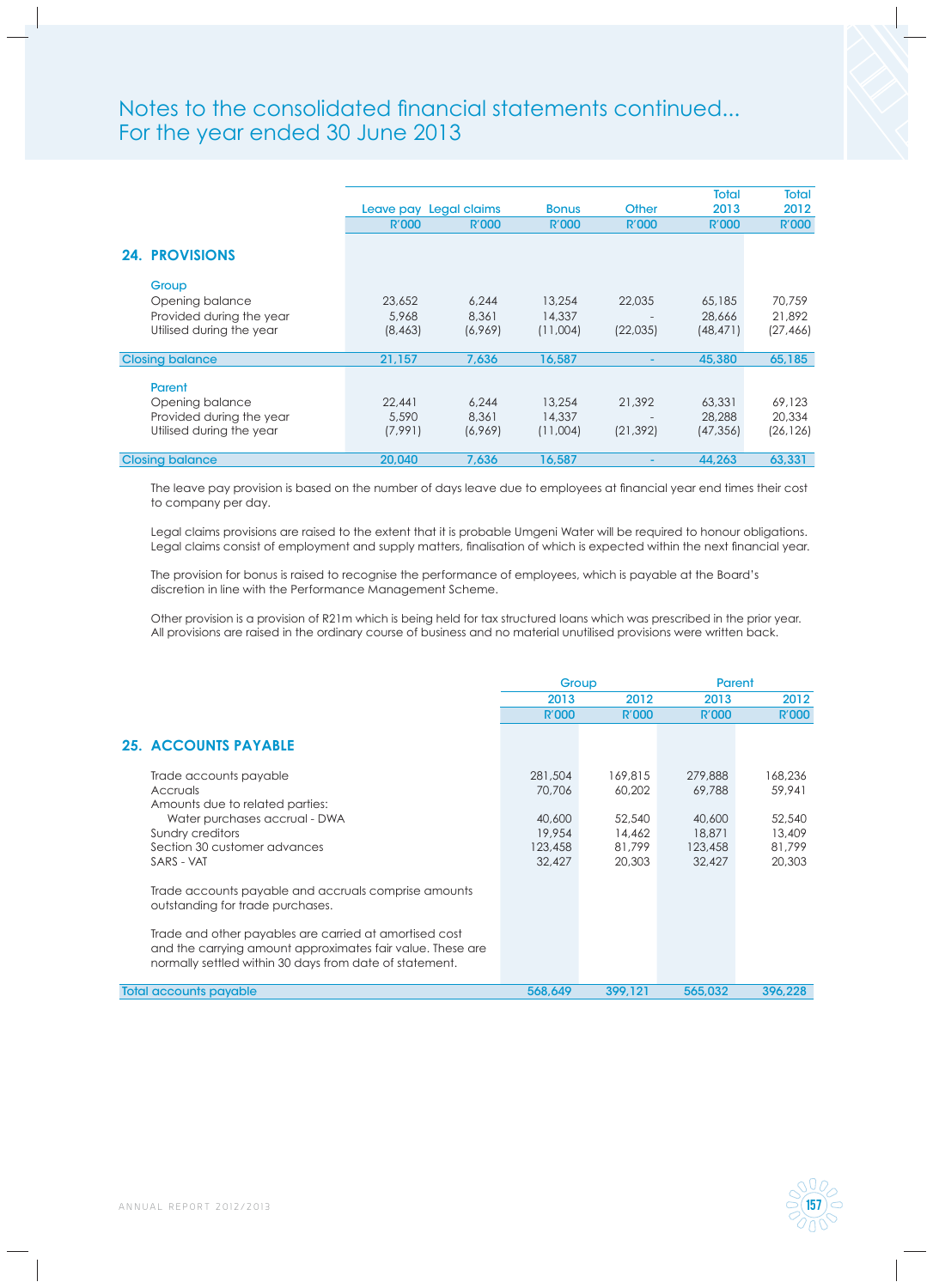|                                                                                                                                                                                                                                                | Group              |                   | Parent             |                   |
|------------------------------------------------------------------------------------------------------------------------------------------------------------------------------------------------------------------------------------------------|--------------------|-------------------|--------------------|-------------------|
|                                                                                                                                                                                                                                                | 2013               | 2012              | 2013               | 2012              |
|                                                                                                                                                                                                                                                | <b>R'000</b>       | <b>R'000</b>      | <b>R'000</b>       | R'000             |
|                                                                                                                                                                                                                                                |                    |                   |                    |                   |
| <b>26. OPERATING LEASE ARRANGEMENTS</b>                                                                                                                                                                                                        |                    |                   |                    |                   |
| At the reporting date, the group had no outstanding<br>commitments under non-cancellable operating leases.                                                                                                                                     |                    |                   |                    |                   |
| The group as the lessor - rental income<br>The group owns a number of properties from which rental<br>income of R2,5m (2012: R1,8m) was earned.                                                                                                |                    |                   |                    |                   |
| At the reporting date, the group had contracted with tenants<br>for the following future minimum lease payments.                                                                                                                               | 4,020              | 4,304             | 4,020              | 4,304             |
| $0 - 1$ year                                                                                                                                                                                                                                   | 1,522              | 1,797             | 1,522              | 1,797             |
| $1 - 5$ years                                                                                                                                                                                                                                  | 2,498              | 2,423             | 2,498              | 2,423             |
| $> 5$ years                                                                                                                                                                                                                                    |                    | 84                |                    | 84                |
| <b>Total operating lease arrangements</b>                                                                                                                                                                                                      | 4,020              | 4,304             | 4.020              | 4,304             |
|                                                                                                                                                                                                                                                |                    |                   |                    |                   |
| <b>27. CONTINGENT LIABILITIES</b>                                                                                                                                                                                                              |                    |                   |                    |                   |
| <b>Collateral</b><br>Collateral security has been given to certain financial<br>institutions in respect of mortgage loans advanced to<br>employees under the home ownership scheme.                                                            | 8                  | 8                 | 8                  | 8                 |
| <b>Guarantees</b><br>Guarantees have been given by certain financial institutions<br>in respect of payments to utility service providers.                                                                                                      | 822                | 1.022             | 822                | 1.022             |
| <b>Total contingent liabilities</b>                                                                                                                                                                                                            | 830                | 1,030             | 830                | 1,030             |
| <b>28. POST-RETIREMENT BENEFIT OBLIGATIONS</b>                                                                                                                                                                                                 |                    |                   |                    |                   |
| All the Umgeni Water retirement benefit plans are governed<br>by the Pension Funds Act (No. 24 of 1956) of South Africa.<br>All full-time employees are compelled to belong to either<br>the defined benefit or the defined contribution plan. |                    |                   |                    |                   |
| Summary of net liabilities for post-retirement<br>benefit obligations:                                                                                                                                                                         |                    |                   |                    |                   |
| Defined benefit plan (refer note 28.2.)<br>Post-retirement healthcare benefits (refer note 28.3.)                                                                                                                                              | 130,644<br>294.661 | 53,790<br>258,506 | 130,644<br>294,661 | 53,790<br>258,506 |
| Total post-retirement benefit obligations                                                                                                                                                                                                      | 425,305            | 312,296           | 425,305            | 312,296           |
| <b>28.1. DEFINED BENEFIT CONTRIBUTION</b>                                                                                                                                                                                                      |                    |                   |                    |                   |
| The total cost charged to income represents the group's<br>portion of the contribution payable to this scheme.<br>At reporting date all amounts due and payable to this<br>scheme had been paid.                                               | 14,946             | 12,096            | 13,458             | 10,681            |
|                                                                                                                                                                                                                                                |                    |                   |                    |                   |

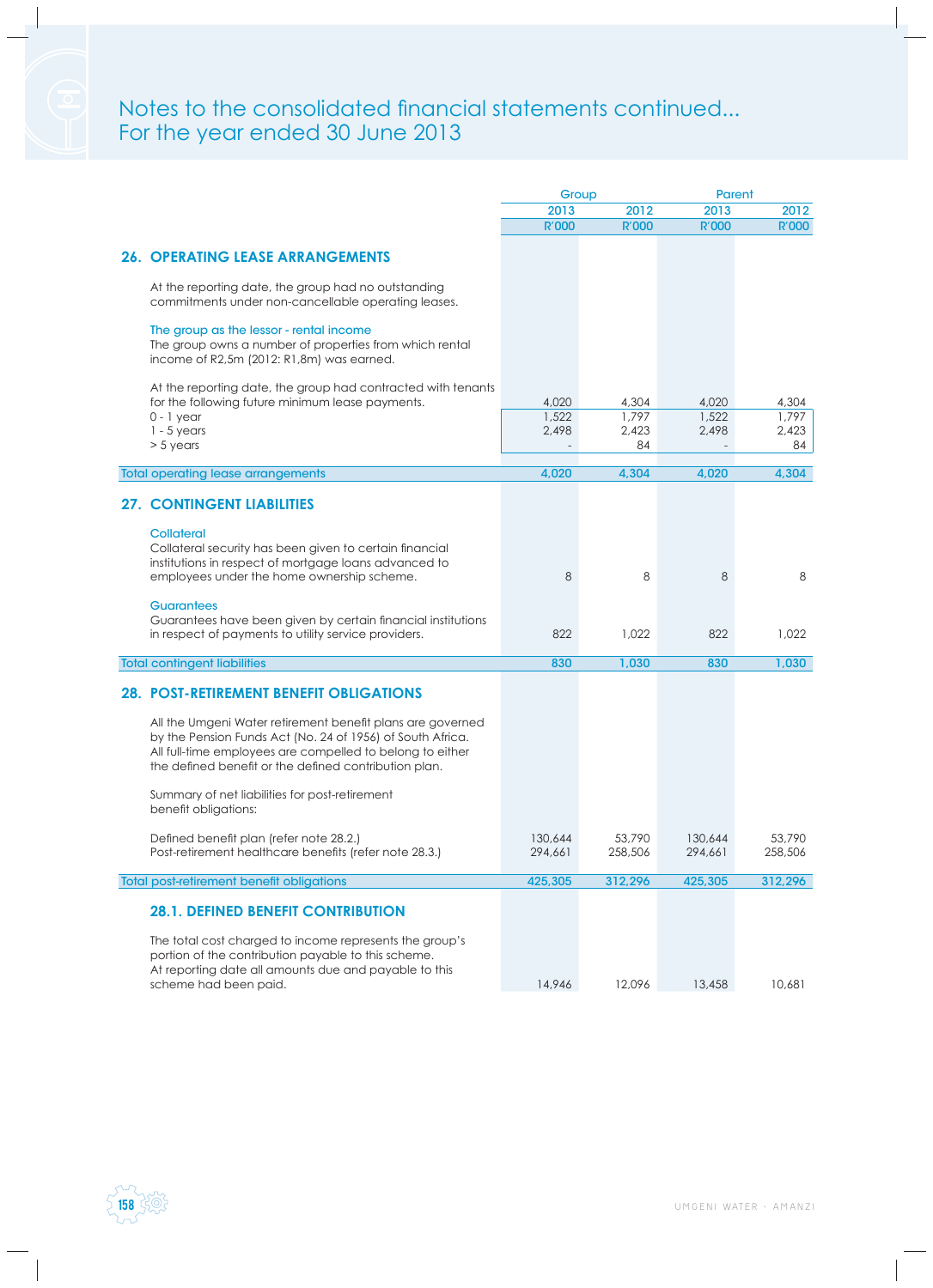# **28.2. DEFINED BENEFIT PLAN**

The Umgeni Water Retirement Fund was established with effect from 1 December 1985 and was closed to new members with effect from 6 February 2007. The scheme is funded and actuarially valued every year. The effective date of the most recent valuation is 30 June 2013. The assets of the Umgeni Water Retirement Fund are held separately from those of the entity in a trustee administered fund, registered in terms of the Pension Funds Act, 1956. (Act 24 of 1956)

The fair value of the plan is arrived at after considering the following:

|                                                                                                                                                               |                                                  |                                        | <b>Group &amp; Parent</b>           |                                       |                                        |
|---------------------------------------------------------------------------------------------------------------------------------------------------------------|--------------------------------------------------|----------------------------------------|-------------------------------------|---------------------------------------|----------------------------------------|
|                                                                                                                                                               | 2013                                             | 2012                                   | 2011                                | 2010                                  | 2009                                   |
|                                                                                                                                                               | %                                                | %                                      | %                                   | %                                     | %                                      |
| Key assumptions used in the actuarial<br>valuation were as follows:                                                                                           |                                                  |                                        |                                     |                                       |                                        |
| Discount rate<br>Expected return on plan assets<br>Expected rate of salary increases<br>Future pension increase                                               | 8.20%<br>8.20%<br>7.00%<br>4.00%                 | 7.75%<br>9.00%<br>6.00%<br>3.33%       | 8.75%<br>10.00%<br>6.75%<br>3.83%   | 9.25%<br>10.25%<br>6.75%<br>4.60%     | 9.50%<br>10.50%<br>7.00%<br>4.00%      |
|                                                                                                                                                               |                                                  |                                        |                                     |                                       |                                        |
|                                                                                                                                                               | <b>R'000</b>                                     | <b>R'000</b>                           | <b>R'000</b>                        | <b>R'000</b>                          | <b>R'000</b>                           |
| Amounts recognised in profit/loss in respect<br>of the defined benefit plan are as follows:                                                                   |                                                  |                                        |                                     |                                       |                                        |
| Current service cost<br>Interest on obligation<br><b>Actuarial loss</b><br>Expected return on plan assets<br>Past service cost                                | 28,640<br>50,140<br>77,105<br>(41, 915)<br>3,385 | 26,002<br>47,656<br>54,002<br>(44,072) | 16,985<br>39,086<br>578<br>(37,991) | 16,789<br>37,346<br>1,423<br>(32,693) | 17,625<br>39,525<br>1,141<br>(32, 313) |
| Total included in staff costs in statement of<br>comprehensive income                                                                                         | 117,355                                          | 83,588                                 | 18,658                              | 22,865                                | 25,978                                 |
| The amount included in the statement of<br>financial position arising from the group's<br>obligation in respect of its defined benefit<br>plan is as follows: |                                                  |                                        |                                     |                                       |                                        |
| Present value of funded defined benefit<br>obligation<br>Fair value of plan assets                                                                            | 776,267<br>(568, 267)                            | 620,993<br>(458,986)                   | 471,980<br>(433, 431)               | 414,533<br>(363, 417)                 | 375,903<br>(296,983)                   |
| Under funded status<br>Unrecognised net actuarial losses                                                                                                      | 208,000<br>(77, 356)                             | 162,007<br>(108, 217)                  | 38,549<br>(38, 549)                 | 51,116<br>(38, 763)                   | 78,920<br>(62, 536)                    |
| Net liability in statement of financial position                                                                                                              | 130,644                                          | 53,790                                 | ä,                                  | 12,353                                | 16,384                                 |
| Movement in the net liability recognised in the<br>statement of financial position is as follows:                                                             |                                                  |                                        |                                     |                                       |                                        |
| Net liability at start of year<br>Net expense recognised in the statement of                                                                                  | 53,790                                           |                                        | 12,353                              | 16,384                                | 14,057                                 |
| comprehensive income<br>Company contributions                                                                                                                 | 117,355<br>(40, 501)                             | 83,588<br>(29, 798)                    | 18,658<br>(31, 011)                 | 22,865<br>(26, 896)                   | 25,978<br>(23, 651)                    |
| Net liability at end of year                                                                                                                                  | 130,644                                          | 53,790                                 | $\blacksquare$                      | 12,353                                | 16,384                                 |

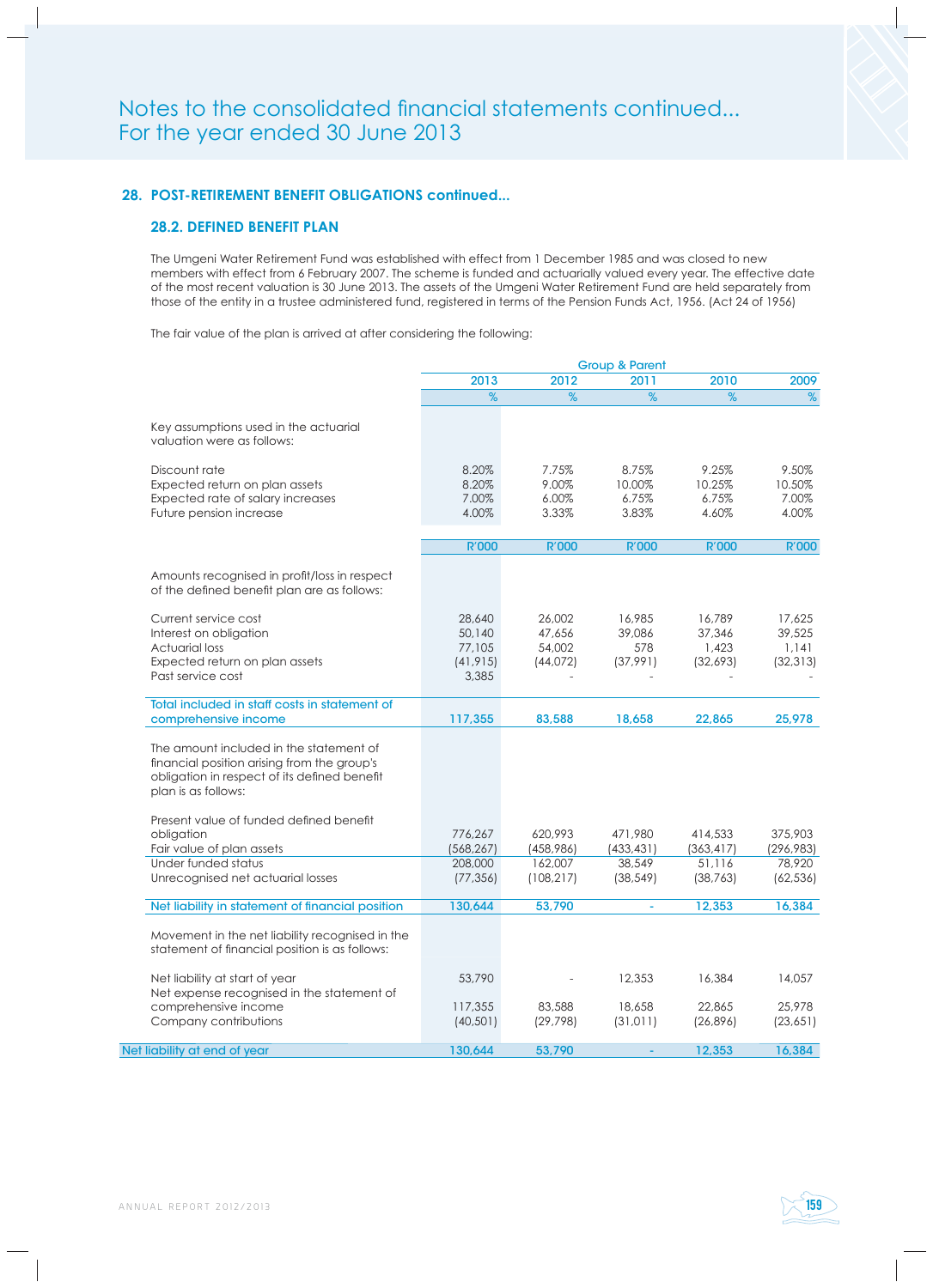# **28.2. DEFINED BENEFIT PLAN continued...**

|                                                                                                                                                                                                      |                                                                       |                                                                         | <b>Group &amp; Parent</b>                                           |                                                                        |                                                                          |
|------------------------------------------------------------------------------------------------------------------------------------------------------------------------------------------------------|-----------------------------------------------------------------------|-------------------------------------------------------------------------|---------------------------------------------------------------------|------------------------------------------------------------------------|--------------------------------------------------------------------------|
|                                                                                                                                                                                                      | 2013                                                                  | 2012                                                                    | 2011                                                                | 2010                                                                   | 2009                                                                     |
|                                                                                                                                                                                                      | <b>R'000</b>                                                          | <b>R'000</b>                                                            | <b>R'000</b>                                                        | <b>R'000</b>                                                           | <b>R'000</b>                                                             |
| Movements in the defined benefit obligation<br>for the year:                                                                                                                                         |                                                                       |                                                                         |                                                                     |                                                                        |                                                                          |
| Defined benefit obligation at beginning<br>of year<br>Current service cost<br>Member contributions<br>Interest cost<br>Actuarial loss (gain)<br><b>Benefits paid</b><br>Risk premiums                | 620,993<br>28,640<br>8,485<br>50,140<br>76,660<br>(6, 156)<br>(5,880) | 471,980<br>26,002<br>6,926<br>47,656<br>126,415<br>(52, 164)<br>(5,822) | 414,533<br>16,985<br>6,774<br>39,086<br>1,691<br>(1,380)<br>(5,709) | 375,903<br>16,789<br>6,596<br>37,346<br>3,042<br>(18, 734)<br>(6,409)  | 368,499<br>17,625<br>6,216<br>39,525<br>(32,903)<br>(21, 827)<br>(1,232) |
| Defined benefit obligation at end of year                                                                                                                                                            | 772,882                                                               | 620,993                                                                 | 471,980                                                             | 414,533                                                                | 375,903                                                                  |
| Movements in the present value of plan assets<br>in the following periods were as follows:                                                                                                           |                                                                       |                                                                         |                                                                     |                                                                        |                                                                          |
| Fair value of plan assets at beginning of year<br>Expected return on plan assets<br>Member contributions<br>Employer contributions<br>Actuarial gain (loss)<br><b>Benefits paid</b><br>Risk premiums | 458,986<br>41,915<br>8,485<br>40,501<br>30,416<br>(6, 156)<br>(5,880) | 433,431<br>44,072<br>6,926<br>29,798<br>2,745<br>(52, 164)<br>(5,822)   | 363,417<br>37,991<br>6,774<br>31,011<br>1,327<br>(1,380)<br>(5,709) | 296,983<br>32,693<br>6,596<br>26,896<br>25,392<br>(18, 734)<br>(6,409) | 295,917<br>32,313<br>6,216<br>23,651<br>(38,055)<br>(21, 827)<br>(1,232) |
| Fair value of plan assets at end of year                                                                                                                                                             | 568,267                                                               | 458,986                                                                 | 433,431                                                             | 363,417                                                                | 296,983                                                                  |
| Actual Return on Assets                                                                                                                                                                              | 72,331                                                                | 46,817                                                                  | 39,318                                                              | 58 085                                                                 | (5,742)                                                                  |
|                                                                                                                                                                                                      | %                                                                     | $\frac{9}{6}$                                                           | %                                                                   | %                                                                      | %                                                                        |
| The major category of plan assets, and the<br>expected rate of return at the end of the<br>reporting period for each category, are as<br>follows:                                                    |                                                                       |                                                                         |                                                                     |                                                                        |                                                                          |
| Cash<br>Equity<br><b>Bonds</b><br>Property<br>International<br>Other                                                                                                                                 | 10.64%<br>44.46%<br>13.72%<br>5.98%<br>23.85%<br>1.35%                | 10.69%<br>49.99%<br>12.90%<br>5.93%<br>19.24%<br>1.25%                  | 13.03%<br>51.23%<br>10.11%<br>6.11%<br>18.62%<br>0.90%              | 16.41%<br>51.87%<br>7.64%<br>5.73%<br>17.04%<br>1.31%                  | 17.56%<br>58.97%<br>3.64%<br>5.27%<br>12.21%<br>2.35%                    |
| <b>Total</b>                                                                                                                                                                                         | 100.00%                                                               | 100.00%                                                                 | 100.00%                                                             | 100.00%                                                                | 100.00%                                                                  |

The group expects to make a contribution of R41m to the defined benefit plan during the next financial year.

An analysis of the impact of changes in the underlying assumptions used in the actuarial valuation are presented in the table that follows: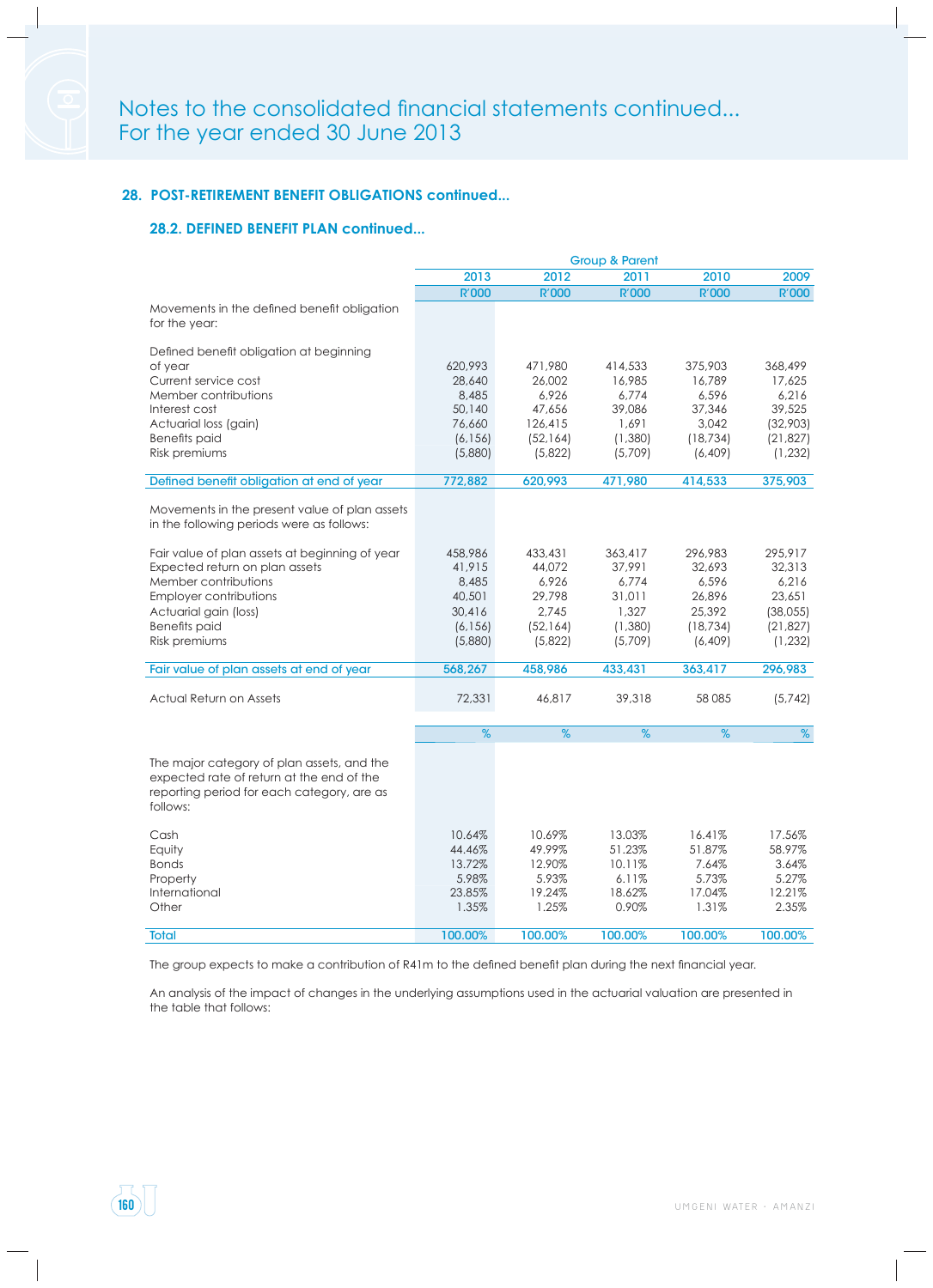# **28.2. DEFINED BENEFIT PLAN continued...**

|                                                            | <b>Accrued Liability</b> |                    |                       |                     |                       |  |
|------------------------------------------------------------|--------------------------|--------------------|-----------------------|---------------------|-----------------------|--|
|                                                            | Central                  |                    |                       |                     |                       |  |
| <b>Sensitivity Factor</b>                                  | Assumption               | Increase           |                       | <b>Decrease</b>     |                       |  |
|                                                            |                          | $\%$               | R'000                 | $\%$                | R'000                 |  |
| 1% change in discount rate<br>1% change in inflation rates | 8.20%<br>$6.00\%$        | (16.10%)<br>18.30% | (124, 818)<br>142.151 | 20.7%<br>$(14.8\%)$ | 160.422<br>(115, 262) |  |

# **28.3. POST-RETIREMENT HEALTHCARE BENEFITS**

The scheme is unfunded and the group has recognised its full past service liability. Actuarial valuations are done annually. The effective date of the most recent valuation is 30 June 2013.

Employees who joined Umgeni Water after 28 February 2002 cannot elect to join this scheme.

Key assumptions used in the actuarial valuation, were as follows:

|                                                                                                                                                                                 | <b>Group &amp; Parent</b>    |                               |                              |                               |                              |
|---------------------------------------------------------------------------------------------------------------------------------------------------------------------------------|------------------------------|-------------------------------|------------------------------|-------------------------------|------------------------------|
|                                                                                                                                                                                 | 2013                         | 2012                          | 2011                         | 2010                          | 2009                         |
|                                                                                                                                                                                 | $\%$                         | %                             | %                            | %                             | %                            |
| Discount rate<br>Expected rate of increase in medical indices                                                                                                                   | 8.50%<br>8.20%               | 8.25%<br>7.75%                | 8.75%<br>7.75%               | 9.00%<br>7.50%                | 9.25%<br>8.00%               |
|                                                                                                                                                                                 | R'000                        | <b>R'000</b>                  | <b>R'000</b>                 | <b>R'000</b>                  | <b>R'000</b>                 |
| Amounts recognised in profit/loss in respect<br>of the post-retirement healthcare costs are<br>as follows:                                                                      |                              |                               |                              |                               |                              |
| Current service cost<br>Interest on obligation<br><b>Actuarial loss</b>                                                                                                         | 7.944<br>21,082<br>12,226    | 7.096<br>18,520<br>23,381     | 6.042<br>15,762<br>18,763    | 5,838<br>14.032<br>7,776      | 5,303<br>10,375<br>8,962     |
| Total included in staff costs in statement of<br>comprehensive income                                                                                                           | 41,252                       | 48.997                        | 40,567                       | 27.646                        | 24,640                       |
| The amount included in the statement of<br>financial position arising from the group's<br>obligation in respect of its post-retirement<br>healthcare obligations is as follows: |                              |                               |                              |                               |                              |
| Opening balance<br>Net expense recognised in the statement of<br>comprehensive income<br>Company contributions                                                                  | 258,506<br>41.252<br>(5,097) | 214,098<br>48.997<br>(4, 589) | 177,389<br>40.567<br>(3,858) | 153,088<br>27,646<br>(3, 345) | 131,162<br>24,640<br>(2,714) |
| Liability at end of year                                                                                                                                                        | 294,661                      | 258,506                       | 214,098                      | 177,389                       | 153,088                      |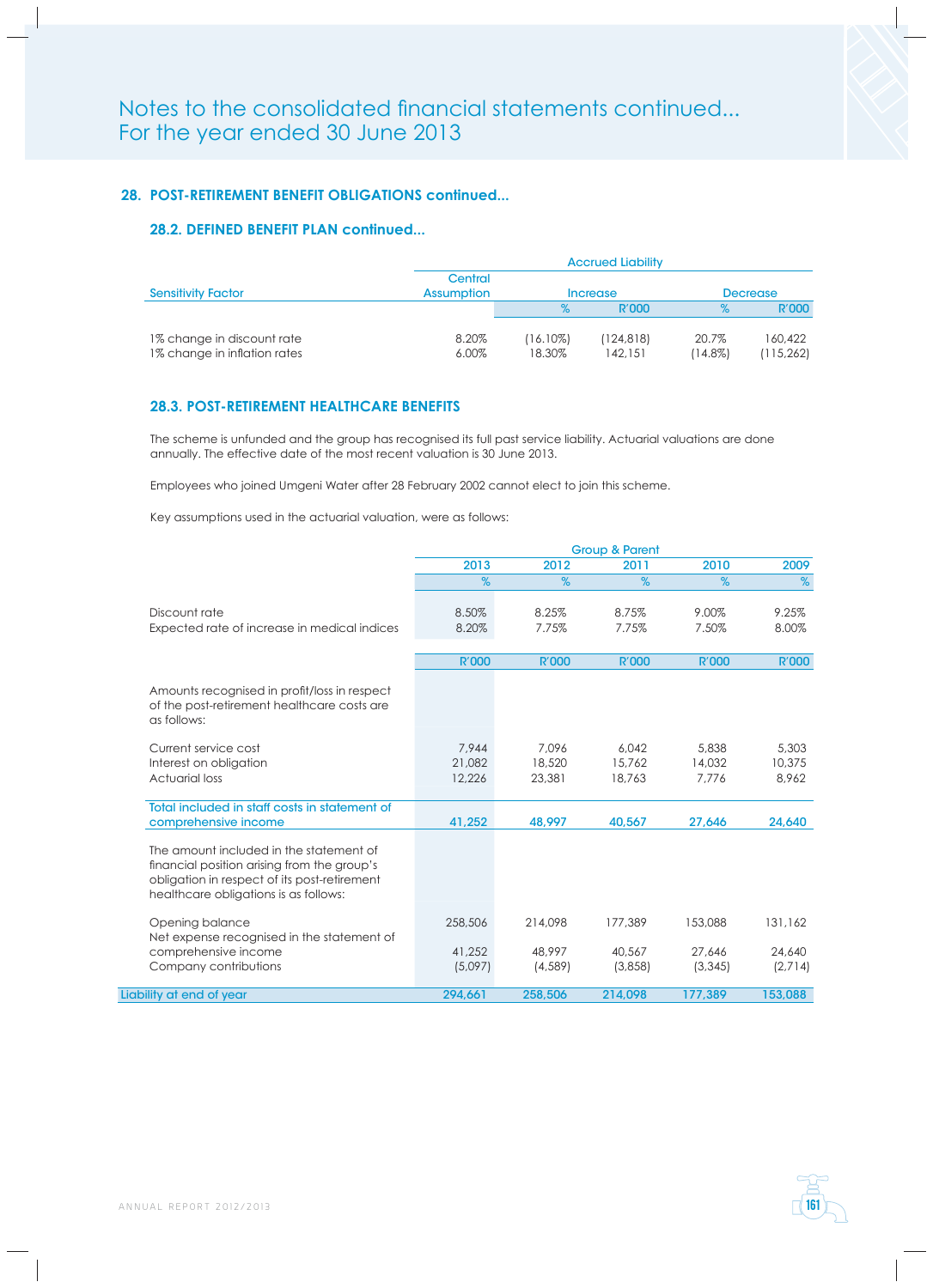# **28.3. POST-RETIREMENT HEALTHCARE BENEFITS continued...**

|                                                                                                        | <b>Group &amp; Parent</b> |          |              |         |              |
|--------------------------------------------------------------------------------------------------------|---------------------------|----------|--------------|---------|--------------|
|                                                                                                        | 2013                      | 2012     | 2011         | 2010    | 2009         |
|                                                                                                        | <b>R'000</b>              | R'000    | <b>R'000</b> | R'000   | <b>R'000</b> |
| Movements in the post-retirement healthcare<br>obligation in the following periods were as<br>follows: |                           |          |              |         |              |
| Projected benefit obligation at beginning                                                              |                           |          |              |         |              |
| of year                                                                                                | 258.506                   | 214.098  | 177.389      | 153.088 | 131.162      |
| Current service cost                                                                                   | 7.944                     | 7.096    | 6.042        | 5,838   | 5,303        |
| Interest cost                                                                                          | 21.082                    | 18,520   | 15,762       | 14,032  | 10,375       |
| Actuarial loss                                                                                         | 12.226                    | 23,381   | 18.763       | 7.776   | 8.962        |
| Employer contributions                                                                                 | (5,097)                   | (4, 589) | (3,858)      | (3,345) | (2,714)      |
| Projected benefit obligation at end of year                                                            | 294.661                   | 258.506  | 214.098      | 177.389 | 153,088      |

The group expects to make a contribution of R7m to the post retirement medical aid during the next financial year.

An analysis of the impact of changes in the underlying assumptions used in the actuarial valuation are presented in the table below:

|                                          | Central    |            |           |         |                 |
|------------------------------------------|------------|------------|-----------|---------|-----------------|
| <b>Sensitivity Factor</b>                | Assumption |            | Increase  |         | <b>Decrease</b> |
|                                          |            | %          | R'000     | $\%$    | R'000           |
|                                          |            |            |           |         |                 |
| 1% change in medical aid inflation rates | 8.20%      | 21.40%     | 63.153    | (16.6%) | (48,943)        |
| I year change in expected retirement age | 60 years   | $(4.00\%)$ | (11,809)  | 4.1%    | 12,105          |
| 1% change in discount rate               | 8.50%      | (16.40%)   | (48, 324) | 21.5%   | 63,462          |

The information presented above is as per the latest valuation, which was performed on 30 June 2013.

# **29. RELATED PARTIES**

The group is wholly owned by its shareholder, the Department of Water Affairs. Umgeni Water is a schedule 3B public entity in terms of the Public Finance Management Act.

Government related parties include national departments (including the shareholder), constitutional institutions (schedule 1 of the Public Finance Management Act), public entities (schedule 2 and 3 of the Public Finance Management Act) and local government (including municipalities). The list of public entities in the national sphere of government is provided by National Treasury on its website www.treasury.gov.za. It also provides the names of subsidiaries of the public entities.

Related parties also comprise subsidiaries of Umgeni Water, and associates of the group and post retirement benefit plans for the benefit of the employees. It also includes key management personnel of Umgeni Water or its shareholder and close family members of the related parties. Key management personnel for Umgeni Water include the group's board of directors and the Executive Management (EXCO). Disclosure of related party transactions with key management personnel is included in the Remuneration Report on page 123. For disclosures regarding the post retirement benefit plan, refer to note 28.

IAS 24 Related Party disclosures provides government related entities an exemption which eliminates the requirements to disclose information that is costly to gather and of less value to users. The group applies the exemption in respect of its relationship with government related entities at national and local levels of government.

All related party transactions are carried within normal trade conditions. The following transactions were carried out with related parties:

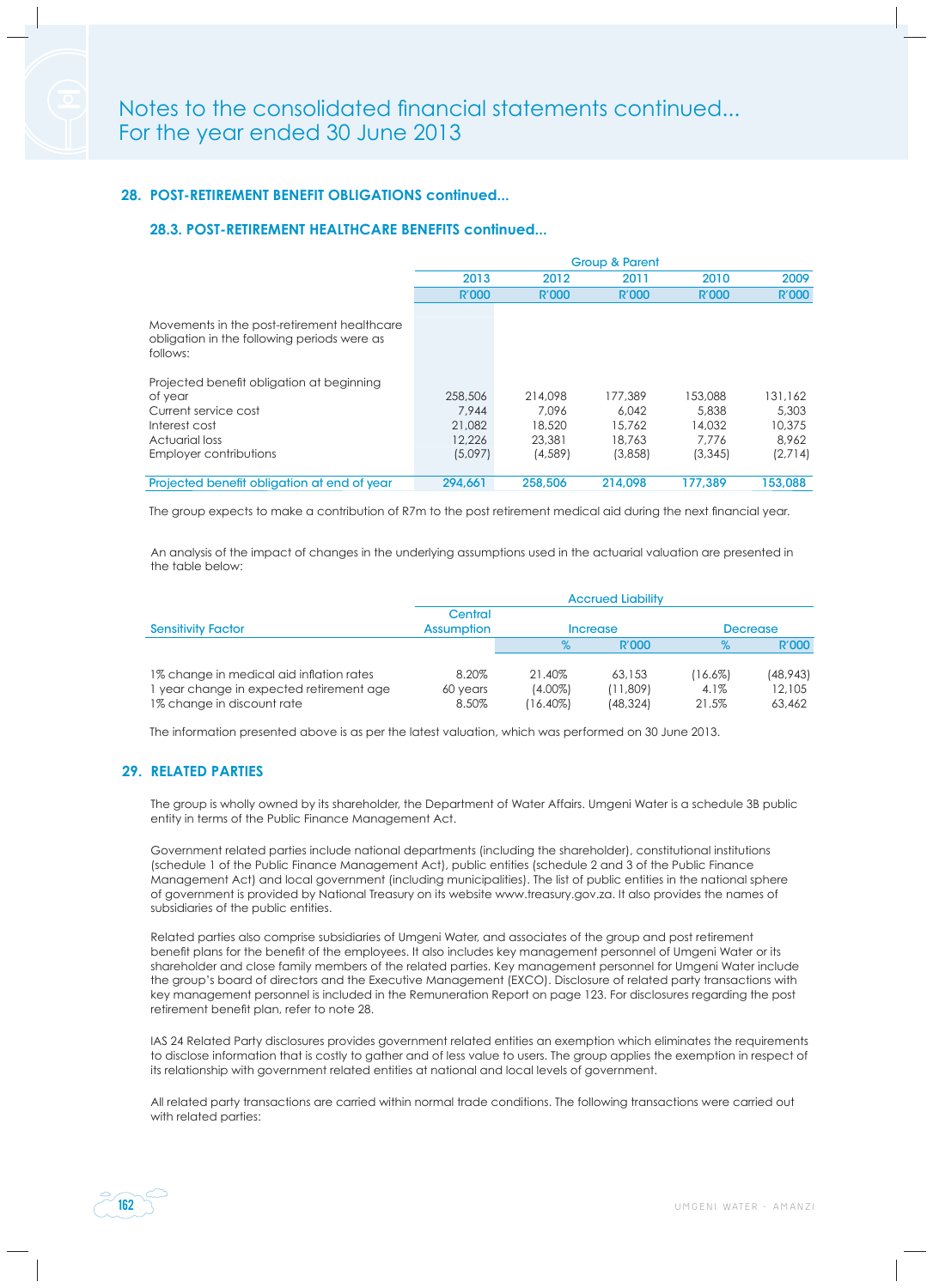|                                                                                                                                      | Group             |                   | Parent            |                   |
|--------------------------------------------------------------------------------------------------------------------------------------|-------------------|-------------------|-------------------|-------------------|
|                                                                                                                                      | 2013<br>2012      |                   | 2013              | 2012              |
|                                                                                                                                      | R'000             | <b>R'000</b>      | <b>R'000</b>      | R'000             |
| 29. RELATED PARTIES continued                                                                                                        |                   |                   |                   |                   |
| Revenue: Sale of goods and services                                                                                                  |                   |                   |                   |                   |
| <b>Bulk water and waste water</b><br>Local government (includes municipalities)*                                                     | 1,779,107         | 1,540,747         | 1,779,107         | 1,540,747         |
| Section 30<br>Local government (includes municipalities)<br>National Department                                                      | 24,467<br>184,610 | 23,584<br>1,898   | 24,287<br>184,610 | 23,584<br>1,898   |
| Cost of sales                                                                                                                        |                   |                   |                   |                   |
| Raw water purchases<br>National Department                                                                                           | 334,171           | 150,598           | 334,171           | 150,598           |
| Section 30<br>Local government (includes municipalities)<br>National Department                                                      | 17,327<br>175,019 | 15,751<br>223,609 | 17,327<br>175,019 | 15,751<br>223,609 |
| Other operating and administration expenses<br>Subsidiaries and associates                                                           |                   | L,                | 14,789            | 13,396            |
| <b>Finance costs</b><br>Subsidiaries and associates                                                                                  |                   |                   |                   | (9)               |
| <b>Finance Income</b><br>Subsidiaries and associates                                                                                 |                   |                   | 76                | 45                |
| Grant funding for rural development projects<br>National Department                                                                  | 167,080           | 131,056           | 167,080           | 131,056           |
| <b>Payments in advance</b><br>Local government (includes municipalities)<br>National departments                                     | (5)<br>(9)        | (5)<br>(9)        | (5)<br>(9)        | (5)<br>(9)        |
| Loans to (from) entities<br>Subsidiaries and associates                                                                              |                   |                   | 2,556             | 3,548             |
| <b>Right of use agreement</b><br>Local government (includes municipalities)                                                          | 13,140            | 14,924            | 13,140            | 14,924            |
| Revenue in advance<br>Local government (includes municipalities)                                                                     | (12, 471)         | $\overline{a}$    | (14, 159)         |                   |
| * Included in local government is sales to the groups<br>largest customer Ethekwini Metro Municipality of R1,337m<br>(2012: R1,128m) |                   |                   |                   |                   |
| <b>30. IRREGULAR EXPENDITURE</b>                                                                                                     |                   |                   |                   |                   |
| Opening balance 1 July<br>Add: irregular expenditure relating to current year<br>Less: amounts condoned by appropriate authority     | 442<br>(442)      | 1,939<br>(1,939)  | 442<br>(442)      | 1,939<br>(1,939)  |
| <b>Closing balance</b>                                                                                                               | ÷                 |                   |                   |                   |

Details of irregular expenditure – current and prior year:

All incidents relate to expenditure which arose as a result of non compliance to the supply chain management policy. Disciplinary steps/criminal proceedings were not instituted as the expenditure was incurred in support of the business requirements.

| Details of irregular expenditure condoned      |                                                                                |
|------------------------------------------------|--------------------------------------------------------------------------------|
| <b>Incident</b>                                | Condoned by (condoning authority)                                              |
| Supply chain management policy not adhered to. | Bid Adjudication Committee in terms of the<br>irregular expenditure procedure. |

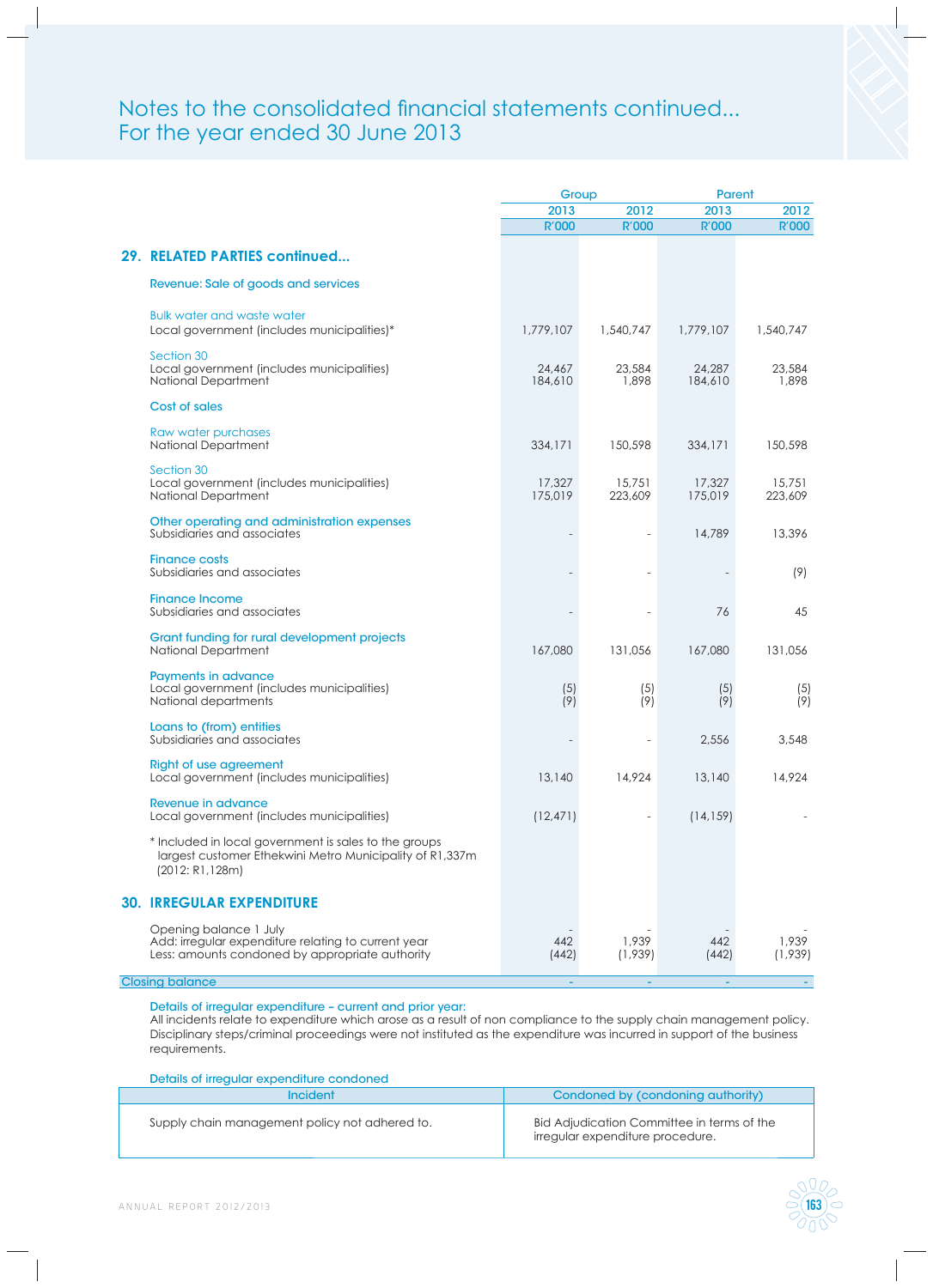|                                                                                        | Group            |              | Parent      |              |
|----------------------------------------------------------------------------------------|------------------|--------------|-------------|--------------|
|                                                                                        | 2013             | 2012         | 2013        | 2012         |
|                                                                                        | R'000            | R'000        | R'000       | R'000        |
| <b>31. FRUITLESS AND WASTEFUL EXPENDITURE</b>                                          |                  |              |             |              |
| Opening balance 1 July<br>Fruitless and wasteful expenditure relating to current year  | 51               | 499          | 51          | 499          |
| Less: amounts condoned by appropriate authority                                        | (50)             | (499)        | (50)        | (499)        |
| Less: amounts transferred to receivable                                                | $\left(1\right)$ |              | (1)         |              |
| <b>Closing balance</b>                                                                 |                  |              |             |              |
| Analysis of fruitless and wasteful expenditure<br>Fines and penalties<br>Interest paid | (6)<br>(45)      | (1)<br>(498) | (6)<br>(45) | (1)<br>(498) |
|                                                                                        |                  |              |             |              |
| Total fruitless & wasteful expenditure                                                 | (51)             | (499)        | (51)        | (499)        |

### Fines and Penalties

No disciplinary steps required as penalties were incurred for late payment of vehicle licenses.

#### Interest paid

For interest paid, no disciplinary steps taken, however internal controls systems are being reviewed and stepped up and interest will not be paid unless it is validated in terms of supporting the business requirements which were unavoidable.

# **32. FINANCIAL RISK MANAGEMENT AND FINANCIALS INSTRUMENTS**

# **32.1. CAPITAL RISK MANAGEMENT**

Umgeni Water's objective for managing capital is to enhance shareholder (The Executive Authority) value by providing efficient and reliable water services to customers at the lowest economic cost while reducing debt, remaining financially self sufficient and generating sufficient surplus to meet the required capital expenditure programme and thus sustaining future development of the business and its ability to continue as a going concern. This objective has remained consistent with the prior years.

As a government business enterprise, Umgeni Water strives towards a target optimal capital structure, which is made up of a combination of financial liabilities (refer note 22) and capital and reserves as disclosed in the Statement of Changes in Equity on page 126. This structure is agreed annually between Umgeni Water and its Executive Authority (The Department of Water and Environmental Affairs) in the shareholders compact and is managed in terms of the targeted debt to equity ratio and Umgeni Water's tariff policy.

|                                                                            | Group     |           | Parent       |              |
|----------------------------------------------------------------------------|-----------|-----------|--------------|--------------|
|                                                                            | 2013      | 2012      | 2012<br>2013 |              |
|                                                                            | R'000     | R'000     | R'000        | <b>R'000</b> |
|                                                                            |           |           |              |              |
| <b>32.1.1. CAPITAL MANAGEMENT</b>                                          |           |           |              |              |
| Capital and reserves is consistent with the prior year<br>and consists of: |           |           |              |              |
| Capital                                                                    | 442,847   | 442,847   | 442.847      | 442,847      |
| Accumulated profit                                                         | 3.248.381 | 2.664.930 | 3.236.266    | 2,655,161    |
| <b>Total</b>                                                               | 3,691,228 | 3,107,777 | 3,679,113    | 3,098,008    |
| Total interest bearing debt                                                | 1,135,381 | 1,257,137 | 1.135.381    | 1.257.137    |

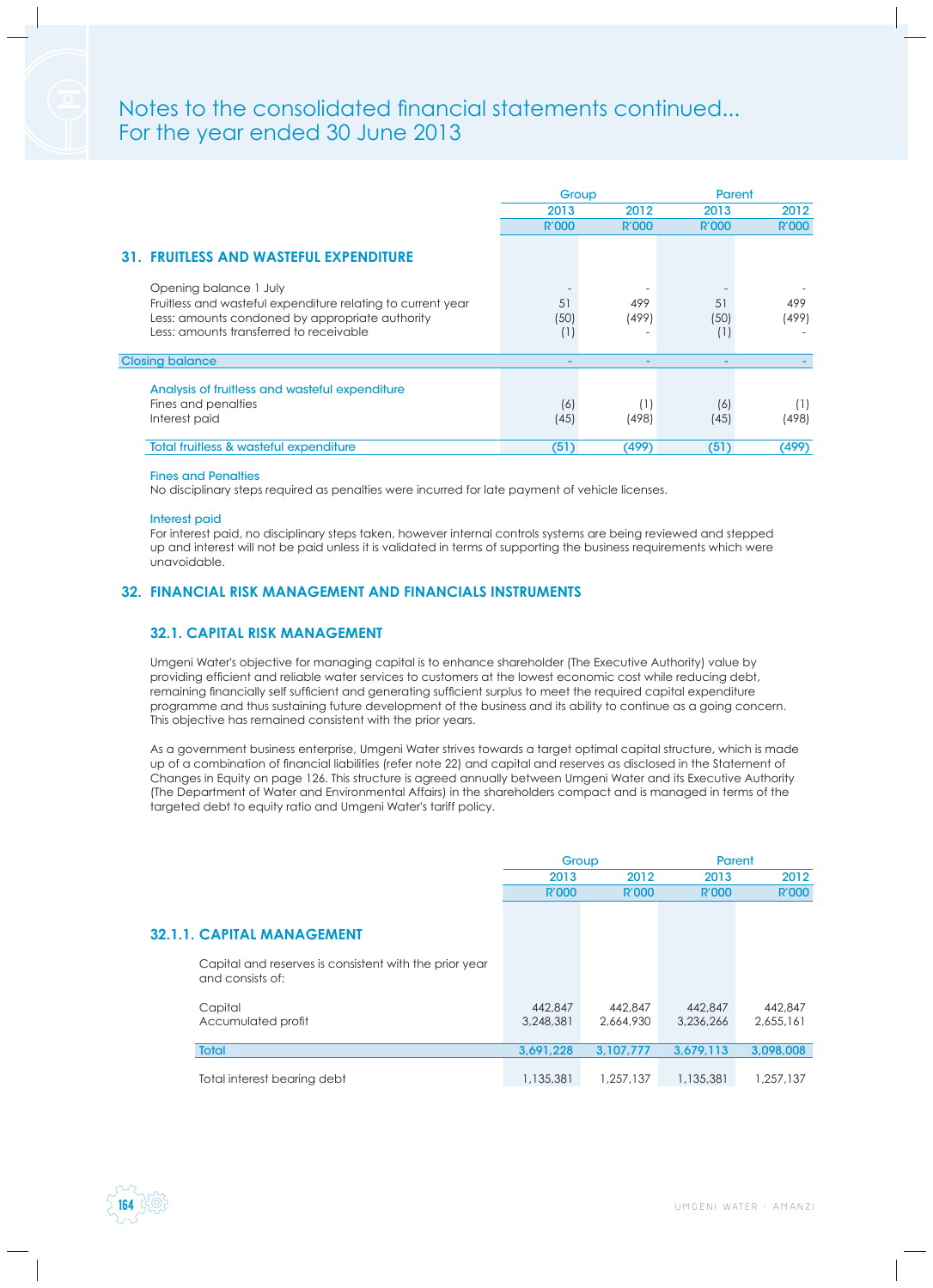# **32.1. CAPITAL RISK MANAGEMENT continued...**

# **32.1.2. DEBT MANAGEMENT**

### Debt management strategies

Umgeni Water's treasury strategy focuses on solvency and debt management through the cash flow tariff model, after taking into account the long-term business plans, water demand curves, and future capital expenditure. The liability curve and debt redemption is then actively managed:

- (a) by targeting an optimal debt level;
- (b) by asset liability matching, through a redemption strategy framework which pro-actively manages liquidity and refinancing risk associated with large debt maturities such as bonds;
- (c) within approved borrowing limits; and
- (d) by maintaining an external credit rating.

### (a) Optimal debt level

Umgeni Water strives to be within an optimal debt level by not exceeding a gearing ratio of 0.67 and maintains a target debt interest rate structure of 70% fixed and 30% floating which aims to minimise volatility of both the tariff and statement of comprehensive income.

|                                                       |           | <b>Group &amp; Parent</b> |  |  |
|-------------------------------------------------------|-----------|---------------------------|--|--|
|                                                       | 2013      | 2012                      |  |  |
|                                                       | R'000     | <b>R'000</b>              |  |  |
| Gross Debt (Refer note 22)<br>Interest Rate Structure | 1,135,381 | 1,257,137                 |  |  |
| Fixed                                                 | 74%       | 72%                       |  |  |
| Floating                                              | 26%       | 28%                       |  |  |

#### (b) Asset liability management

Asset and liability matching focuses on two components:

- The first being the matching of maturity dates of financial assets and liabilities whereby financial assets will be used to repay debt on its maturity. This will typically be applied in a redemption strategy.
- The second component is whereby surplus cash (cash after operating expenditure and interest cost) is matched to debt redemption or specific funding requirements.

Taking the business environment and market conditions into account, the following framework is used in managing the redemption portfolio build-up over a 3-year period prior to the settlement of a bond:

- 10% of the capital redemption value provided for 3 years before maturity;
- 40% provided for 2 years before maturity;
- 75% provided for 1 year before maturity; and
- the balance of 25% is funded during the year of maturity.

### (c) Managing debt within approved borrowing limits

The borrowing limits for Umgeni Water for the period 2012 to 2014 have been approved by the Minister of Water and Environmental Affairs with the concurrence of the Finance Minister as follows:

|                 | 2012         | 2013         | 2014         |
|-----------------|--------------|--------------|--------------|
|                 | <b>R'000</b> | <b>R'000</b> | <b>R'000</b> |
| Borrowing Limit | 1,950,000    | 1,800,000    | 1,750,000    |

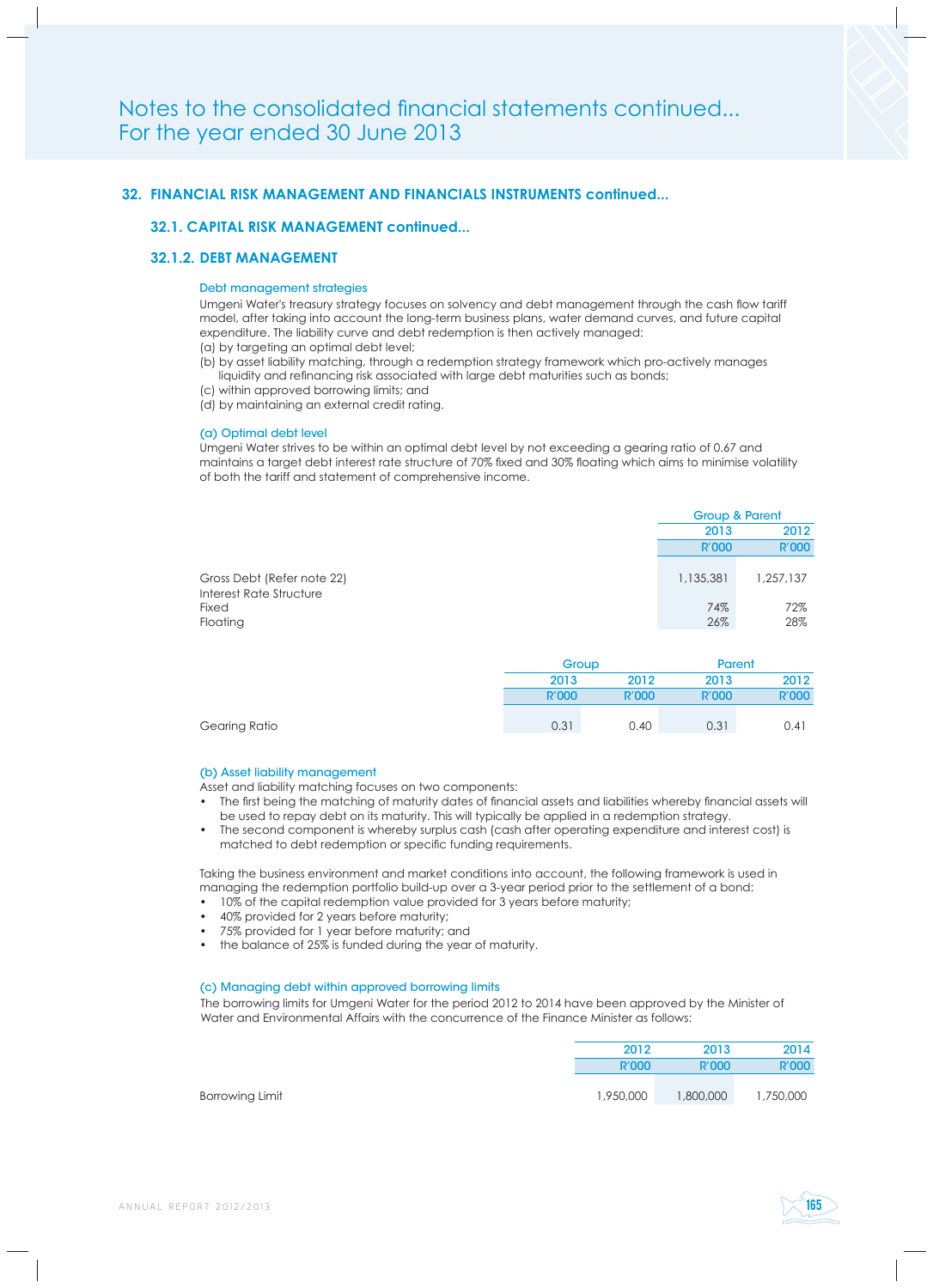# **32.1. CAPITAL RISK MANAGEMENT continued...**

# **32.1.2. DEBT MANAGEMENT continued...**

### (c) Managing debt within approved borrowing limits continued...

Managing debt within the approved borrowing limits involves monitoring of existing debt against the limits and continual evaluation of future cash flows and funding requirements.

|                                                                                                                                           | Group                               |                                       |
|-------------------------------------------------------------------------------------------------------------------------------------------|-------------------------------------|---------------------------------------|
|                                                                                                                                           | 2013                                | 2012                                  |
|                                                                                                                                           | <b>R'000</b>                        | <b>R'000</b>                          |
| Utilisation of borrowing limits<br>Borrowing limit<br>Gross borrowings (refer to note 22)<br>Collateral and guarantees (refer to note 27) | 1,800,000<br>(1, 135, 381)<br>(830) | 1,950,000<br>(1, 257, 137)<br>(1,030) |
| Unutilised borrowing limits                                                                                                               | 663,789                             | 691,833                               |

### (d) Maintaining an external credit rating

The ability of Umgeni Water to raise debt at competitive interest rates is significantly dependant on the external credit rating issued by a Ratings Agency. The credit rating is maintained through protection of operating cashflows by anticipating adverse market and business conditions and continuous monitoring of strategies devised to counteract the adverse market conditions.

Umgeni Water's credit ratings are F1+ short-term re-affirmed per previous rating and AA long-term which is downgraded from the previous rating of AA+, due to the national ratings being revised following a recalibration of the South African national scale.

# **32.2. FINANCIAL RISK MANAGEMENT**

Umgeni Water's exposure to risk, its objectives, policies and processes for managing the risk and the methods used to measure it have been consistently applied in the years presented, unless otherwise stated. The Corporate Treasury function provides services to the business, co-ordinates access to domestic financial markets, monitors and manages the financial risks relating to the operations of Umgeni Water through the short, medium and long-term funding strategy, and highlights the risk implications of various financial transactions.

The use of financial derivatives is governed by Umgeni Water's policies approved by the Board of directors, which provide written principles on foreign exchange risk, interest rate risk, credit risk, and the investment of excess liquidity. Compliance with policies and exposure limits is reviewed by the internal auditors on a continuous basis. Umgeni Water does not enter into or trade financial instruments, including derivative financial instruments, for speculative purposes. The principal financial risks to which Umgeni Water is exposed as a result of its financial instruments are:

• credit risk (which includes counterparty risk);

- liquidity risk; and
- and market risk (interest rate risk)

# **32.2.1. CREDIT RISK**

Credit risk is the risk of financial loss to the group if a customer or other counterparty to a financial instrument fails to meet its contractual obligations.

Credit risk arises principally from the group's receivables and investment securities. Credit risk concentration will result in Umgeni Water being exposed

to counter party failure. This has the potential to impact on the organisation's ability to remain within its optimal debt level.

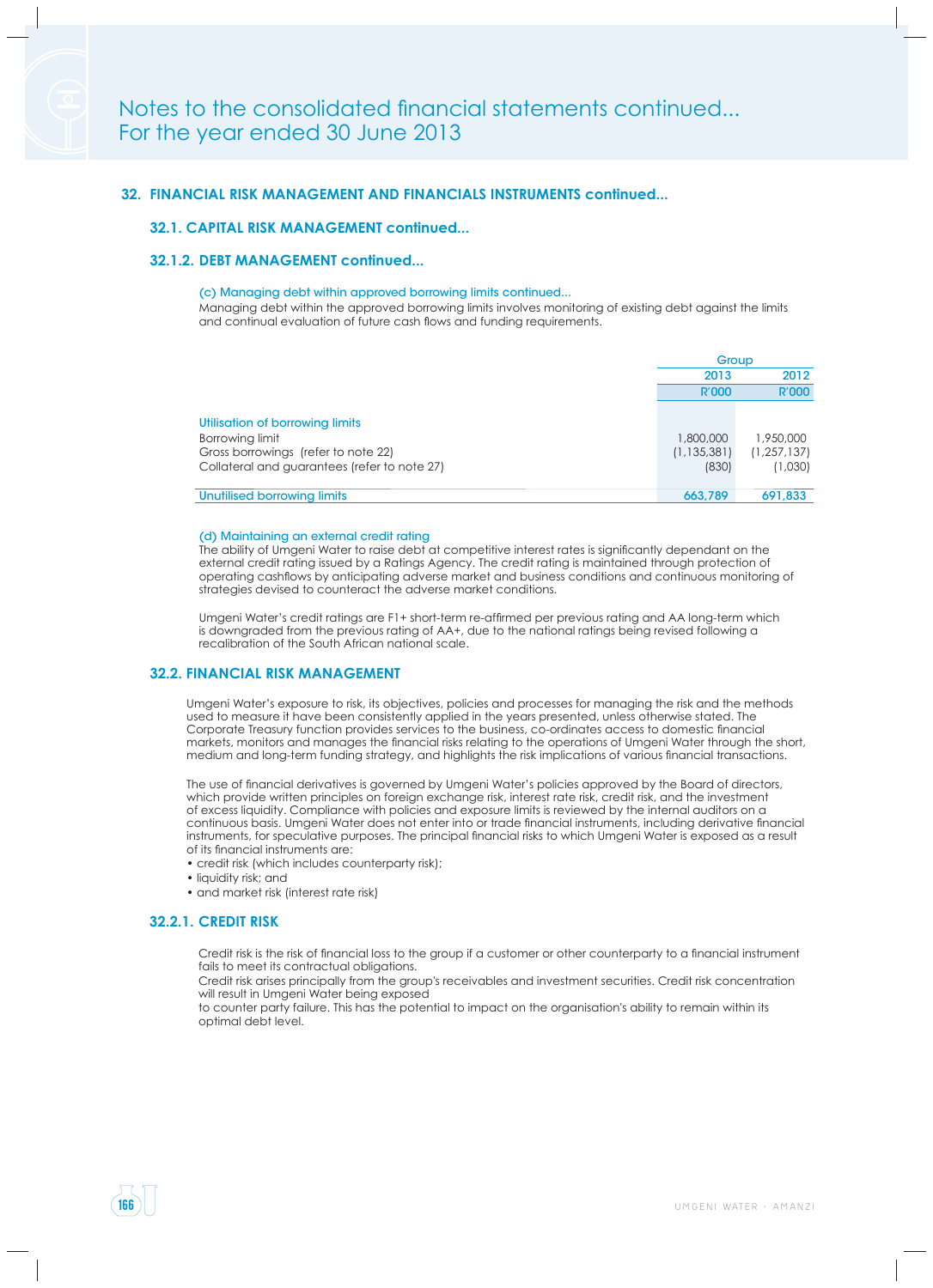# **32.2. FINANCIAL RISK MANAGEMENT continued...**

# **32.2.1. CREDIT RISK continued...**

### Exposure to credit risk

The carrying amount of financial assets represents the maximum credit exposure. The maximum exposure to credit risk at the reporting date was as follows:

|                                                                                                                                             | Group                         |                                | Parent                        |                               |
|---------------------------------------------------------------------------------------------------------------------------------------------|-------------------------------|--------------------------------|-------------------------------|-------------------------------|
|                                                                                                                                             | 2013<br>2012                  |                                | 2013                          | 2012                          |
|                                                                                                                                             | R'000                         | R'000                          | R'000                         | R'000                         |
| a) Investments<br>b) Trade and other receivables (excluding provision for bad debts)<br>c) Cash and cash equivalents (excluding petty cash) | 2.081.005<br>335,397<br>7.554 | 1,790,330<br>228,180<br>11.525 | 2.081.005<br>330,743<br>4.988 | 1,790,330<br>224,874<br>9.948 |

### a) Investments

According to its Investment Policy Umgeni Water will manage credit risk by:

- conducting transactions only with counter parties and issuers who satisfy soundly based and acceptable assessment processes, and only after formal limits have been set;
- same-day settlement limits will be set wherever possible and/or strict settlement procedures set and adhered to; and
- continuous monitoring of the credit quality of counterparties.

Concentration of credit risk is managed by setting credit limits at counterparty-specific level. The credit limit calculation is based on 5% of shareholders funds but subject to a maximum limit of R1,000m and limited to parties where 5% of shareholders funds exceeds R100m. The group limits its exposure to credit risk by investing only with counterparties with a long-term rating of AA and short-term rating of F1 and better. Utilisation of the credit limit is measured in terms of risk weighting except in the case of zero coupon bonds where credit limit utilisation is based on current market value.

Management does not expect any counterparty to fail to meet its obligations and hence no investment has been impaired, during the current and prior years.

### Maximum credit risk exposure to Umgeni Water

The table below shows the credit limits and carrying values of assets attributable to the counterparties at reporting date using the Fitch Rating Agency credit rating symbols.

| <b>Financial Instruments</b>          |                      |              | <b>Group &amp; Parent</b> |              |
|---------------------------------------|----------------------|--------------|---------------------------|--------------|
|                                       |                      | Credit       |                           |              |
| Counterparty                          | Rating               | Limit        | 2013                      | 2012         |
|                                       |                      | <b>R'000</b> | R'000                     | <b>R'000</b> |
|                                       |                      |              |                           |              |
| <b>Held to maturity</b>               |                      |              | 5.179                     | 9.995        |
| First Rand Bank Limited               | $AA/F1+$             | 1,000        | 5.179                     | 9.995        |
|                                       |                      |              |                           |              |
| Loans and Receivables                 |                      |              | 2,075,826                 | 1,780,335    |
| ABSA Bank Limited                     | $AA+/F1+$            | 1,000        | 410.862                   | 461.862      |
| <b>First Rand Bank Limited</b>        | $AA/F1+$             | 1,000        | 789,000                   | 20,000       |
| Standard Bank of South Africa Limited | $AA/F1+$             | 1,000        | 126,500                   | 608,500      |
| Nedbank Limited                       | $AA$ -/F1+           | 1,000        | 638.500                   | 493,000      |
| Corporation for Public Deposits       | Government Guarantee | 3,000        | 110.964                   | 196,973      |
|                                       |                      |              |                           |              |
| Total                                 |                      |              | 2 081,005                 | 1,790,330    |

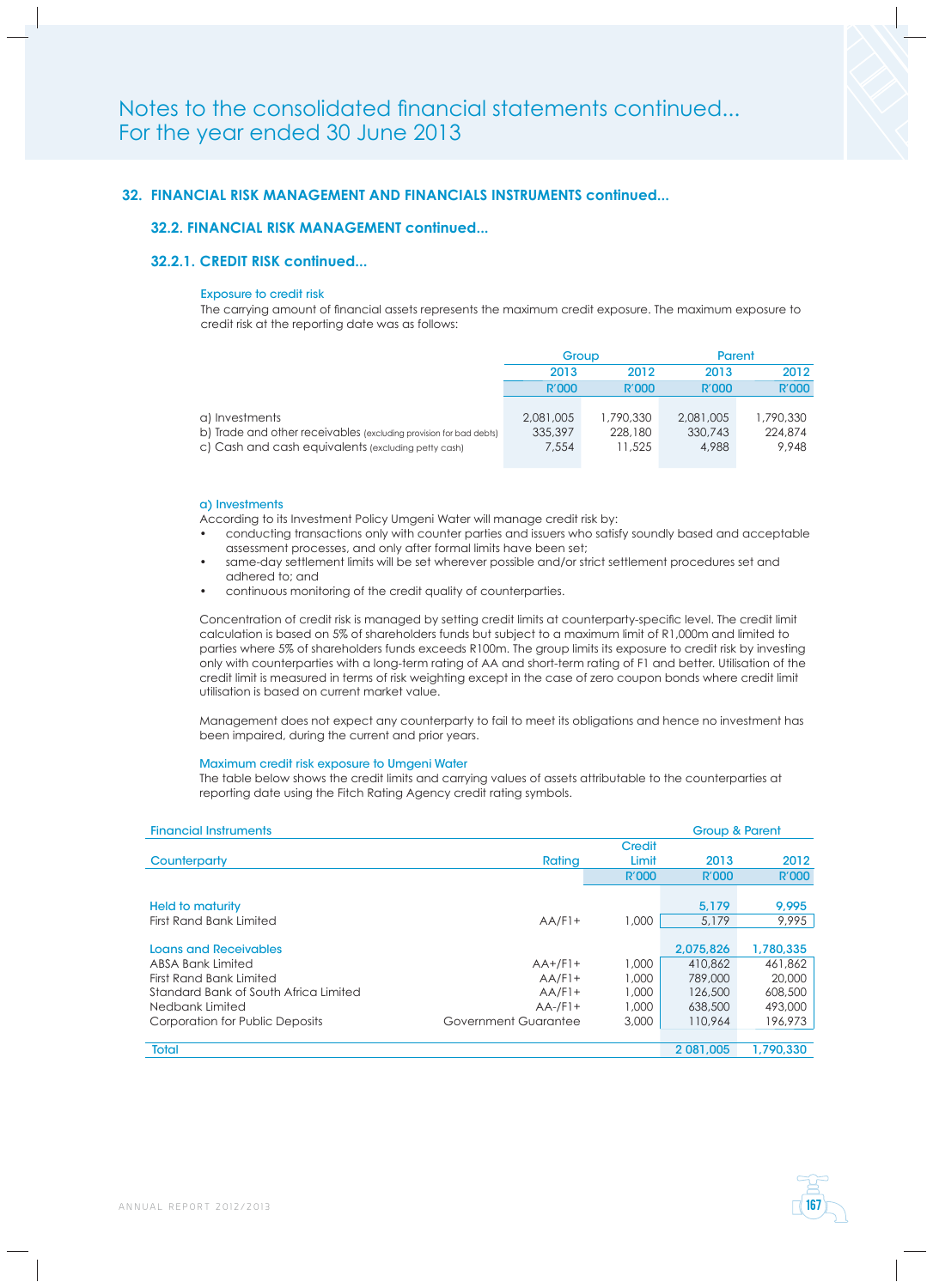# **32.2. FINANCIAL RISK MANAGEMENT continued...**

## **32.2.1. CREDIT RISK continued...**

## b) Trade and other receivables

- The management of credit risk in relation to trade and other receivables is summarised as follows:
- Umgeni Water aims to minimise loss caused by default of customers through specific policies and procedures; and
- compliance with these policies and procedures are the responsibility of the General Manager Finance and Financial Manager. Monitoring of compliance with these policies is carried out by internal audit. All known risks are required to be fully disclosed and accounted for and are provided for as doubtful debts.

In monitoring customer credit risk, customers are grouped according to their credit characteristics, including whether they are bulk or commercial customers, their aging profile and existence of previous financial difficulties.

The average credit period allowed is 30 days from invoice date. Interest is charged at prime rate on debtors over 30 days from date of invoice. Trade receivables over 30 days are provided for based on estimated irrecoverable amounts from the sale, determined by reference to past default experience.

### Monitoring exposure

Umgeni Water monitors exposures on an on-going basis utilising various reporting tools and flagging potential risks which are reported to National Treasury in terms of Section 41 of the Municipal Finance Management Act. The following reports are used to monitor credit risk:

- age analysis reports; and
- status report for significant overdue debtors.

The maximum exposure to credit risk for trade and other receivables at the reporting date by type of counter party is as follows:

|                                           | Group   |         |              | Parent       |
|-------------------------------------------|---------|---------|--------------|--------------|
|                                           | 2013    | 2012    | 2013         | 2012         |
|                                           | R'000   | R'000   | <b>R'000</b> | <b>R'000</b> |
|                                           |         |         |              |              |
| <b>Gross Amounts</b>                      |         |         |              |              |
| <b>Bulk</b>                               | 181,856 | 147.021 | 181,856      | 147,021      |
| Waste water                               | 5.776   | 5,000   | 5.776        | 5,000        |
| Other activities                          | 147.765 | 76.159  | 143.111      | 72,853       |
|                                           |         |         |              |              |
| Total (excluding provision for bad debts) | 335,397 | 228,180 | 330,743      | 224,874      |

The group's most significant customer, Ethekweni muncipality accounts for R127m of the trade and receivables carrying amount at 30 June 2013. (2012: R100m)

### Impairment Losses

Refer to note 18 for impairment of trade and other receivables.

|                                                                                                                  |              | <b>Group &amp; Parent</b> |
|------------------------------------------------------------------------------------------------------------------|--------------|---------------------------|
|                                                                                                                  | 2013         | 2012                      |
|                                                                                                                  | <b>R'000</b> | <b>R'000</b>              |
| There were no financial assets past due or impaired and whose terms have<br>been renegotiated                    |              |                           |
| Analysis of the ageing of financial assets (trade receivables) which are past<br>due but have not been impaired: | 52,407       | 32,806                    |
| 30 days                                                                                                          | 30,840       | 14.739                    |
| 60 days                                                                                                          | 14,935       | 2.973                     |
| 90 days                                                                                                          | 47           | 8,284                     |
| $120+$ days                                                                                                      | 6,585        | 6,810                     |

The Group believes that the unimpaired amounts that are past due by more than 30 days are still recoverable, based on historic payment behaviour and analysis of customer credit risk.

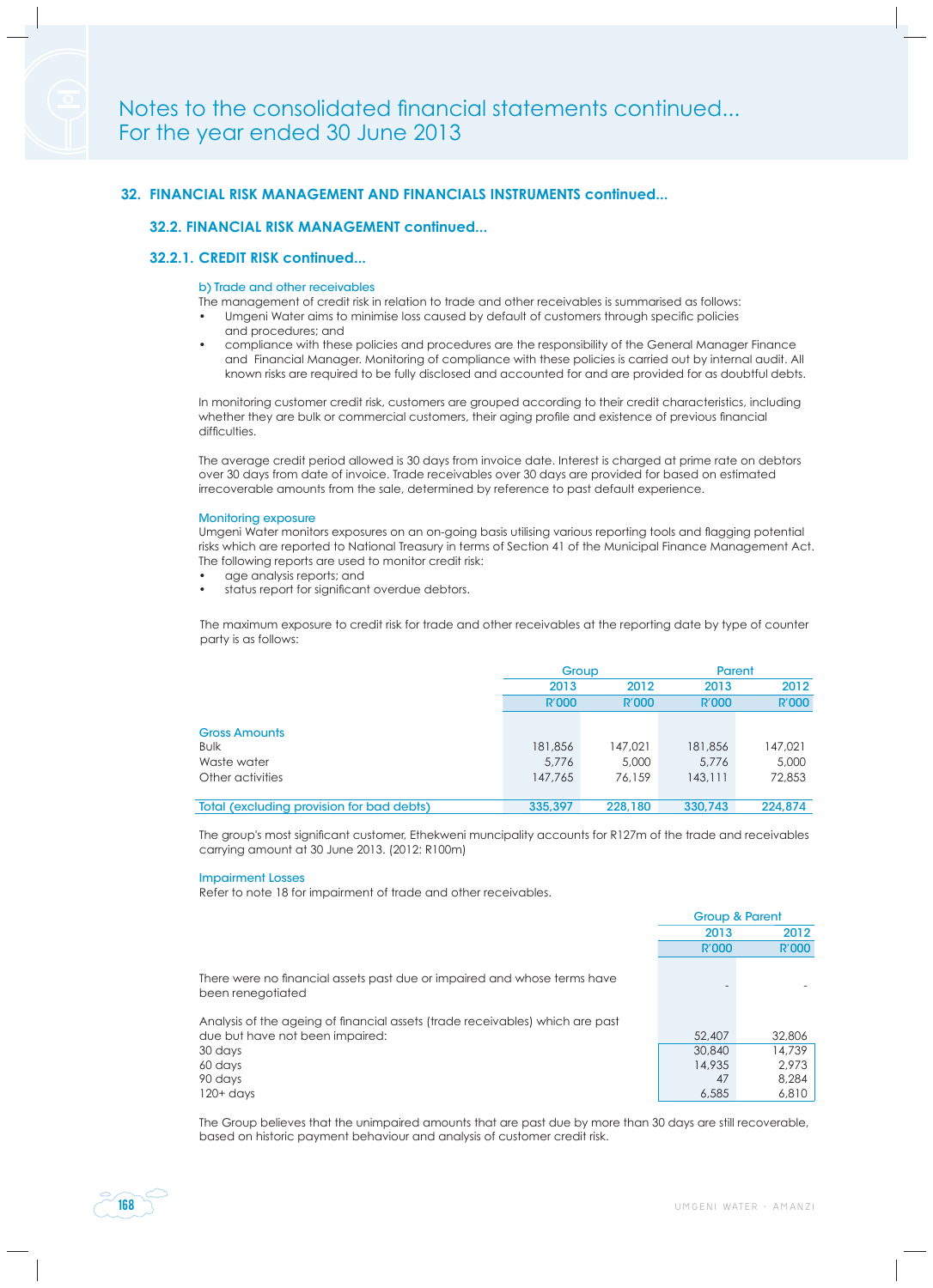# **32.2. FINANCIAL RISK MANAGEMENT continued...**

# **32.2.1. CREDIT RISK continued...**

### c) Cash and cash equivalents

The Group held cash and cash equivalents of R8m at 30 June 2013 (2012: R12m) of the following which represents the maximum credit exposure on these assets.

|                                       |          |       | Group  |       | Parent |  |
|---------------------------------------|----------|-------|--------|-------|--------|--|
| Counterparty                          | Rating   | 2013  | 2012   | 2013  | 2012   |  |
|                                       |          | R'000 | R'000  |       | R'000  |  |
|                                       |          |       |        |       |        |  |
| Cash                                  |          | 7.554 | 11,525 | 4.989 | 9.948  |  |
| <b>First Rand Bank Limited</b>        | $AA/F1+$ | 5.554 | 2.647  | 2.988 | 1.071  |  |
| Standard Bank of South Africa Limited | $AA/F1+$ | 2,000 | 8,878  | 2,000 | 8,877  |  |
|                                       |          |       |        |       |        |  |
| <b>Total</b>                          |          | 7.554 | 11,525 | 4.989 | 9.948  |  |

The remaining balance of 57 (2012: 53) for the group and 28 (2012: 26) for the parent represents petty cash in Rands per thousand for which there is no credit risk attached.

### **Guarantees**

At 30 June 2013 the Group had R0,8m (2012: R1m) of guarantees outstanding and this represents the maximum exposure to the Group.

# **32.2.2. LIQUIDITY RISK**

Liquidity risk is the risk that the group will encounter difficulty in meeting the obligations associated with its financial liabilities that are settled by delivering cash or another financial asset. The group's approach to managing liquidity is to ensure, as far as possible, that it will always have sufficient liquidity to meet its liabilities when due, under both normal and stressed conditions, without incurring unacceptable losses or risking damage to the group's reputation.

### Mitigation approach

To mitigate liquidity risk, Umgeni Water:

- monitors the level of expected cash inflows on trade and other receivables together with the expected cash outflows on trade and other payables;
- has short-term funding facilities to meet on-going cash requirements for which facility options are in place with four banks (FNB, Standard, ABSA, Nedbank);
- has a Domestic Medium Term Note (DMTN) Programme has been established allowing for longer dated debt such as bonds to be issued with relative ease;
- has provided for a R200m cash buffer investment to cater for a delay in payments by its customers;
- has a redemption strategy framework, which provides guidelines for managing the risks associated with refinancing large debt maturities; and
- has borrowing limits approved by National Treasury.

# **32.2.2.1. LIQUIDITY RISK INHERENT IN CONTRACTUAL CASH FLOWS**

The table that follows details the group's expected maturity for its financial assets. These tables have been drawn up based on the undiscounted contractual maturities of the financial assets including interest that will be earned on those assets except where Umgeni Water anticipates that the cash flow will occur in a different period.

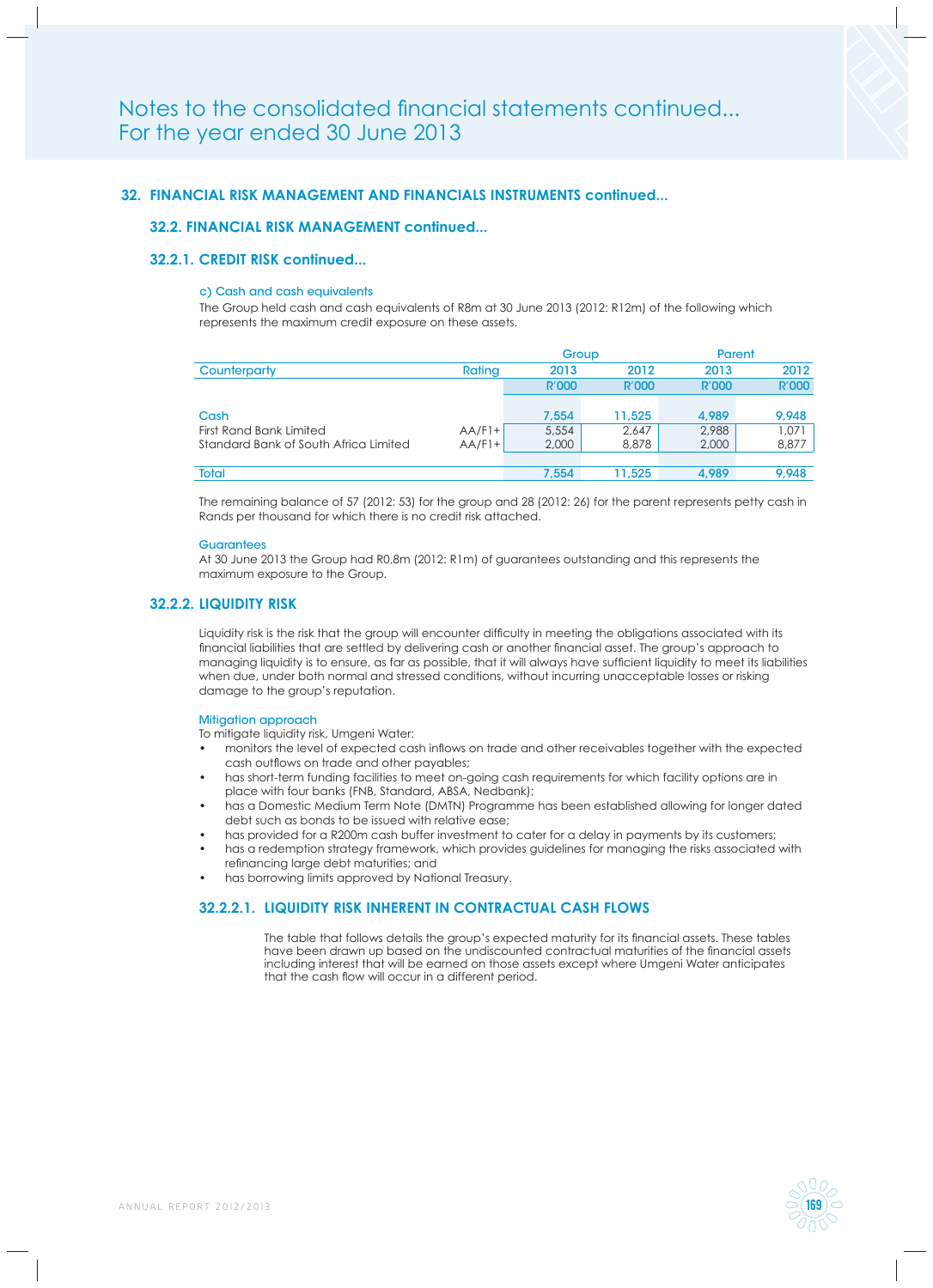# **32.2. FINANCIAL RISK MANAGEMENT continued...**

# **32.2.2. LIQUIDITY RISK continued...**

# **32.2.2.1. LIQUIDITY RISK INHERENT IN CONTRACTUAL CASH FLOWS continued...**

|                                                                   | Group         |                           |                      |                   |              |                                                      |                      |
|-------------------------------------------------------------------|---------------|---------------------------|----------------------|-------------------|--------------|------------------------------------------------------|----------------------|
|                                                                   | Weighted      |                           |                      |                   |              |                                                      |                      |
|                                                                   | average       |                           |                      | 3                 |              |                                                      |                      |
|                                                                   | effective     | $\leq$ 1                  | 1-3                  | months            | $1-5$        |                                                      |                      |
|                                                                   | interest rate | month                     | months               | - 1 year          | <b>years</b> | >5 years                                             | Total                |
|                                                                   | %             | R'000                     | R'000                | R'000             | R'000        | R'000                                                | R'000                |
| <b>Financial Assets</b>                                           |               |                           |                      |                   |              |                                                      |                      |
| 2013<br>Fixed interest rate instruments                           | 8.14%         | 7.862                     |                      | 5.178             |              |                                                      | 13,040               |
| Variable interest rate instruments<br>Trade and other Receivables | 5.38%         | 614,532<br>$\overline{a}$ | 1,031,850<br>280,118 | 449,133<br>23,981 |              | $\overline{\phantom{a}}$<br>$\overline{\phantom{0}}$ | 2,095,515<br>304,099 |
| <b>Total</b>                                                      |               | 622,394                   | 1,311,968            | 478.292           |              | ÷,                                                   | 2,412,654            |
| 2012                                                              |               |                           |                      |                   |              |                                                      |                      |
| Fixed interest rate instruments                                   | 7.94%         | 7.862                     |                      | 5.478             | 5.478        | $\overline{\phantom{a}}$                             | 18,818               |
| Variable interest rate instruments                                | 5.87%         | 455,060                   | 667,601              | 710.872           |              | $\overline{\phantom{0}}$                             | 1,833,533            |
| Trade and other Receivables                                       |               |                           | 188,093              | 17,641            |              | $\qquad \qquad -$                                    | 205,734              |
| Total                                                             |               | 462,922                   | 855,694              | 733,991           | 5,478        | ÷                                                    | 2,058,085            |

The group and parent figures remain the same with the exception of parent trade and other receivables maturity of 3 months - 1 year of R19,327 (2012: R14,335) in Rands per thousand.

The following tables summarises Umgeni Water's remaining contractual maturity for its non-derivative financial liabilities. The tables have been drawn up based on the undiscounted cash flows of financial liabilities based on the earliest date on which Umgeni Water can be required to pay. The table includes both interest and principal cash flows which may differ from the carrying values of the liabilities at the reporting date.

|                                                                                                           |                                                   |                                                      |                            | Group                       |                       |                    |                                 |
|-----------------------------------------------------------------------------------------------------------|---------------------------------------------------|------------------------------------------------------|----------------------------|-----------------------------|-----------------------|--------------------|---------------------------------|
|                                                                                                           | Weighted<br>average<br>effective<br>interest rate | $\leq$ 1<br>month                                    | $1-3$<br>months            | 3<br>months<br>- 1 year     | $1-5$<br><b>years</b> | >5 years           | Total                           |
|                                                                                                           | $\%$                                              | <b>R'000</b>                                         | R'000                      | R'000                       | R'000                 | <b>R'000</b>       | R'000                           |
| <b>Financial Liabilities</b>                                                                              |                                                   |                                                      |                            |                             |                       |                    |                                 |
| 2013<br>Fixed interest rate instruments<br>Variable interest rate instruments<br>Trade and other payables | 10.13%<br>7.11%                                   | $\overline{\phantom{a}}$                             | 69.776<br>235,705<br>6.364 | 74,401<br>34,747<br>427,863 | 438,632<br>246,256    | 818,583<br>52,748  | 1,401,392<br>569,456<br>434,227 |
| <b>Total</b>                                                                                              |                                                   | $\sim$                                               | 311,845                    | 537.011                     | 684,888               | 871.331            | 2,405,075                       |
| 2012<br>Long term debt<br>Short term debt<br>Trade and other payables                                     | 10.07%<br>7.59%                                   | $\overline{\phantom{a}}$<br>$\overline{\phantom{a}}$ | 70,379<br>38,741<br>2.416  | 90,362<br>37.269<br>262,607 | 500,987<br>270,597    | 900,402<br>114,444 | 1,562,130<br>461,051<br>265,023 |
| <b>Total</b>                                                                                              |                                                   | $\overline{\phantom{a}}$                             | 111,536                    | 390,238                     |                       | 771.584 1.014.846  | 2,288,204                       |

The group and parent figures remain the same with the exception of parent trade and other payables maturity of 3 months - 1 year of R426,767 (2012: R261,028) in Rands per thousand.

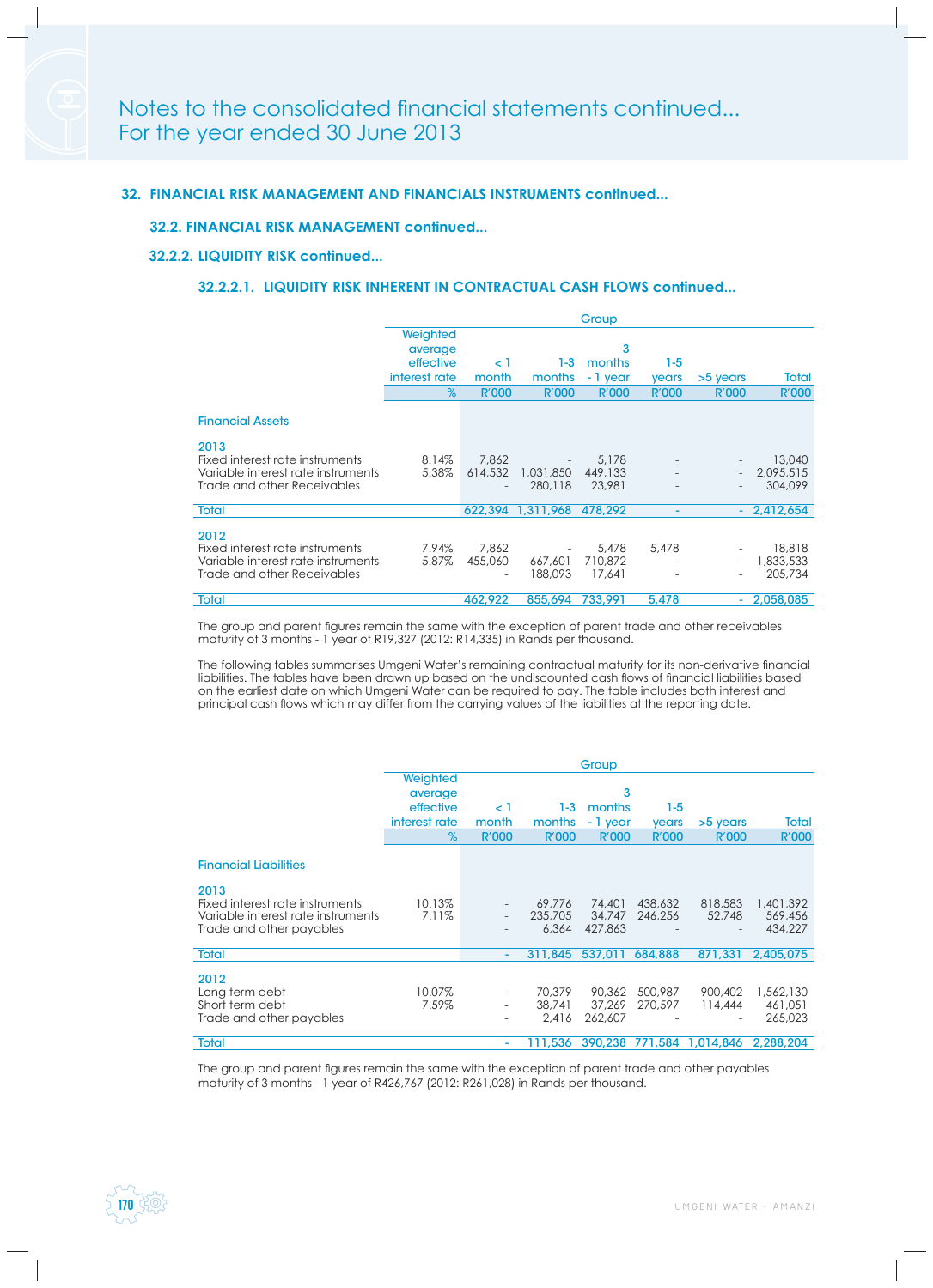## **32.2. FINANCIAL RISK MANAGEMENT continued...**

## **32.2.2. LIQUIDITY RISK continued...**

# **32.2.2.2. PRIMARY SOURCES OF FUNDING AND UNUSED FACILITIES**

The primary sources of funding to meet Umgeni Water's requirements are revenue, cash inflows from maturing financial assets purchased, debt issued in the market and other loans. The following sources of funding are available to Umgeni Water to meet its short, medium and long-term funding requirements and will supplement the primary liquidity sources under stress conditions:

### (a) Domestic Medium Term Note Programme (DMTN)

Umgeni Water has established a Domestic Medium Term Note Programme to issue bonds to meet long term capital expenditure funding requirements.

The programme has an authorised amount of R3 billion, and is a useful funding tool in terms of the following:

- refining the duration of the stock of debt;
- refining the fixed to floating ratio of the debt book;
- meeting short-term liquidity requirements; and
- filling gaps in the debt maturity profile.

The UG21 was issued at a total nominal value of R600m under the DMTN Programme on 02 March 2010 at a fixed rate of 10.70%.

#### (b) General banking facilities

Umgeni Water has the following committed and uncommitted bank facilities available:

|                          |           | <b>Group &amp; Parent</b> |
|--------------------------|-----------|---------------------------|
|                          | Committed | Uncommitted               |
|                          | R'000     | R'000                     |
| <b>Type of facility</b>  |           |                           |
| Working capital facility | 50,000    |                           |
| General Banking facility | 50,020    | 99.980                    |

## (c) Bank loans

This method of funding allows Umgeni Water to refinance short-term debt with the view of achieving greater asset/liability matching.

# **32.2.3. INTEREST RATE RISK**

Interest rate risk is the risk that changes in interest rates cause a reduction/increase in net profit for Umgeni Water. Umgeni Water is exposed to interest rate risk as funds are borrowed at both fixed and floating interest rates. Borrowings issued at floating interest rates exposes Umgeni Water to cashflow interest rate risk.

### Mitigation approach

The risk is managed by maintaining an appropriate mix between fixed and floating rate borrowings: 70% fixed to 30% floating interest rate profile.

|                                          | <b>Group &amp; Parent</b> |      |      |  |  |
|------------------------------------------|---------------------------|------|------|--|--|
|                                          | Recommended               |      |      |  |  |
|                                          | Ratio                     | 2013 | 2012 |  |  |
|                                          | $\%$                      | $\%$ | %    |  |  |
| Ratio of fixed to floating interest rate |                           |      |      |  |  |
| Fixed                                    | 70%                       | 74%  | 72%  |  |  |
| Floating                                 | 30%                       | 26%  | 28%  |  |  |

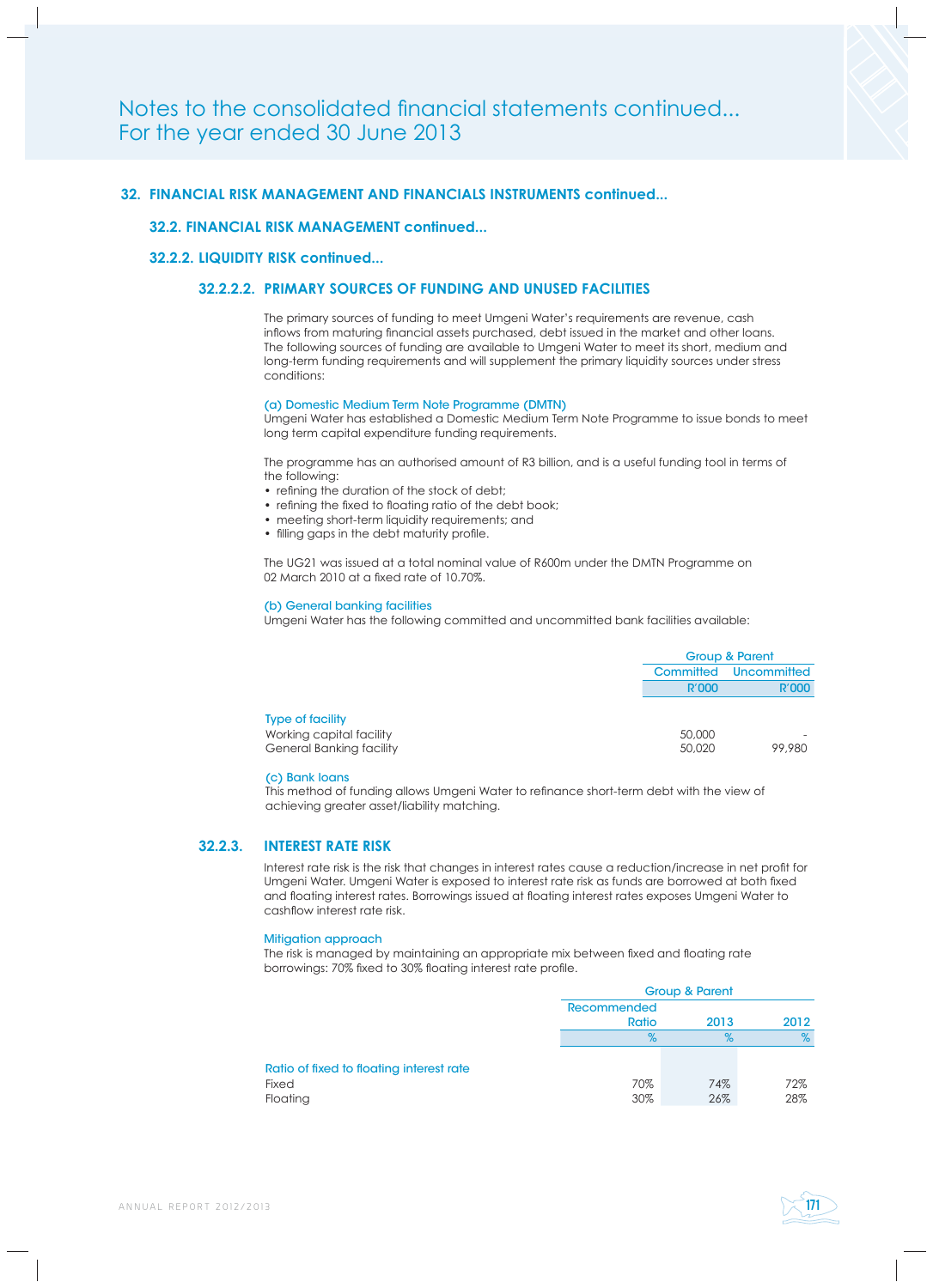# **32. FINANCIAL RISK MANAGEMENT AND FINANCIALS INSTRUMENTS continued...**

#### **32.2. FINANCIAL RISK MANAGEMENT continued...**

#### **32.2.3. INTEREST RATE RISK continued...**

At reporting date the interest rate profile of the group's interest bearing financial instruments was as follows:

|                               |           | <b>Group &amp; Parent</b> |  |
|-------------------------------|-----------|---------------------------|--|
|                               | 2013      | 2012                      |  |
|                               | R'000     | <b>R'000</b>              |  |
|                               |           |                           |  |
| <b>Fixed rate instruments</b> |           |                           |  |
| Financial assets              | 13,041    | 17,857                    |  |
| Financial liabilities         | 835,381   | 907,137                   |  |
|                               | 848,422   | 924,994                   |  |
|                               |           |                           |  |
| Variable rate instruments     |           |                           |  |
| Financial assets              | 2,067,964 | 1,772,473                 |  |
| Financial liabilities         | 300,000   | 350,000                   |  |
|                               | 2,367,964 | 2,122,473                 |  |

#### Sensitivity Analysis

A sensitivity analysis to a change in interest rates has been performed based on the exposure to interest rates for both derivatives and non-derivative instruments at the reporting date. For floating rate liabilities and investments, the analysis is prepared assuming the amount of liability and investment outstanding at the reporting date was outstanding for the whole year. A 50 basis point increase or decrease is used when reporting interest rate risk internally to key management personnel and represents management's assessment of the reasonable possible change in interest rates. The sensitivity analysis assumes that all other variables remain constant and has been prepared on the same basis for the prior year.

If interest rates had been 50 basis points higher/lower and all other variables were held constant, the Group's profit for the year ended 30 June 2013 would decrease/increase by R0,7m (2012: R0,00037m).

# **32.3. ACCOUNTING CLASSIFICATIONS AND FAIR VALUES**

# **32.3.1. ACCOUNTING CLASSIFICATION**

|                                            | Group        |              | Parent       |              |
|--------------------------------------------|--------------|--------------|--------------|--------------|
|                                            | 2013         | 2012         | 2013         | 2012         |
|                                            | <b>R'000</b> | <b>R'000</b> | <b>R'000</b> | <b>R'000</b> |
| <b>CATEGORIES OF FINANCIAL INSTRUMENTS</b> |              |              |              |              |
| <b>Financial Assets</b>                    |              |              |              |              |
| Held-to-maturity                           | 5,179        | 9.995        | 5.179        | 9,995        |
| Loans and receivables                      | 2,428,286    | 2,037,776    | 2,421,038    | 2,032,866    |
| Other investments                          | 2,075,826    | 1,780,335    | 2,075,826    | 1,780,335    |
| Other financial assets                     | 13,140       | 14,924       | 13,140       | 14,924       |
| Trade and other receivables                | 304,099      | 205,734      | 299,445      | 202,428      |
| Interest and premium receivable            | 27,610       | 25,205       | 27,610       | 25,205       |
| Cash and cash equivalents                  | 7,611        | 11,578       | 5,017        | 9,974        |
| <b>Financial Liabilities</b>               |              |              |              |              |
| Held-at-amortised cost                     | 1,611,562    | 1,569,291    | 1,610,466    | 1,567,712    |
| Long-term debt                             | 1,025,930    | 1,136,306    | 1,025,930    | 1,136,306    |
| Other non current liabilities              | 10,558       | 12,471       | 10,558       | 12,471       |
| Accounts payable                           | 434,227      | 265,023      | 433,131      | 263,444      |
| Short-term debt                            | 109,451      | 120,831      | 109,451      | 120,831      |
| Interest payable                           | 31,396       | 34,660       | 31,396       | 34,660       |